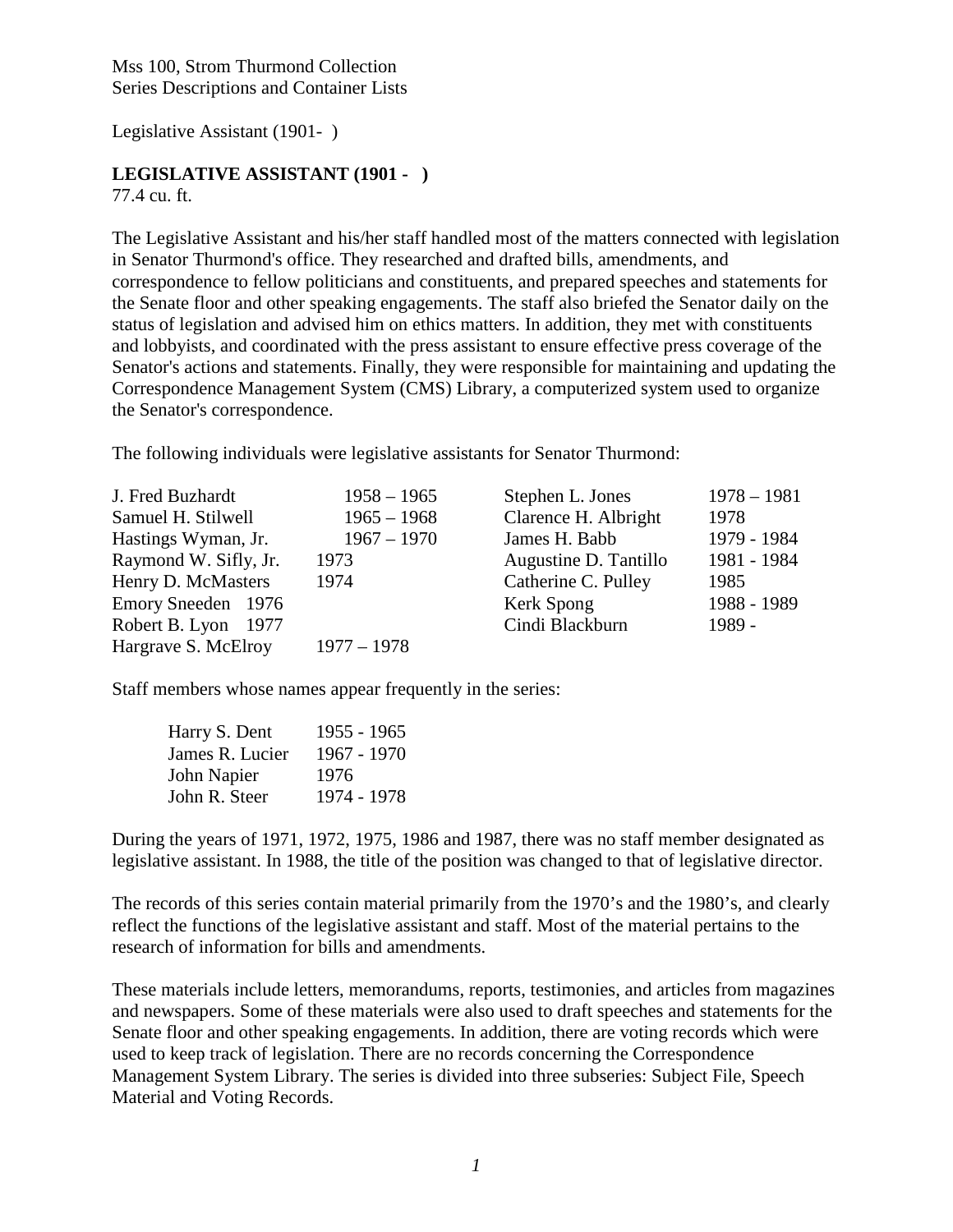#### Legislative Assistant (1901- )

The Subject File subseries (Subseries A, 1901 - ; 55.125 cu. ft.) contains the research materials used to draft bills, amendments, and resolutions. This information was also used to help make decisions about legislation. This series is arranged alphabetically by folder title and chronologically within each folder. Most of the records deal with bills, acts, amendments, resolutions, and budget appropriations. Material from committees and hearings are also included. There is some information about individuals, especially Senators and Congressmen. In addition, there are records regarding nominations for various positions, such as judgeships. Information also can be found on different agencies, commissions, unions and administrations. Some of these organizations include the American Civil Liberties Union, the Atomic Energy Commission, the Federal Elections Commission, the Federal Trade Commission, and the Food and Drug Administration. Generally, the correspondence in this subseries is from colleagues asking for support of their bills, and Thurmond's responses to their requests. Some of the other letters are concerned with Thurmond asking his colleagues for support of his legislation. This subseries does have some voting records from different organizations, such as the Consumer Federation of America, the Americans For Constitutional Action, and the Conservative Caucus.

One of the major subjects covered in the Subject File subseries is the Panama Canal and the Panama Canal Treaty between the United States and Panama. There is much information covering the Canal's background, defense capabilities, economic aspects, etc. Another major subject is private relief bills which are bills granting a pension, authorizing payment of a claim, or giving another form of relief to a private individual or legal entity. A third major subject concerns material on the stockpiling of metals and other resources for emergency defense purposes. Other topics include the right-to-work issue, SALT II, the Savannah River Plant, school desegregation and busing, South Carolina school districts, taxes, textiles and transportation. There is some material on Senate rules and ethics, removal procedures of federal judges, and the States' Rights Campaign. There is also a rough draft of a book written by Senator Thurmond entitled No-Win Policy, and some information on Rebel Senator by Alberta Lachicotte. Finally, some legislative notices and presidential messages are filed in this subseries.

 The Speech Material subseries (Subseries B, 1943 - ; 14.4 cu. ft.) has the material used to prepare speeches and statements for the Senate floor and other speaking engagements. This subseries is arranged alphabetically by folder title and chronologically within each folder. Most of the material in this subseries is articles from magazines and newspapers, reports, etc. Some speeches and statements are filed in this subseries, but most of them are located in the Speeches series. The principal topic in this subseries concerns public figures, e.g. Senators Ernest F. Hollings and Olin D. Johnston. Other major topics include foreign relations, the right-to-work issue, segregation and race relations, the Supreme Court, textiles and the United Nations. Some addresses and statements concerning civil rights are filed in this subseries. There is some political campaign material on George McGovern and Richard Nixon. In addition, there are lists of Congressional Record Inserts for the years 1963 - 1979, but the years of 1968 and 1970 - 1972 are missing. Speech indexes for the years 1979 - 1982 are filed in this subseries.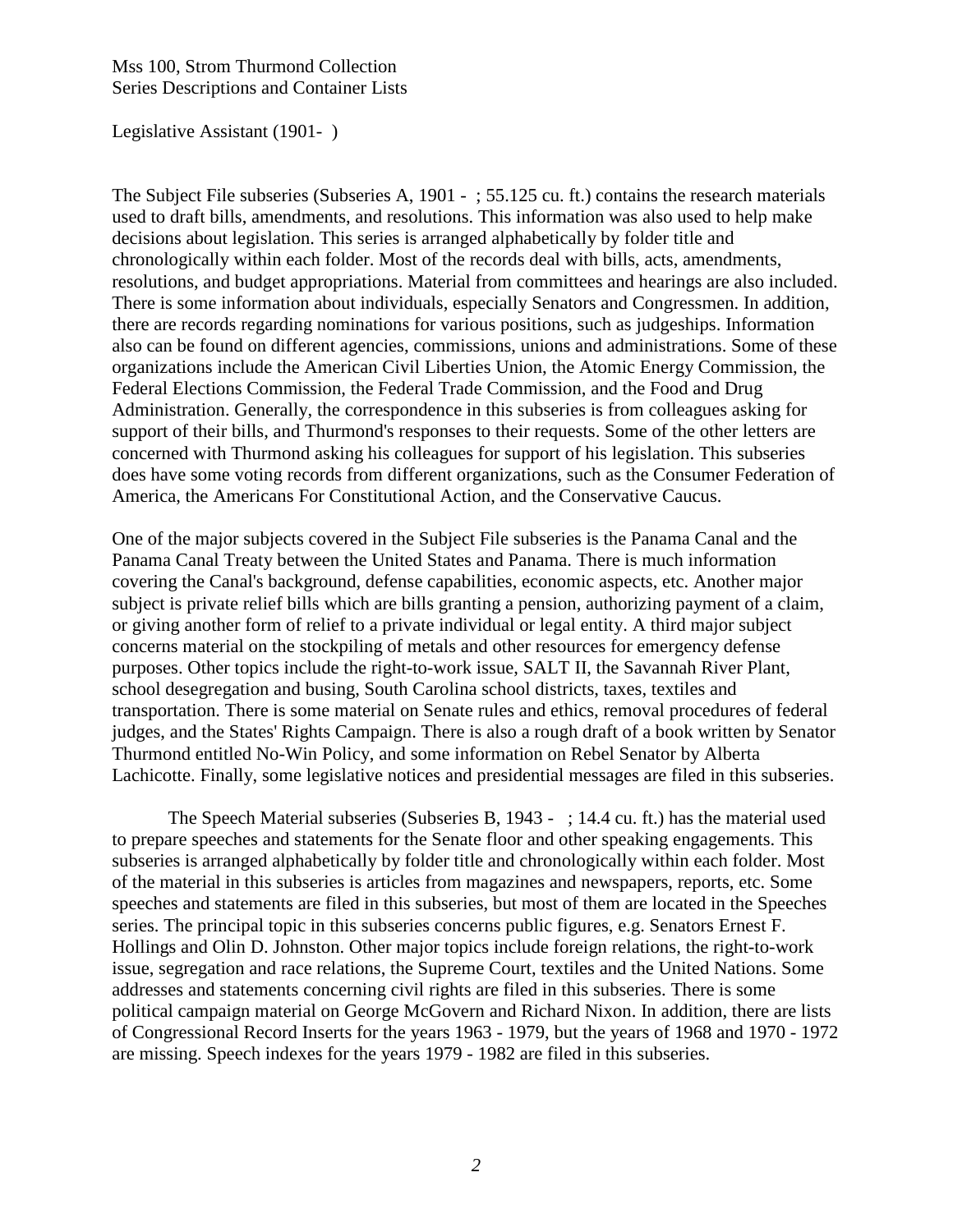#### Legislative Assistant (1901- )

The Voting Records subseries (Subseries C, 1955 - ; 7.875 cu. ft.) is comprised of material pertaining to the voting records of legislation. This subseries is arranged alphabetically by folder title, but are arranged differently within each folder according to the subject. The correspondence filed in this subseries concerns colleagues asking Senator Thurmond to co-sponsor their bills and resolutions, and is arranged chronologically. There are some copies of the Congressional Quarterly Almanac from 1961 - 1964. In addition, there are separate lists of what legislation Thurmond sponsored and co-sponsored which are arranged by Congressional sessions. The subseries has two voting record references: the Voting Record Analysis (compiled by the Senate Republican Policy Committee) and the Voting Record and Index (compiled by the Senate Democratic Policy Committee). These references are arranged by Congress and session, and then are in order by voting number. A couple of voting record schedules list chronologically the legislation that was voted on in 1977 and 1978. The last part of the subseries concerns legislation organized into subject categories. These records are arranged by Congress and session, and chronologically by year, and then alphabetically within by subjects. Some Congressional sessions are missing in this subseries.

Important individuals in this series from South Carolina include John C. Calhoun; State Representative Solomon Blatt; Walter J. Brown; United States Congressman William J. Bryan Dorn; and Governor George Bell Timerman, Jr. Other important individuals include Presidents Jimmy Carter, Lyndon B. Johnson, John F. Kennedy, Richard Nixon, Ronald Reagan, Franklin D. Roosevelt, and Harry S. Truman; Vice President Nelson Rockefeller; United States Senators Barry Goldwater, Hubert H. Humphrey, Richard Russell, and Herman Talmadge; United States Supreme Court Justices William O. Douglas, Abe Fortas, Sandra Day O'Connor, William H. Rehnquist, and Earl Warren; Governor Adlai Stevenson; Eleanor Roosevelt and Martin Luther King, Jr.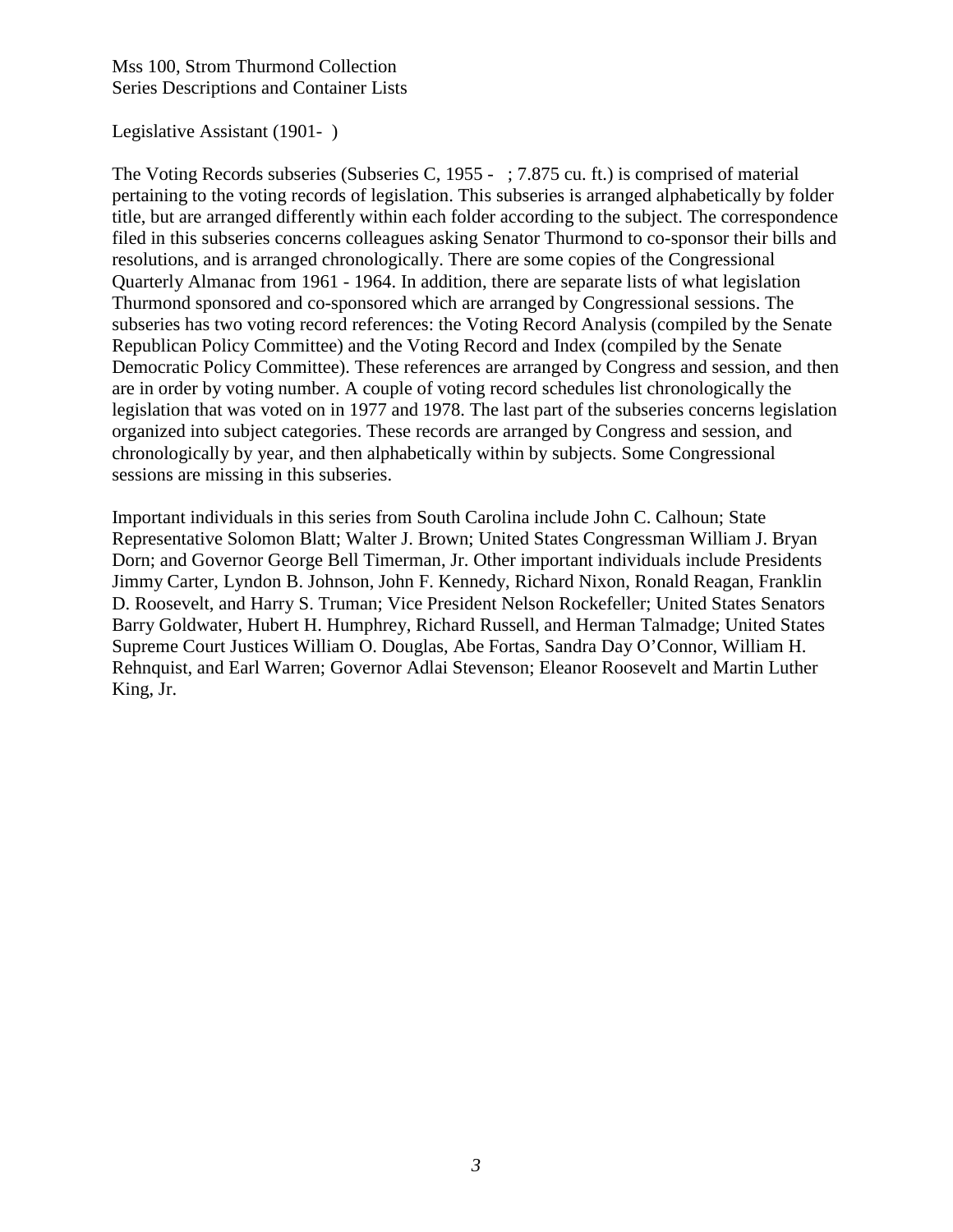Legislative Assistant (1901- )

#### **Separation List**

1. Oversize — to oversize map cases

There are 140 items which include:

- 3 Advertisements 1973 1980
- 3 Aerial Photographs (Print Copies) 1982
	- 2 Proposed Site of Legend Project (1982)
	- 1 Debridus Beach, S.C. (1982)
- 6 Articles 1978 1982
- 2 Booklets 1980 1981
- 7 Charts 1975 1977
	- 1 Dominance of Oil Companies 1975
	- 5 Organizational Chart of the American Development Corporation 1975
	- 1 Surface Mining 1977
- 1 Drawing of Panama Canal [No Date]
- 10 Financial Reports 1963 1969
	- 9 Departments of Army, Navy and Air Force 1963 1965
	- 1 Comparison of Twenty Textile Companies 1969
- 1 List of Stockpile Materials 1950's
- 47 Maps (See next page for detailed listings) 1965 1982
- 25 Pamphlets 1976 1984
- 1 Poster of Litchfield Beaches at Pawley's Island, S.C. 1982
- 19 Senate Voting Roll Calls 1964 1988
- 2 Statements 1976

American Bicentennial 1976

- "I am the Nation" 1976
- 1 Survey of National Health Insurance Proposals 1971
- 7 Transparencies on Non-proliferation 1971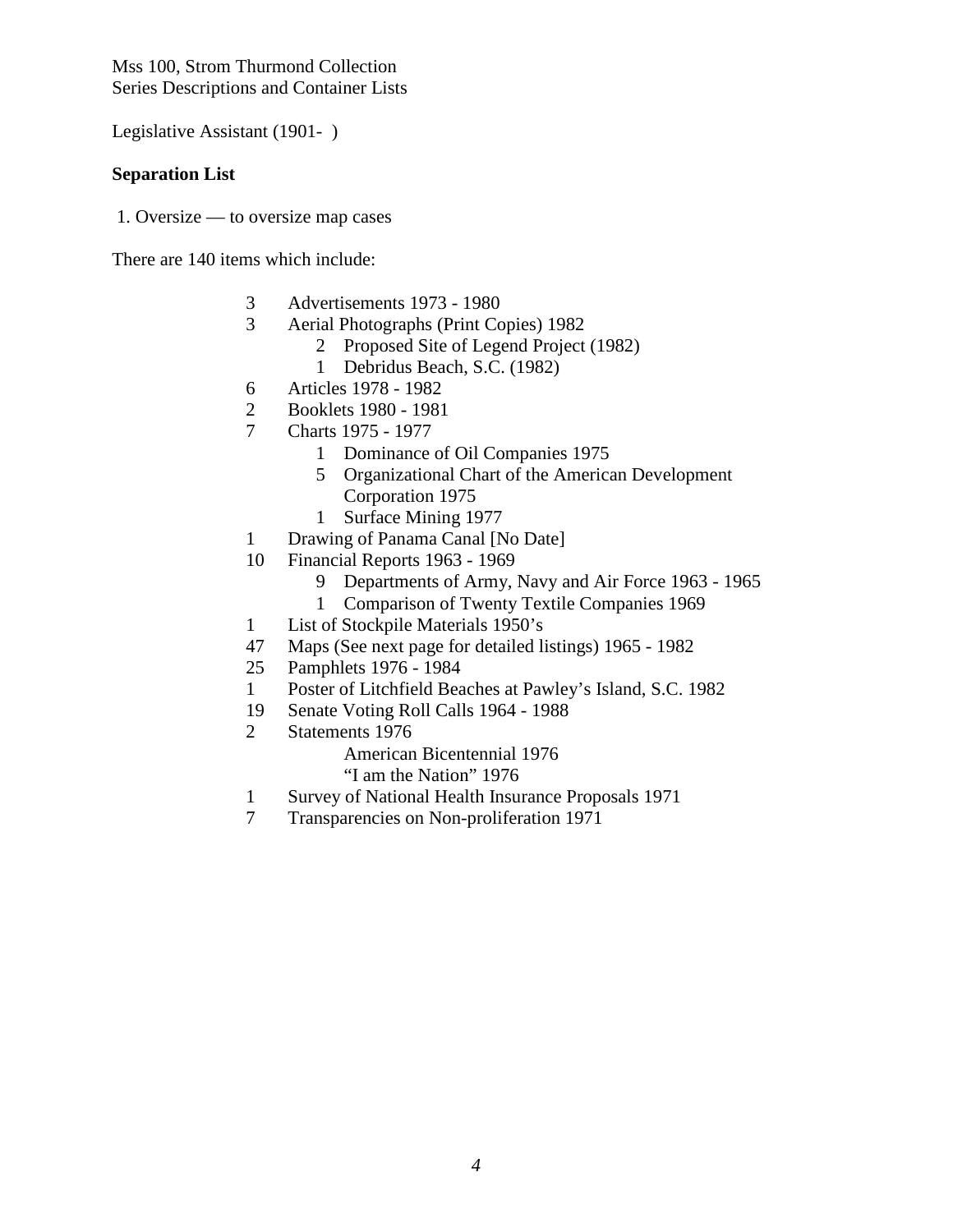Legislative Assistant (1901- )

#### **Separation List** (continued)

1. Oversize — to oversize map cases

Maps and Site Plans:

- 1 Academic Computer Network for South Carolina 1977
- 1 Amtrak Routes and Alternative Routes 1979
- 1 Anderson County, S.C., Highway Map 1980
- 1 Berkeley County, S.C., Highway Map 1970
- 1 Bridge Location on Savannah River 1965
- 1 Bridge Study Area Location / Jackson Ellengton, S.C. 1965
- 1 Calhoun County, S.C., School Zones 1969
- 1 Cedar Reef Villas (Harbor Island, S.C.) 19
- 1 Coastal Barrier Resources System (Charleston County, S.C.) 1983
- 1 Daufuskie Island, S.C. 1982
- 1 Daufuskie Island, S.C. (tax map) 1982
- 1 Daufuskie Island, S.C. (topographic map) 1982
- 1 Debridue Beach, S.C. 1982
- 2 Easley, S.C. 1970
- 2 Harbor Island, S.C. 1982
- 7 Harbor Island, S.C., Development Plans of 1982
- 1 Harbor Island, S.C. (Undeveloped Coastal Barriers) 1982
- 1 Hilton Head Island, S.C. 1972
- 1 Horry County, S.C., School Zones 1969
- 1 Inlet Point Condominiums (Litchfield, S.C.) 1974
- 1 Inlet Point Condominiums (Litchfield, S.C.) 1980
- 1 Legend Project (Edisto Beach, S.C.) 1982
- 10 Myrtle Beach Airport (Myrtle Beach, S.C.) 1974
- 1 Panama Canal 1977
- 3 Patriot's Point (Charleston, S.C.) 1974
- 1 Pelican Point (Harbor Island, S.C.) 1982
- 2 Pelican Point Development, Harbor Island, Beaufort County, S.C. 1982
- 1 Savannah River Basin / Trotters Shoals Dam 1965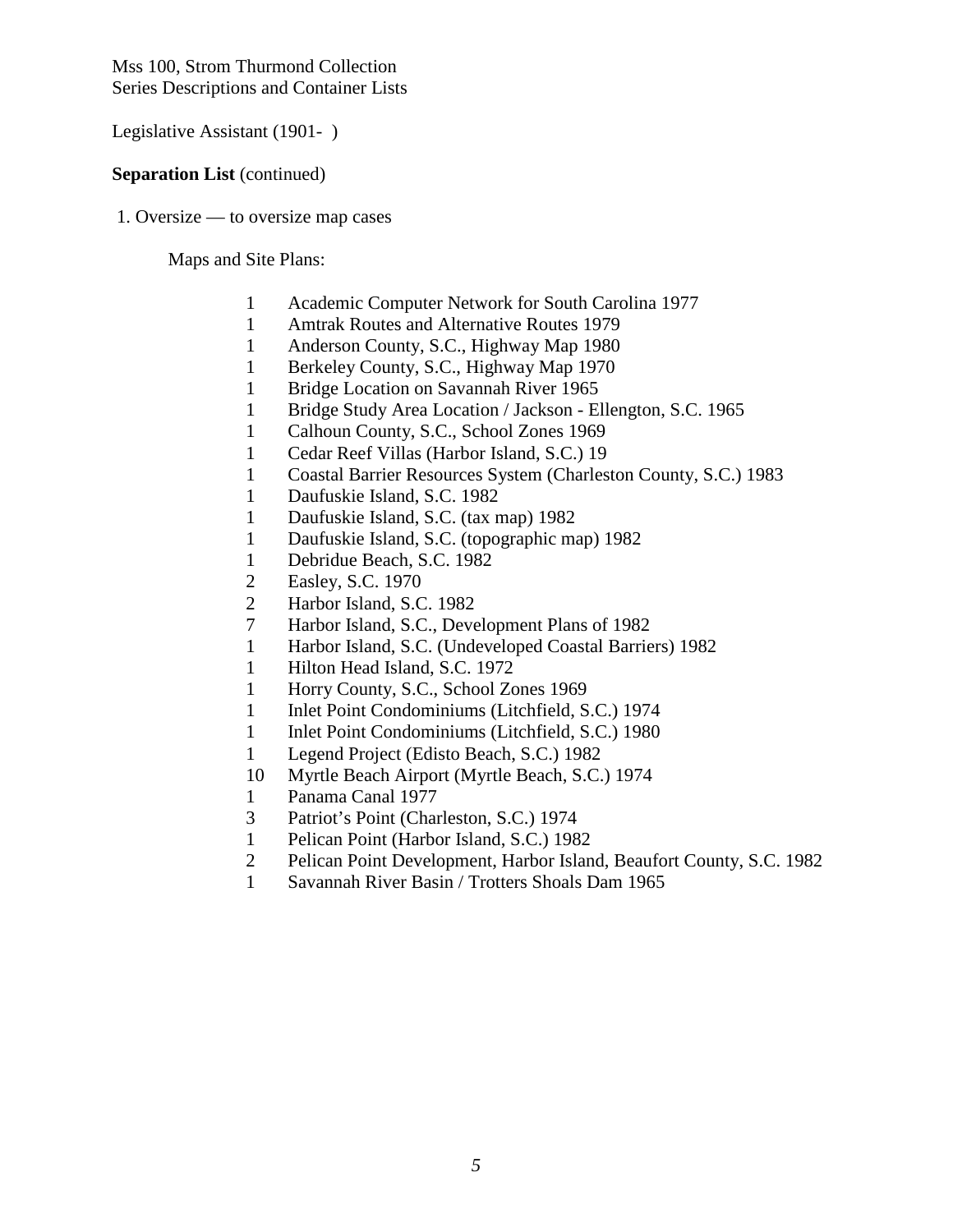Legislative Assistant (1901- )

### **Separation List** (continued)

2. Photographs — to Photographs series

### General

|  | 8"x 10" b/w Aerial photograph of the stockpiles adjacent to the Sherwin |
|--|-------------------------------------------------------------------------|
|  | plant and the location of each of the stockpiles; c. April 25,          |
|  | 1962                                                                    |
|  | 5" x 7" b/w Photographs showing different angles of stockpiles; c.      |
|  | April 25, 1962                                                          |

2 5" x 7" b/w Photographs showing the protective crust which forms on the surfaces of stockpiles; c. April 25, 1962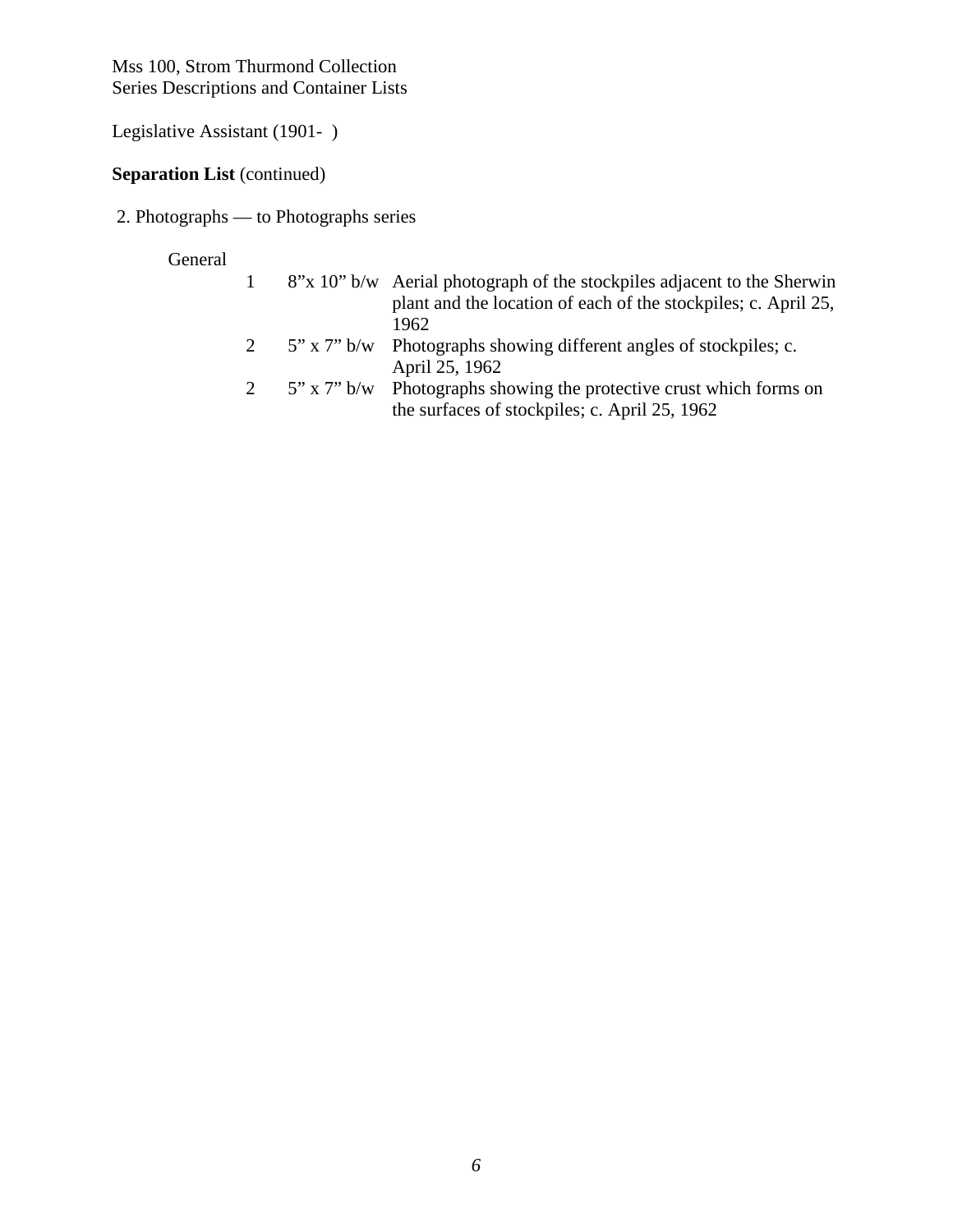## Legislative Assistant Series

| <b>Box</b><br>$\mathbf{1}$ | Folder | Title                                                                                           |
|----------------------------|--------|-------------------------------------------------------------------------------------------------|
|                            |        | Able, William F. [Nomination, United States District Judge for South                            |
|                            |        | Carolina]; January, 1971                                                                        |
|                            |        | Abortion; February -- March, 1977<br>Abortion:                                                  |
|                            |        | Human Life Amendment; January, 1977 -- December, 1978                                           |
|                            |        | Human Life Amendment (Related Printed Material); April --<br>October, 1978                      |
|                            |        | Thurmond Voting Record / Hyde Amendment; 1976 -- August,<br>1984                                |
|                            |        | Administrative                                                                                  |
|                            |        | Law Judges; No Date                                                                             |
|                            |        | Practice and Procedure; March 1975 -- September, 1976                                           |
|                            |        | Procedure Act: Revision; 1975 -- May, 1976                                                      |
|                            |        | Adolescent Family Life Act Reauthorization (S. 2616);                                           |
|                            |        | July, 1981 -- May, 1984                                                                         |
|                            |        | Adult Education; June, 1975                                                                     |
|                            |        | Adult Education Act Reauthorization (S. 2496); March -- June, 1984                              |
|                            |        | [Aeroflot (Soviet Airline)]; February, 1969                                                     |
|                            |        | [Africa]; October, 1967                                                                         |
|                            |        | Age Discrimination in Employment Act (ADEA) Enforcement<br>Legislation; 1979 -- September, 1984 |
|                            |        | Agent Identities; July, 1982                                                                    |
|                            |        | Agricultural                                                                                    |
|                            |        | Bargaining; October, 1971 -- March, 1972                                                        |
|                            |        | Finance: Exports / Imports; 1978 -- October, 1979                                               |
| $\overline{2}$             |        | Legislation:                                                                                    |
|                            |        | Emergency Agriculture Act of 1978; January -- April, 1978                                       |
|                            |        | Emergency Credit Assistance Act of 1978; May, 1975-April,<br>1979                               |
|                            |        | Agriculture; 1967 -- December, 1981                                                             |
|                            |        | Agriculture and Consumer Protection Act of 1973 (S. 1888); May —                                |
|                            |        | June, 1973                                                                                      |
|                            |        | Agriculture:                                                                                    |
|                            |        | Animal Hides; August -- November, 1979                                                          |
|                            |        | Bethune Fly Problem; June -- September, 1978                                                    |
|                            |        | 1978 Census Information; January -- June, 1979                                                  |
|                            |        | Chemicals 2, 4, 5 -- F and Silvex; March, 1979                                                  |
|                            |        | Extension Service / NISARC; February -- April, 1978                                             |
|                            |        | Legislation; May, 1971 -- September, 1972                                                       |
|                            |        | Research; January, 1972 -- December, 1979                                                       |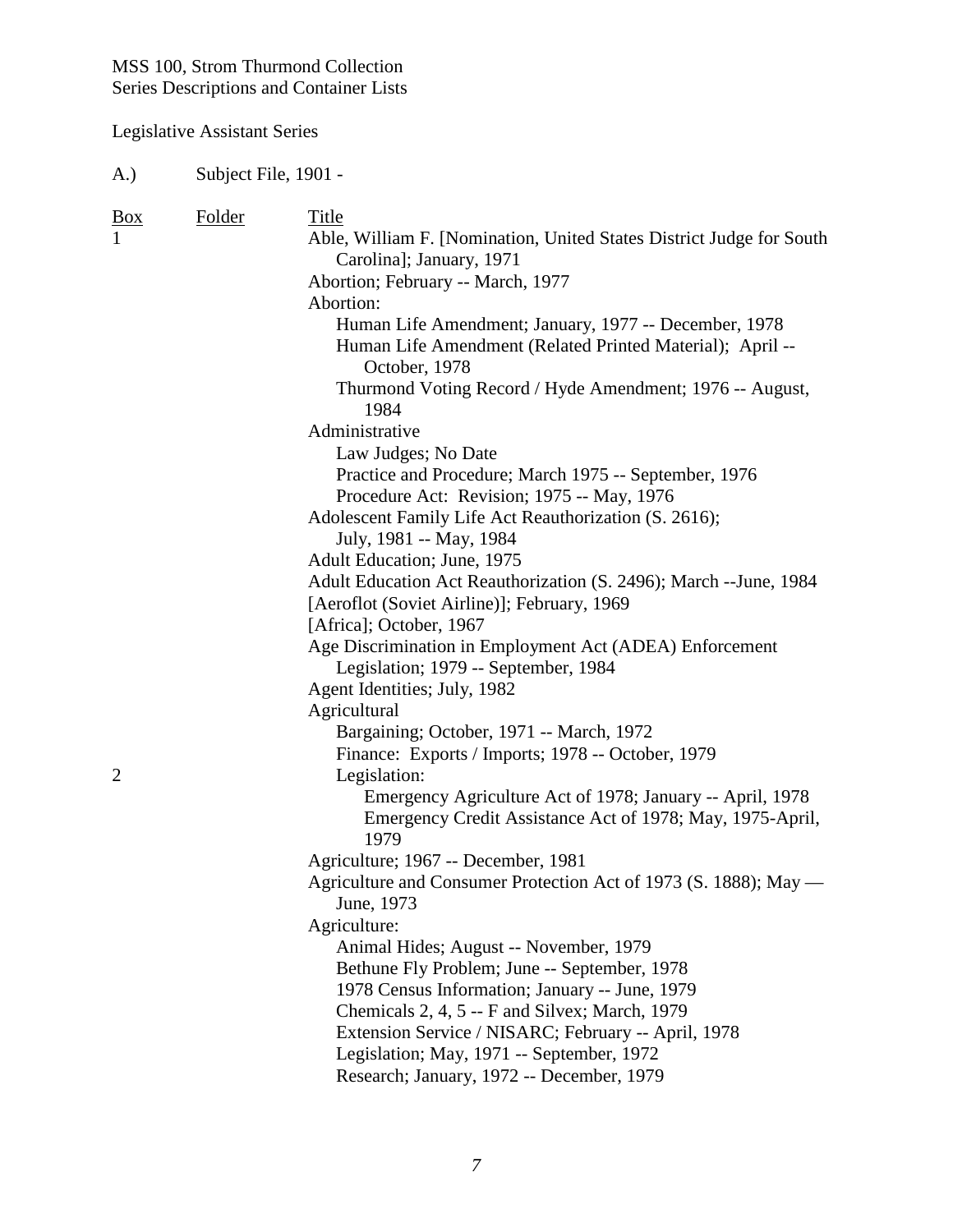| A.)            | Subject File, 1901 - |                                                                                |
|----------------|----------------------|--------------------------------------------------------------------------------|
| <u>Box</u>     | <b>Folder</b>        | Title                                                                          |
|                |                      | Agriculture, cont.                                                             |
| $\overline{2}$ |                      | Stabilization and Conservation Service (Columbia, S.C.); June,<br>1971         |
|                |                      | Statements; July, 1971                                                         |
|                |                      | Tobacco; July, 1972                                                            |
|                |                      | Airborne Warning and Control System (AWACS) Aircraft:                          |
|                |                      | The Controversial Sale of These Planes to Saudi Arabia,                        |
|                |                      | Folder I; May, 1978 -- September, 1981                                         |
|                |                      | Folder II; November, 1981                                                      |
|                |                      | Saudi Arabia, AWACS, and America's Search for Strategic                        |
|                |                      | Stability in the Near East; September, 1981                                    |
|                |                      | Airborne Warning and Control System (AWACS) Airplanes,                         |
|                |                      | Folder I; January, 1981 -- October 16, 1981                                    |
| 3              |                      | Folder II; October 23 -- 31, 1981                                              |
|                |                      | Airborne Warning and Control System (AWACS)                                    |
|                |                      | Airplanes -- Saudi Arabia: Mail,                                               |
|                |                      | Folder I; May 1978 -- September 1981                                           |
|                |                      | Folder II; September 1 -- 25, 1981                                             |
|                |                      | Folder III; September 26 -- October 2, 1981                                    |
|                |                      | Folder IV; October 3 -- 8, 1981                                                |
|                |                      | Folder V; October 9 -- 15, 1981                                                |
|                |                      | Folder VI; October 16 -- 22, 1981                                              |
|                |                      | Folder VII; October 23 -- 28, 1981                                             |
|                |                      | Airco / Ohio Medical; December, 1982 -- March, 1983                            |
|                |                      | [Aircraft, A--7D]; January -- April, 1978                                      |
|                |                      | Air Fare Deduction (S. 1236): Kennedy -- Thurmond Amendment;                   |
|                |                      | March -- April, 1977                                                           |
|                |                      | Airline Deregulation; August, 1977 -- February, 1980                           |
| 4              |                      | Airport Funding (ADAP / A & A Trust Fund); May -- July, 1982<br>Alaskan Lands, |
|                |                      | Folder I; December, 1979 -- July 22, 1980                                      |
|                |                      | Folder II; July 23, 1980 -- August, 1980                                       |
|                |                      | Alcohol; July 19, 1970 -- February, 1983                                       |
|                |                      | Alcohol:                                                                       |
|                |                      | Drug Abuse; August, 1980 -- June, 1982                                         |
|                |                      | Drunk Driving; September, 1981 -- March, 1982                                  |
|                |                      | Alcohol Labeling Legislation; January, 1977 -- October, 1984                   |
|                |                      | Alcohol Labeling Legislation: Alcohol in America / The Price We                |
|                |                      | Pay by Rashi Fein; 1984                                                        |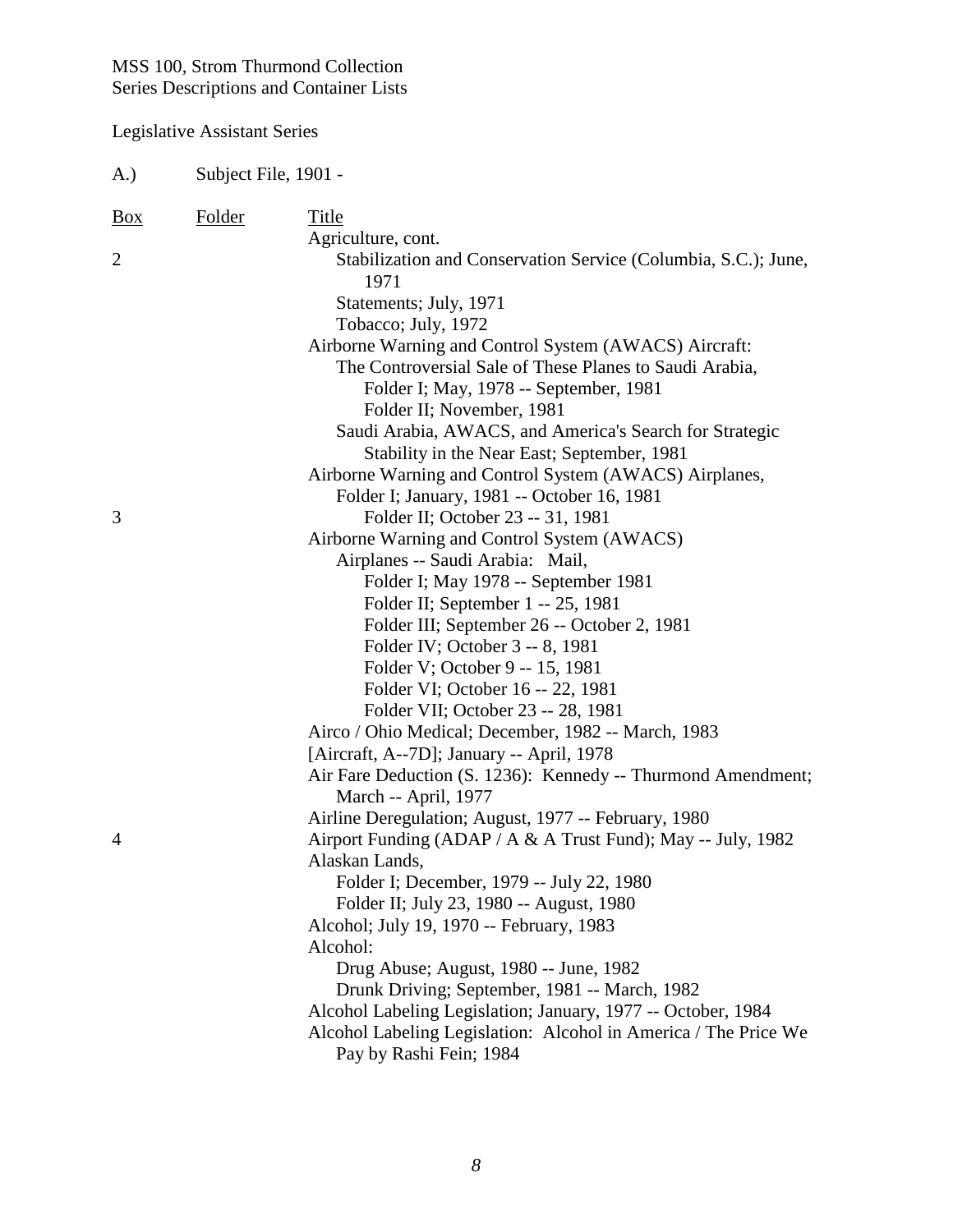## Legislative Assistant Series

| $_{\rm Box}$ | Folder | Title                                                                                                                          |
|--------------|--------|--------------------------------------------------------------------------------------------------------------------------------|
| 5            |        | Alien Assets: Property; January -- October, 1957                                                                               |
|              |        | Allen, James B. [United States Senator from Alabama]; 1969 -- June,<br>1978                                                    |
|              |        | [Allen, James E., Jr. (Nomination, United States Commissioner of<br>Education)]; February 13, 1969                             |
|              |        | Allied--General Nuclear Services (AGNS); March, 1975-March, 1976<br>Alvarado, Donna [Nomination, Director of ACTION Agency];   |
|              |        | November, 1980 -- April, 1985<br>Alvarez, Everett [Nomination, Deputy Administrator for Veterans'                              |
|              |        | Affairs]; July, 1982                                                                                                           |
|              |        | American                                                                                                                       |
|              |        | [Civil Liberties Union (ACLU)]; July, 1982                                                                                     |
|              |        | [Conservative Union (ACU): Ratings of 97th Congress, First<br>Session (January -- December, 1981)]; February -- March,<br>1982 |
|              |        | Enterprise Institute; November, 1981                                                                                           |
|              |        | American Telephone and Telegraph Company (AT&T): Reply to<br>Charges Made by Senate Antitrust Judiciary Committee,             |
|              |        | Folder I; October, 1973                                                                                                        |
|              |        | Folder II; October, 1973                                                                                                       |
|              |        | [Americans for Democratic Action (ADA)]; Winter, 1980-January,<br>1982                                                         |
|              |        | Amnesty,                                                                                                                       |
|              |        | Folder I; December, 1969 -- March, 1972                                                                                        |
|              |        | Folder II; February, 1973 -- January, 1977                                                                                     |
|              |        | Amnesty, Clemency Board; November, 1974 -- June, 1975                                                                          |
|              |        | Amtrak (Railroads):                                                                                                            |
|              |        | Amendments to the Amtrak Improvement Act of 1979 (S. 712);                                                                     |
| 6            |        | February -- July, 1979<br>Amtrak Improvement Act of 1979 (S. 712) -- Restructure Routes,                                       |
|              |        | Folder I; September, 1978 -- January 31, 1979                                                                                  |
|              |        | Folder II; January 31, 1979 -- May, 1979                                                                                       |
|              |        | Folder III; June -- August, 1979                                                                                               |
|              |        | Reducing Amtrak Route Services,                                                                                                |
|              |        | Folder I; July, 1978 -- April, 1979                                                                                            |
|              |        | Folder II; May -- July, 1979                                                                                                   |
|              |        | Animals in Research; September, 1982 -- September, 1983                                                                        |
|              |        | Antarctica; January, 1956 -- August, 1960                                                                                      |
|              |        | [Anti-Ballistic Missiles]; September, 1967 -- 1969                                                                             |
|              |        | Anti-Inflation Plan; October, 1978 -- May, 1980                                                                                |
| 7            |        | Antitrust; August, 1973 -- April, 1979                                                                                         |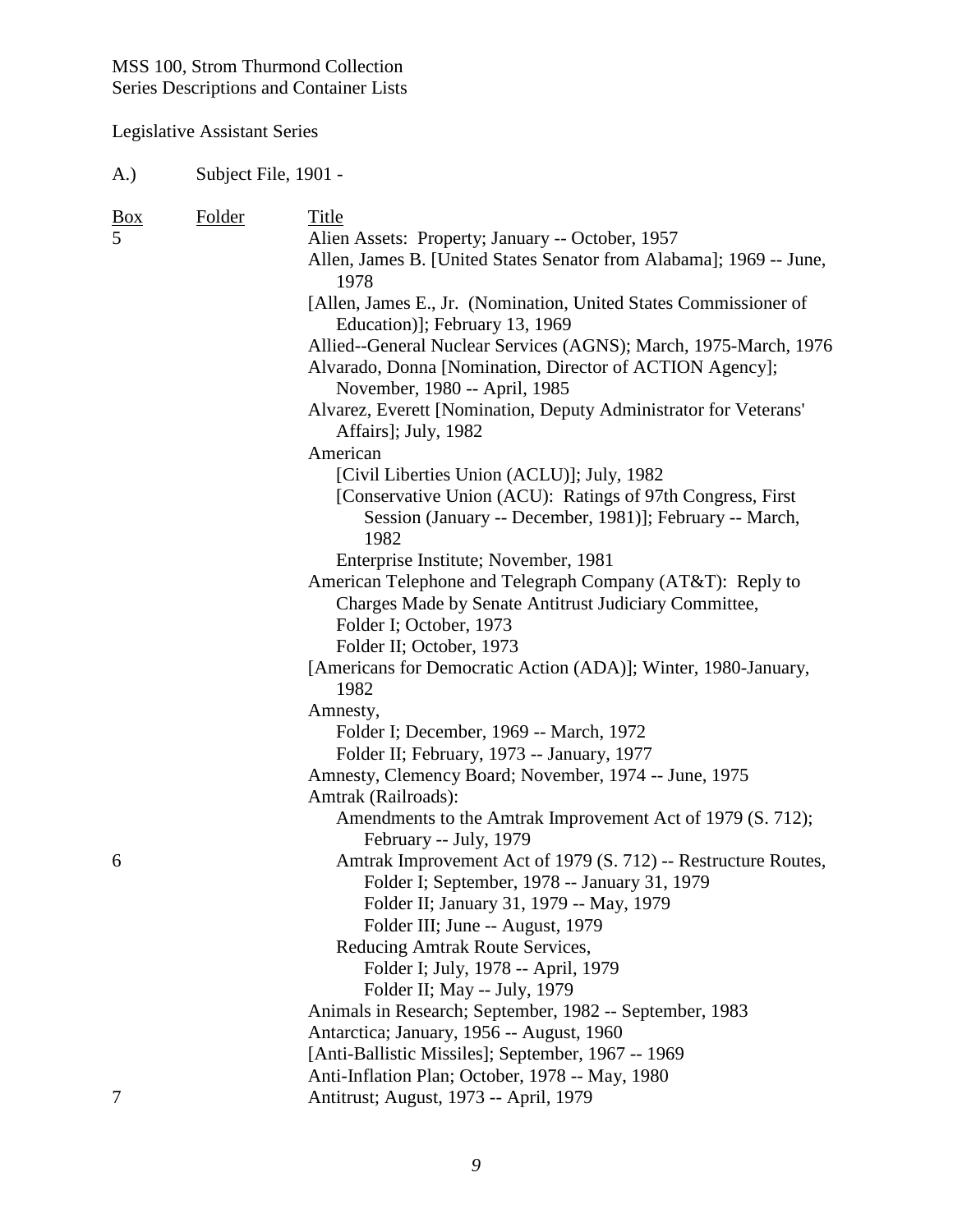Legislative Assistant Series

| <u>Box</u> | Folder | Title                                                             |
|------------|--------|-------------------------------------------------------------------|
|            |        | Antitrust Laws; February, 1981 -- April, 1982                     |
|            |        | [Antitrust Paren Patriae Bill (Consumer Damages Suits by State    |
|            |        | Attorneys General / S. 1284)],                                    |
|            |        | Folder I; October, 1975 — February, 1976                          |
|            |        | Folder II; March 2, 1976                                          |
|            |        | Folder III; March 2 - 16, 1976                                    |
|            |        | Folder IV; March 17, 1976 — April, 1976                           |
|            |        | Folder V; April 2, 1976 — May, 1976                               |
| 8          |        | Folder VI; June, 1976                                             |
|            |        | Appalachian                                                       |
|            |        | Highway Program; April -- August, 1976                            |
|            |        | Regional Commission; November, 1981 -- April, 1982                |
|            |        | <b>Regional Commission:</b>                                       |
|            |        | Appalachian Transition Assistance Act of 1982 (S. 2144);          |
|            |        | April, 1982 -- February, 1983                                     |
|            |        | Economic Development Administration Deferral; February,           |
|            |        | 1982 -- March, 1983                                               |
|            |        | Appointment Schedules with Senator Thurmond; February, 1980 --    |
|            |        | March, 1985                                                       |
|            |        | Appropriations                                                    |
|            |        | Bill of 1977; June, 1977                                          |
|            |        | for Amtrak; March -- June, 1981                                   |
|            |        | for Fiscal Year 1980 (H.R. 4387); February, 1977 -- April, 1980   |
|            |        | for Department of Transportation (H.R. 7831); September, 1980     |
|            |        | Arabs; January -- October, 1975                                   |
|            |        | Arms Sales to Jordan; February, 1982                              |
|            |        | <b>Armed Services Reports</b>                                     |
|            |        | 1963 -- 1964,                                                     |
|            |        | Folder I; February -- July, 1963                                  |
|            |        | Folder II; August, 1963 -- April, 1964                            |
| 9          |        | Folder III; May -- September, 1964                                |
|            |        | Folder IV; October -- December, 1964                              |
|            |        | 1965,                                                             |
|            |        | Folder I; January -- October, 1965                                |
|            |        | Folder II; November, 1965 -- February, 1966                       |
|            |        | Articles; June, 1975 -- January, 1976                             |
|            |        | Articles:                                                         |
|            |        | Arthur Burns' "The Condition of the American Economy" and         |
|            |        | "Reflections of a Policy Maker"; March -- June, 1979              |
|            |        | Arthur Burns' "The Future of the Free Enterprise System"; January |
|            |        | -- March, 1979                                                    |
|            |        |                                                                   |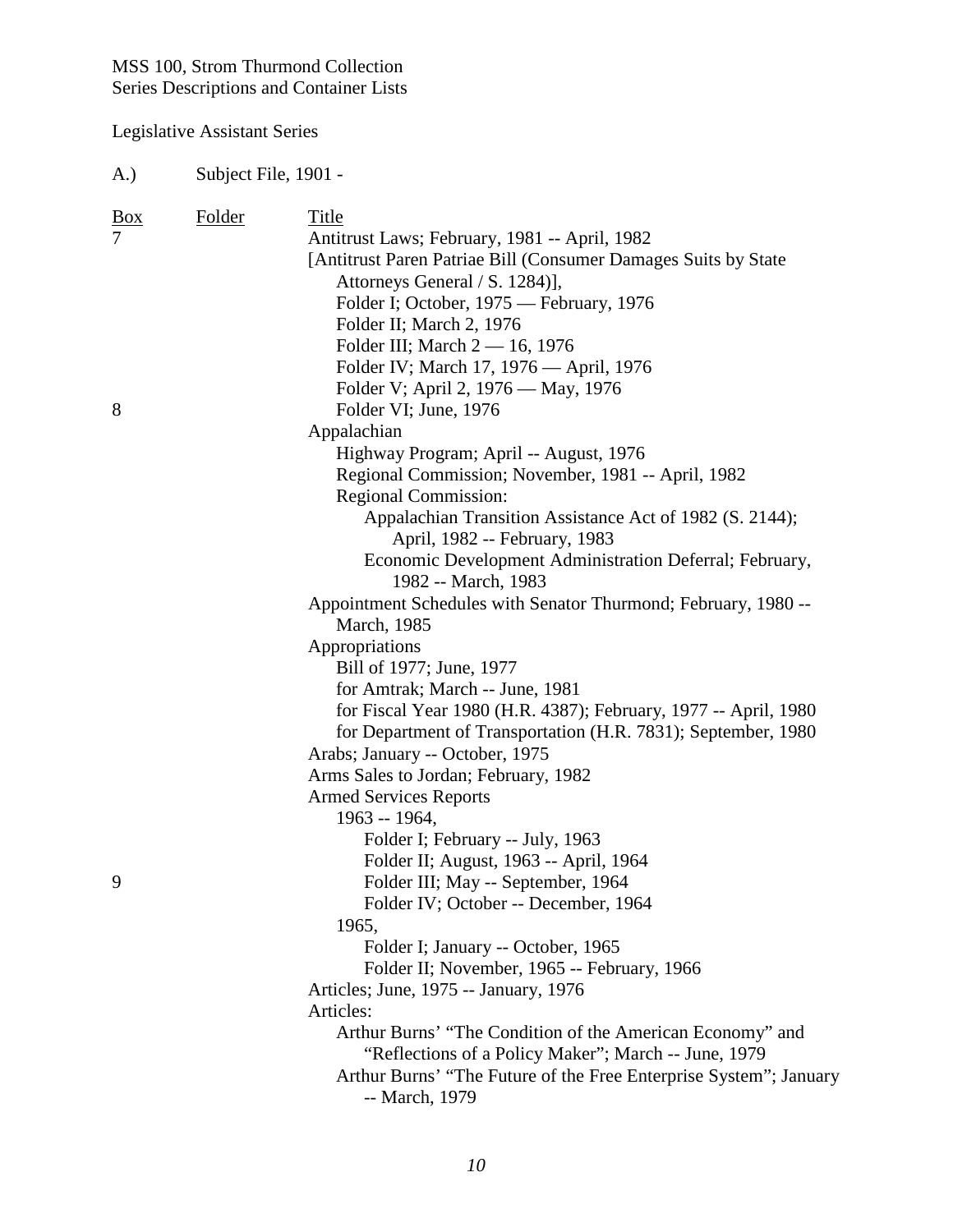| A.)        | Subject File, 1901 - |                                                                                                                                                                                                                                                                                                                                                                                                                                                                                                                                                                                                                                                                                                                                                                                                                                                                |
|------------|----------------------|----------------------------------------------------------------------------------------------------------------------------------------------------------------------------------------------------------------------------------------------------------------------------------------------------------------------------------------------------------------------------------------------------------------------------------------------------------------------------------------------------------------------------------------------------------------------------------------------------------------------------------------------------------------------------------------------------------------------------------------------------------------------------------------------------------------------------------------------------------------|
| <b>Box</b> | <b>Folder</b>        | Title<br>Articles, cont.                                                                                                                                                                                                                                                                                                                                                                                                                                                                                                                                                                                                                                                                                                                                                                                                                                       |
| 9          |                      | "Federal Standards Mean Federal Control" (Washington Insurance<br>Newsletter / September 15, 1980); September -- October, 1980<br>[Strom Thurmond's "Conglomerate Mergers -- Beneficial or<br>Harmful?" for Business and Society Review]; August, 1979<br>Atlantic Union (H.J. Res. 606); April, 1976<br>Atomic                                                                                                                                                                                                                                                                                                                                                                                                                                                                                                                                                |
| 10         |                      | Energy Commission,<br>Folder I; January -- November, 1973<br>Folder II; January -- July, 1974<br>Industrial Forum; July, 1975<br>Augusta College; April, 1972 -- July, 1974<br>[Bail Reform Act]; July, 1981                                                                                                                                                                                                                                                                                                                                                                                                                                                                                                                                                                                                                                                   |
|            |                      | Balance Budget Amendment; February, 1981 -- July, 1982<br>Balanced Growth and Economic Plan (S. 1795); No Date<br>Bank Holding Company Act (S. 207); March -- October, 1980<br>Bank Holding Company Act: Amendments (H.R. 7371),<br>Folder I; December, 1965 -- March 22, 1966<br>Folder II; March 30 -- June, 1966<br>Bankruptcy; April, 1982<br>Bankruptcy:<br>The Bankruptcy Reform Act of 1978 (S. 2266); March -- October,                                                                                                                                                                                                                                                                                                                                                                                                                                |
| 11         |                      | 1978<br>Uniform Supervision of Bankruptcy Employees (S. 3107); June --<br>July, 1978<br>Barnwell: Away--From--Reactor Storage; October, 1977 -- July, 1982<br>Barnwell: Scientific Oil Processors, Inc.,<br>Folder I; January, 1971 -- February, 1972<br>Folder II; March, 1972 -- March, 1973<br>Barrier Islands<br>Legislation; May, 1982<br>Press Coverage; November, 1981 -- April, 1983<br>Protection Act (S. 2686 / Introduced by Senator Bumpers of<br>Arkansas); November, 1979 -- November, 1980<br>[Beam, Jacob D. (Nomination, United States Ambassador to the Soviet<br>Union)]; February, 1969<br>Bentsen--All--Savers Certificate Amendment; June -- July, 1981<br>[Biafra]; January, 1969<br>Bicentennial; December, 1973 -- June, 1976<br>Bildisco -- Bankruptcy; March -- April, 1984<br>Bills: Miscellaneous; August, 1980 -- February, 1982 |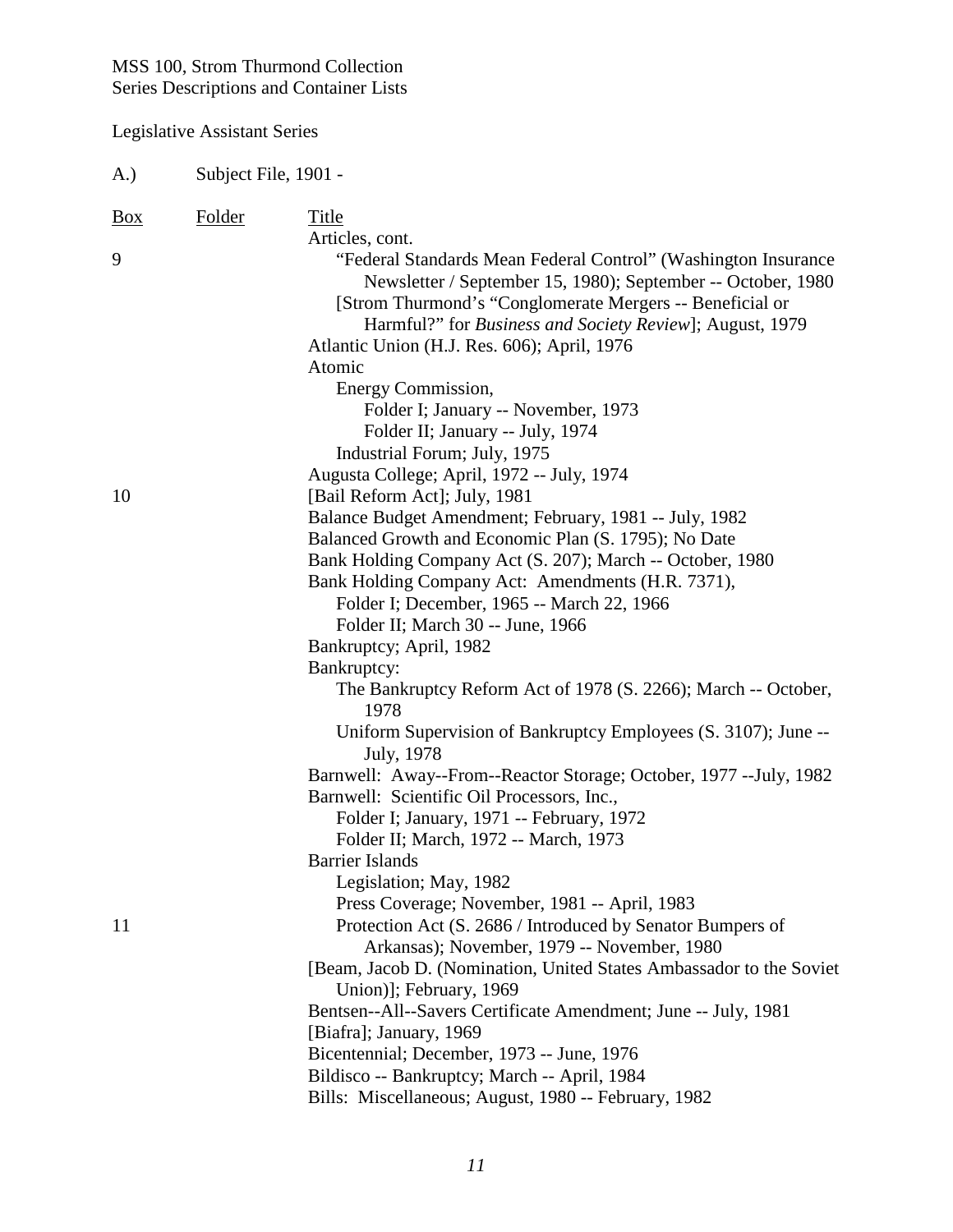## Legislative Assistant Series

| $\underline{Box}$ | Folder | Title                                                                                      |
|-------------------|--------|--------------------------------------------------------------------------------------------|
| 11                |        | Blacks; August, 1967 -- February, 1985                                                     |
|                   |        | Blanton, Hoover [Nomination, Lawyer at the Justice Department];<br>January, 1971           |
|                   |        | Blatt, Sol, Jr. [Nomination, Federal District Judge in South Carolina];                    |
|                   |        | February -- May, 1971<br>Block Grants; February -- September, 1981                         |
|                   |        | "Boilermakers Hearings"; November 1982 -- August 1984                                      |
|                   |        | Bolgen, William F. [Postmaster General]; 1980 -- September, 1982                           |
|                   |        | Bomber, B 1; December, 1981                                                                |
|                   |        | Boxcar Decision,                                                                           |
|                   |        | Folder I; February -- June 9, 1983                                                         |
| 12                |        | Folder II; June 14 -- October, 1983                                                        |
|                   |        | Bridges, Saunders [Nomination, Federal District Judge in South                             |
|                   |        | Carolina]; January -- February, 1971                                                       |
|                   |        | Bridges, Styles [United States Senator from New Hampshire]; 1962 --<br>June, 1981          |
|                   |        | Brief re: James Sinclair and Company; September -- October, 1979                           |
|                   |        | Broadcasting; October, 1974 -- May, 1975                                                   |
|                   |        | Brown, Walter J. [President of The Spartan Broadcasting Company];<br>April, 1982           |
|                   |        | Budget; January, 1973 -- May, 1976                                                         |
|                   |        | <b>Budget</b>                                                                              |
|                   |        | "Battle" Statement (1979); September, 1978                                                 |
|                   |        | Cuts; January, 1979 -- June, 1982                                                          |
|                   |        | Proposed (Fiscal Year 1981); January -- March, 1980                                        |
|                   |        | Resolution; April, 1975 -- April, 1976                                                     |
|                   |        | Resolution (Fiscal Year 1981); April -- May, 1980                                          |
|                   |        | Business; May, 1978                                                                        |
|                   |        | Busing; July, 1971 -- 1974                                                                 |
|                   |        | Busing: [The Neighborhood School Act of 1981]; 1981 -- July, 1982                          |
|                   |        | Butz, Earl L. [United States Secretary of Agriculture]; November --                        |
|                   |        | December, 1971                                                                             |
|                   |        | Buyck, Mark W. [Nomination, Federal District Judge in South                                |
|                   |        | Carolina]; December, 1970 -- March, 1971                                                   |
| 13                |        | Cabell, Nathaniel [Nomination, Federal District Judge in South<br>Carolina]; January, 1971 |
|                   |        | Cabinet, [President Ronald Reagan's]; December, 1980 --February,<br>1981                   |
|                   |        | Campaign                                                                                   |
|                   |        | Contributions; July -- August, 1976                                                        |
|                   |        | Finance Laws; April, 1975 -- February, 1976                                                |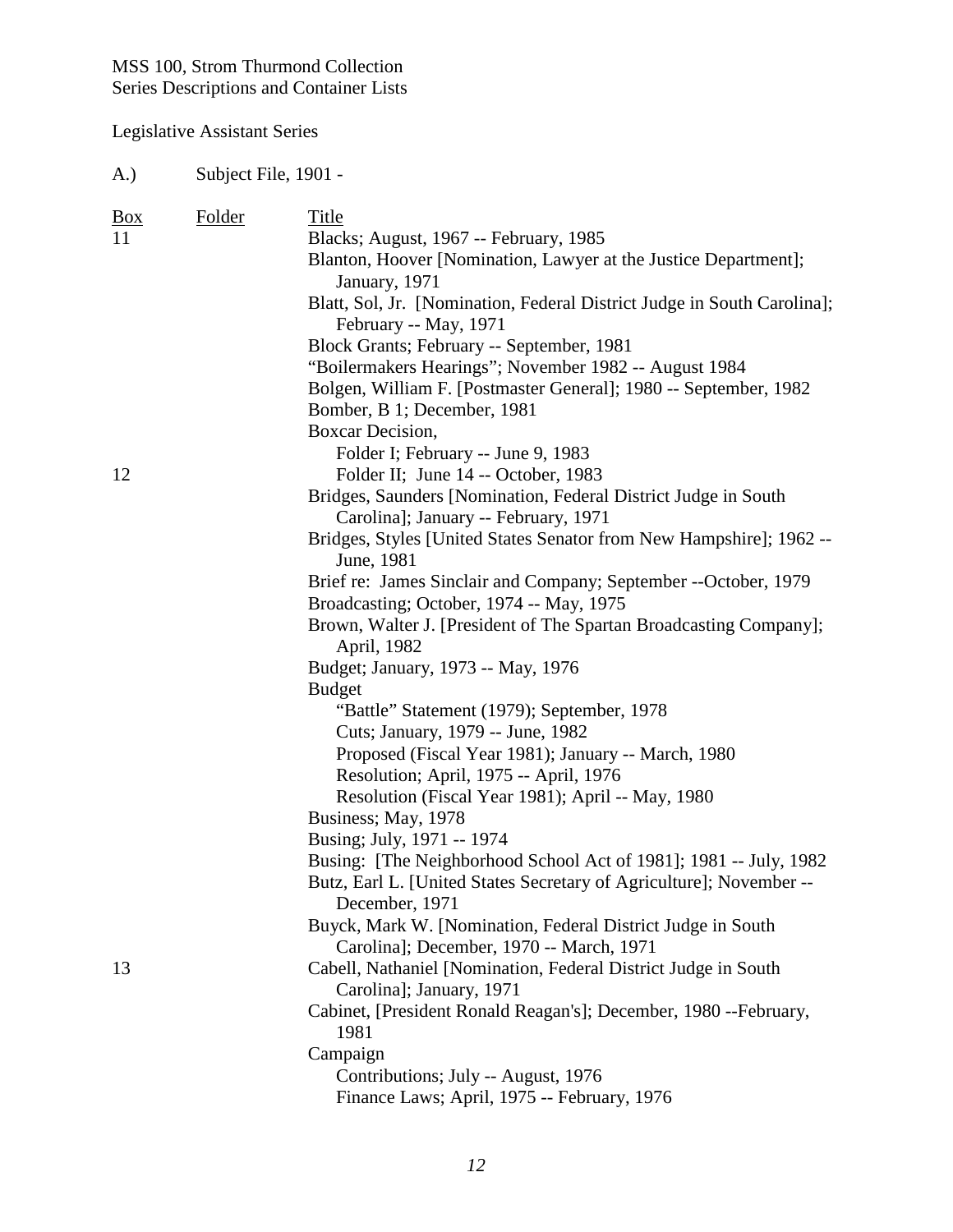| A.)        | Subject File, 1901 - |                                                                                                                                                                                                                                                                                                                                                                                                                                                                                                                                                                                                                                                                                                                                                               |
|------------|----------------------|---------------------------------------------------------------------------------------------------------------------------------------------------------------------------------------------------------------------------------------------------------------------------------------------------------------------------------------------------------------------------------------------------------------------------------------------------------------------------------------------------------------------------------------------------------------------------------------------------------------------------------------------------------------------------------------------------------------------------------------------------------------|
| <u>Box</u> | <b>Folder</b>        | Title<br>Campaign, cont.                                                                                                                                                                                                                                                                                                                                                                                                                                                                                                                                                                                                                                                                                                                                      |
| 13         |                      | Financing,<br>Folder I; March, 1974 -- August, 1977<br>Folder II; 1977 -- April, 1978<br>Positions; January, 1977 -- March, 1978<br>Campsen, George [Nomination, Federal Judge for South Carolina];<br>October, 1968 -- September, 1971<br>Capital Punishment; June, 1972 -- January, 1973<br>Carlucci, Frank [Deputy Secretary of Defense]; February, 1981<br>"Catch--62" (Public Law 84--881); January, 1981 -- August, 1982<br>Catholics; November, 1968<br>Census and Aliens; April, 1980<br>Central Intelligence Agency (CIA); May, 1973 -- May, 1976<br>Chapman, Robert F. [Nomination, Federal District Judge of South<br>Carolina]; February -- September, 1971                                                                                       |
| 14         |                      | Charitable Contributions; 1978 -- April, 1983<br>Chemical Warfare; December, 1980 -- May, 1982<br>Child Labor Law Amendment; July, 1978 -- August, 1983<br>Child Labor Law Amendment: [Agriculture]; March, 1978 --1980<br>Children Directed Advertising; January, 1978 -- February, 1980<br>Chile; December, 1975 -- June, 1976<br>China Oil; September -- November, 1975<br>Chinese Economy; August, 1977 -- November, 1978<br>Chiropractors Commencement Speech -- Life College:<br>Information (Marietta, Georgia); November, 1974 -- May, 1978<br>[Church--State Relations]; March, 1969<br>Chrysler ([Financial] Aid); August -- November, 1979<br>Civil Aeronautics Board -- New Route; April -- May, 1973<br>Civil Air Patrol (S. 1857); 1981 -- 1982 |
| 15         |                      | Civil Defense,<br>Folder I; December, 1976 -- March, 1981<br>Folder II; Fall, 1981 -- July, 1982<br>Civil Defense<br>Constituent Mail; October -- November, 1981<br>Hearing; August -- November, 1981<br>Speech; October, 1976 -- December, 1981<br>United States -- Soviet Military Balance / Book II. Strategic<br>Nuclear Trends; July, 1980<br>Civil Rights; 1964                                                                                                                                                                                                                                                                                                                                                                                         |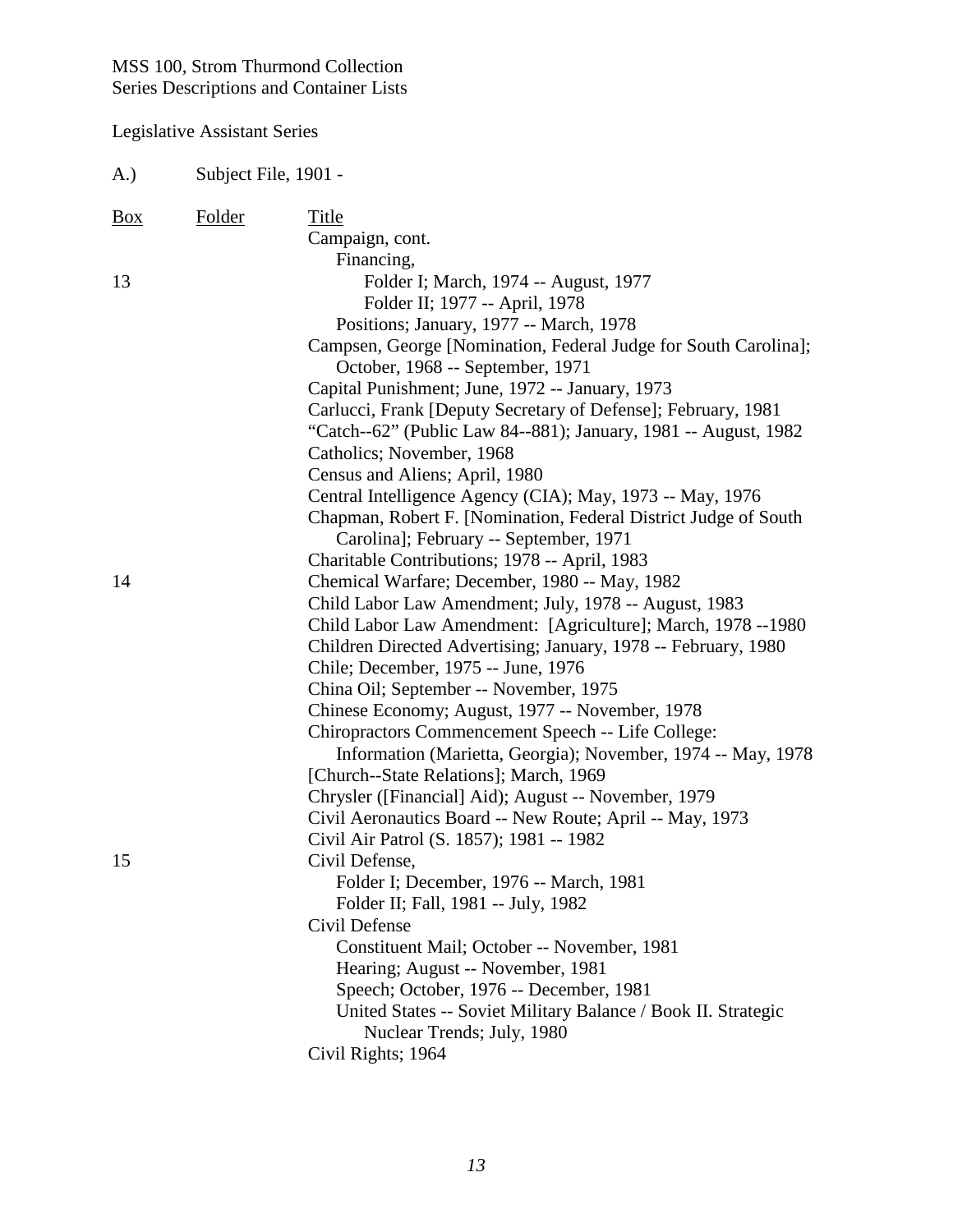| A.)        | Subject File, 1901 - |                                                                                                                                                                                                                                                |
|------------|----------------------|------------------------------------------------------------------------------------------------------------------------------------------------------------------------------------------------------------------------------------------------|
| <u>Box</u> | Folder               | Title<br>Civil Service Legislation,                                                                                                                                                                                                            |
| 15         |                      | Folder I; March 1 - 3, 1978<br>Folder II; March 4 -- August 7, 1978                                                                                                                                                                            |
| 16         |                      | Folder III; August 14 -- September, 1978<br>Clark Hill Shoreline Erosion; February -- September, 1976<br>Clarkson, Heyward, Jr. [Nomination, Federal District Judge in South<br>Carolina]; January -- April, 1971<br>Clayton Act: Amendment to |
|            |                      | S. 489 (Section 7) [on Antitrust and Monopoly],<br>Folder I; June 1975<br>Folder II; July 1975                                                                                                                                                 |
|            |                      | S. 1494 -- Prohibiting Sales Below Cost; March, 1969 -- August,<br>1970                                                                                                                                                                        |
|            |                      | Clearcutting on National Forests; January, 1972<br><b>Clinch River</b>                                                                                                                                                                         |
|            |                      | Administration; September -- December, 1982                                                                                                                                                                                                    |
|            |                      | Background; May -- December, 1982                                                                                                                                                                                                              |
|            |                      | Breeder Reactor; August, 1982 -- October, 1983                                                                                                                                                                                                 |
|            |                      | Breeder Reactor: A Briefing Book,                                                                                                                                                                                                              |
|            |                      | Folder I; September 17, 1982                                                                                                                                                                                                                   |
|            |                      | Folder II; September 17, 1982                                                                                                                                                                                                                  |
|            |                      | Correspondence; October, 1982 -- January, 1983                                                                                                                                                                                                 |
|            |                      | Press; May -- December, 1982                                                                                                                                                                                                                   |
| 17         |                      | Coal Strike; March, 1978                                                                                                                                                                                                                       |
|            |                      | Coal Supplies (Cyclo Hexhane Supplies); July, 1974                                                                                                                                                                                             |
|            |                      | Coast Guard Supplemental Appropriations (S. 2022);<br>January -- March, 1982                                                                                                                                                                   |
|            |                      | Coastal Barrier Resources Act (S. 1018 / With South Carolina Coast),<br>Folder I; April -- September, 1981                                                                                                                                     |
|            |                      | Folder II; October, 1981 -- July, 1982                                                                                                                                                                                                         |
|            |                      | Folder III; August, 1982 -- April, 1983                                                                                                                                                                                                        |
|            |                      | Comments of the Broadcasting Company of the South in Opposition to                                                                                                                                                                             |
|            |                      | Deintermixture of Columbia, S.C. (Before the Federal                                                                                                                                                                                           |
|            |                      | Communication Commission) –                                                                                                                                                                                                                    |
|            |                      | Volume One,                                                                                                                                                                                                                                    |
|            |                      | Folder I (Part A); February 16, 1962                                                                                                                                                                                                           |
|            |                      | Folder II (Part B); February 16, 1962                                                                                                                                                                                                          |
| 18         |                      | Volume Three,                                                                                                                                                                                                                                  |
|            |                      | Folder I (Part A); February 16, 1962<br>Folder II (Part B); February 16, 1962                                                                                                                                                                  |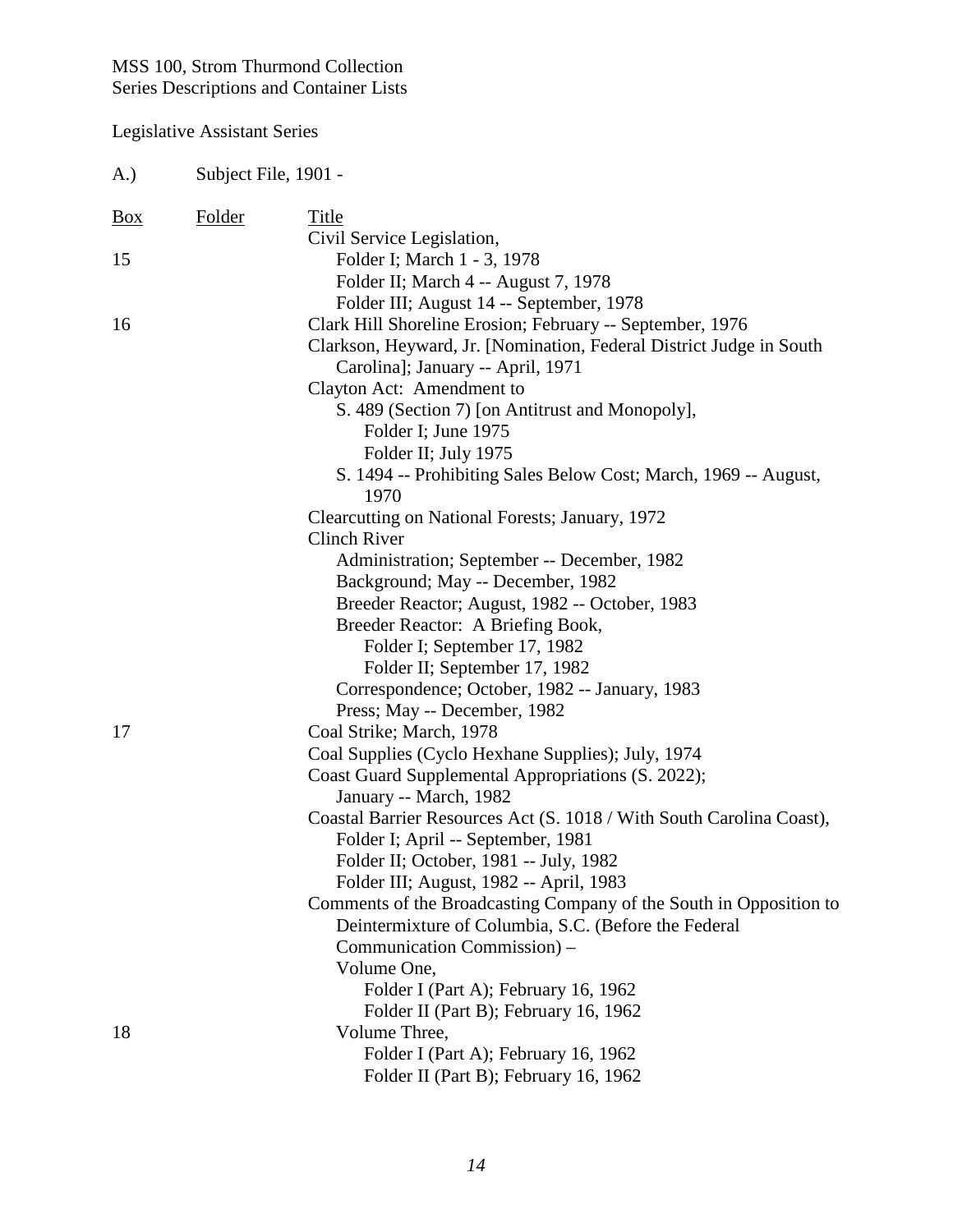Legislative Assistant Series

| $\frac{Box}{}$<br>18 | Folder | Title<br>Commerce Committee Testimony: The Fair Insurance Practices Act<br>(S. 372),<br>Folder I; July 1982 -- May 19, 1983<br>Folder II; May 19, 1983<br>Folder III; May 19, 1983 -- January, 1984<br>"Commission on Victim Witness Assistance" (A Project of the |
|----------------------|--------|--------------------------------------------------------------------------------------------------------------------------------------------------------------------------------------------------------------------------------------------------------------------|
|                      |        | National District Attorneys Association); January, 1979<br>Committee                                                                                                                                                                                               |
|                      |        | Agenda; February -- November, 1984                                                                                                                                                                                                                                 |
|                      |        | Budget Document; June, 1984                                                                                                                                                                                                                                        |
| 19                   |        | Reorganization,                                                                                                                                                                                                                                                    |
|                      |        | Folder I; January -- December, 1976                                                                                                                                                                                                                                |
|                      |        | Folder II; January, 1977                                                                                                                                                                                                                                           |
|                      |        | Folder III; February, 1977 -- March, 1978                                                                                                                                                                                                                          |
|                      |        | Common                                                                                                                                                                                                                                                             |
|                      |        | Cause; August, 1973 -- May, 1976                                                                                                                                                                                                                                   |
|                      |        | Situs Picketing,                                                                                                                                                                                                                                                   |
|                      |        | Folder I; April -- October, 1975                                                                                                                                                                                                                                   |
|                      |        | Folder II; November -- December, 1975                                                                                                                                                                                                                              |
|                      |        | Communism; October, 1975                                                                                                                                                                                                                                           |
|                      |        | Community Development Grants; April, 1982                                                                                                                                                                                                                          |
|                      |        | Comprehensive Employment and Training Act (CETA),                                                                                                                                                                                                                  |
|                      |        | Folder I; March -- May, 1978                                                                                                                                                                                                                                       |
| 20                   |        | Folder II; July -- December, 1978                                                                                                                                                                                                                                  |
|                      |        | Folder III; May, 1981 -- 1983                                                                                                                                                                                                                                      |
|                      |        | Conference on Intelligence Agencies; November 3 - 4, 1975<br>Congaree Swamp                                                                                                                                                                                        |
|                      |        | National Monument; November, 1982                                                                                                                                                                                                                                  |
|                      |        | [National Preserve]; 1975 -- June, 1976                                                                                                                                                                                                                            |
|                      |        | Congress,                                                                                                                                                                                                                                                          |
|                      |        | [90th (Second Session)]; January, 1971 -- April, 1976                                                                                                                                                                                                              |
|                      |        | [92nd (First Session)]; [1971]                                                                                                                                                                                                                                     |
|                      |        | [93rd (First Session)]; March, 1974 -- March, 1975                                                                                                                                                                                                                 |
|                      |        | Congressional Tax Deduction; August 1981 -- June, 1982                                                                                                                                                                                                             |
|                      |        | Congressmen (GOP); 1981 -- 1982                                                                                                                                                                                                                                    |
|                      |        | Connally Campaign 1980; February -- March, 1980                                                                                                                                                                                                                    |
|                      |        | Connally, John; November, 1978 -- June 1980                                                                                                                                                                                                                        |
|                      |        | Conservation Corps Proposals: Civilian Conservation Corps; May --<br>June, 1981                                                                                                                                                                                    |
|                      |        | Constitutional Amendment to Require a Balanced Budget (S.J.<br>Resolution 55); October, 1974 -- November, 1975                                                                                                                                                     |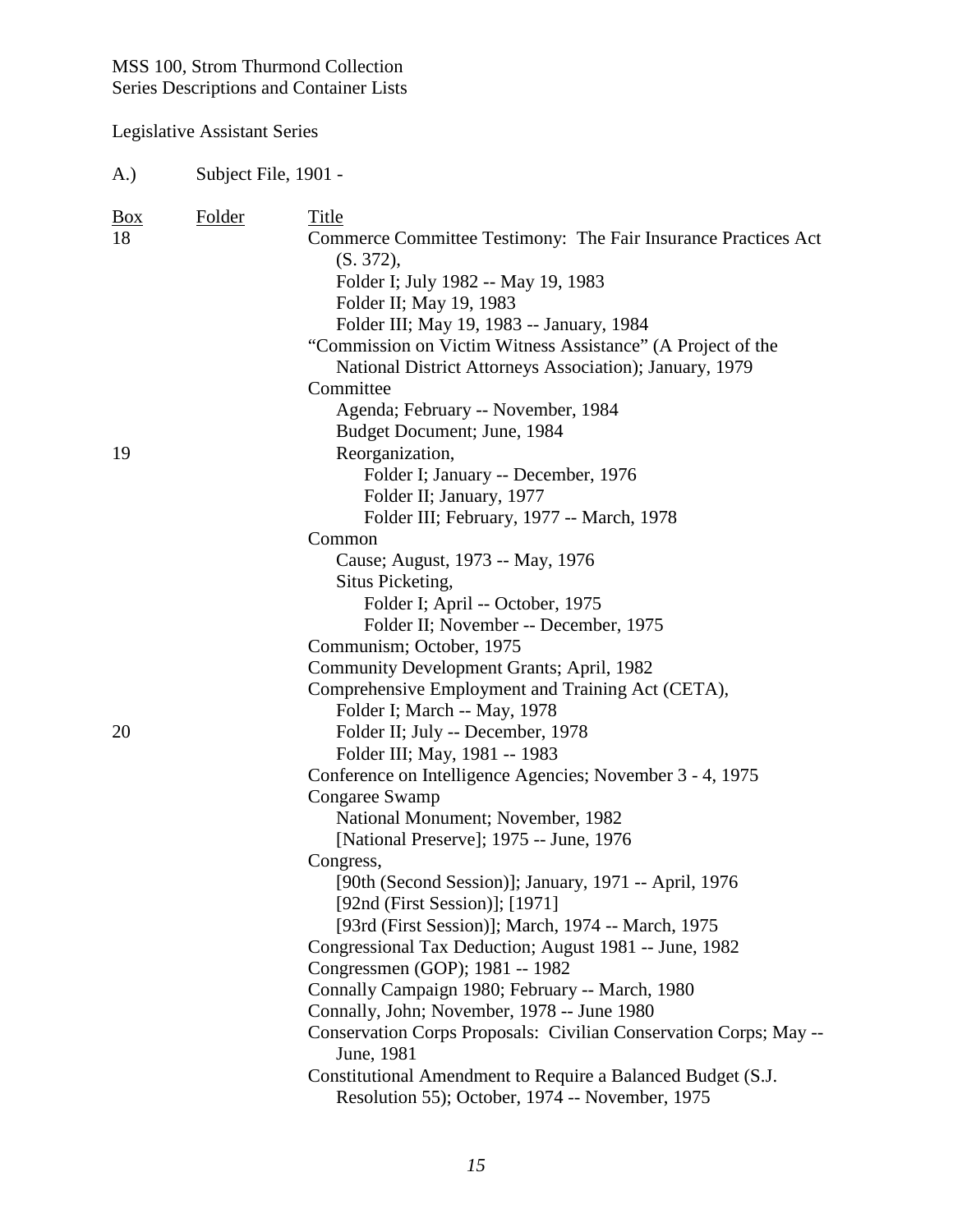| (A.)                       | Subject File, 1901 - |                                                                                                                                                                                            |
|----------------------------|----------------------|--------------------------------------------------------------------------------------------------------------------------------------------------------------------------------------------|
| $\frac{Box}{}$<br>21<br>22 | <b>Folder</b>        | Title<br>Consumer<br>Controversies Revolution Act (S. 957); June, 1977 -- April, 1978<br>Co-op Bank (H.R. 2777); Fall, 1977 -- Winter, 1978                                                |
|                            |                      | Protection (S. 3201); October, 1971<br>Consumerism; July, 1975                                                                                                                             |
|                            |                      | Continuing Appropriations for Fiscal Year 1982 (H.J. Res. 325);<br>September, 1981                                                                                                         |
|                            |                      | Contracting -- Out (Navy); July, 1982                                                                                                                                                      |
|                            |                      | Copyright Law Revision (S. 22); June, 1975 -- February, 1976<br>Copyrights of Television Programs; April, 1971                                                                             |
|                            |                      | Copyrights -- Veterans; August, 1982                                                                                                                                                       |
|                            |                      | Co-sponsorship Requests; January, 1975 -- March, 1976<br>Cottine, Bertram R. [Nomination, Member of the Occupational Safety<br>and Health Review Commission]; October, 1977 -- April, 1978 |
|                            |                      | Crane, Phil [Congressman from Illinois]; May, 1980<br>Credit Deregulation and Availability Act (S. 1406); July, 1980 --                                                                    |
|                            |                      | December 1981                                                                                                                                                                              |
|                            |                      | Crime,                                                                                                                                                                                     |
|                            |                      | Folder I; May, 1969 -- 1978                                                                                                                                                                |
|                            |                      | Folder II; January, 1980 -- 1983<br>Crime:                                                                                                                                                 |
|                            |                      | Clippings; August -- September, 1968                                                                                                                                                       |
|                            |                      | Comprehensive Crime Control Act of 1984; April, 1973 --<br>September, 1981                                                                                                                 |
|                            |                      | Criminal                                                                                                                                                                                   |
|                            |                      | Code; September, 1981 -- July, 1982                                                                                                                                                        |
|                            |                      | Justice Data Bank Hearings,                                                                                                                                                                |
|                            |                      | Folder I; August, 1973 - March 5, 1974                                                                                                                                                     |
|                            |                      | Folder II; March 6 - 7, 1974                                                                                                                                                               |
|                            |                      | Folder III; March 7 - 12, 1974                                                                                                                                                             |
|                            |                      | Folder IV; 1974                                                                                                                                                                            |
| 23                         |                      | Critical Industry Reindustrialization Tax Act of 1981 (S. 1813):                                                                                                                           |
|                            |                      | Shortage of Skilled Labor; July, 1981 -- April, 1982                                                                                                                                       |
|                            |                      | Cuba; June -- July, 1962                                                                                                                                                                   |
|                            |                      | Cyprus; October, 1974 -- February, 1976                                                                                                                                                    |
|                            |                      | Dairy Hand-outs; June, 1982                                                                                                                                                                |
|                            |                      | [Dairy Surplus Bill]; February, 1963                                                                                                                                                       |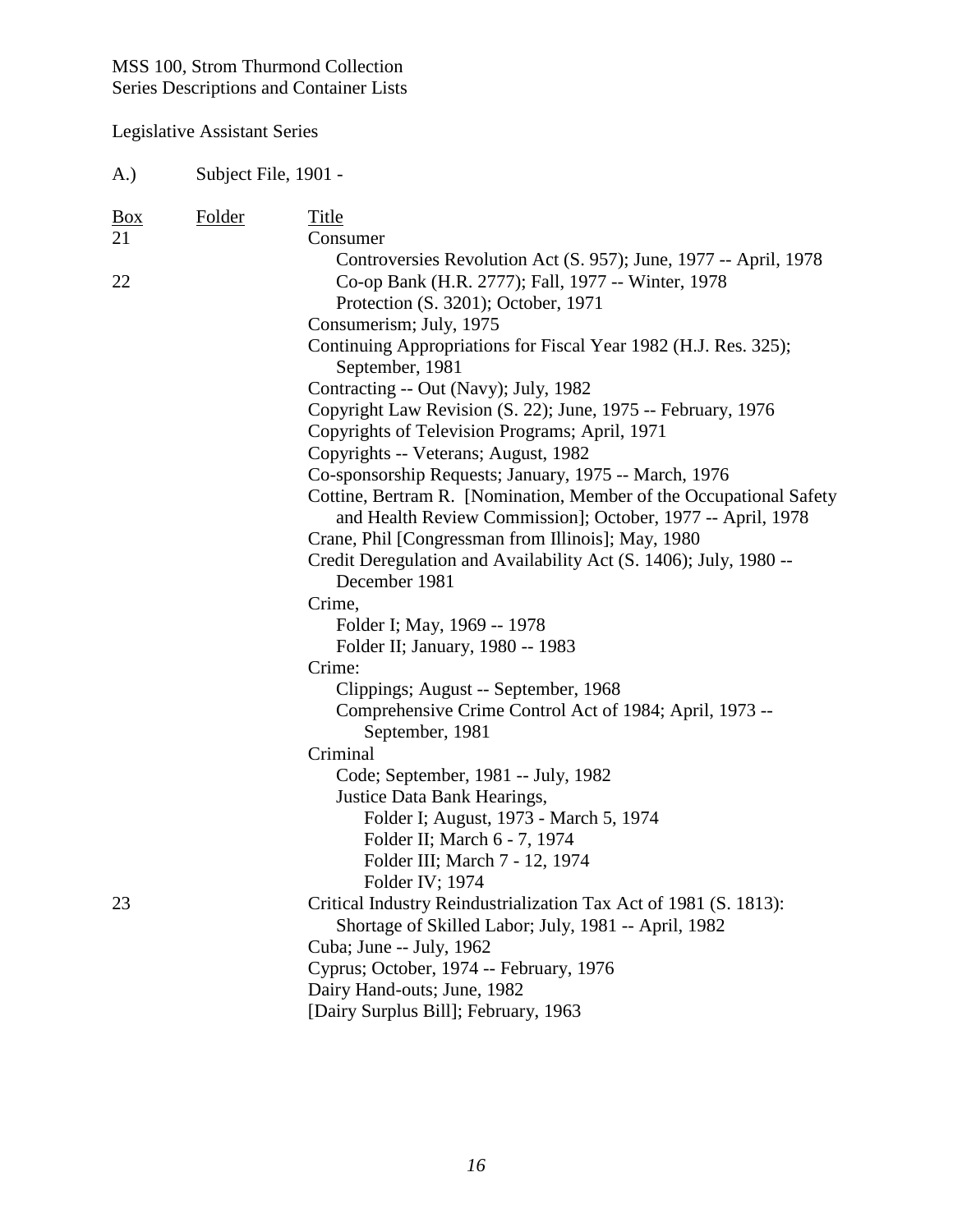#### Legislative Assistant Series

A.) Subject File, 1901 - Box Folder Title 23 Davis -- Bacon Act, Folder I; 1971 - February, 1976 Folder II; 1976 - July, 1979 (Reference); July, 1978 -- June, 1979 (Thurmond); March -- July, 1979 (Tower); May, 1976 -- July, 1979 Davis -- Bacon Repeal, Folder I; October, 1978 -- June, 1981 Folder II; September, 1981 -- September, 1982 24 Dear Colleague Letters, Folder I; September, 1966 -- February, 1967 Folder II; March -- April, 1967 Folder III; May -- July, 1967 Folder IV; August, 1967 Folder V; September -- November, 1967 25 Folder VI; June, 1968 — June, 1969 Folder VII; July — September, 1969 Folder VIII; October — November, 1969 Folder IX; December, 1969 — February, 1970 Folder X; March — April, 1970 Folder XI; May — June, 1970 Folder XII; July — August 15, 1970 26 Folder XIII; August 20, 1970 — January, 1971 Folder XIV; January -- June, 1972 Folder XV; July, 1972 Folder XVI; August -- December, 1972 Folder XVII; January, 1973 -- January, 1977 Folder XVIII; September, 1979 -- June, 1981 Folder XIX; July -- November, 1981 27 Folder XX; February -- December, 1982 Folder XXI; January -- March, 1983 Folder XXII; April -- June, 1983 Folder XXIII; July -- December, 1983 Folder XXIV; January, 1984 -- March, 1985 Dear Colleagues -- Cosponsorships (97th Congress), Folder I; January -- August, 1981 28 Folder II; September, 1981 -- December, 1982 Death Penalty; June, 1975 -- Novembe,r 1981 Decontrol of Oil Prices; May -- August, 1975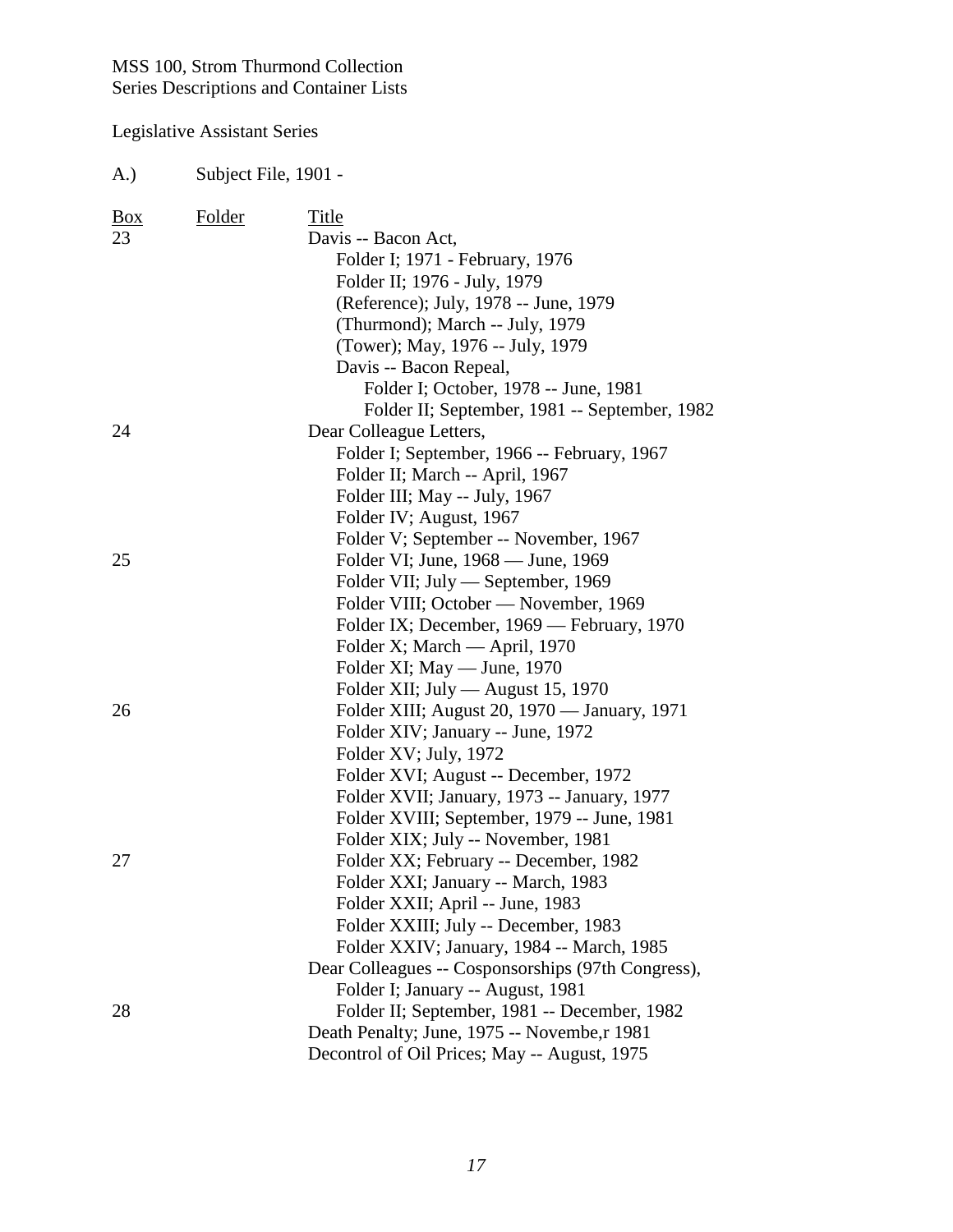| A.)               | Subject File, 1901 - |                                                                                                                                                                                                                                                                                                                                                                                                                                                                                                                                                          |
|-------------------|----------------------|----------------------------------------------------------------------------------------------------------------------------------------------------------------------------------------------------------------------------------------------------------------------------------------------------------------------------------------------------------------------------------------------------------------------------------------------------------------------------------------------------------------------------------------------------------|
| $\underline{Box}$ | <b>Folder</b>        | Title<br>Defense,                                                                                                                                                                                                                                                                                                                                                                                                                                                                                                                                        |
| 28                |                      | Folder I; April, 1962 -- July, 1973<br>Folder II; August, 1973 -- December, 1974<br>Folder III; February, 1975 -- March, 1979<br>Folder IV; April, 1979 -- May, 1982<br>Defense Authorization Act: Hearings (Fiscal Year 1982);                                                                                                                                                                                                                                                                                                                          |
| 29                |                      | February 8 - 11, 1982<br>Defense:<br>Men Missing In Action; October, 1974<br>United States Military Posture for Fiscal Year 1976; 1976<br>Defense Department:<br>Annual Report for Fiscal Years 1976 and 197T; February, 1975<br>Appropriation Bill 1982 (H.R. 4995); November-December, 1981<br>Reports to Congress (Domestic Aeromedical Evacuation System,<br>Marginal Performer Discharge Program, Treatment of<br>Prisoners, Productivity of the Military); April -- July, 1975<br>Defense Hearings: October -- November, 1981<br>Defense Hearings: |
| 30                |                      | Personnel and Manpower; February, 1982<br>Strategic Nuclear Forces; November, 1981 -- February, 1982<br>Strategic Programs; October -- November, 1981<br>Various Testimonies; November, 1981<br>Deferred Income (S. 2627); February, 1978 -- July, 1982<br>Delegation Hearings; January, 1984<br>Delineations (South Carolina Coast / S. 1018); May -- September,                                                                                                                                                                                        |
|                   |                      | 1982<br>Department of the Army: Report of the Investigation of the My Lai<br>Incident,<br>Folder I; March, 1970<br>Folder II; March, 1970<br>Department of Education<br>Audit Policy / General Education Provisions Act; November, 1975<br>-- July, 1984<br>Budget; February 1984<br>(Cabinet Level / S. 991),<br>Folder I; November, 1976 -- June, 1978<br>Folder II; August -- October, 1978<br>Department of Housing and Urban Development (HUD): Independent                                                                                         |
|                   |                      | Agencies Appropriations Bill for Fiscal Year 1981; September,<br>1980                                                                                                                                                                                                                                                                                                                                                                                                                                                                                    |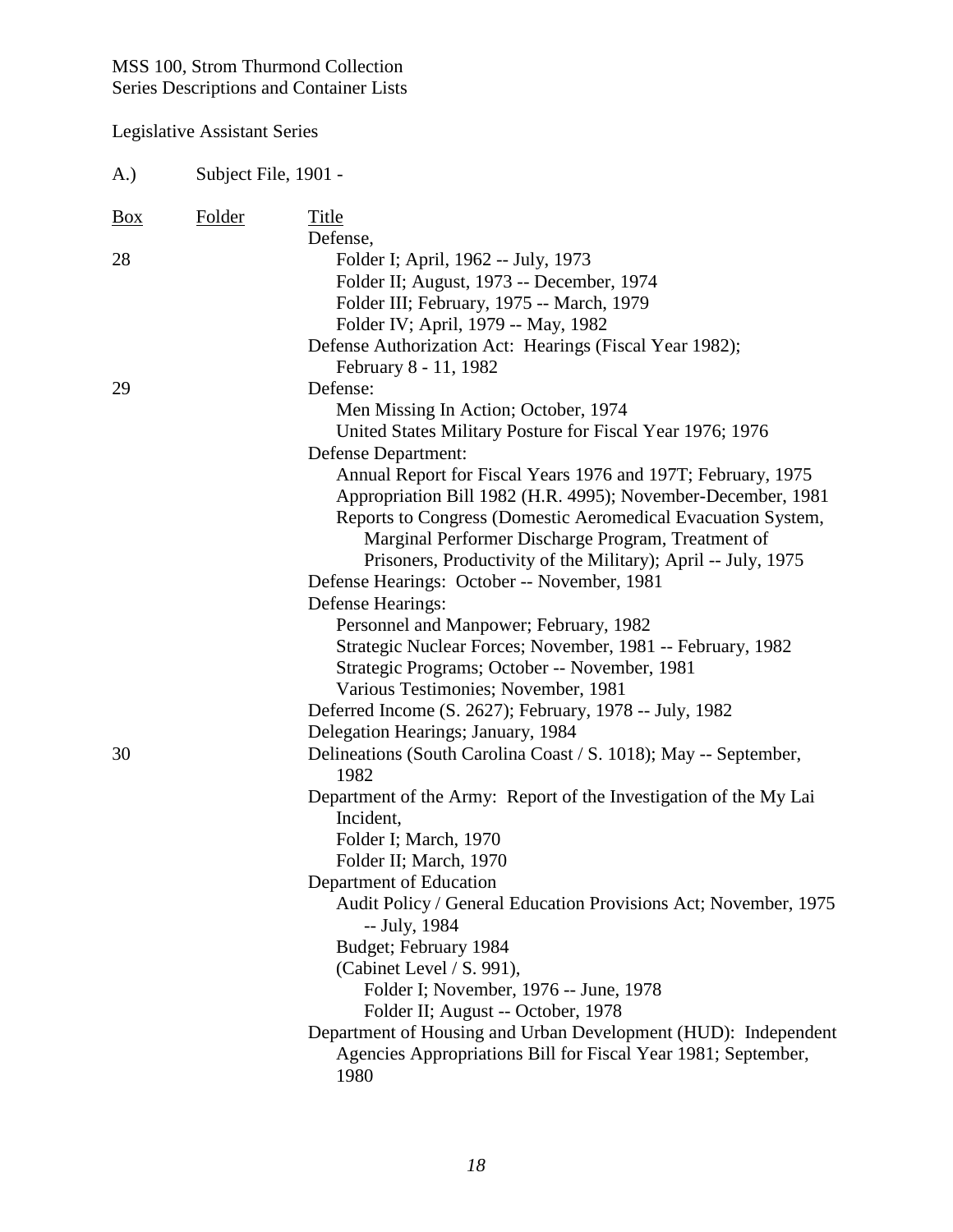Legislative Assistant Series

| <b>Box</b> | <b>Folder</b> | Title                                                                                     |
|------------|---------------|-------------------------------------------------------------------------------------------|
| 30         |               | Department of Resources; August, 1971 -- May, 1972                                        |
|            |               | Department of the Interior:                                                               |
|            |               | Comments and Correspondence (South Carolina Coast),                                       |
|            |               | Folder I; August, 1981 -- July 8, 1982                                                    |
|            |               | Folder II; July 12, 1982 -- December, 1982                                                |
| 31         |               | Definitions and Delineations; December, 1981 -- August, 1982                              |
|            |               | Harbor Island on the Ocean (Report); March, 1982                                          |
|            |               | Solar Electrical Generating Plant and Other Energy Sources;<br>August, 1979 -- June, 1980 |
|            |               | Department of the Interior and Related Agencies Appropriations Bill                       |
|            |               | for Fiscal Year 1979 (H.R. 12932); August 1978                                            |
|            |               | Department of Transportation: Highway Trust Fund; March -- April,<br>1980                 |
|            |               | Departments of State, Justice, and Commerce, the Judiciary, and                           |
|            |               | Related Agencies Appropriations Bill for Fiscal Year1981 (H.R.                            |
|            |               | 7584); September, 1980                                                                    |
|            |               | Deregulation of Natural Gas; December, 1974 -- May, 1975                                  |
|            |               | Desegregation (Department of Health, Education and Welfare);                              |
|            |               | February, 1978                                                                            |
|            |               | Detente; August, 1975 -- April, 1976                                                      |
|            |               | Developmental Disabilities Act,                                                           |
|            |               | Folder I; February -- April, 1984                                                         |
|            |               | Folder II; May -- August, 1984                                                            |
|            |               | Direct Elections [of the President]; August, 1970                                         |
|            |               | Dispute Resolution Act of 1979 (S. 423); March, 1979                                      |
|            |               | District of Columbia                                                                      |
|            |               | Appropriation Bills; November, 1961 -- July, 1979                                         |
|            |               | Representation (S.J. Res. 554 and S. 65),                                                 |
|            |               | Folder I; March -- July, 1978                                                             |
|            |               | Folder II; August, 1978                                                                   |
|            |               | [Diversity Jurisdiction Bill (H.R. 9622)]; March -- April, 1978                           |
|            |               | Domestic Violence; May, 1983 -- January, 1984                                             |
|            |               | Douglas, William O. [Supreme Court Justice]; May, 1969-August,<br>1975                    |
|            |               | Drinking Age (21): General Education; June, 1984                                          |
|            |               | Drug                                                                                      |
|            |               | Abuse; September -- November, 1975                                                        |
|            |               | Abuse Hearings; April -- August, 1984                                                     |
|            |               | Benefits for the Aged Act (S. 2144); September, 1977                                      |
|            |               |                                                                                           |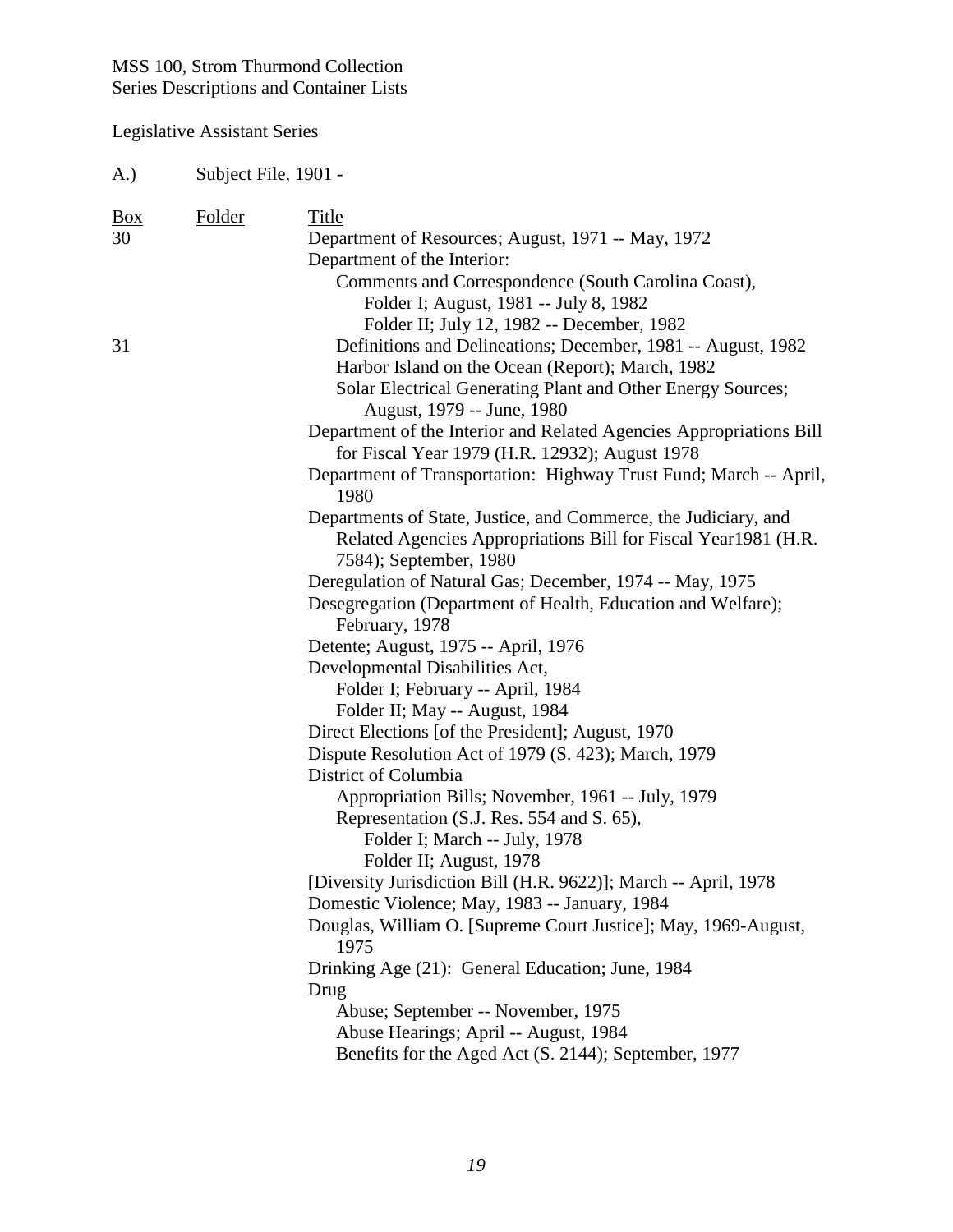#### Legislative Assistant Series

A.) Subject File, 1901 - Box Folder Title Drug, cont. Price Competition and Patent Term Extension Act (S. 2748), Folder I; June 11 - 28, 1984 Folder II; June 28, 1984 -- August, 1984 33 Regulation Reform Act; March, 1978 Drugs; June, 1975 -- February, 1983 Drugs: Heroin Use for Cancer Patients; January, 1978 -- August, 1982 Duke Power [Company]; September, 1975 -- April, 1976 East, John [United States Senator from North Carolina]; 1980 Ebel, Wilfred L. [Lieutenant Colonel, United States Army]; December, 1974 -- June, 1976 Ecology (Also Economy); 1970 -- February, 1975 Economic Inequities; December, 1965 -- December, 1966 33 Economic Recovery Tax Act of 1981 (H.J. Res. 266); June -- August 1981 Economy, Folder I; August, 1959 -- December, 1973 34 Folder II; February, 1974 -- December, 1976 Folder III; March, 1977 -- August, 1982 Education, Folder I; September, 1963 -- September, 1972 Folder II; December, 1972 -- February, 1979 Folder III; May -- July, 1980 Educational Funds Cutoff; 1969 -- August 1977 Electoral College Materials; November, 1960 -- February, 1977 35 Reform (Thurmond), Folder I; 1970 Folder II; 1970 Elderly / Aging Issues; March, 1980 -- February, 1984 Elementary and Secondary Education Act (S. 1539); April-May, 1974 Elementary and Secondary Education Act: Distribution of Funds; April, 1973 -- 1975 Employee Retirement Income Security Act of 1974 (S. 1227); November, 1983 -- June, 1984 Employment and Productivity Subcommittee (S. 398 -- Haley Amendment); February, 1981 -- August, 1982 of Illegal Aliens; March -- October, 1975 Training: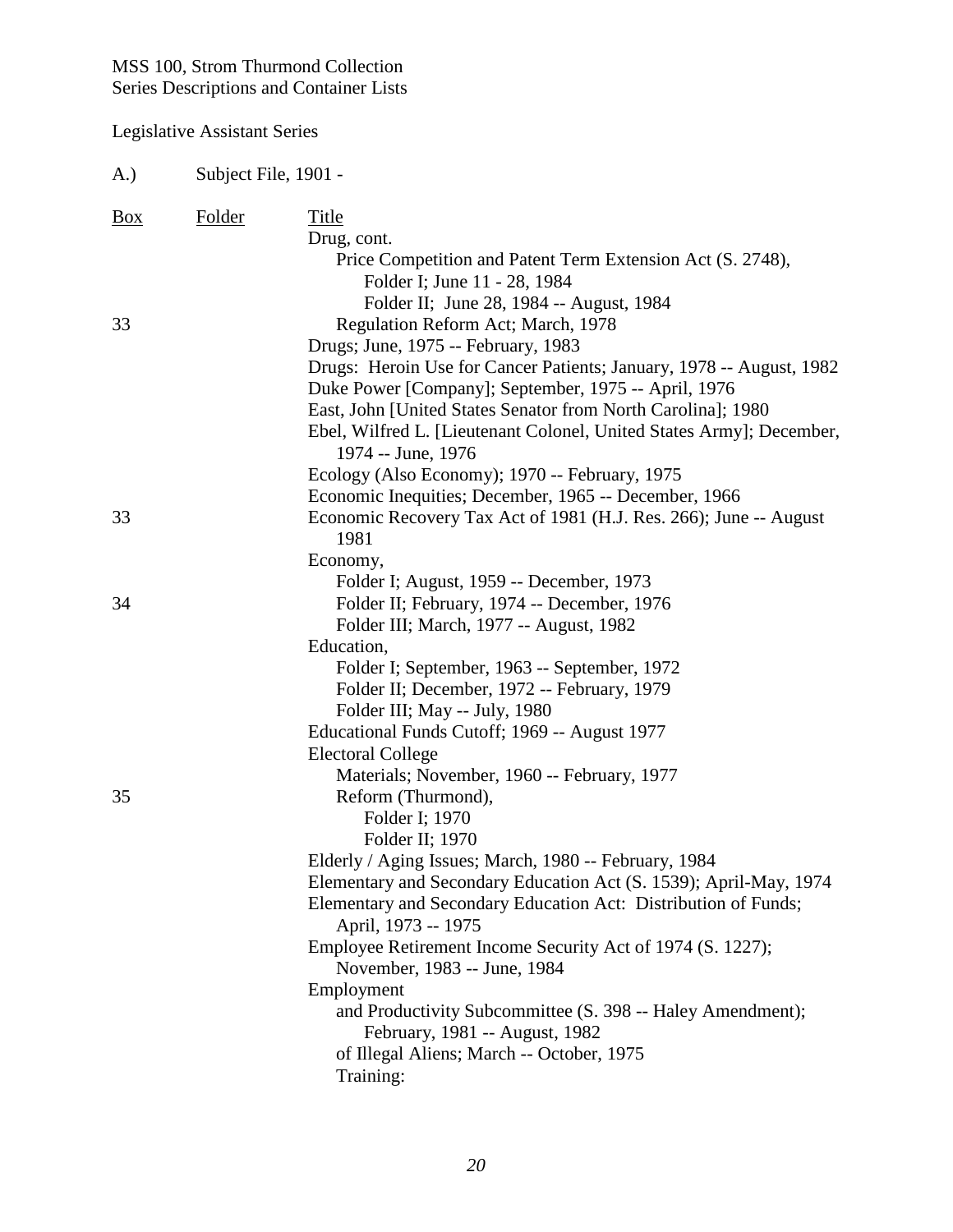| A.)                       | Subject File, 1901 - |                                                                                                                                                                                                                                                                                                                                                                                                                                                                                                                                                                                                                                                                                                                                                                                                                                                                                       |
|---------------------------|----------------------|---------------------------------------------------------------------------------------------------------------------------------------------------------------------------------------------------------------------------------------------------------------------------------------------------------------------------------------------------------------------------------------------------------------------------------------------------------------------------------------------------------------------------------------------------------------------------------------------------------------------------------------------------------------------------------------------------------------------------------------------------------------------------------------------------------------------------------------------------------------------------------------|
| $\frac{Box}{angle}$<br>35 | <b>Folder</b>        | Title<br>Employment, cont.<br>Job Skills Training (Opportunities Industrialization Centers of<br>America, Inc. / S. 900); Winter, 1979 -- January, 1982<br>Job Training Act of 1982 (S. 2184); March, 1982 -- January, 1984                                                                                                                                                                                                                                                                                                                                                                                                                                                                                                                                                                                                                                                           |
| 36                        |                      | Employment Training: Training For Jobs Act (S. 2036); February --<br>December, 1982<br>Energy,<br>Folder I; January, 1973 -- December, 1974<br>Folder II; January -- July, 1975<br>Folder III; August, 1975 -- May, 1982<br>Energy: S. 622 Bill (To Provide Standby Authority to Assure that the<br>Essential Energy Needs of the United States are Met, );<br>February -- April, 1975<br>Enterprise Zone Proposals; July, 1981 -- March, 1983<br>Enterprise Zone Proposals: Enterprise Zone Tax Act of 1982; 1982<br>Environment; No Date<br>Epilepsy and Sodium Valproate (Drug); 1976 -- February, 1978<br>Equal Employment Opportunities Enforcement Act of 1971 (S. 2515);<br>January — February, 1972<br>Equal Rights Amendment (ERA); November, 1973 — June, 1978<br>Erskine College: Student Financial Aid; March -- June, 1981<br>Estate Taxes; January, 1980 -- March, 1982 |
| 37                        |                      | Ethics In Government Act of 1978; October, 1978 -- September, 1984<br>Eutaw Springs National Battlefield; June, 1974 -- April, 1976<br>Executive Reorganization; April, 1971<br>Expediting Act (S. 2612 and H.R. 12807); 1970<br>Export -- Import Bank Act (S. 3077); March -- September, 1978<br>Export -- Import Bank Act Amendments of 1978,<br>Folder I; March, 1975 -- September, 1978<br>Folder II; October, 1978<br>Export of Unapproved Drugs; June, 1984<br>Fair Insurance Practices Act,<br>Folder I; 1962 -- March, 1983<br>Folder II; Apri, 1983                                                                                                                                                                                                                                                                                                                          |
| 38                        |                      | Folder III; May, 1983 -- March, 1984<br>Fair<br>Insurance Practices Act: Clippings; June, 1983<br>Labor Standards Act Case; October, 1974<br>Trade Laws; November, 1975<br>Trade: Quality Stabilization Bill; September, 1962<br>[Fallout Shelters]; February, 1963                                                                                                                                                                                                                                                                                                                                                                                                                                                                                                                                                                                                                   |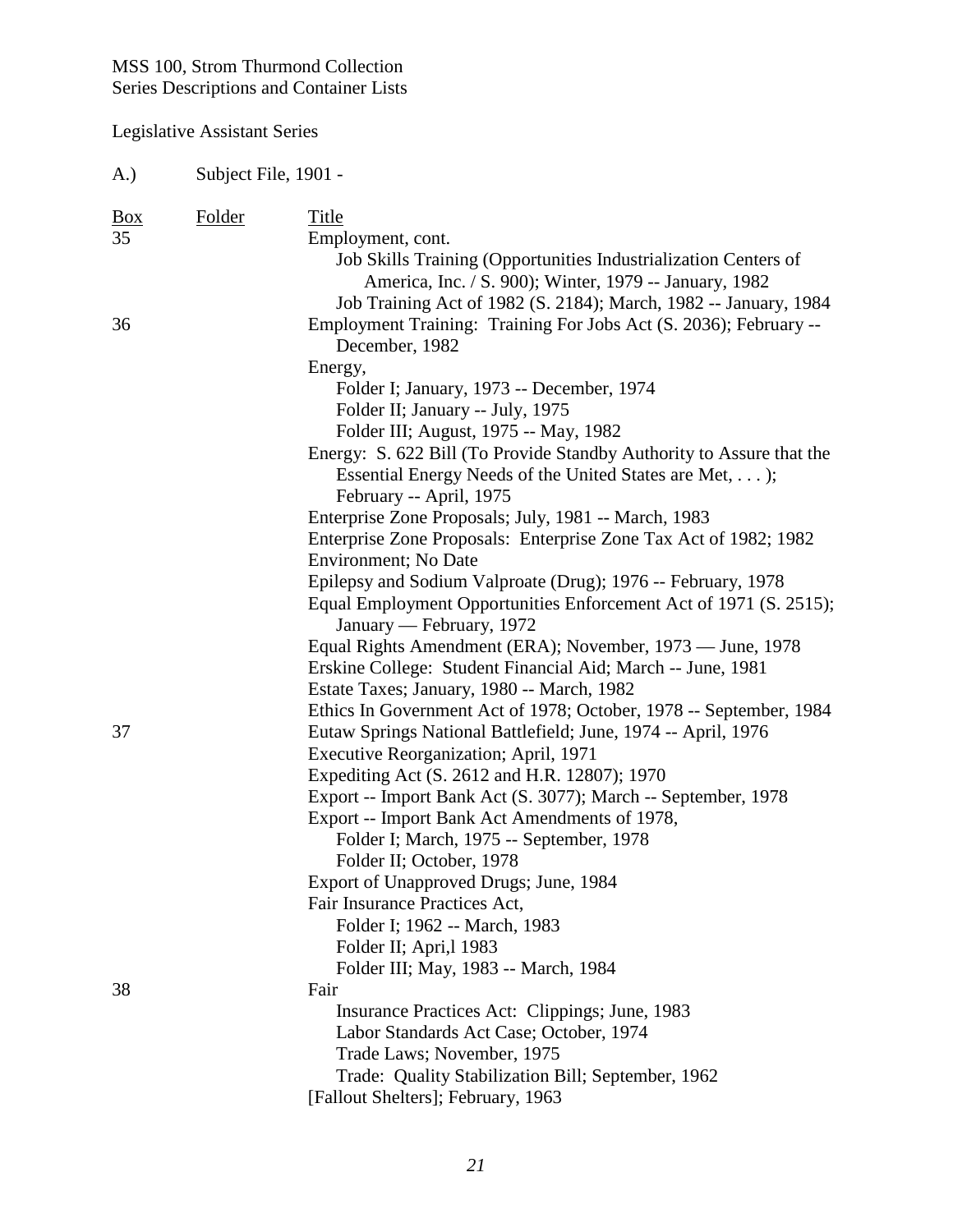| $\frac{Box}{}$<br>Folder<br>Title<br>38<br>Families; May, 1982<br>Family<br>Assistance; November, 1970 -- June, 1971<br>Assistance -- Welfare Reform: The Family Assistance<br>Act; November, 1970 |  |
|----------------------------------------------------------------------------------------------------------------------------------------------------------------------------------------------------|--|
|                                                                                                                                                                                                    |  |
|                                                                                                                                                                                                    |  |
|                                                                                                                                                                                                    |  |
|                                                                                                                                                                                                    |  |
| Planning in South Carolina; January, 1983 -- Winter, 1984                                                                                                                                          |  |
| Far East Trip (December, 1974 -- January, 1975); March, 1970;<br>December, 1974 -- January, 1975                                                                                                   |  |
| Farm                                                                                                                                                                                               |  |
| Credit Act of 1971; May -- December, 1971                                                                                                                                                          |  |
| [Income]; January, 1978                                                                                                                                                                            |  |
| Farmers Home Administration; June — November, 1971                                                                                                                                                 |  |
| Farmers' Plight: Hearings; February 23, 1978 -- March 10, 1978                                                                                                                                     |  |
| Federal -- Aid Highway Act (S. 3073); July -- September, 1978                                                                                                                                      |  |
| 39<br>Federal                                                                                                                                                                                      |  |
| Aviation Agency (FAA); 1964 - 1965                                                                                                                                                                 |  |
| Bureau of Investigation (FBI) -- Central Intelligence                                                                                                                                              |  |
| Agency (CIA) Intelligence; February, 1976                                                                                                                                                          |  |
| Communications Commission (FCC); June, 1975 -- May, 1980                                                                                                                                           |  |
| Crop Insurance Corporation (FCIC); October 1966-February 1971<br>Election Campaign Act Amendments of 1976 (S. 3065); March,<br>1976                                                                |  |
| Election Commission; July -- August, 1979                                                                                                                                                          |  |
| Election Commission: Current and Republican Committee;                                                                                                                                             |  |
| October, 1975 -- 1976                                                                                                                                                                              |  |
| Election Commission: Litigation and Legislation; June, 1974 --<br>June, 1976                                                                                                                       |  |
| Elections; January, 1976 -- March, 1978                                                                                                                                                            |  |
| Emergency Management Agency: Flood Insurance Regulations;<br>January, 1981 -- May, 1982                                                                                                            |  |
| Employees and Contractors; July, 1978 -- February, 1982                                                                                                                                            |  |
| Home Loan Bank Board (FHLBB); February -- June, 1982                                                                                                                                               |  |
| Insurance Contributions Act (FICA) Taxes [Social Security] (H.R.                                                                                                                                   |  |
| 3236); November, 1980                                                                                                                                                                              |  |
| Insurance Contributions Act (FICA) Taxes [Social Security]                                                                                                                                         |  |
| (H.R. 3236):                                                                                                                                                                                       |  |
| Amendments; December, 1979 -- 1980                                                                                                                                                                 |  |
| Constituent Correspondence; October, 1979 -- April, 1980<br>40                                                                                                                                     |  |
| Inserts; September, 1979 -- May, 1981                                                                                                                                                              |  |
| (H.R. 8236 [507]): [Paying Workers' Social Security Taxes];<br>May -- June, 1979                                                                                                                   |  |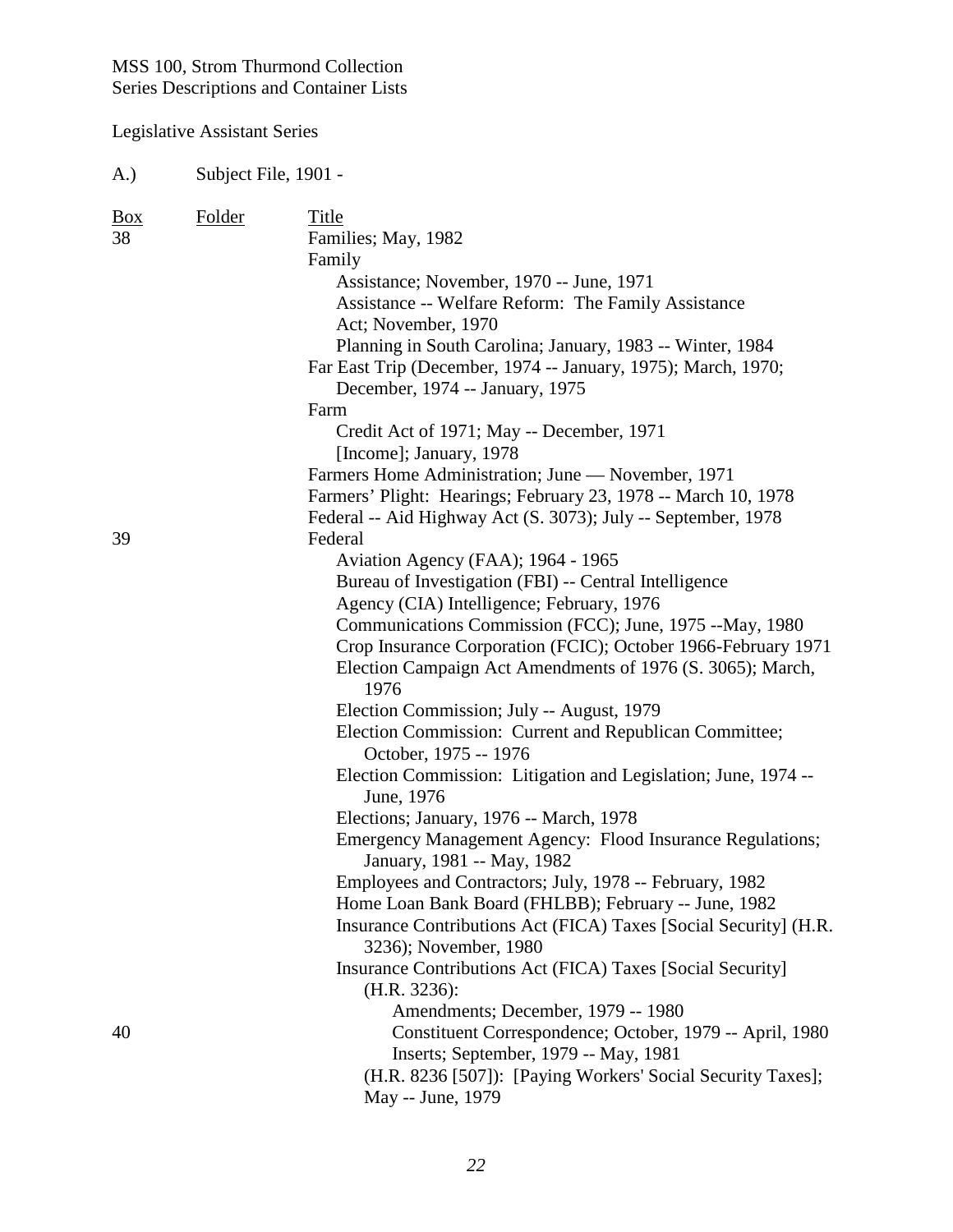| A.)        | Subject File, 1901 - |                                                                                                                                                                                                                                                                                                                                                                                                                                                                                                                                                         |  |
|------------|----------------------|---------------------------------------------------------------------------------------------------------------------------------------------------------------------------------------------------------------------------------------------------------------------------------------------------------------------------------------------------------------------------------------------------------------------------------------------------------------------------------------------------------------------------------------------------------|--|
| <u>Box</u> | <b>Folder</b>        | Title                                                                                                                                                                                                                                                                                                                                                                                                                                                                                                                                                   |  |
| 40         |                      | Federal, cont.<br>Judges,<br>$[A - C]$ ; January -- November, 1969<br>[D -- G]; July, 1969 -- August, 1970<br>[H -- N]; December, 1968 -- June, 1970<br>[P -- W]; November, 1968 -- October, 1970<br>[Judges: Removal Procedures]; 1970 -- 1976<br>[Meat Inspection Act (S. 571)]; July, 1971<br>Reserve Board Membership; November, 1981                                                                                                                                                                                                               |  |
| 41         |                      | Trade Commission (FTC),<br>Folder I; February -- October, 1980<br>Folder II; April 1982 -- December 1, 1982<br>Folder III; December 1 -- 14, 1982<br>Folder IV; December 15 -- 30, 1982<br><b>Federal Trade Commission:</b>                                                                                                                                                                                                                                                                                                                             |  |
|            |                      | Broyhill -- Dingell Compromise and the American Medical<br>Association (AMA) Amendment; April -- September, 1982<br>The FTC Reauthorization Bill:<br>The Case Against Exemption<br>of the Professions; May, 1982 -- 1982<br>News Editorials Opposing Professions Exemption; 1982<br>Replies to the Broyhill -- Dingell Answer to the American Medical<br>Association's Bid for a Blanket Exemption from FTC                                                                                                                                             |  |
|            |                      | Jurisdiction; Dec. 8, 1982<br>Reauthorization Bill (S. 1714); July, 1983 -- April, 1984<br><b>Financial Institutions</b><br>Act (S. 1267); March, 1976<br>Deregulations,                                                                                                                                                                                                                                                                                                                                                                                |  |
| 42         |                      | Folder I; March -- June, 1983<br>Folder II; July -- September 21, 1983<br>Folder III; September 30 -- October, 1983<br>Floor Statements; November, 1980 -- June, 1981<br>Food and Drug Administration (FDA); January, 1972<br>Food and Drug Administration:<br>Food Labels / Meat and Feed Additives; January — July, 1973<br>Vitamin Supplements; July, 1971 — July, 1973<br>Vitamin Supplements —<br>Department of Health, Education, and Welfare (Dietary<br>Supplements); July, 1973<br>Food Labeling Regulations and Related Documents; July, 1973 |  |
|            |                      | Food Safety Modernization Act of 1983 (S.1938 and H.R.4121);<br>December, 1982 -- January, 1985                                                                                                                                                                                                                                                                                                                                                                                                                                                         |  |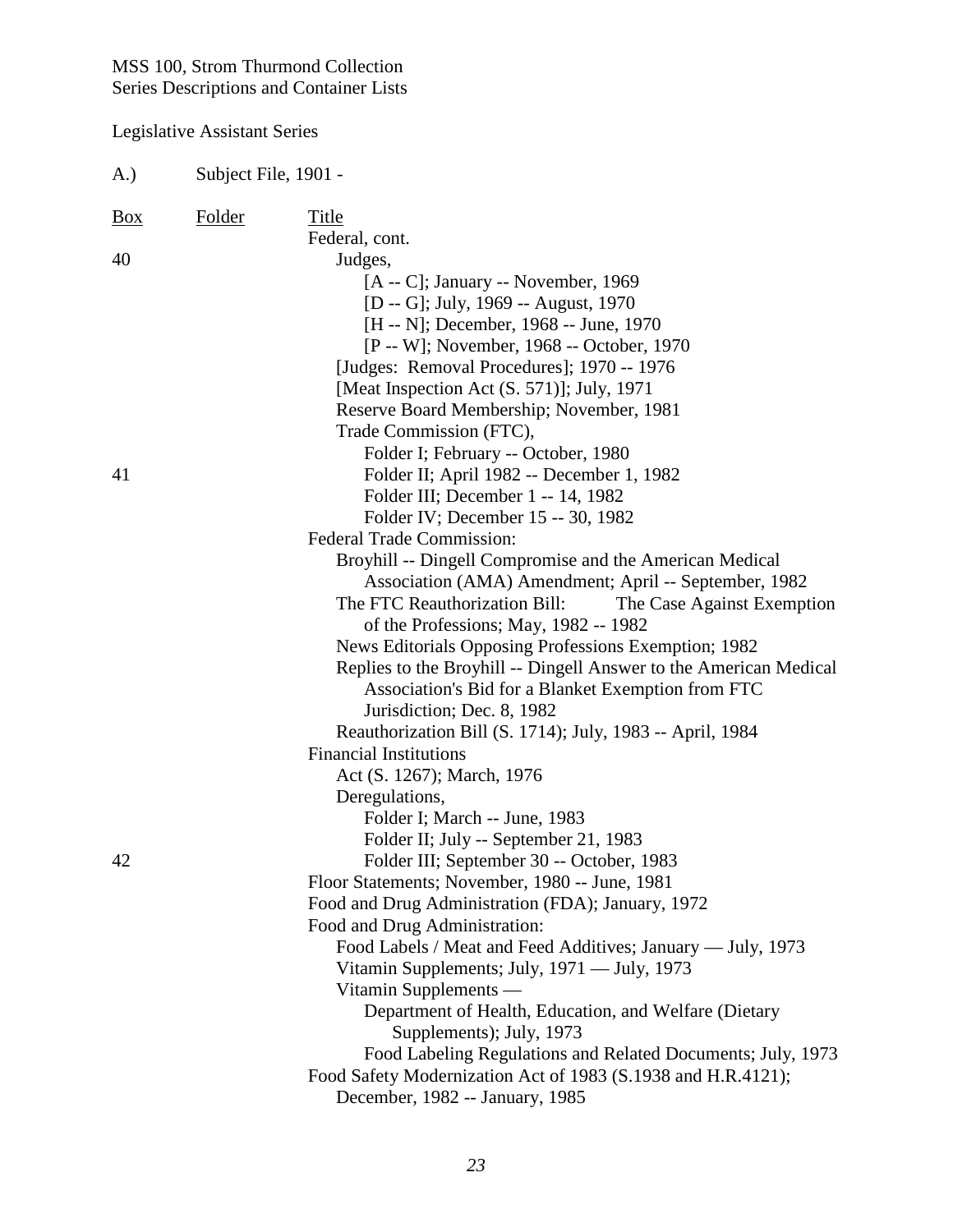| A.)                       | Subject File, 1901 - |                                                                                                                     |
|---------------------------|----------------------|---------------------------------------------------------------------------------------------------------------------|
| $\frac{Box}{angle}$<br>42 | <b>Folder</b>        | Title<br>Food Stamps,                                                                                               |
| 43                        |                      | Folder I; February — November, 1972<br>Folder II; March, 1973 — November, 1975<br>Folder III; January — April, 1976 |
|                           |                      | Food Stamps Act of 1964 (S. 408): Co-sponsors; January-March, 1973<br>Food Stamps:                                  |
|                           |                      | Department of Agriculture,                                                                                          |
|                           |                      | Folder I; November, 1970 — July, 1972                                                                               |
|                           |                      | Folder II; February — July, 1973                                                                                    |
|                           |                      | Prior Correspondence; November, 1970 — March, 1973                                                                  |
|                           |                      | Ford, Robert (Wildlife Print Dispute); August, 1981 -- May, 1982                                                    |
|                           |                      | Foreign Affairs,<br>Folder I; 1955 -- December, 1974                                                                |
|                           |                      | Folder II; January -- December, 1975                                                                                |
|                           |                      | Folder III; January, 1976 -- December, 1978                                                                         |
|                           |                      | Foreign Aid; January, 1976                                                                                          |
| 44                        |                      | Foreign Aid: Cuba,                                                                                                  |
|                           |                      | Folder I; 1970 -- July, 1975                                                                                        |
|                           |                      | Folder II; August -- November, 1975                                                                                 |
|                           |                      | Foreign Assistance Act; February -- April, 1975                                                                     |
|                           |                      | [Forestry: American Forestry Act]; July, 1971 -- 1972                                                               |
|                           |                      | Fortas, Abe [Supreme Court Associate Justice / Nomination to be                                                     |
|                           |                      | Supreme Court Chief Justice]; November, 1959 --May, 1969                                                            |
|                           |                      | Fortas:<br>Clippings; September, 1964 -- May, 1969                                                                  |
|                           |                      | Correspondence, Memos, etc.; August, 1965 -- September, 1968                                                        |
|                           |                      | Griffin Material; July -- October, 1968                                                                             |
|                           |                      | Legislative Reference Service; May, 1967 -- July, 1968                                                              |
|                           |                      | Miscellaneous; 1967 -- September, 1969                                                                              |
| 45                        |                      | Reference Materials; January, 1870 -- September, 1968                                                               |
|                           |                      | Speech / Statement Drafts,                                                                                          |
|                           |                      | Folder I; September, 1968                                                                                           |
|                           |                      | Folder II; 1968                                                                                                     |
|                           |                      | Supreme Court Cases,                                                                                                |
|                           |                      | Folder I; November, 1956 -- November, 1966                                                                          |
|                           |                      | Folder II; January, 1967 -- June, 1968<br>Testimonials Before the Senate Judiciary Committee; September,            |
|                           |                      | 1967 -- July, 1968                                                                                                  |
|                           |                      | Fortas, Writings by; August, 1966 -- May, 1968                                                                      |
|                           |                      |                                                                                                                     |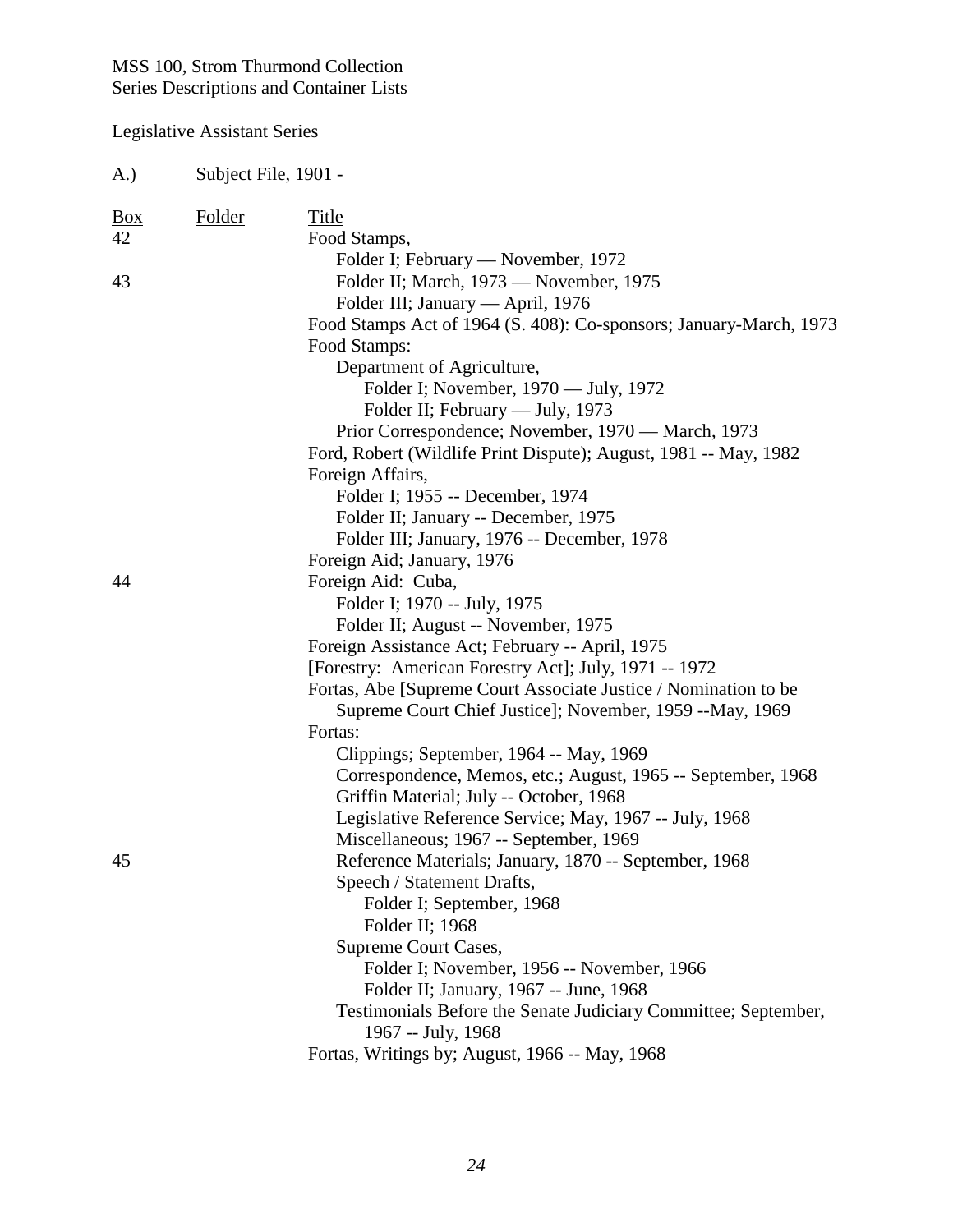| (A.)             | Subject File, 1901 - |                                                                                                                                                                                                                                                                                                                                                                                                                                                                                                                                                                                                                                                                                                                                                                                                                                                                                                                                                                                                                                    |  |
|------------------|----------------------|------------------------------------------------------------------------------------------------------------------------------------------------------------------------------------------------------------------------------------------------------------------------------------------------------------------------------------------------------------------------------------------------------------------------------------------------------------------------------------------------------------------------------------------------------------------------------------------------------------------------------------------------------------------------------------------------------------------------------------------------------------------------------------------------------------------------------------------------------------------------------------------------------------------------------------------------------------------------------------------------------------------------------------|--|
| <u>Box</u><br>45 | Folder               | Title<br>Freedom<br>of Press; February, 1965 -- September, 1981<br>from Surveillance Act of 1973 (S. 2318); April, 1974<br>Fringe Benefits (S. 3147 and S. Res. 242): [Taxation]; May, 1978 --<br><b>June 1981</b>                                                                                                                                                                                                                                                                                                                                                                                                                                                                                                                                                                                                                                                                                                                                                                                                                 |  |
| 46               |                      | Further Continued Appropriations for Fiscal Year 1982 (H.J. Res.<br>409); March, 1982<br>Gasoline<br>Cases; February -- June, 1979<br>Rationing; May, 1979<br>Gaud, Henry [Nomination, United States District Judge of South<br>Carolina]; January -- February, 1971<br>G.D. Searle Investigation; April, 1976<br>General / Flag Officer Grade Limitations Proposal Act (S. 1906);<br>November -- December, 1981<br>General Robert E. Lee Citizenship; August, 1975<br>Genocide Treaty; February -- October, 1981<br>Geothermal Energy Tax Credit; October, 1980 -- July, 1981<br>Gibbs, Charles [Nomination, United States District Judge of South<br>Carolina]; January, 1970 -- January, 1971<br>Goldwater Law Suit<br>Taiwan; December, 1978 -- December, 1979<br>Plaintiff's Cross For Summary Judgment; 1979<br>GOP Alternatives: [Republicans]; March, 1977<br>Government Overregulation; October, 1975 -- May, 1978<br>Great Plains Conservation Program (H.R. 3789); April -- May, 1980<br>Greece and Turkey; April, 1976 |  |
| 47               |                      | Greenwood Railroad --<br>Highway Grade Crossing Demonstration Project; February --<br>November, 1981<br>Highway Grade Crossing Demonstration Project: Briefing on<br>Greenwood, S.C. and Sixth Progress Report on R--H<br>Demonstration Projects; July, 1981<br>Guidance Counselors; October, 1977 -- March, 1978<br>Gun Control; February, 1978 -- March, 1982<br>"The Guns of Autumn" (CBS--TV Special); October, 1975<br>Guru Maharaji [Spiritual Leader of the Divine Light Mission]; July,<br>1920 -- February, 1976<br>Habeas Corpus (S. 1314); May, 1978<br>Handicapped; February, 1981 -- January, 1984                                                                                                                                                                                                                                                                                                                                                                                                                    |  |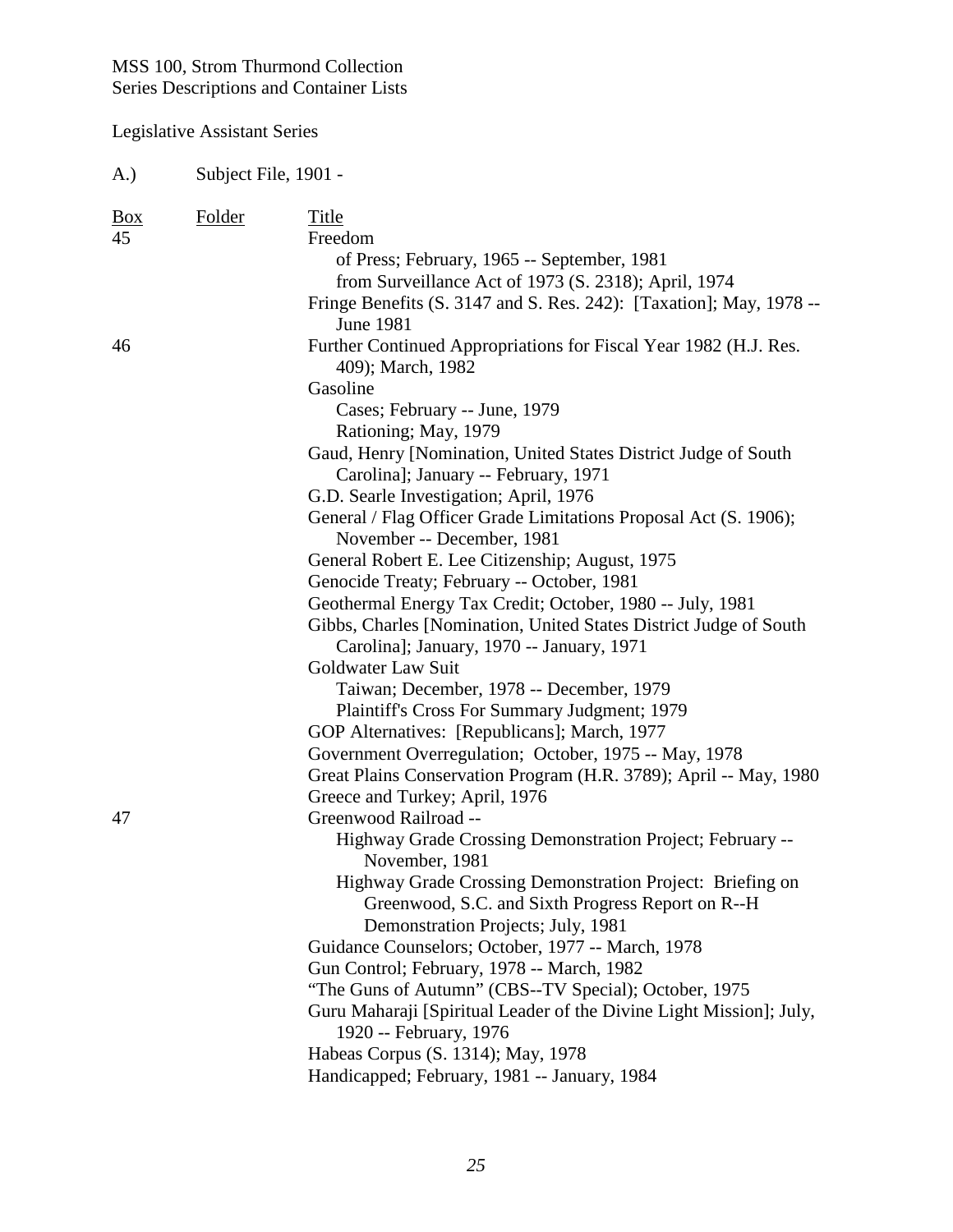Legislative Assistant Series

| <b>Box</b> | Folder | Title                                                                                    |
|------------|--------|------------------------------------------------------------------------------------------|
| 47         |        | Handicapped:                                                                             |
|            |        | Annual Report of the National Council on the Handicapped; April,<br>1982 -- July, 1983   |
|            |        | Children's Protection Act of 1984 (S. 2589); March -- September,                         |
|            |        | 1984                                                                                     |
|            |        | National Council on the Handicapped; April, 1982 -- July, 1983                           |
|            |        | Special Institutions; October, 1982                                                      |
|            |        | Vocational Rehabilitations; September -- October, 1983                                   |
|            |        | Harwell, David [Nomination, Federal District Judge of South                              |
|            |        | Carolina]; January, 1971                                                                 |
|            |        | Hart -- Scott Antitrust Improvements Act of 1975 (S. 1284); July --                      |
|            |        | December, 1975                                                                           |
|            |        | Hatch Act Amendments (H.R. 8617); November, 1975 -- April, 1976                          |
| 48         |        | Head of Household (S. 982): [Tax Status]; December, 1974 -- June,                        |
|            |        | 1981                                                                                     |
|            |        | Health; January -- March, 1978                                                           |
|            |        | Health                                                                                   |
|            |        | Abortion; November, 1975 -- November, 1977                                               |
|            |        | Black Lung; July, 1981 -- January, 1982                                                  |
|            |        | Block Grants; May, 1981 -- February, 1984                                                |
|            |        | Cancer; 1982 -- January, 1984                                                            |
|            |        | Cancer -- Occupational Therapy; January -- March, 1983                                   |
|            |        | Care; January -- April, 1980                                                             |
|            |        | Care Cost Containment; April -- June, 1984                                               |
|            |        | Care Cost Containment: Defensive Medicine,                                               |
|            |        | Folder I; April -- July 10, 1984                                                         |
|            |        | Folder II; July 10 -- December, 1984<br>Dear Colleagues; January, 1983 -- February, 1984 |
| 49         |        | Dentists; September, 1976 -- July, 1978                                                  |
|            |        | Deregulations, High Costs and Cutbacks of Health Care; August,                           |
|            |        | 1981 -- June, 1982                                                                       |
|            |        | General Information; March, 1976 -- December, 1981                                       |
|            |        | Health Cosponsorships; February, 1982 -- December, 1983                                  |
|            |        | Health Systems / Planning; February -- December, 1981                                    |
|            |        | Home Health Care; January, 1981 -- March, 1982                                           |
|            |        | Insurance; February -- June, 1971                                                        |
|            |        | Maintenance Organization Amendments (S. 2311); February --                               |
|            |        | April, 1984                                                                              |
|            |        | Professions Training Assistance Amendments of 1984 (S. 2559);<br>April -- May, 1984      |
|            |        |                                                                                          |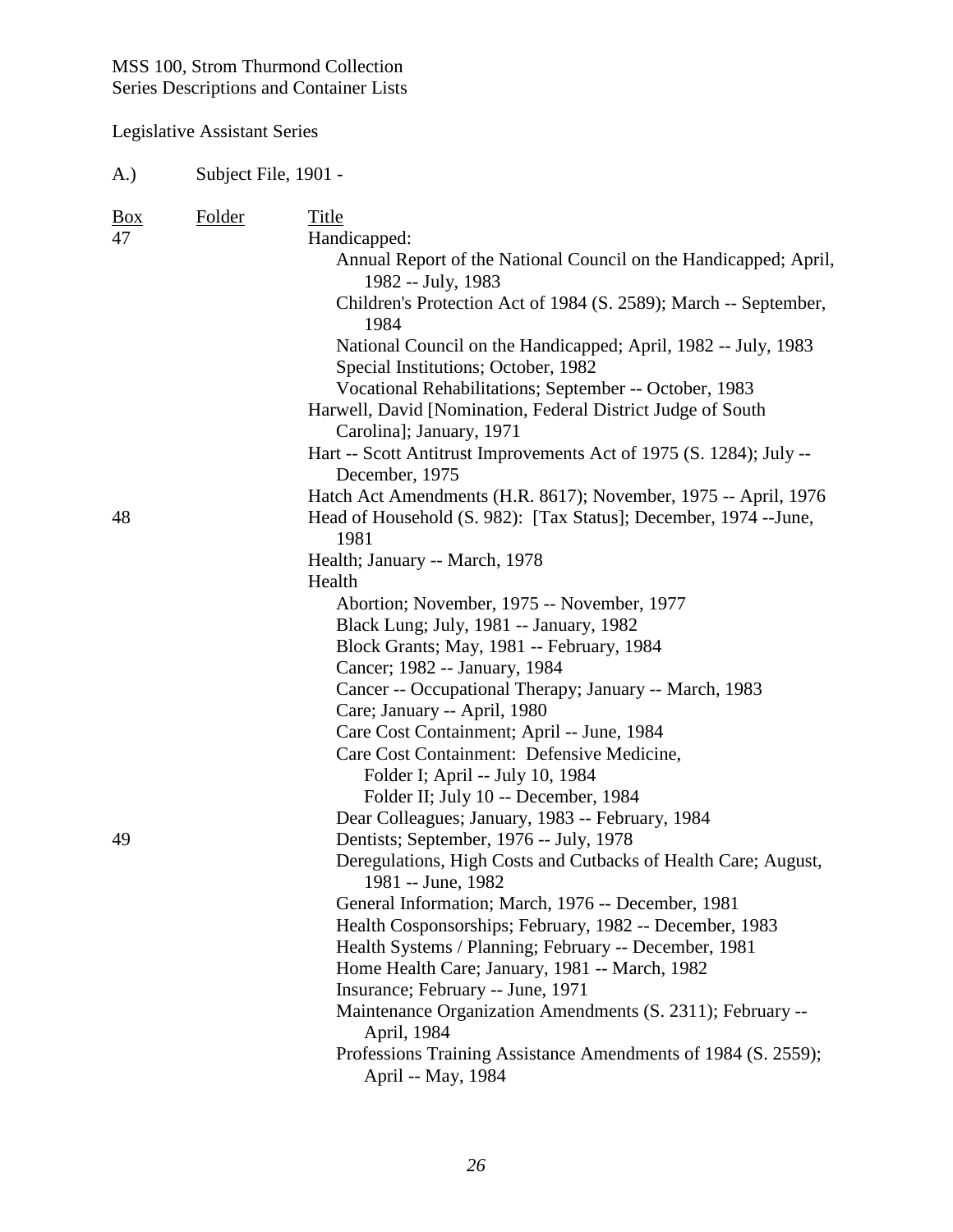| A.)            | Subject File, 1901 - |                                                                                                                                                                                                                                                                                                                                                                                                                                                                                                                                                                                                                                                                                                                                                                                                                                                                                                                                                                                          |
|----------------|----------------------|------------------------------------------------------------------------------------------------------------------------------------------------------------------------------------------------------------------------------------------------------------------------------------------------------------------------------------------------------------------------------------------------------------------------------------------------------------------------------------------------------------------------------------------------------------------------------------------------------------------------------------------------------------------------------------------------------------------------------------------------------------------------------------------------------------------------------------------------------------------------------------------------------------------------------------------------------------------------------------------|
| $\frac{Box}{}$ | Folder               | Title<br>Health, cont.                                                                                                                                                                                                                                                                                                                                                                                                                                                                                                                                                                                                                                                                                                                                                                                                                                                                                                                                                                   |
| 49             |                      | Programs: Reauthorization,<br>Folder I; February -- March 7, 1984<br>Folder II; March 14, 1984<br>Hearings: Small Business Participation in Federal Solar Program;<br>December, 1979 -- October, 1980                                                                                                                                                                                                                                                                                                                                                                                                                                                                                                                                                                                                                                                                                                                                                                                    |
| 50             |                      | Helms, Jesse [United States Senator from North Carolina]; 1980<br>Hemenway, [John D.] (State Department),<br>Folder I; June, 1958 -- June, 1967<br>Folder II; August, 1967 -- June 11, 1969<br>Folder III; June -- September, 1969<br>Folder IV; March, 1971<br>Hemphill, Robert W. [Nomination, Judgeship on the Fourth Circuit<br>Court of Appeals]; April, 1966<br>Hendon, William Martin [United States Congressmen, 11th District of<br>North Carolina]; September, 1981 -- June, 1982<br>Henkel, Lee H., Jr.; May -- October, 1974<br>Henry M. Herlong, Jr. Correspondence; May , 1971 -- January, 1972<br>Heritage Foundation; June, 1980 -- July, 1982<br>High Technology; May, 1982<br>Higher Education: Desegregation; December, 1980 -- January, 1981<br>Highway Trust Fund Act of 1972,<br>Folder I; September, 1971 — December, 1972<br>Folder II; March — April, 1973<br>Historic<br>Camden; May, 1982<br>Preservation: [Tax Benefits (S. 1158)]; January, 1977 -- August, |
| 51             |                      | 1980<br>Historically Black Colleges; August, 1981 -- August, 1982<br><b>Historically Black Colleges:</b><br>Discrimination (Title VI); August, 1975 -- June, 1983<br>National Historically Black Colleges Day; January-December 1983<br>South Carolina Black Colleges; December, 1980 -- May, 1983<br>History,<br>Folder I; May, 1954 -- June, 1974<br>Folder II; December, 1974 -- December, 1975<br>Folder III; February, 1976 -- July, 1978<br>Holly Farms Poultry Industries, Inc.; May, 1971 -- January, 1972<br>Horger, Charlton [Nomination, Federal District Judge for South<br>Carolina]; January -- February, 1971                                                                                                                                                                                                                                                                                                                                                             |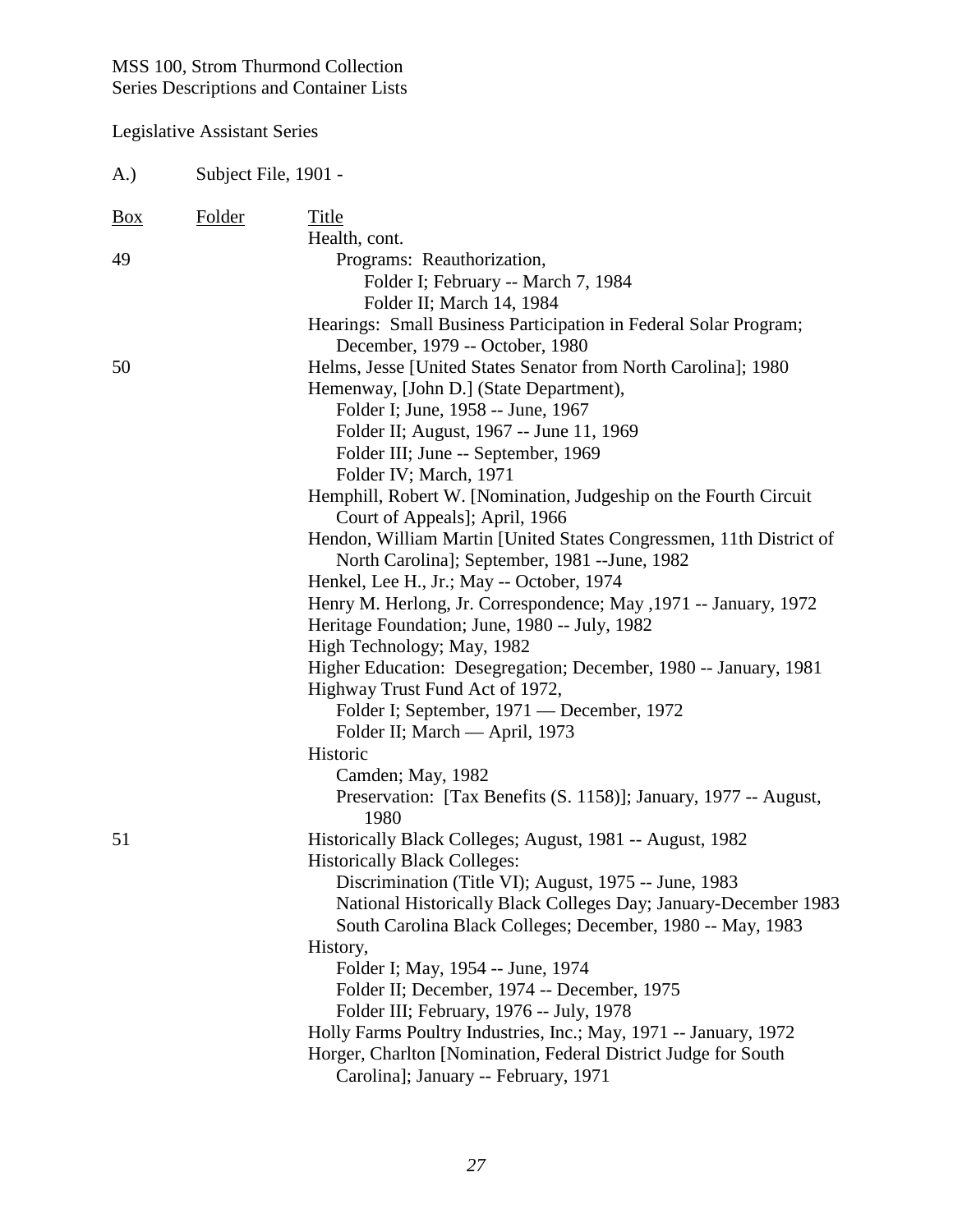## Legislative Assistant Series

| $\frac{Box}{}$<br>51 | Folder | Title<br>Horger, William A. [Nomination, Judge for United States Court of<br>Military Appeals]; June, 1971                                           |
|----------------------|--------|------------------------------------------------------------------------------------------------------------------------------------------------------|
|                      |        | House Bill on Communications -- Radio Stations; June, 1971                                                                                           |
|                      |        | <b>House Resolution</b>                                                                                                                              |
|                      |        | 6689 -- Section 105 (To Eliminate a Technical Violation of the<br>Helsinki Agreements in Our Immigration and Nationality Act);<br>June -- July, 1977 |
|                      |        | 7152 (To Enforce Constitutional Right to Vote),                                                                                                      |
|                      |        | Folder I; March, 1964                                                                                                                                |
|                      |        | Folder II; 1964                                                                                                                                      |
| 52                   |        | Folder III; 1964                                                                                                                                     |
|                      |        | Housing                                                                                                                                              |
|                      |        | 1980; November, 1979 -- June, 1980                                                                                                                   |
|                      |        | and Community Development Act Amendments of 1982                                                                                                     |
|                      |        | (Rural Housing Block Grant, Farmers Home Administration 515)<br>and 502 Program); May -- December, 1982                                              |
|                      |        | Finance Opportunity Act of 1983 (To Eliminate the Sunset                                                                                             |
|                      |        | Provision for Mortgage Revenue Bonds); January -- February,<br>1983                                                                                  |
|                      |        | Howitzers: Technical Data; December, 1981 -- February, 1982                                                                                          |
|                      |        | Human                                                                                                                                                |
|                      |        | [Events: Rating Congress]; April, 1980                                                                                                               |
|                      |        | Investment Act; March, 1967                                                                                                                          |
|                      |        | Services Reauthorization Act (S. 2565); May, 1984                                                                                                    |
|                      |        | Humphrey -- Hawkins: Full Employment,                                                                                                                |
|                      |        | Folder I; October, 1975 -- 1976                                                                                                                      |
|                      |        | Folder II; January, 1977 -- September, 1978                                                                                                          |
|                      |        | Humphrey -- Hawkins: Full Employment - Amendments for S. 50;<br>1978                                                                                 |
|                      |        | Hypertensive Disease and Control Program; March, 1974                                                                                                |
|                      |        | Immigration; November, 1980 -- August, 1982                                                                                                          |
|                      |        | Immigration                                                                                                                                          |
|                      |        | Illegal Aliens (S. 3074); March, 1976                                                                                                                |
| 53                   |        | [Select Commission on Immigration and Refugee Policy]; c. 1981<br>and Naturalization; October, 1975 -- 1976                                          |
|                      |        | Impact Aid; 1973 -- October, 1984                                                                                                                    |
|                      |        | Impoundment,                                                                                                                                         |
|                      |        | Folder I; 1970 -- February, 1973                                                                                                                     |
|                      |        | Folder II; March -- June, 1973                                                                                                                       |
|                      |        | Impoundment: "An Alternative Budget for Fiscal Year 1974"; April,<br>1973                                                                            |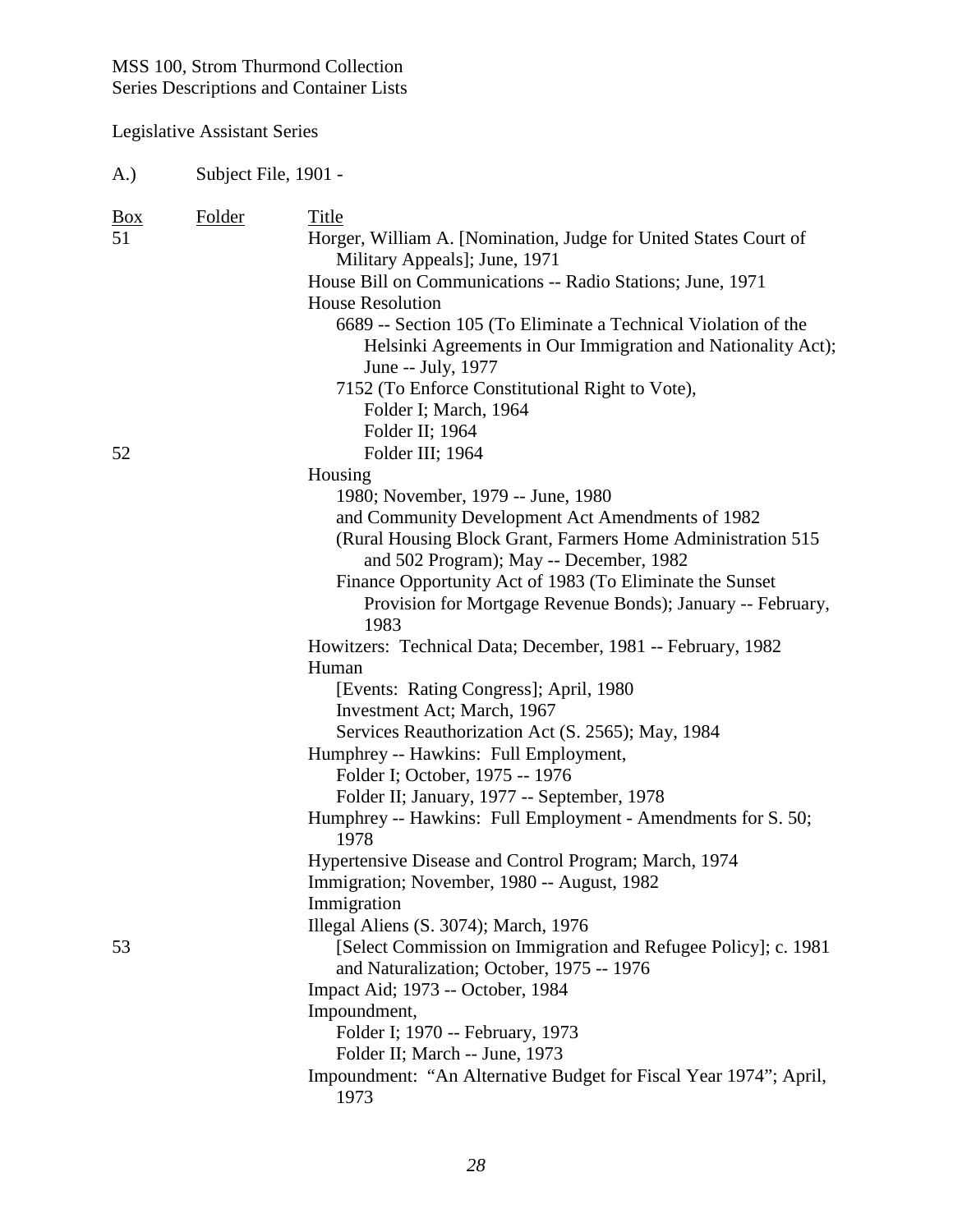Legislative Assistant Series

| <b>Box</b><br>53 | Folder | Title                                                                                                                               |
|------------------|--------|-------------------------------------------------------------------------------------------------------------------------------------|
|                  |        | Incentive Pay for Military Lawyers; April, 1969 -- April, 1972<br>Incentive Pay for Military Lawyers: Special and Retention Pay for |
|                  |        | Judge Advocates (S. 2674); May, 1968 -- May, 1971                                                                                   |
|                  |        | [India and Nuclear Disarmament]; [No Date]                                                                                          |
|                  |        | Indian                                                                                                                              |
|                  |        | Claims; July, 1981 -- May, 1982                                                                                                     |
|                  |        | Education; August, 1981                                                                                                             |
|                  |        | Industrial Productivity; June -- September, 1980                                                                                    |
| 54               |        | Inflation,                                                                                                                          |
|                  |        | Folder I; June -- September, 1974                                                                                                   |
|                  |        | Folder II; October 1 -- 18, 1974                                                                                                    |
|                  |        | Folder III; October 19, 1974 -- March, 1980                                                                                         |
|                  |        | Folder IV; April, 1980 -- 1982                                                                                                      |
|                  |        | Inflation: An Industry's Viewpoint; October, 1978                                                                                   |
|                  |        | Information                                                                                                                         |
|                  |        | Balanced Budget and Deficits; July, 1979 -- March, 1980                                                                             |
|                  |        | Concerning Pending Legislation; November, 1970 — July, 1971                                                                         |
|                  |        | [Inland Waterways Corporation Act]; August, 1962 -- May, 1963                                                                       |
|                  |        | Instant Voter Registration: Debate Material; June, 1977                                                                             |
|                  |        | Insurance Competition Improvement Act (S. 2474); April-August<br>1980                                                               |
|                  |        | Internal Revenue Investigation (James R. Lucier); 1965 --October,<br>1976                                                           |
|                  |        |                                                                                                                                     |
| 55               |        | Internal Security; April, 1966 -- November, 1975<br><b>Internal Security:</b>                                                       |
|                  |        | "Chicago Police"; July, 1975                                                                                                        |
|                  |        | October League; June, 1975                                                                                                          |
|                  |        |                                                                                                                                     |
|                  |        | Interfuel Competition Act of 1975 (S. 489); October, 1975<br>International                                                          |
|                  |        | Development Cooperation Agency: Reorganization Plan Number                                                                          |
|                  |        | Two (S. Res. 140); June -- July, 1979                                                                                               |
|                  |        | Terrorism (S. 2236); September, 1978                                                                                                |
|                  |        | [Interstate Commerce]; [1963]                                                                                                       |
|                  |        | Inventory Accounting Amendment (To Simply Inventory Accounting                                                                      |
|                  |        | for Tax Purposes); July, 1981                                                                                                       |
|                  |        | Investment Tax Credit; July, 1981                                                                                                   |
|                  |        | Iowa Class Battleships: Reactivate and Update; November, 1981                                                                       |
|                  |        | Israel; May -- June, 1976                                                                                                           |
|                  |        | Items                                                                                                                               |
|                  |        | Closed Out; April -- July, 1980                                                                                                     |
|                  |        | Pending; July, 1980                                                                                                                 |
|                  |        |                                                                                                                                     |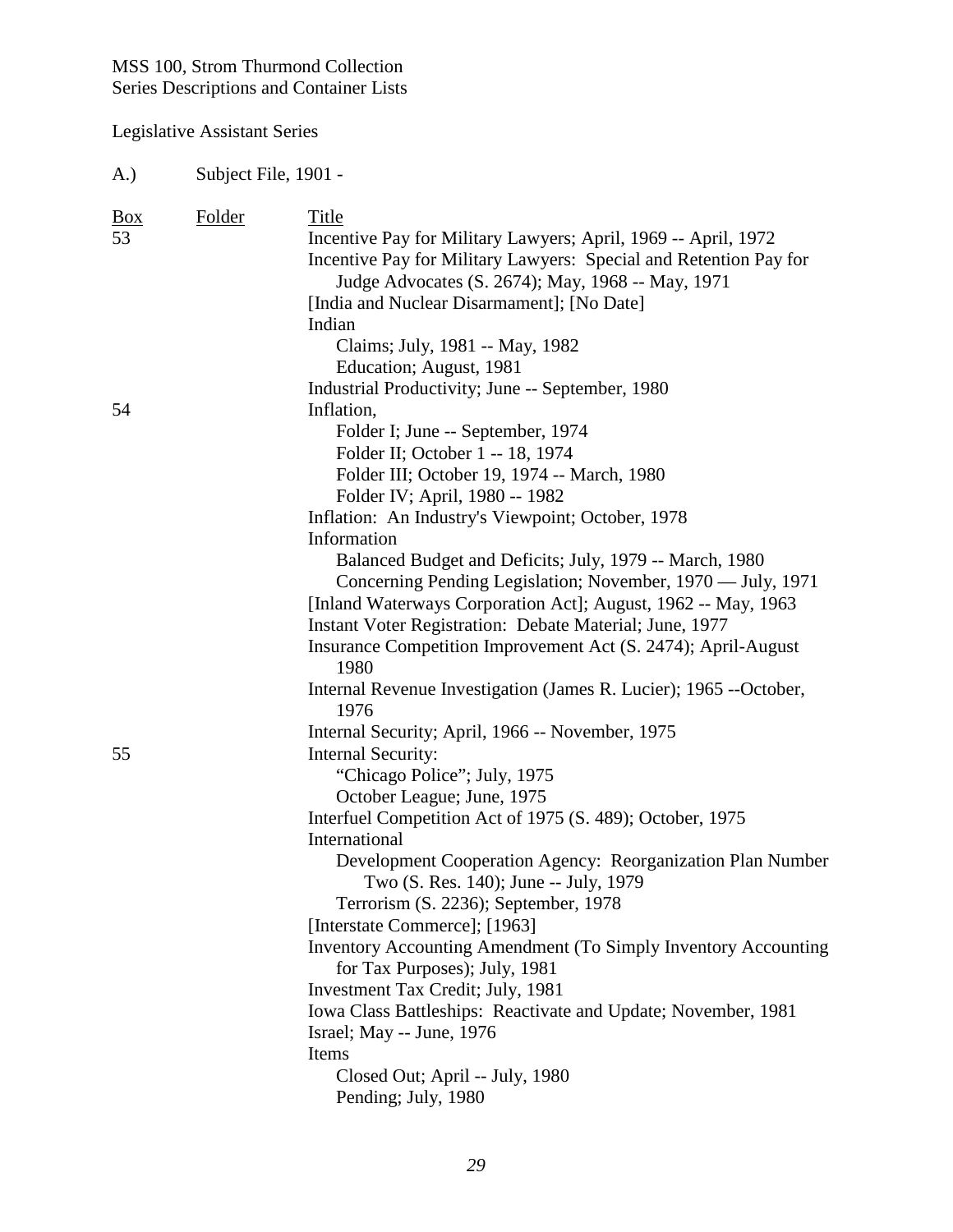| A.)                       | Subject File, 1901 - |                                                                                                                                                                                                                                                                                                                                                                                                                                                                                                                                                                                                                                                                     |
|---------------------------|----------------------|---------------------------------------------------------------------------------------------------------------------------------------------------------------------------------------------------------------------------------------------------------------------------------------------------------------------------------------------------------------------------------------------------------------------------------------------------------------------------------------------------------------------------------------------------------------------------------------------------------------------------------------------------------------------|
| $\frac{Box}{angle}$<br>55 | <b>Folder</b>        | <b>Title</b><br>Japan:<br>Economics and Defense,<br>Folder I; January 1980 -- December 1981<br>Folder II; 1981 -- May 1982<br>Information,<br>Folder I; December 1980 -- December 3, 1981<br>Folder II; December 14, 1981 -- January 1982<br>Report on Comprehensive National Security; July, 1980                                                                                                                                                                                                                                                                                                                                                                  |
| 56                        |                      | Japanese Technology; Transfer of United States Military Technology;<br>April, 1982<br>Job Core; November, 1965 -- October, 1966<br>Job Creation Tax Credit Plan (S. 2007); January -- July, 1975<br>Joint Economic Committee Hearings (July, 1980): United States<br>Export Competitiveness and Savings and Economic Growth;<br>March -- July, 1980<br>Journalism,<br>Folder I; November, 1971 -- February, 1973<br>Folder II; March, 1973 -- May, 1976<br>Journalists' Freedom of Choice Act; January, 1978<br>Judiciary; July, 1974 -- January, 1975<br>Judiciary --<br>Federal Rules of Evidence; May — August, 1974<br>Federal Rules of Evidence (Report); 1974 |
| 57                        |                      | Judiciary Committee; June, 1982<br>Judiciary Committee:<br>Inquiry Into Dismissal of Special Prosecutor --<br>Volume One; October 29, 1973<br>Volume Three; October 31, 1973<br>Miscellaneous; June 1973 -- April 1974<br>[The Nomination of Sandra Day O'Connor]; September, 1981<br>Pending; January -- August, 1976<br>Judiciary System; February -- March, 1978<br>Justice Department vs. Charleston County Schools,<br>Folder I; May 1980 -- January 1981<br>Folder II; February 1981 -- October 1983<br>Juvenile Diabetes Foundation; 1978<br>[Edward] Kennedy's Candidacy [for President] (1980); February, 1979<br>-- February, 1980                        |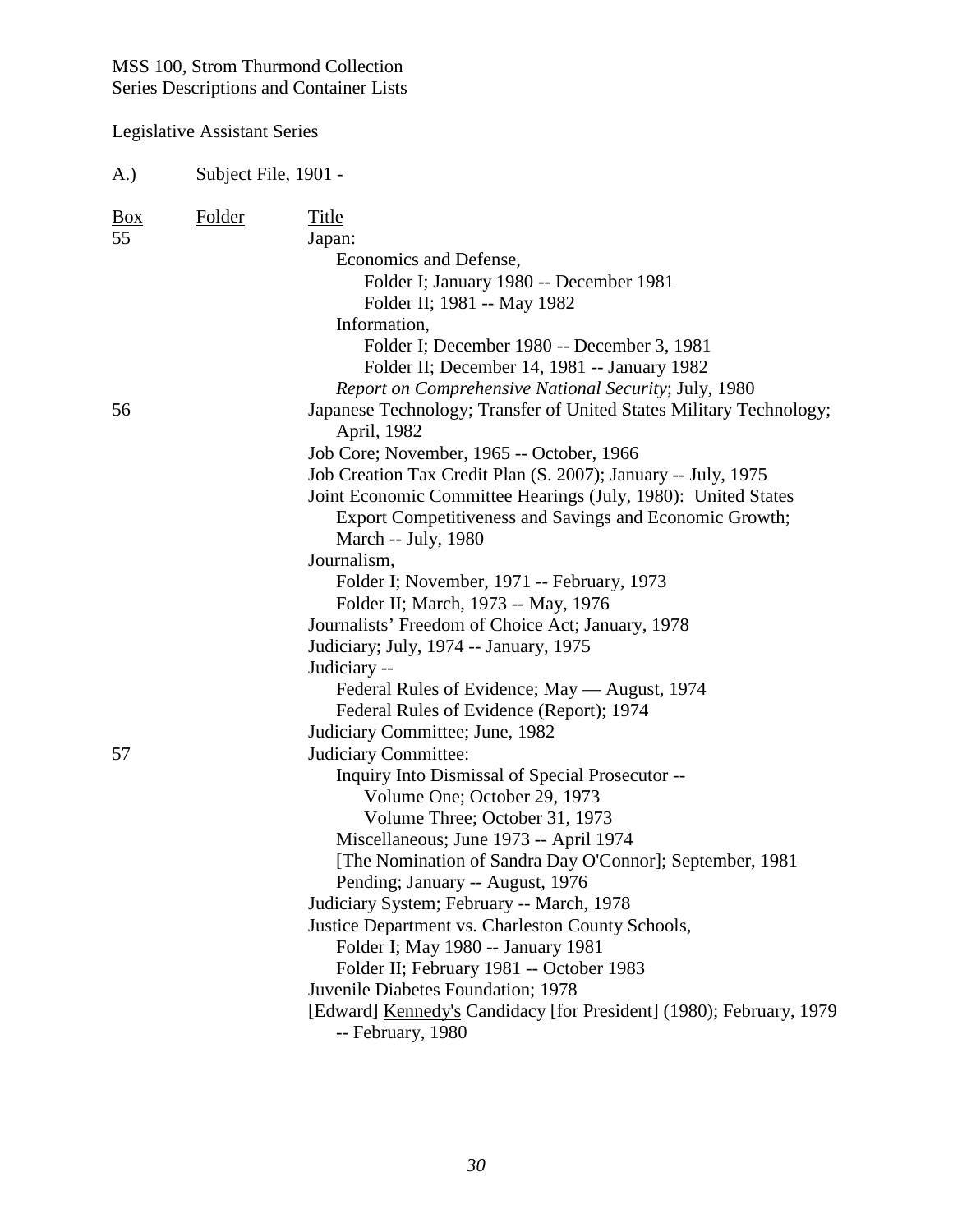| A.)                     | Subject File, 1901 - |                                                                                                                                                                                                                                                                                                                                                                                                                                                                                                                                               |
|-------------------------|----------------------|-----------------------------------------------------------------------------------------------------------------------------------------------------------------------------------------------------------------------------------------------------------------------------------------------------------------------------------------------------------------------------------------------------------------------------------------------------------------------------------------------------------------------------------------------|
| $\underline{Box}$<br>57 | <b>Folder</b>        | Title<br>Kennedy -- Thurmond Bill (S. 2144 / [To Establish a Program of Drug<br>Benefits for the Aged]),<br>Folder I; 1972 -- August, 1977                                                                                                                                                                                                                                                                                                                                                                                                    |
| 58                      |                      | Folder II; August 10, 1977 -- May, 1978<br>Kissinger -- Detente; January -- December, 1975<br>[Korea: The U.S.S. Pueblo Incident]; [No Date]<br>Korean Newspaper Articles; May, 1975<br>Labor,<br>Folder I; July, 1975 -- June, 1978<br>Folder II; September -- November, 1978<br>Labor<br>and Human Resources:                                                                                                                                                                                                                               |
|                         |                      | Blind; January, 1984<br>Family Caucus; March, 1980 -- February, 1984<br>General; June, 1984 -- 1985<br>National Science Foundation; March -- June, 1981<br>Construction Labor Violence; July, 1973 -- February, 1974<br>[Labor -- Management Reporting and Disclosure Act 1959 (S.<br>1555)]; April -- November, 1959<br>[Management Relations Act of 1947]; February, 1981 -- March,<br>1982                                                                                                                                                 |
| 59                      |                      | Reform Act of 1977,<br>Folder I; April, 1974 -- August, 1977<br>Folder II; September -- December, 1977<br>Folder III; January -- December, 1978<br>Union Control of Job Training: A Critical Analysis of<br>Apprenticeship Outreach Programs and the Hometown Plans;<br>1974<br>Unions; May, 1974 -- 1977<br>Unions: Right to Work,<br>Folder I; 1974 -- January, 1980<br>Folder II; February -- November, 1980<br>Laetrile,<br>Folder I; August, 1973 -- December, 1977<br>Folder II; 1977<br>Land Use Act of 1972; August — September, 1972 |
| 60                      |                      | Law Enforcement Assistance Administration (LEAA); March, 1976<br>Laxalt, Paul [United States Senator from Nevada]; April, 1981<br>Legal Services Corporation Act; No Date                                                                                                                                                                                                                                                                                                                                                                     |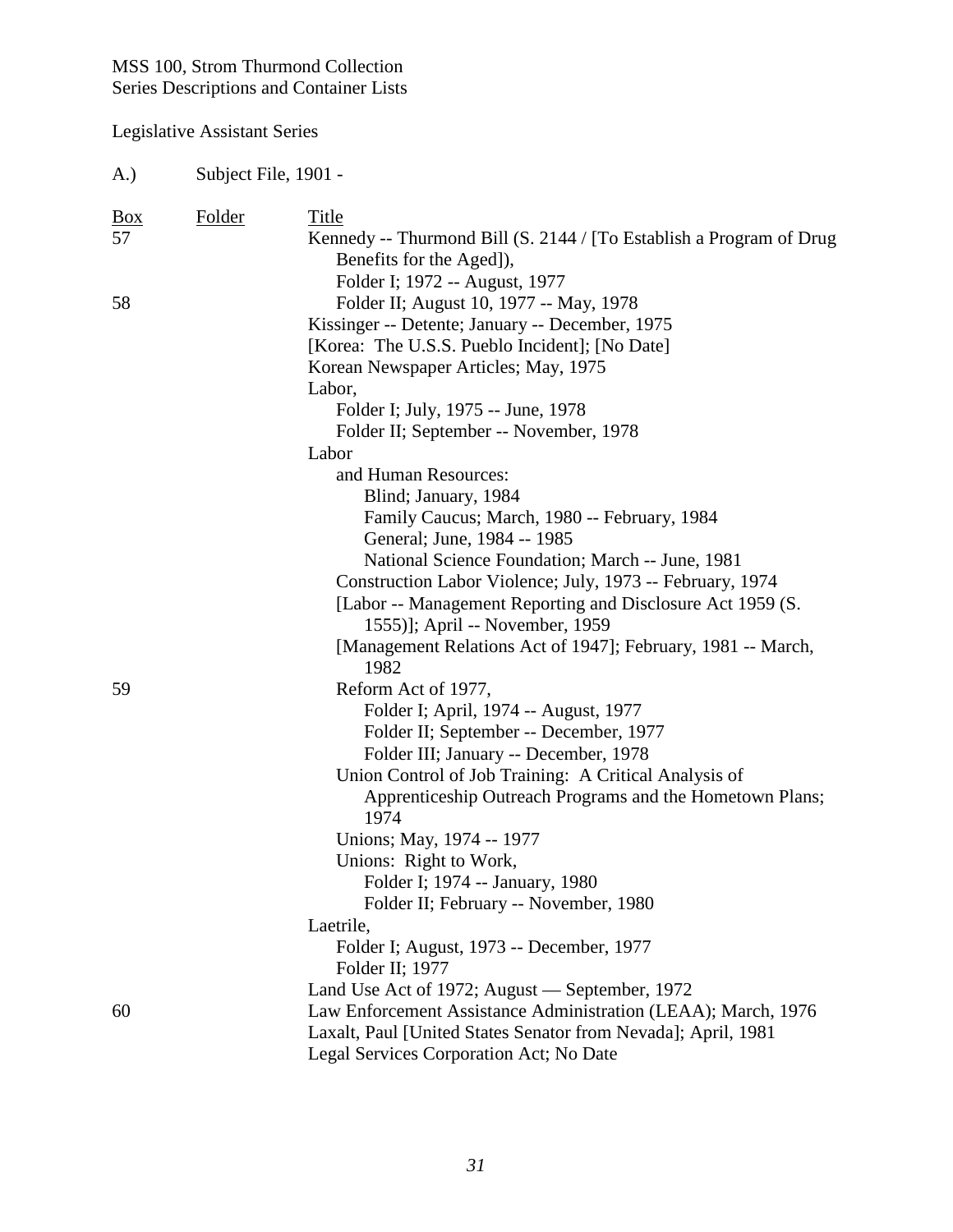Legislative Assistant Series

A.) Subject File, 1901 - Box Folder Title 60 Legislative Appropriations; July, 1977 -- July, 1978 Correspondence: Miscellaneous; February, 1967 -- December, 1972 [History]; [1981] Notices, Folder I; May, 1981 -- July, 1982 Folder II; August, 1982 -- March, 1983 Folder III; April -- August, 1983 Folder IV; September -- November, 1983 Resolutions (Dams, Tobacco, Cotton, Cowpens Battlefield, etc.); February, 1965 -- June, 1968 Staff Memos [to Senator Thurmond], Folder I; December, 1980 -- May, 1982 61 Folder II; June, 1982 -- October, 1984 Levi, Edward H. [United States Attorney General]; June, 1975 Library of Congress Reports; 1965 -- September, 1966 Services and Construction Act (S. 2490); February-September, 1984 Licensed Practical Nurses: Reimbursement; December, 1976 - April, 1977 Lincoln Day; 1972 Lobbying Disclosure Act of 1976 (S. 2477); May -- July 1976 Longshoremen's and Harbor Workers' Compensation Act, Folder I; May, 1981 -- July, 1982 Folder II; 1982 Lubber, William A. [Nomination to be General Counsel of the National Labor Relations Board]; March, 1980 Lubricating Oils, Excise Tax on; September, 1972 — 1974 [James P.] Lucier -- [Captain Miles P.] Du Val Correspondence; January -- February, 1971 Lugar Housing Stimulus (S. 2226); March -- May, 1982 [Lumber Industry: Tariffs on the Importation of Softwood Lumber]; February, 1963 Mail Replies by Strom Thurmond; September, 1978 -- April, 1980 Mann, Fletcher C. [Nomination, Federal District Judge of South Carolina]; January, 1971 62 Mansfield Amendment [Concerning American Troop Withdrawal from Vietnam]; May — July, 1972 Marijuana, Hazards of; January -- April, 1980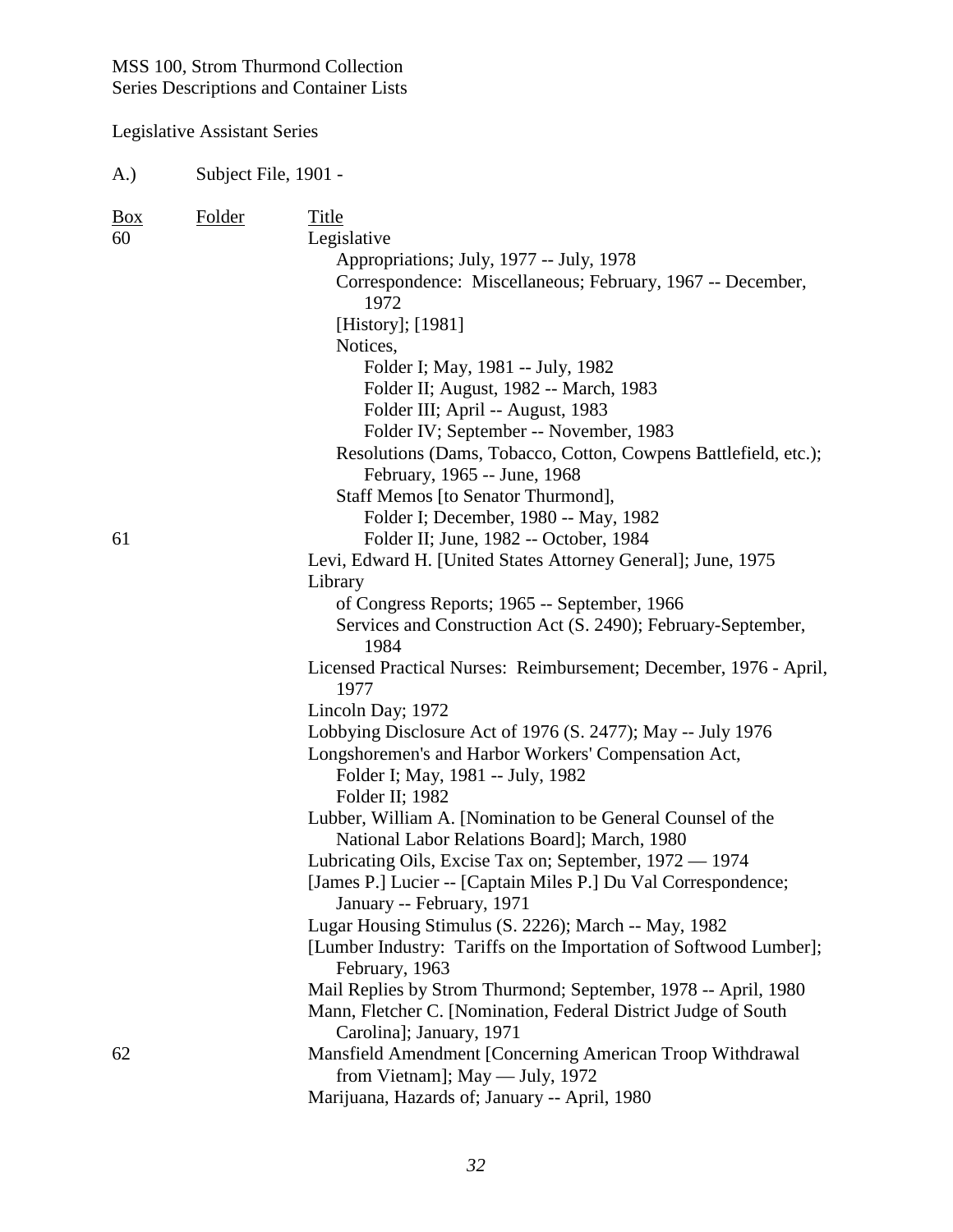## Legislative Assistant Series

| $\frac{Box}{}$ | Folder | <b>Title</b>                                                                                                     |
|----------------|--------|------------------------------------------------------------------------------------------------------------------|
| 62             |        | Maritime Authorization (S. 2336); May, 1982<br>Marsh, John O., Jr. [Secretary of the United States Army]; March, |
|                |        | 1981                                                                                                             |
|                |        | Martin Luther King Day; 1981 -- November, 1983                                                                   |
|                |        | Master Plan for Myrtle Beach Airport; February, 1974                                                             |
|                |        | Math / Science / Technology; May, 1982 -- June, 1984                                                             |
|                |        | Mays, Marshall T. [Nomination, Federal District Judge of South<br>Carolina]; January -- February, 1971           |
|                |        | McCormick School Correspondence; 1955 -- September, 1958                                                         |
|                |        | Media; November -- February, 1969                                                                                |
|                |        | Medicaid; February -- April, 1982                                                                                |
|                |        | Medical Professions; May -- July, 1980                                                                           |
|                |        | Medicare,                                                                                                        |
|                |        | Folder I; September, 1960 -- April, 1963                                                                         |
| 63             |        | Folder II; March, 1965                                                                                           |
|                |        | Medicare:                                                                                                        |
|                |        | Chiropractors; January -- July, 1977                                                                             |
|                |        | Home Health Agencies; November, 1965                                                                             |
|                |        | Home Health Amendments of 1979 (S. 489); March, 1979                                                             |
|                |        | Medicare                                                                                                         |
|                |        | Medicaid Anti--Fraud and Abuse; February, 1977 -- June, 1978                                                     |
|                |        | Optometrist; January -- June, 1977                                                                               |
|                |        | Medi--Credit,                                                                                                    |
|                |        | Folder I; May, 1969 -- July, 1971                                                                                |
|                |        | Folder II; November, 1971 -- April, 1973                                                                         |
|                |        | Memorandums; August, 1971 - February, 1975                                                                       |
|                |        | Mental Health; April, 1975 -- May, 1978                                                                          |
|                |        | Mental Health: The Child and Youth Activities of the National                                                    |
|                |        | Institute of Mental Health; September, 1977                                                                      |
|                |        | Middle East; May, 1976                                                                                           |
|                |        | Mihailovich, General Drazha [To Erect a Monument in Honor of the                                                 |
|                |        | Yugoslav Resistance Leader]; July, 1975                                                                          |
|                |        | Military                                                                                                         |
|                |        | Airlift; April, 1982                                                                                             |
|                |        | Construction; April, 1982                                                                                        |
|                |        | [Justice Hearings (Constitutional Rights Subcommittee of the                                                     |
|                |        | Senate Judiciary Committee)],                                                                                    |
|                |        | Folder I; 1963 -- January, 1965                                                                                  |
|                |        | Folder II; January -- March, 1966                                                                                |
| 64             |        | [Miscellaneous]; 1967 -- October, 1980                                                                           |
|                |        | [Policy]; January, 1951 -- 1955                                                                                  |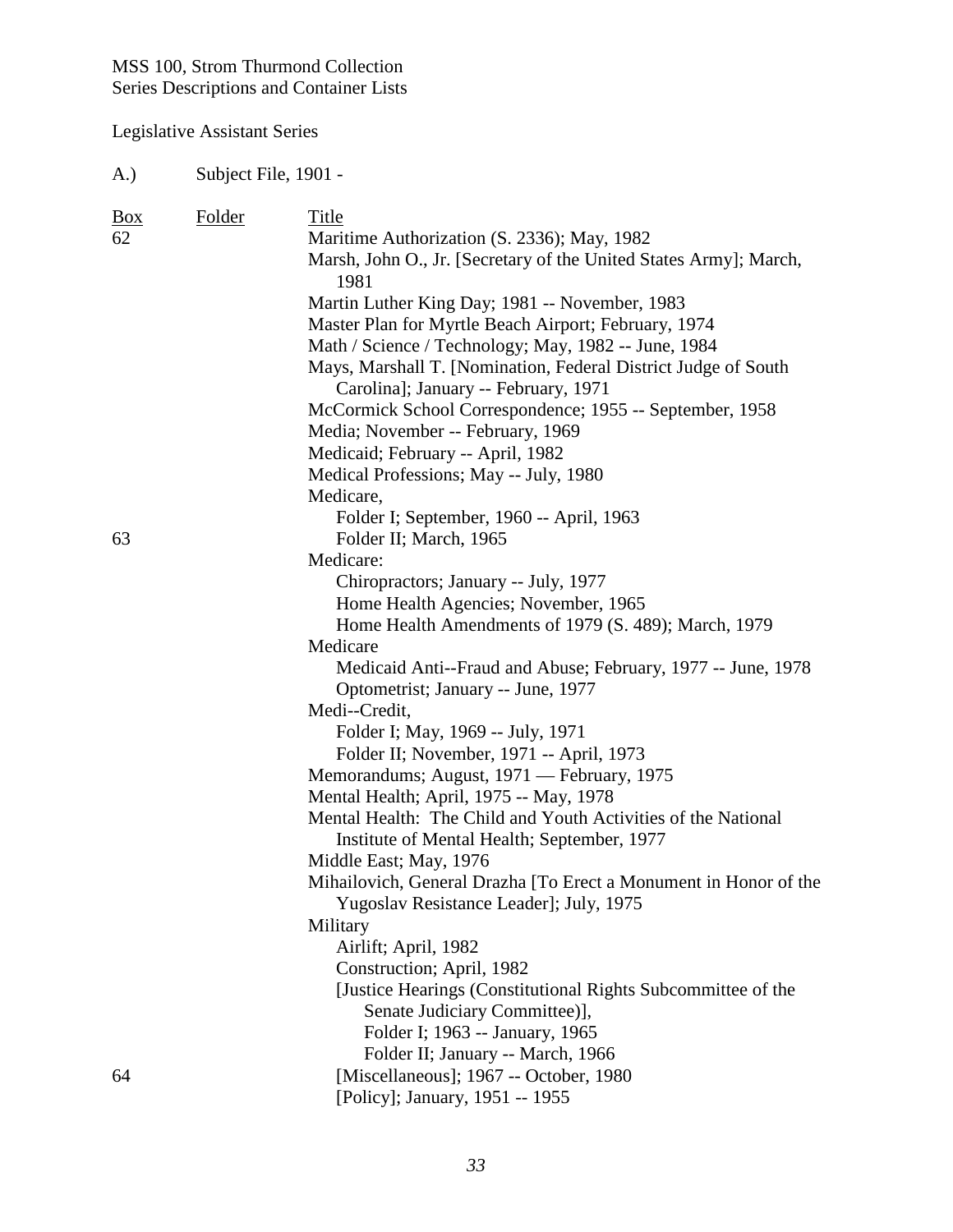| Subject File, 1901 -<br>A.) |               |                                                                       |
|-----------------------------|---------------|-----------------------------------------------------------------------|
| $\frac{Box}{}$              | <b>Folder</b> | Title                                                                 |
|                             |               | Military, cont.                                                       |
| 64                          |               | Preparedness Committee: Hearings; February -- March, 1982             |
|                             |               | Preparedness Committee: Hearings -- Overview of Air Force;            |
|                             |               | March, 1982                                                           |
|                             |               | Procurement; March, 1963 -- July, 1968                                |
|                             |               | Retirement; April, 1981                                               |
|                             |               | Unions,                                                               |
|                             |               | Folder I; August, 1968 -- July, 1977                                  |
|                             |               | Folder II; August, 1977 -- October, 1978                              |
|                             |               | Folder III; No Dates                                                  |
|                             |               | Milk Marketing; October, 1971 -- February, 1972                       |
|                             |               | Mine Safety and Health; June, 1982                                    |
|                             |               | Mine Safety and Health                                                |
|                             |               | Surface Mining (S. 351); January, 1981 -- September, 1982             |
|                             |               | Act (S. 717); 1974 -- June, 1977                                      |
|                             |               | Mine and Safety Act: Amendments (S. 496, S. 1423); June --            |
|                             |               | September, 1981                                                       |
|                             |               | Mineral Rights Bill; February, 1965 -- January, 1967                  |
| 65                          |               | Miscellaneous                                                         |
|                             |               | Letters; September, 1958 -- January, 1960                             |
|                             |               | Policy Letters -- Thurmond Views,                                     |
|                             |               | Folder I; March, 1975 -- December, 1980                               |
|                             |               | Folder II; January, 1981 -- February, 1985                            |
|                             |               | Tax Issues,                                                           |
|                             |               | Folder I; 1947 -- July 6, 1981                                        |
|                             |               | Folder II; July 16, 1981 -- April, 1982                               |
|                             |               | Folder III; July, 1982 -- May, 1983                                   |
|                             |               | Money, Credit and Confidence; June, 1974                              |
|                             |               | Money Market Funds; March -- June, 1981                               |
|                             |               | <b>MOBIL Oil Company Advertisement -- "Senator Metzenbaum ought</b> " |
|                             |               | to know better"; October, 1979                                        |
|                             |               | Moon, Sun Myung and the Unification Church; May, 1974-February,       |
|                             |               | 1976                                                                  |
| 66                          |               | Morgan, E. Lee [Nomination, United States District Judgeship for      |
|                             |               | South Carolina]; January -- April, 1971                               |
|                             |               | Mortgage Revenue Bonds Legislation                                    |
|                             |               | (S. 2425); April -- June, 1982                                        |
|                             |               | Conference Amendment (H.R. 4717); April, 1982                         |
|                             |               | Morris, Edgar L. [Nomination, United States District Judgeship for    |
|                             |               | South Carolina]; January, 1971                                        |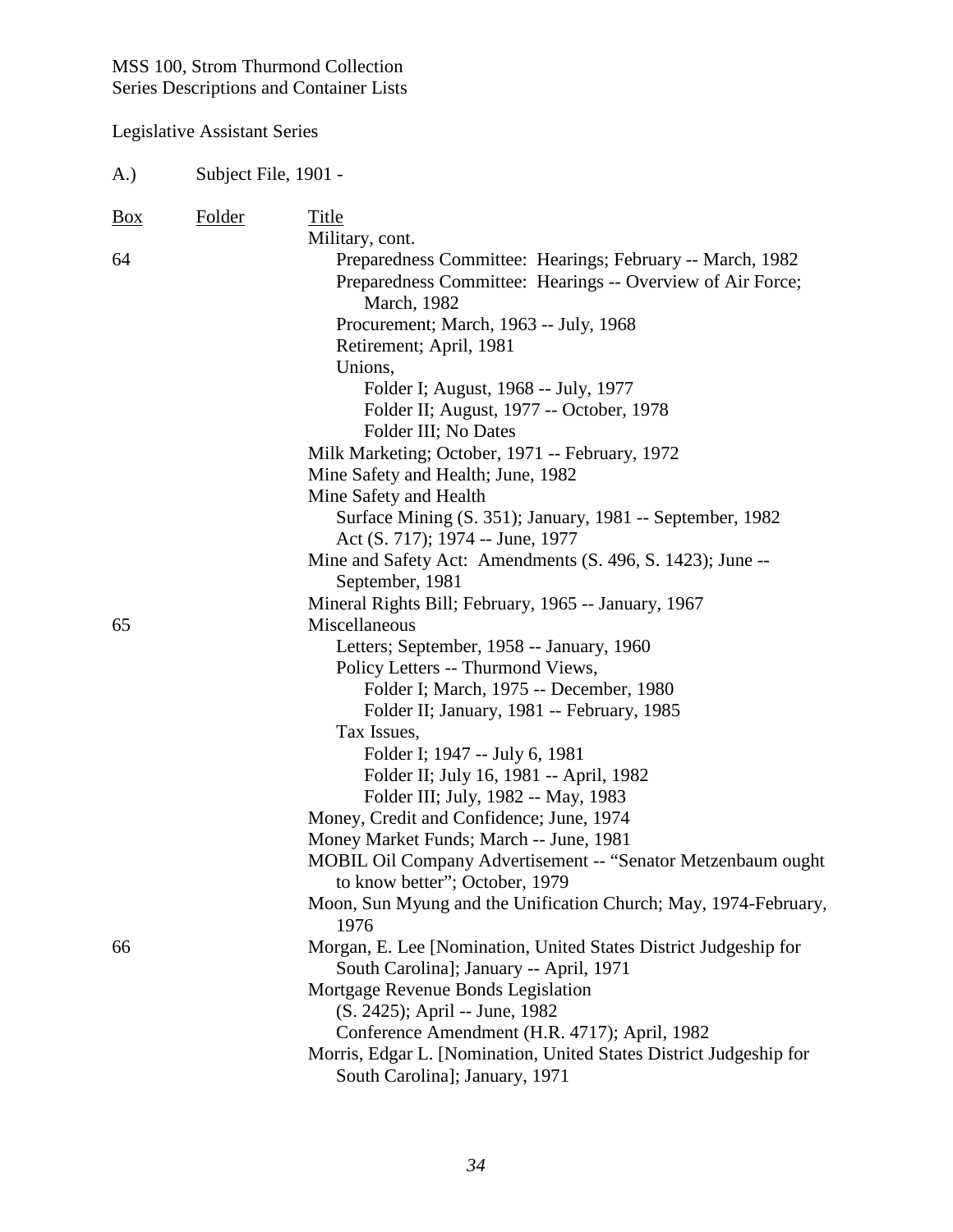Legislative Assistant Series

| Box<br>66 | Folder | Title<br>Morrisette, Welch [Nomination, United States District Judgeship for<br>South Carolina],<br>Folder I; December, 1970 -- January 13, 1971<br>Folder II; January 14 -- August, 1971<br>MX Missile Bases; October, 1979 -- March, 1980<br>Names -- Personnel; October, 1968 -- February, 1969<br><b>NASA</b><br>Authorization Bill 1983; July, 1982<br>Budget; October, 1981 -- January, 1982<br>Five-Year Plan 1981 - 1985; January, 1980<br>Information; January -- November, 1981<br>Space Information; September -- November, 1981<br>National<br>Amateur Sports, |
|-----------|--------|----------------------------------------------------------------------------------------------------------------------------------------------------------------------------------------------------------------------------------------------------------------------------------------------------------------------------------------------------------------------------------------------------------------------------------------------------------------------------------------------------------------------------------------------------------------------------|
|           |        | Folder I; Decembe, r 1971 -- December, 1972                                                                                                                                                                                                                                                                                                                                                                                                                                                                                                                                |
|           |        | Folder II; January -- May, 1973                                                                                                                                                                                                                                                                                                                                                                                                                                                                                                                                            |
| 67        |        | Amateur Sports: A Proposal for a National Amateur Sports                                                                                                                                                                                                                                                                                                                                                                                                                                                                                                                   |
|           |        | Foundation; January, 1965                                                                                                                                                                                                                                                                                                                                                                                                                                                                                                                                                  |
|           |        | Cancer Act: Association of Community Cancer Center's Position;<br>January, 1978                                                                                                                                                                                                                                                                                                                                                                                                                                                                                            |
|           |        | Childhood Vaccine -- Injury Compensation Act (S. 2117); May,<br>1984                                                                                                                                                                                                                                                                                                                                                                                                                                                                                                       |
|           |        | Employment Priorities Act of 1975 (H.R. 76); September, 1974 --<br>July, 1975                                                                                                                                                                                                                                                                                                                                                                                                                                                                                              |
|           |        | Ethical Pharmaceutical Association; 1976                                                                                                                                                                                                                                                                                                                                                                                                                                                                                                                                   |
|           |        | Federation of Independent Businesses; May -- June, 1982                                                                                                                                                                                                                                                                                                                                                                                                                                                                                                                    |
|           |        | Guard (S. 1445); January, 1981 -- March, 1982                                                                                                                                                                                                                                                                                                                                                                                                                                                                                                                              |
|           |        | Guard and Reserve (1982); May 1982                                                                                                                                                                                                                                                                                                                                                                                                                                                                                                                                         |
|           |        | Health Insurance,                                                                                                                                                                                                                                                                                                                                                                                                                                                                                                                                                          |
|           |        | Folder I; February, 1973 -- April, 1974                                                                                                                                                                                                                                                                                                                                                                                                                                                                                                                                    |
|           |        | Folder II; May, 1974 — December, 1976                                                                                                                                                                                                                                                                                                                                                                                                                                                                                                                                      |
|           |        | Folder III; January — December, 1977                                                                                                                                                                                                                                                                                                                                                                                                                                                                                                                                       |
|           |        | Folder IV; January, 1978 - March, 1979                                                                                                                                                                                                                                                                                                                                                                                                                                                                                                                                     |
|           |        | Folder V; No Dates                                                                                                                                                                                                                                                                                                                                                                                                                                                                                                                                                         |
|           |        | Health Service Corps Amendments of 1984; April, 1984                                                                                                                                                                                                                                                                                                                                                                                                                                                                                                                       |
| 68        |        | Institute on Alchohol Abuse and Alcoholism (NIAA) and National                                                                                                                                                                                                                                                                                                                                                                                                                                                                                                             |
|           |        | Institute on Drug Abuse (NIDA) Reauthorization Bill (S.<br>2615)]; April -- May, 1984                                                                                                                                                                                                                                                                                                                                                                                                                                                                                      |
|           |        | Labor Relations Board: General; August, 1965 -- February, 1966                                                                                                                                                                                                                                                                                                                                                                                                                                                                                                             |
|           |        | No-Fault Motor Vehicle Insurance Act (S. 354); April, 1974                                                                                                                                                                                                                                                                                                                                                                                                                                                                                                                 |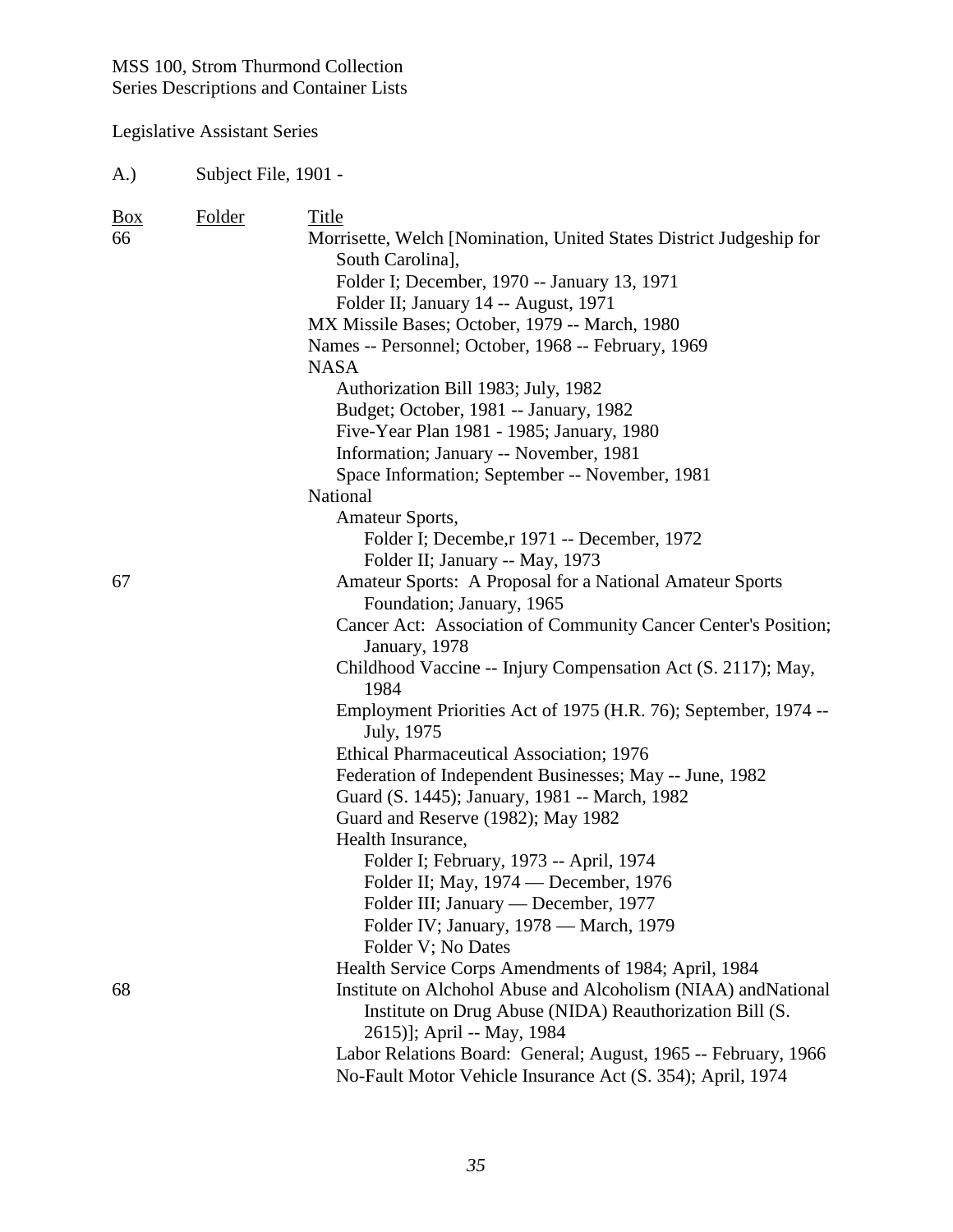| A.)            | Subject File, 1901 - |                                                                                                              |
|----------------|----------------------|--------------------------------------------------------------------------------------------------------------|
| $\frac{Box}{}$ | <b>Folder</b>        | Title<br>National, cont.                                                                                     |
| 68             |                      | Public Works and Economic Development Act of 1979 (S. 914);<br>May, 1979                                     |
|                |                      | "Purpose": Conquer Inflation; December, 1978 -- January, 1979<br>Science Foundation; January -- August, 1982 |
|                |                      | Science Foundation Reauthorization Bill (S. 2521); July, 1983 --<br>June, 1984                               |
|                |                      | Student Leadership Week; April, 1983 -- April, 1984<br>Taxpayers Union; 1979 -- 1984                         |
|                |                      | Nationwide Survey on Attitudes Toward Labor Issues; December,<br>1977                                        |
|                |                      | Natural Gas,                                                                                                 |
|                |                      | Folder I; February -- July, 1975                                                                             |
|                |                      | Folder II; August -- September 16, 1975                                                                      |
|                |                      | Folder III; September 17 -- October, 1975                                                                    |
| 69             |                      | [Naval and Maritime Museum (Charleston, S.C.)]; [1974]                                                       |
|                |                      | Naval Petroleum Reserves; No Date                                                                            |
|                |                      | Navy Posture; February, 1982                                                                                 |
|                |                      | Neighborhood Youth Corps; March, 1973<br>New Federalism; June, 1982                                          |
|                |                      | New Jersey Battleship; 1980 -- April, 1982                                                                   |
|                |                      | New York City,                                                                                               |
|                |                      | Folder I; May -- November 12, 1975                                                                           |
|                |                      | Folder II; November 14, 1975 -- June, 1976                                                                   |
|                |                      | Nixon Administration; Prospective Job Candidates 1968 -- 1969;                                               |
|                |                      | October, 1968 -- January, 1969                                                                               |
|                |                      | Nixon, Richard M. [37th President of the United States]; November,                                           |
|                |                      | 1972 -- May, 1974                                                                                            |
|                |                      | No--Fault Insurance,                                                                                         |
|                |                      | Folder I; September, 1973 -- November, 1975                                                                  |
|                |                      | Folder II; February, 1976 -- June, 1978                                                                      |
|                |                      | Nominations                                                                                                  |
|                |                      | [Referred to the United States Committee on Armed Forces],                                                   |
|                |                      | Folder I; January 10 - 20, 1967                                                                              |
|                |                      | Folder II; January 23 - February, 1967                                                                       |
| 70             |                      | [Referred to the United States Committee on Armed Forces]: Air                                               |
|                |                      | Force; January, 1967                                                                                         |
|                |                      | Nonproliferation; January, 1968 -- June, 1971                                                                |
|                |                      | Nonproliferation Treaty of Nuclear Weapons; September, 1968 --<br>February, 1969                             |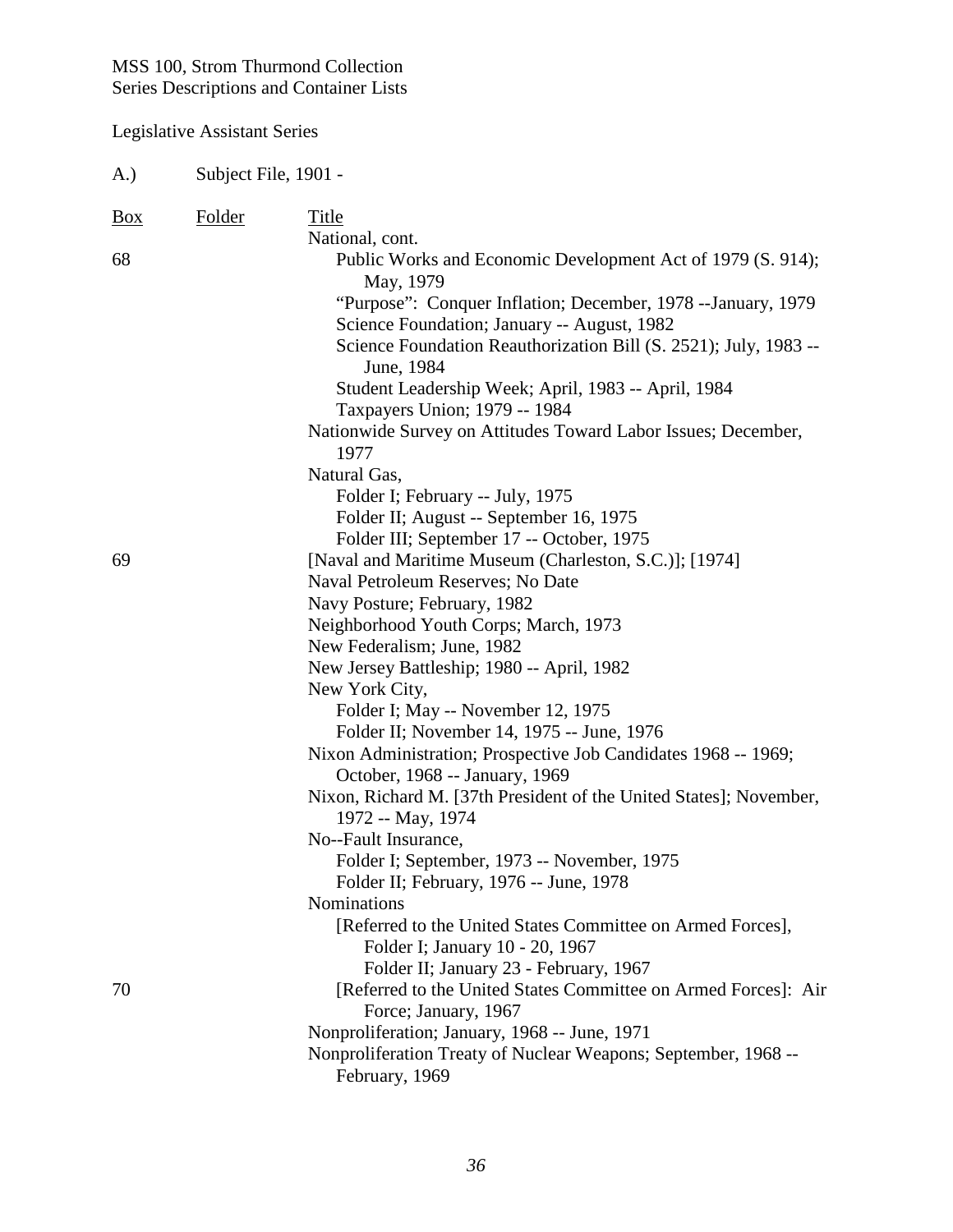#### Legislative Assistant Series

A.) Subject File, 1901 - Box Folder Title 70 Northeast Corridor Light Wave Transmission System; September -- November, 1981 No--Win Policy by Strom Thurmond [Draft of a Book], Folder I (Pages 1 -- 93); [c. 1980] Folder II (Pages 94 -- 210); [c. 1980] Folder III (Pages 211 -- 324); [c.1980] **Nuclear**  Fuel (H.R. 15419); September 1976 Fuel Assurance Act (S. 2035 / H.R. 8401); February-September, 1976 Non--proliferation Act (S. 1812); September -- December, 1981 Power; July, 1975 -- November, 1981 Weapons; August, 1963 -- June, 1982 71 Nurse Education Amendments of 1984 (S. 2574); April, 1984 Practitioners; August, 1977 Midwives; September, 1980 -- October, 1981 Nurses; May, 1977 Nursing; October, 1974 -- January, 1984 Nursing Homes; February, 1982 O'Brien, Morrough P. [President of American Shore and Beach Preservation Association]; May, 1981 -- April, 1982 [Obscenity]; January, 1969 Ocean Mammal Protection Act of 1971 (S. 1315); May, 1971 O'Connor, Sandra [Nomination, U.S. Supreme Court Associate Judge]: [Biography]; July, 1981 Occupational Safety and Health Act; June -- December, 1982 Office of Professional Standards Review Organizations; April, 1978 Office Procedure: [Legislative Assistant's Duties]; [c. 1982] Ohio Petroleum Marketing Association; March, 1980 Oil Recycling; January, 1965 -- June, 1974 Old Letter Forms; September, 1975 -- December, 1978 Older Americans Act -- Reauthorization, Folder I; May, 1982 -- April, 1984 Folder II; May -- October, 1984 72 Folder III; 1984 Opportunities Industrialization Centers; February -- December, 1984 Otepka, Otto; February -- March, 1969 Other Savings Amendments; July, 1981 Overseas Private Investment Corporation Amendments Act; September, 1973 — March, 1974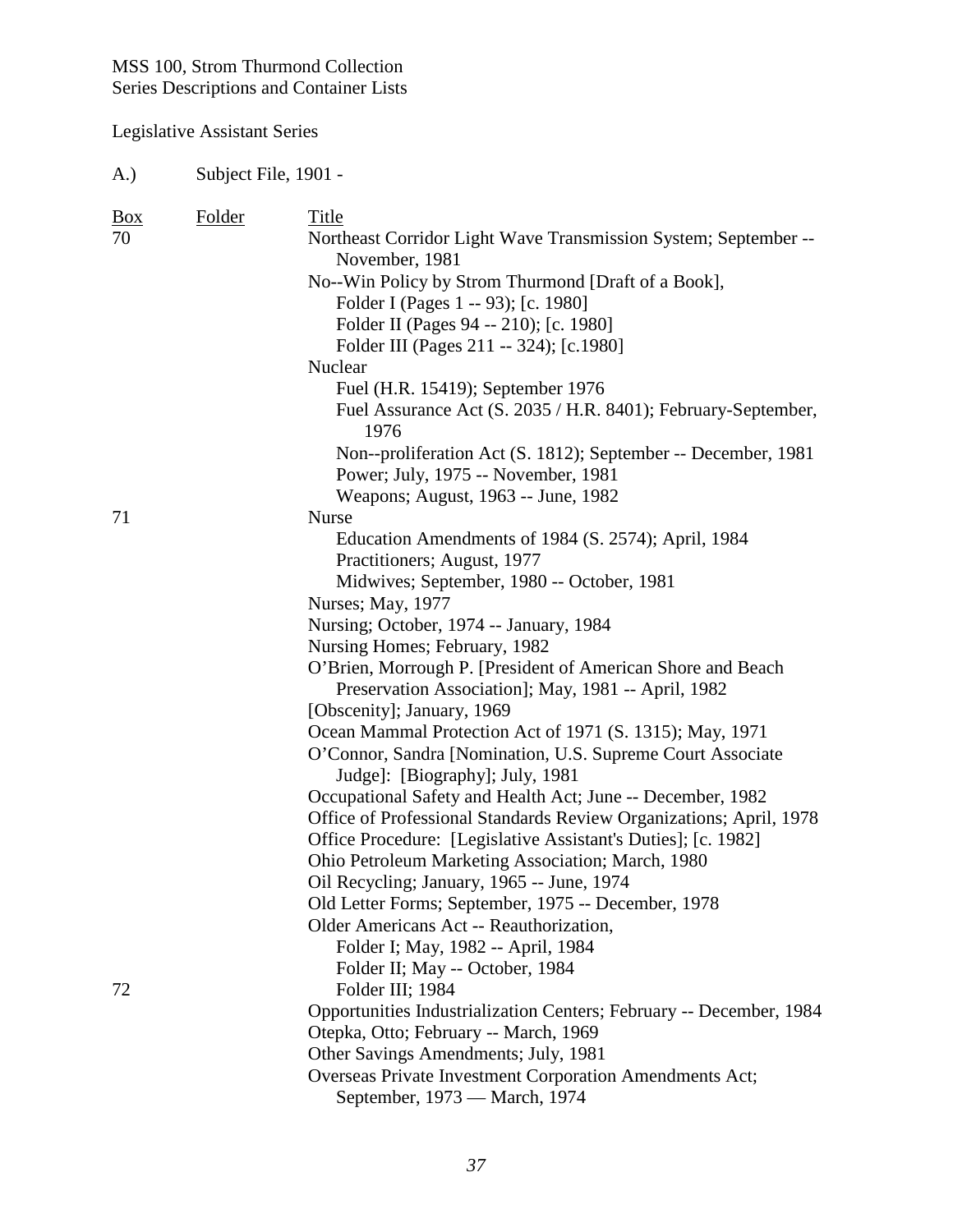# Legislative Assistant Series

A.) Subject File, 1901 -

| $\frac{Box}{angle}$<br>72 | <b>Folder</b> | <b>Title</b><br>Over-the-Counter-Drug Regulations; January -- September, 1972                                   |
|---------------------------|---------------|-----------------------------------------------------------------------------------------------------------------|
|                           |               | Pakistan: [Prisoners of War]; January -- August, 1973                                                           |
|                           |               | Panama Canal,                                                                                                   |
|                           |               | Folder I; January, 1902 -- April, 1968                                                                          |
|                           |               | Folder II; February -- March, 1969                                                                              |
|                           |               | Folder III; January -- March, 1976                                                                              |
| 73                        |               | Folder IV; January -- June 1975                                                                                 |
|                           |               | Folder V; July -- September, 1975                                                                               |
|                           |               | Folder VI; October -- December, 1975                                                                            |
|                           |               | Folder VII; January -- March, 1976                                                                              |
|                           |               | Folder VIII; April -- May 12, 1976                                                                              |
|                           |               | Folder IX; May 16 -- June, 1976                                                                                 |
|                           |               | Folder X; July, 1976                                                                                            |
| 74                        |               | Folder XI; August -- September, 1976                                                                            |
|                           |               | Folder XII; October -- December, 1976                                                                           |
|                           |               | Folder XIII; January -- March, 1977                                                                             |
|                           |               | Folder XIV; April -- July, 1977                                                                                 |
|                           |               | Folder XV; August, 1977                                                                                         |
|                           |               | Folder XVI; September, 1977                                                                                     |
|                           |               | Folder XVII; October -- November, 1977                                                                          |
| 75                        |               | Folder XVIII; January -- February, 1978                                                                         |
|                           |               | Folder XIX; March -- April, 1978                                                                                |
|                           |               | Folder XX; July, 1979 -- May, 1981                                                                              |
|                           |               | Panama Canal                                                                                                    |
|                           |               | Amendment -- Senator Mike Gravel's Amendment [Concerning]                                                       |
|                           |               | the Sea--Level Canal Feasibility Study]; [c. 1978]                                                              |
|                           |               | Amendments; May, 1957 -- July, 1979                                                                             |
|                           |               | Appropriated Fund Agency; [c. 1978]                                                                             |
|                           |               | [Senator Lloyd] <b>Bentsen</b> Constituents; January -- February, 1978                                          |
|                           |               | Board Makeup Amendment; March -- September, 1979                                                                |
|                           |               | Robert Byrd's Panama Canal Newsletter; May, 1974                                                                |
|                           |               | Carter Quotes -- Thurmond 1978 Vote Counts; October, 1976 --<br>April, 1978                                     |
|                           |               | "The Changing Strategic Balance of U.S.A. vs. U.S.S.R. and the<br>Panama Canal" (Draft of a Speech)]; [c. 1967] |
|                           |               | Committee [To Oppose the Treaty]; January, 1978                                                                 |
|                           |               | Co--Sponsorships; October, 1977 -- February, 1978                                                               |
|                           |               | Count; April, 1977 -- February, 1978                                                                            |
| 76                        |               | Current; October, 1976 -- September, 1979                                                                       |
|                           |               | Defense; February, 1978                                                                                         |
|                           |               | [Defense Hearings]; January -- February, 1978                                                                   |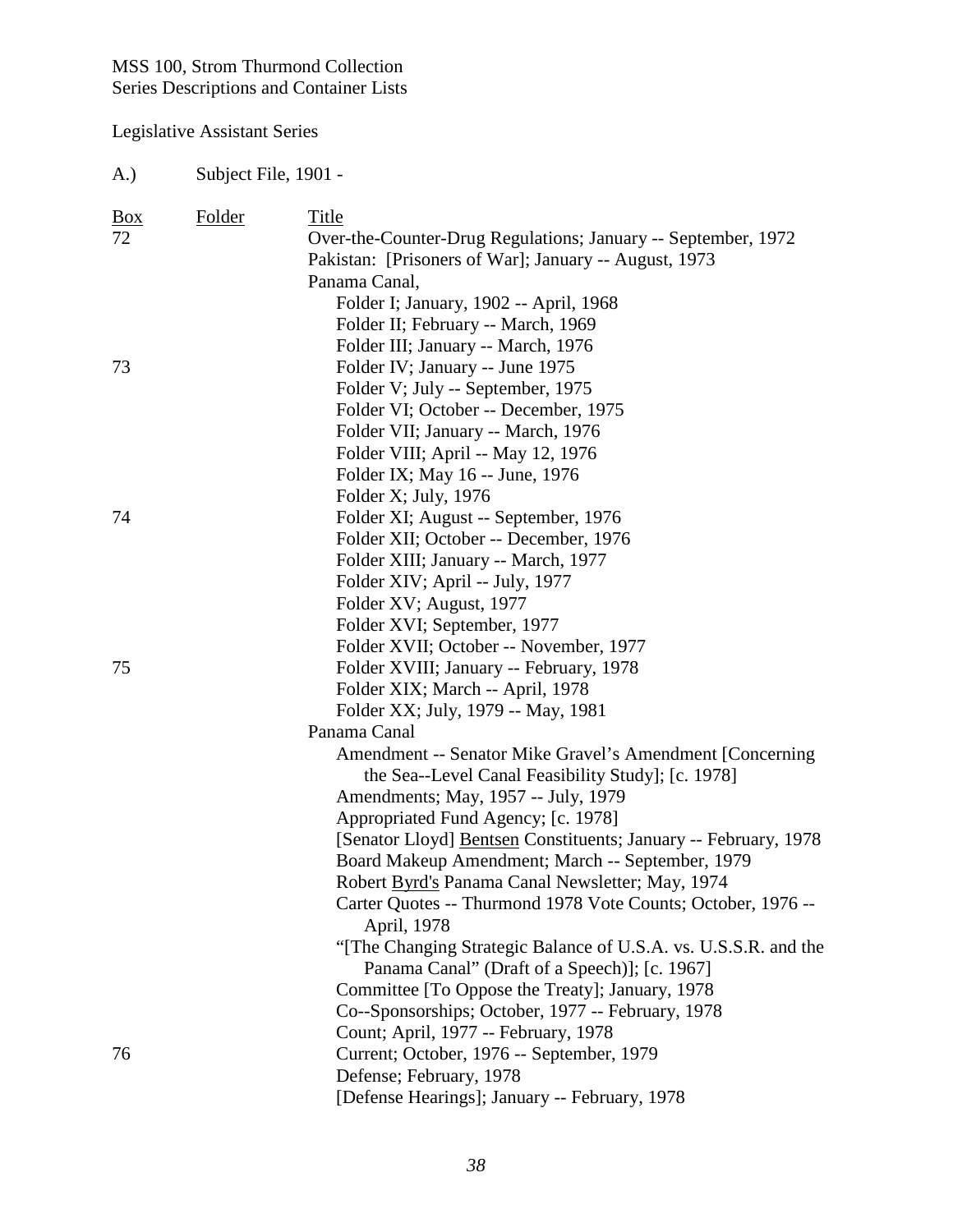| A.)        | Subject File, 1901 - |                                                                   |
|------------|----------------------|-------------------------------------------------------------------|
| <u>Box</u> | <b>Folder</b>        | Title                                                             |
|            |                      | Panama Canal, cont.                                               |
| 76         |                      | Economic; 1978                                                    |
|            |                      | Economic Aspects; October, 1977 -- April, 1978                    |
|            |                      | Facts,                                                            |
|            |                      | Folder I; November, 1901 -- September, 1977                       |
|            |                      | Folder II; October -- December, 1977                              |
|            |                      | Financial; 1978                                                   |
|            |                      | Financial                                                         |
|            |                      | Aspects; June, 1977 -- February, 1978                             |
|            |                      | Officer Amendment; 1977                                           |
| 77         |                      | General Background,                                               |
|            |                      | Folder I; 1904, February 1976 -- August 1977                      |
|            |                      | Folder II; September -- October 14, 1977                          |
|            |                      | Folder III; October 18 -- November, 1977                          |
|            |                      | Folder IV; January -- February, 1978                              |
|            |                      | [Senator Jesse] Helms' Bill; May, 1979                            |
|            |                      | Isthmian Timber Company (Also See Doctor George Fox Mott's        |
|            |                      | Case); May, 1977 -- February, 1978                                |
|            |                      | Isthmian Timber Company -- Doctor George Fox Mott's Case;         |
|            |                      | January -- February, 1978                                         |
|            |                      | Labor--Management Relations Amendment (Title VII); March,<br>1979 |
|            |                      | Leave Policy Amendment; [c. 1978]                                 |
|            |                      | Minimum Wage Amendment; June -- July, 1979                        |
|            |                      | News Articles and Editorials,                                     |
|            |                      | Folder I; March -- August, 1977                                   |
|            |                      | Folder II; September 1 - 16, 1977                                 |
|            |                      | Folder III; September 17, 1977 -- January, 1978                   |
| 78         |                      | Newspaper Ads; May -- June, 1979                                  |
|            |                      | Nicaragua -- Panama; July, 1979                                   |
|            |                      | Opinions and Research,                                            |
|            |                      | Folder I; December, 1903 -- October, 1977                         |
|            |                      | Folder II; January, 1978 -- November, 1979                        |
|            |                      | Parfitt Testimony [Before the Senate Committee on Armed           |
|            |                      | Services] ([H.R. Parfitt, Governor of the Canal Zone]); June,     |
|            |                      | 1979                                                              |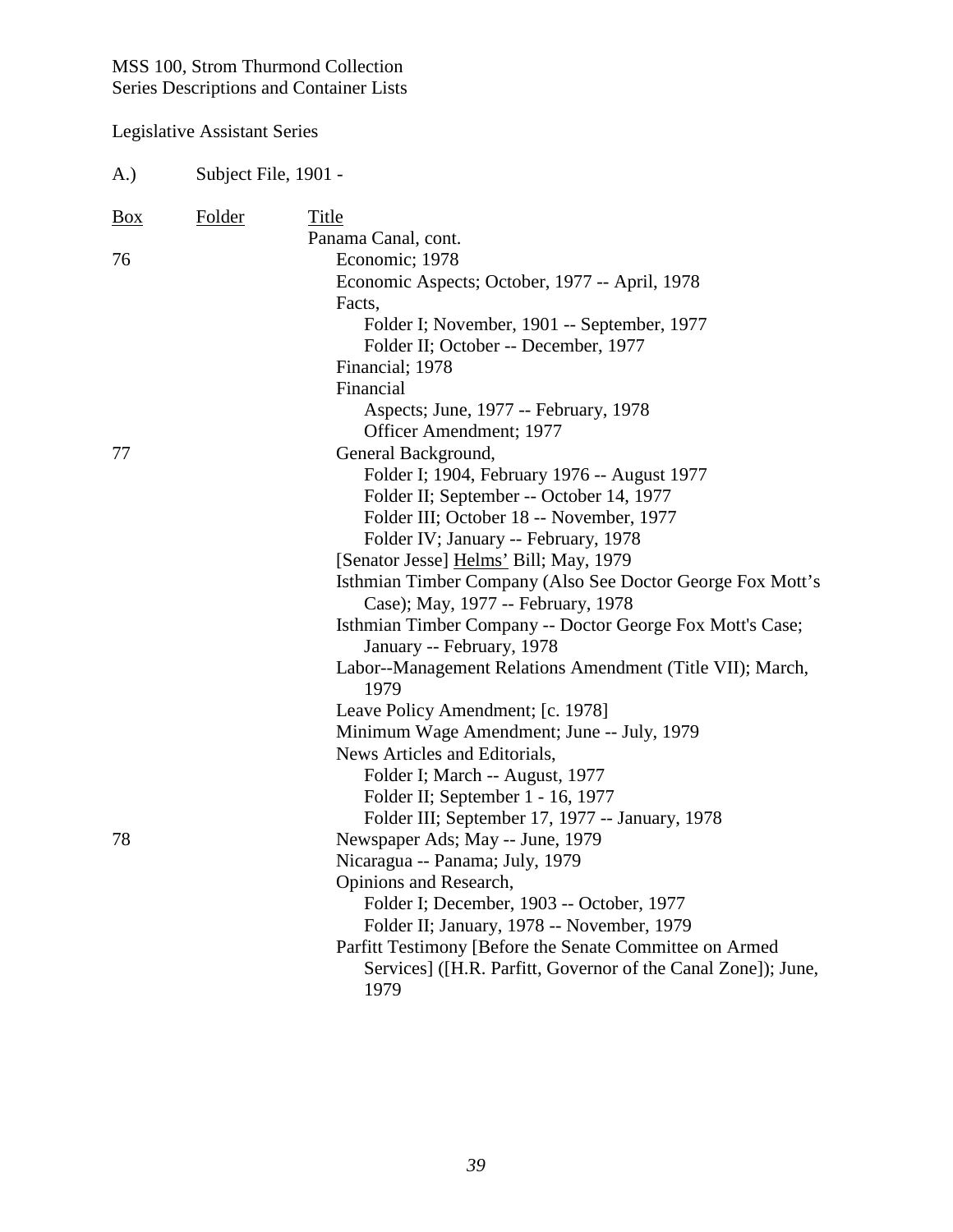Legislative Assistant Series

A.) Subject File, 1901 - Box Folder Title 78 Panama Canal, cont. Printed Reports, Folder I; February 3, 1978 Folder II; February 7, 1978 -- April 11, 1979 Folder III; April 11, 1979 Folder IV; June 25 -- September 24, 1979 Folder V; July 21, 1979 Prisoner Amendment; 1978 Property Transfer Amendment; February -- September, 1979 Questions, Folder I; February, 1971 -- November, 1977 Folder II; December, 1977 79 Folder III; 1977 -- January, 1978 Reactions to the Issue; January, 1976 -- February, 1978 Report on Different Segments; 1978 Schweppe Analysis of Panama Canal Sovereignty; March, 1975 -- June, 1976 [Senate Republican Policy Committee/Legislative Notice]; July, 1979 Senate Resolutions; February, 1975 -- May, 1977 Speech Drafts; March -- November, 1967 Shippers -- Charleston, Folder I; September, 1977 -- April, 1978 Folder II; March, 1978 -- June, 1979 Suit, Folder I; November, 1967 -- November, 1976 80 Folder II; December, 1976 -- January, 1977 Folder III; February -- March, 1977 Folder IV; May -- October, 1977 Teacher Pay Amendment; May, 1978 -- July, 1979 Teacher Sabbatical Leave Amendment; 1978 Thurmond Statements; February, 1971 -- February, 1978 Travel Amendment; 1978 [Trip]; August, 1977 Treaties: Report of the Committee on Foreign Relations / United States Senate; February, 1978 Panama Canal Treaty, Folder I; April, 1963 -- October,1967 Folder II; November, 1967 -- 1974 81 Folder III; August -- November, 1977 Folder IV; 1977 -- September, 1979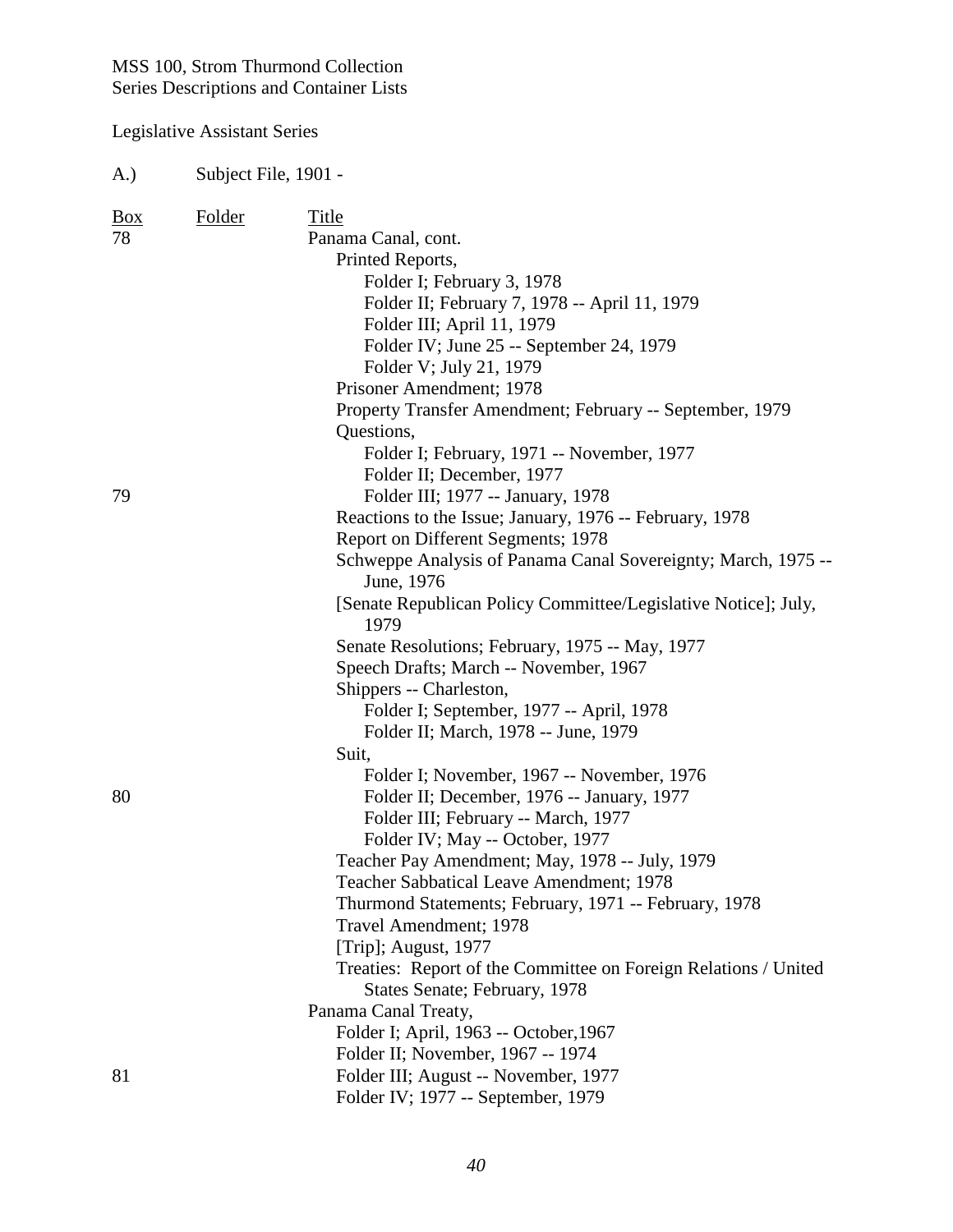| (A.)           | Subject File, 1901 -   |                                                                         |
|----------------|------------------------|-------------------------------------------------------------------------|
| <u>Box</u>     | <b>Folder</b>          | Title                                                                   |
| 81             |                        | Panama Canal Treaty:                                                    |
|                |                        | Costs; February, 1978 -- March, 1979                                    |
|                |                        | House Floor Debates; June, 1979                                         |
|                |                        | Reports; September, 1977 -- March, 1978                                 |
|                |                        | Panama Canal Zone                                                       |
|                |                        | and the National Will; May, 1976                                        |
|                |                        | Treaties: Paper by Karl R. Bendetsen;<br>September, 1977                |
|                |                        | Past Legislation; April, 1969 -- March, 19181                           |
|                |                        | Patent Law (S. 2255); September, 1975                                   |
|                |                        | Patriotism; April, 1966 -- c. 1977                                      |
|                |                        | Patriot's Point: [Donation of the U.S.S. Yorktown to the                |
|                |                        | Patriot's Point Development Authority in Charleston, S.C.]; March,      |
|                | 1974 -- December, 1975 |                                                                         |
| 82             |                        | Patronage: Miscellaneous; April, 1971 -- February, 1973                 |
|                |                        | [Peach Market in South Carolina]; July, 1971                            |
|                |                        | Pending                                                                 |
|                |                        | Legislation; October, 1971 -- June, 1972                                |
|                |                        | Patronage,                                                              |
|                |                        | C -- R; December, 1972 -- April, 1973                                   |
|                |                        | S -- T; December, 1972 -- April, 1973                                   |
|                |                        | W; January -- April, 1973                                               |
|                |                        | Pension Reform; December, 1971                                          |
|                |                        | Percy, George [Nomination, United States District Judgeship];           |
| February, 1971 |                        | Petroleum                                                               |
|                |                        | Allocations Case Work,                                                  |
|                |                        | Folder I; January -- November, 1979                                     |
|                |                        | Folder II; January -- May, 1980                                         |
|                |                        | Price Limitation Act (S. 621); April, 1975                              |
|                |                        | Platt Decision and Busing; February, 1973 -- May, 1974                  |
|                |                        | Poland; December, 1981                                                  |
|                |                        | Police Surveillance (Internal Security); April, 1966 -- September, 1975 |
|                |                        | Political Corruption; June, 1973 -- March, 1976                         |
|                |                        | Politics: General,                                                      |
|                |                        | Folder I; August, 1966 -- November, 1974                                |
|                |                        | Folder II; January, 1975 -- March, 1984                                 |
| 83             |                        | Polygraph: Restricted Use (S. 2156); December, 1971 - March, 1972       |
|                |                        | Population                                                              |
|                |                        | Control; March -- September, 1970                                       |
|                |                        | Growth; Spring, 1981                                                    |
|                |                        | Pornography; June, 1973 -- June, 1975                                   |
|                |                        |                                                                         |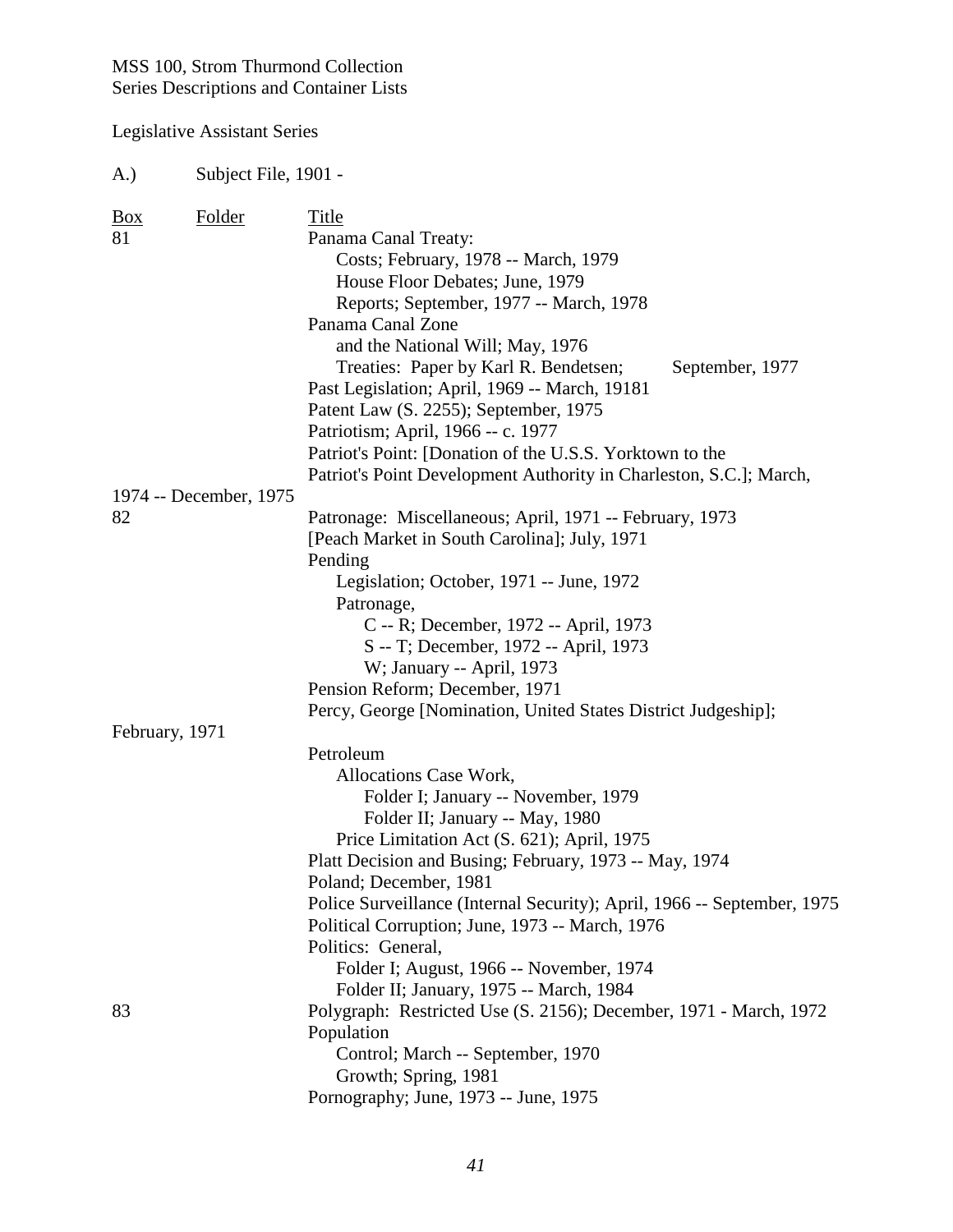Legislative Assistant Series

A.) Subject File, 1901 -

| <b>Box</b> | Folder | Title                                                               |
|------------|--------|---------------------------------------------------------------------|
| 83         |        | Portraits of Former Senators' Senate Resolution; March, 1983        |
|            |        | Port User Fees; September, 1981                                     |
|            |        | Postal Tort (S. 3628); June, 1976                                   |
|            |        | Postal / Treasury Appropriations Bill; October, 1981                |
|            |        | Postcard Voter Registration; March, 1973 -- November, 1977          |
|            |        | Potential Issues; April -- May, 1980                                |
|            |        | Poverty:                                                            |
|            |        | Laws and Bills; March — May, 1964                                   |
|            |        | Legislation; December, 1967                                         |
|            |        | Powell, Lewis F., Jr. [Nomination, United States Supreme Court      |
|            |        | Justice]; October -- November, 1971                                 |
|            |        | Power and Energy,                                                   |
|            |        | Folder I; May, 1971 -- December, 1973                               |
|            |        | Folder II; February, 1974 -- 1977                                   |
|            |        | Powers, Dexter [Nomination, United States District Judgeship for    |
|            |        | South Carolina]; January -- April 1971                              |
|            |        | Prayer In Schools; April 1979 -- May 1982                           |
|            |        | Presidential Messages,                                              |
|            |        | Folder I; January -- February, 1966                                 |
| 84         |        | Folder II; March, 1966 -- April, 1969                               |
|            |        | Folder III; May -- October, 1969                                    |
|            |        | Folder IV; November -- December, 1975                               |
|            |        | Presidential Tenure (S. Res. 122); 1974 -- July, 1975               |
|            |        | President's Oil Program,                                            |
|            |        | Folder I; August, 1975                                              |
|            |        | Folder II; September -- December, 1975                              |
|            |        | [President Pro Tempore of the United States Senate: History, Duties |
|            |        | and Responsibilities]; May, 1981                                    |
|            |        | Press -- Washington, D.C.; April -- May, 1982                       |
|            |        | Price -- Anderson Nuclear Indemnity Act (H.R. 8631) -- Extension;   |
|            |        | November -- December, 1975                                          |
|            |        | Primary Health Care Amendments of 1984 (S. 2308); February --       |
|            |        | May, 1984                                                           |
|            |        | Privacy Act; July, 1975 -- February, 1976                           |
|            |        | Private Enterprise Legislation; March, 1963                         |
|            |        | Private Relief:                                                     |
|            |        | Odalis Beatriz Cardoza; October, 1979 -- December, 1980             |
|            |        | Arturo Dalupang; August -- September, 1980                          |
|            |        | Elizabeth Easler; November, 1977 -- February, 1980                  |
|            |        | Fusato Family; June, 1979                                           |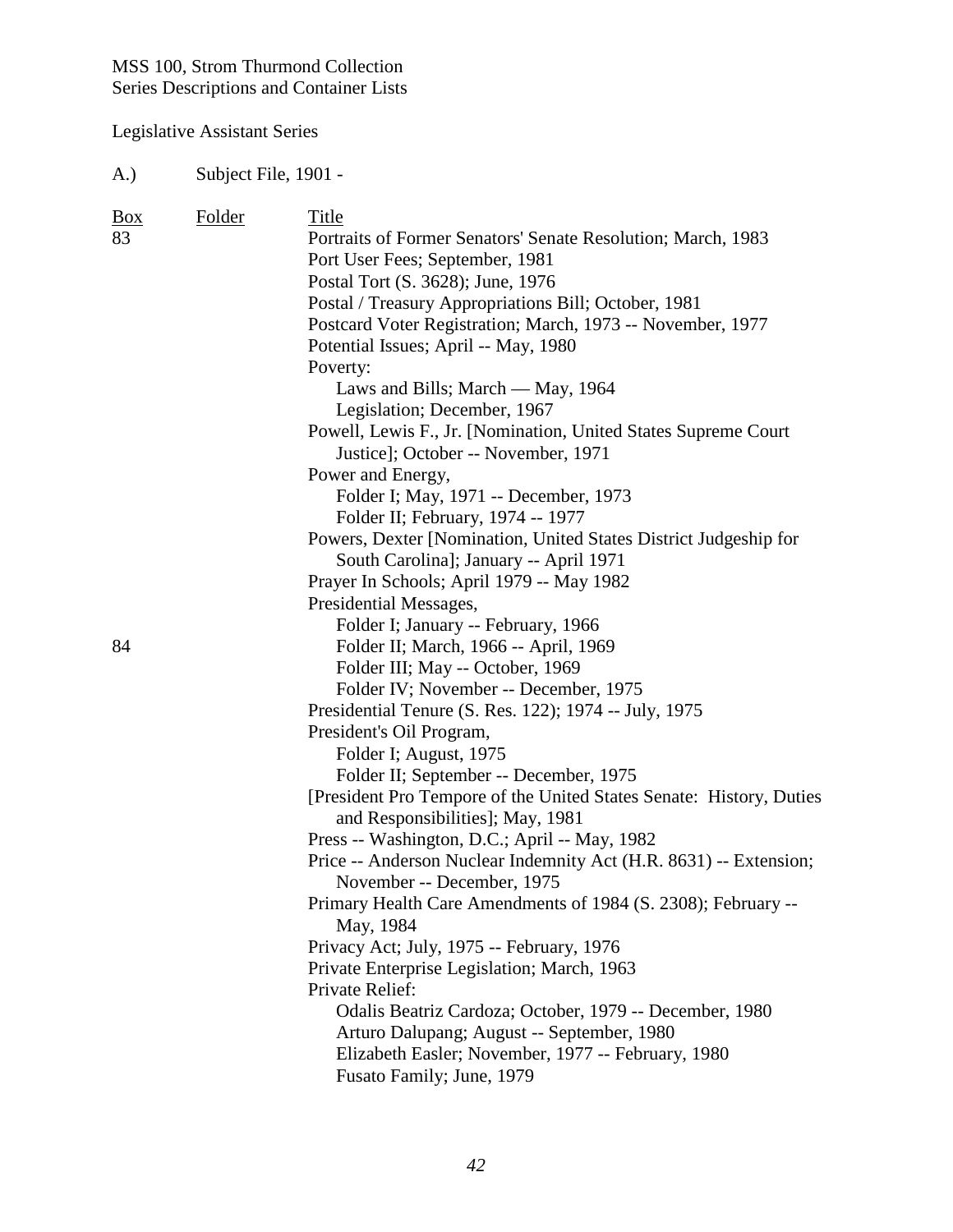Legislative Assistant Series

A.) Subject File, 1901 - Box Folder Title Private Relief, cont. 85 Charles Jeffrey Green; June, 1980 Monty P. Greene; August -- September, 1980 Alan Hui; December, 1977 -- March, 1981 Doctor Akbar Khan; October, 1978 -- May, 1981 Johannas Marinus Krakeel; February, 1965 -- July, 1980 Michael G. Macdonald; November -- December, 1980 Cheryl Ann Malakis; October, 1978 Herbert T., Patrick Wayne, and Arline L. Matsuo; September, 1979 Miscellaneous, Folder I; October, 1978 -- December, 1980 Folder II; 1980 -- January, 1981 Dorothy Kathleen O'Sullivan; September, 1979 -- March, 1980 Dora Medina De Pradel and Nicholas Enrique Pradel; November, 1979 -- June, 1980 Procedures; October, 1979 -- January, 1981 Luigi Provini; August, 1978 -- July, 1979 Addie Rodrigo; November, 1975 -- November, 1978 Mohsen P. Roudsari; October, 1978 -- September, 1979 Russians in American Embassy; September, 1979 -- January, 1981 Mary Saleeby; October, 1978 -- January, 1979 Mrs. Richard Schenck (Long / Huynh Family); November, 1976 -- December, 1978 T. Michael Smith; October, 1971 -- October, 1974 Jin Syen Suh; July -- December, 1977 86 James Hugh Thomas; November, 1978 -- 1979 James Thornwell; August, 1979 -- November, 1980 Zacharia P. Varghese; 1977 -- September, 1979 David T. Webster and Family; October, 1978 -- November, 1979 Private Reliefs; 1962 -- 1983 Profits Increase / Help Country; March -- April, 1979 Program for Permanent Jobs and Investment for Americans; January -- February, 1977 Prospective Legislation; July, 1972 — February, 1973 Public Employees: Unions; October, 1969 -- February, 1976 Health Service Act (Title X); May, 1984 Opinions; 1976 -- August, 1978 Participation in Government Proceedings Act of 1976 (S. 2715); March — May, 1976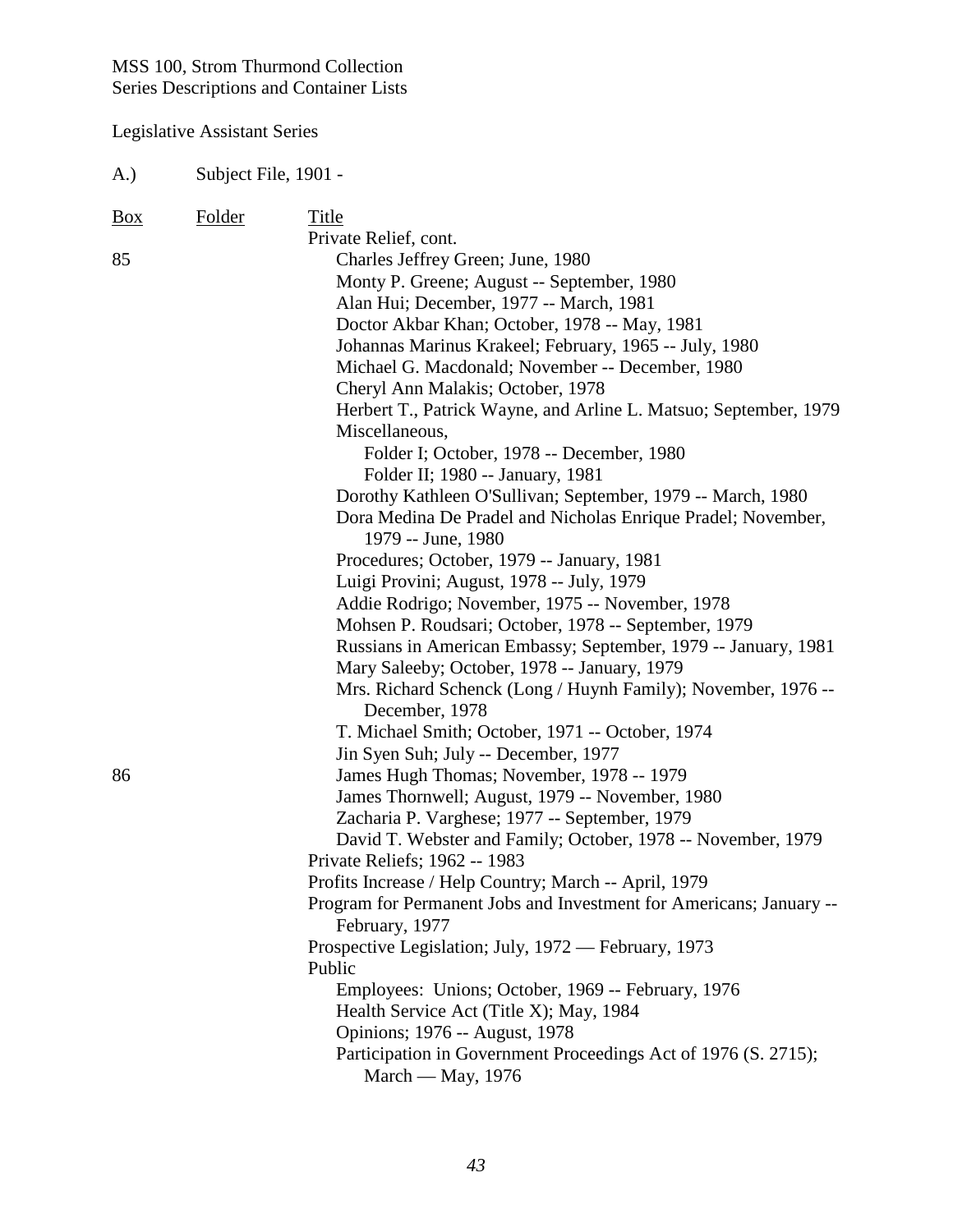| A.)        | Subject File, 1901 - |                                                                                                                                                                                                                                                                                                                                                                                                                                                                                                                                                                                                                                                                                                                                                                                                                    |
|------------|----------------------|--------------------------------------------------------------------------------------------------------------------------------------------------------------------------------------------------------------------------------------------------------------------------------------------------------------------------------------------------------------------------------------------------------------------------------------------------------------------------------------------------------------------------------------------------------------------------------------------------------------------------------------------------------------------------------------------------------------------------------------------------------------------------------------------------------------------|
| <b>Box</b> | <b>Folder</b>        | Title<br>Public, cont.                                                                                                                                                                                                                                                                                                                                                                                                                                                                                                                                                                                                                                                                                                                                                                                             |
| 87         |                      | School Desegregation,<br>Folder I; July, 1969 -- August, 1975<br>Folder II; September, 1971 -- August, 1975<br>Folder III; September, 1975 -- Summer, 1977<br>Folder IV; November, 1977 -- February, 1979<br>Folder V; 1979<br>Folder VI; September -- November 7, 1980<br>Folder VII; November 12, 1980<br>Folder VIII; November 13, 1980<br>Folder IX; December, 1980 -- February, 1981<br>Folder X; April, 1981 -- May, 1982                                                                                                                                                                                                                                                                                                                                                                                    |
| 88         |                      | Sector Bargaining; December, 1973 -- May, 1976<br>Telecommunications Financing Act of 1978 (S. 2883); September,<br>1978<br>Works; August -- October, 1963<br>Works Appropriations Bill (H.R. 12928); August -- October, 1978<br>Purple Heart (Stamp / Award); July -- August, 1982<br>Radical Rightism; March, 1980<br>Railroad                                                                                                                                                                                                                                                                                                                                                                                                                                                                                   |
|            |                      | [Mergers]; February, 1963<br>Retirement System; August, 1980 -- January, 1982<br>Randall, H.R. (Major Overhaul of the Licensing Structure in the<br>Amateur Radio Service); August, 1975 -- August, 1976<br>Rationing Story [Gasoline]; November, 1973 -- February, 1975<br>Reagan, Ronald [President of the United States]; February, 1981 --<br>July, 1982<br>[Ronald] Reagan's Candidacy; March -- May, 1980<br>Reapportionment [South Carolina]; 1980 -- 1982<br>Rebel Senator by Alberta Lachicotte; 1966<br>Record Votes; January -- December, 1977<br>Recycled Oil (S. 463); January, 1975<br>Red China; November, 1967 -- July, 1971<br>Redwood National Park: Expansion; 1976 -- March, 1978<br>[Reforming the Presidential Primary Election System]; August, 1976<br>Refugees; October -- November, 1975 |
| 89         |                      | Regulation and Free Enterprise; March, 1975 -- April, 1976<br><b>Regulatory Agencies; 1963</b><br>Rehnquist, William H. [Nomination, United States Supreme Court<br>Associate Justice]; October -- December, 1971                                                                                                                                                                                                                                                                                                                                                                                                                                                                                                                                                                                                  |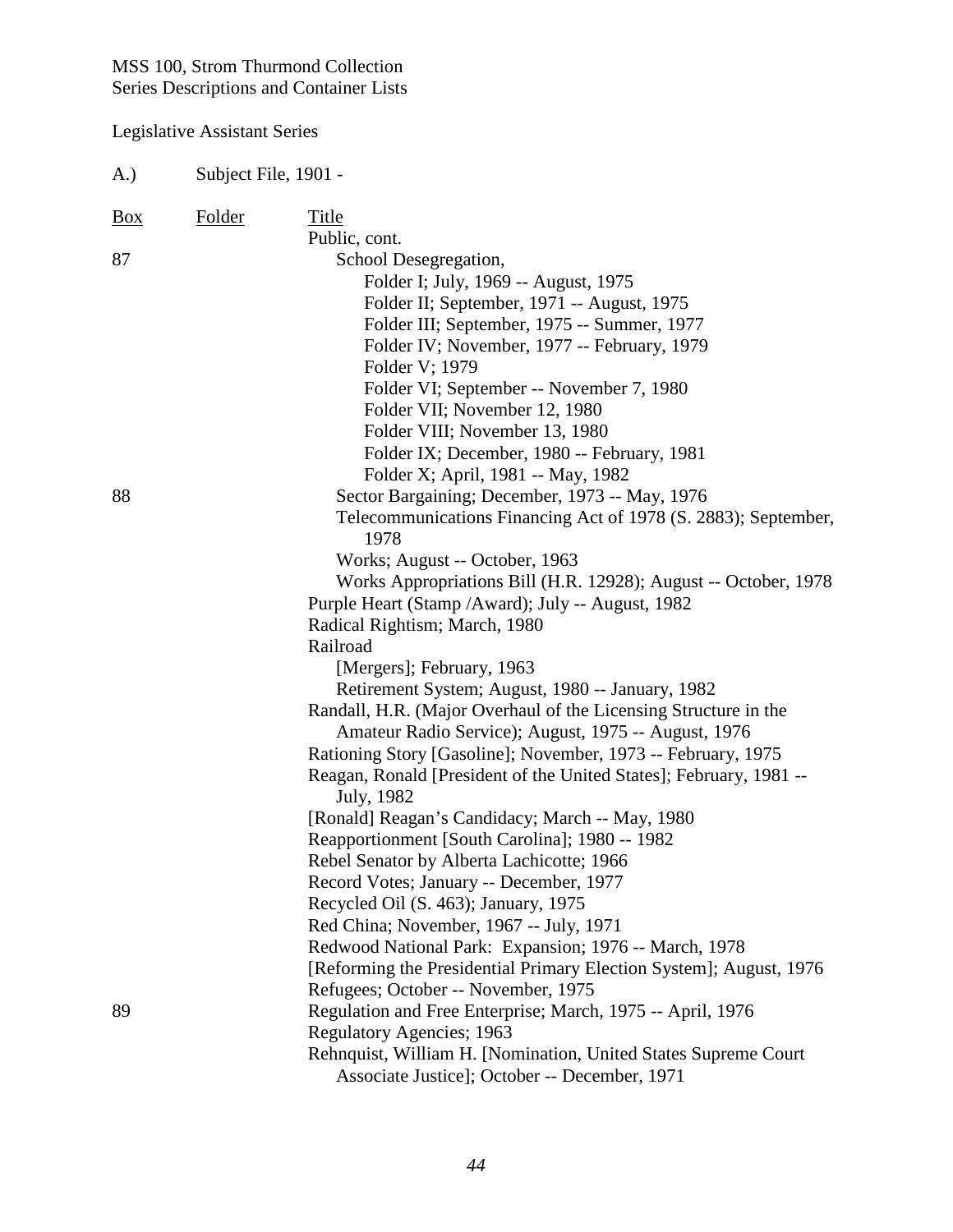# Legislative Assistant Series

A.) Subject File, 1901 -

|                                                                                                             | Report to the Judicial Conference of the United States; March, 1975<br>Subcommittee on Administrative Practices and Procedures; |
|-------------------------------------------------------------------------------------------------------------|---------------------------------------------------------------------------------------------------------------------------------|
| Retirement; August, 1978                                                                                    |                                                                                                                                 |
| Retirement of Public Safety Officers; March -- April, 1977<br>Revenue Sharing,                              |                                                                                                                                 |
| Folder I; August, 1969 -- September, 1972                                                                   |                                                                                                                                 |
| 90<br>Folder II; September, 1974 -- Winter, 1976                                                            |                                                                                                                                 |
| Revenue Sharing: State and Local Fiscal Assistance Act of 1972<br>(H.R. 14370); March, 1971 -- Winter, 1973 |                                                                                                                                 |
| Reverse Discrimination; July, 1978                                                                          |                                                                                                                                 |
| [Rhodesia: United States Relations with Rhodesia]; February, 1969                                           |                                                                                                                                 |
| Right-to-Work:                                                                                              |                                                                                                                                 |
| Letters -- Union Members, etc.; September, 1965 -- December,<br>1966                                        |                                                                                                                                 |
| Musicians Case; May, 1964 -- August, 1965                                                                   |                                                                                                                                 |
| National Council of Churches Position; June --September, 1965                                               |                                                                                                                                 |
| Specifics; January, 1965 -- February, 1966                                                                  |                                                                                                                                 |
| Rockefeller                                                                                                 |                                                                                                                                 |
| [Brothers Fund Report]; January -- April, 1958<br>Nelson; September, 1974 -- c. 1975                        |                                                                                                                                 |
| Record; September, 1974<br>[Roosevelt, Franklin D. (President of the United States)]; February,<br>1962     |                                                                                                                                 |
| [Roosevelt, Franklin D., Jr. (Nomination, Under Secretary of<br>Commerce)]; February, 1963                  |                                                                                                                                 |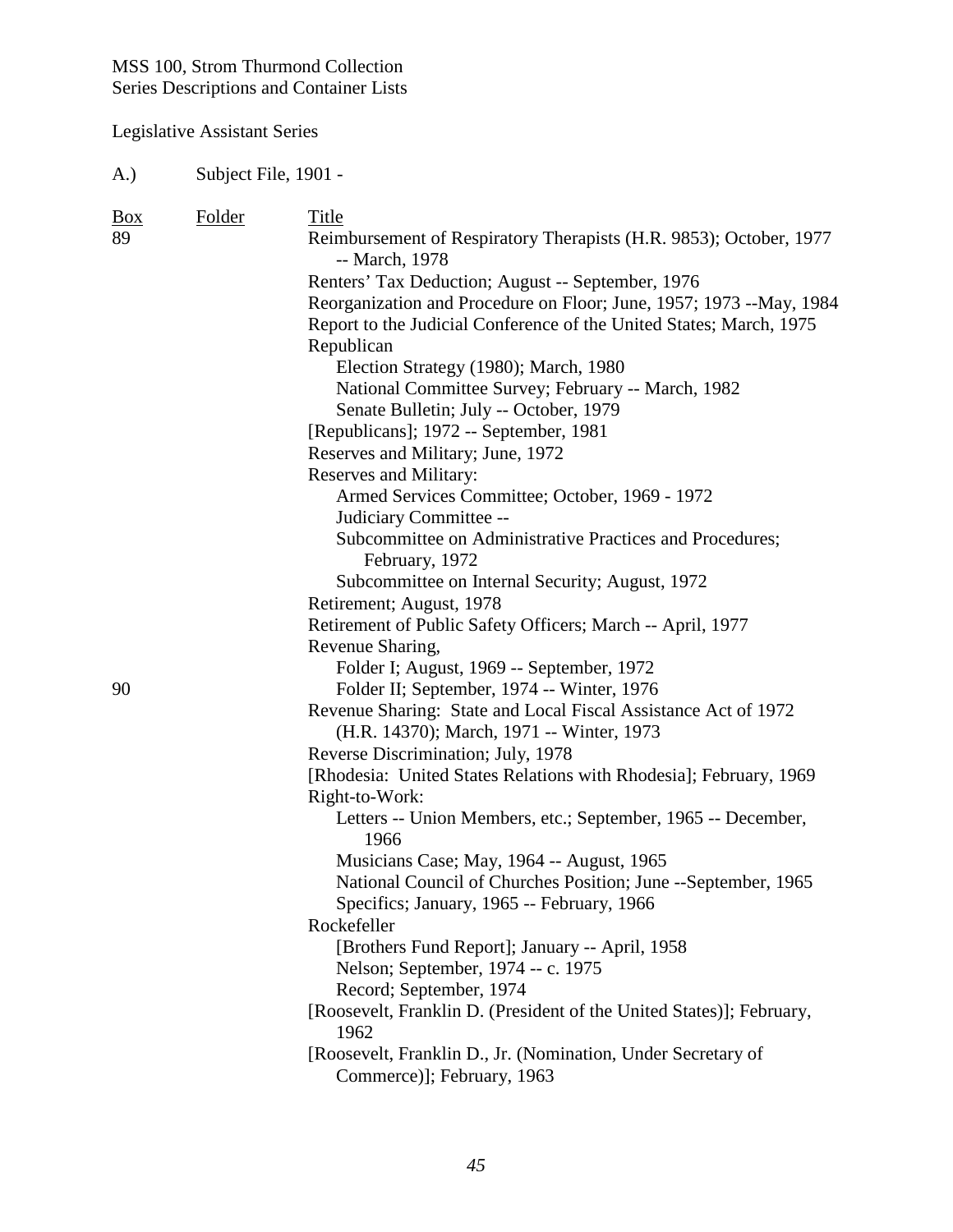Legislative Assistant Series

A.) Subject File, 1901 -

| $\frac{Box}{}$<br>90 | Folder                             | Title<br>Rule XXII [The Limitation of Debate in the United States Senate]; |
|----------------------|------------------------------------|----------------------------------------------------------------------------|
|                      | 1964 -- March, 1975                |                                                                            |
|                      |                                    | Russell, Donald [Nomination, United States Court of Appeals for the        |
|                      | Fourth Circuit]; January, 1970     |                                                                            |
|                      |                                    | Saccharin; September 1977 -- March, 1978                                   |
|                      |                                    | Safety Officers: Benefits for Family Survivors; July, 1976                 |
|                      |                                    | Sandoz Colors and Chemicals; September -- December, 1978                   |
|                      |                                    | SALT II: After Signing; June -- December, 1979                             |
|                      |                                    | SALT II Agreement; 1979                                                    |
| 91                   |                                    | <b>SALT II</b>                                                             |
|                      |                                    | Briefing Book (Senate Republican Policy Committee); August,                |
| 1979                 |                                    |                                                                            |
|                      |                                    | [Reports and Statements]; May -- November, 1979                            |
|                      |                                    | Treaty; September, 1972 -- Spring, 1979                                    |
|                      |                                    | Treaty: Index to Hearings before Foreign Relations and Armed               |
|                      |                                    | Services Committees (United States Senate); August, 1980                   |
|                      |                                    | Views -- Senator Thurmond,                                                 |
|                      |                                    | Folder I; September, 1976 -- December, 1978                                |
|                      |                                    | Folder II; November, 1979 -- February, 1980                                |
|                      |                                    | [Savannah River: Dam Construction Bill]; [c. May, 1964]                    |
|                      |                                    | Savannah River Plant,                                                      |
|                      |                                    | Folder I; March, 1979 - August, 1980                                       |
|                      |                                    | Folder II; 1981 - November, 1984                                           |
|                      |                                    | Savannah River Plant: Environmental Consequences of the L--Reactor         |
|                      | Operation (Report); December, 1982 |                                                                            |
| 92                   |                                    | Savannah River Plant:                                                      |
|                      |                                    | L--Reactor,                                                                |
|                      |                                    | Folder I; December, 1974 -- September, 1980                                |
|                      |                                    | Folder II; November, 1980 -- November 2, 1982                              |
|                      |                                    | Folder III; November 8 -- December, 1982                                   |
|                      |                                    | Folder IV; January 5 - 12, 1983                                            |
|                      |                                    | Folder V; January 13 - 21, 1983                                            |
|                      |                                    | Folder VI; January 25 - 28, 1983                                           |
|                      |                                    | Folder VII; January 31 - February 9, 1983                                  |
|                      |                                    | Folder VIII; February 9, 1983 -- January, 1984                             |
| 93                   |                                    | L--Reactor (Notebook); 1984                                                |
|                      |                                    | [School Desegregation]; May, 1968 -- February, 1969                        |
|                      |                                    | School Desegregation and Busing:                                           |
|                      |                                    | Anti--Busing (97th Congress); February, 1981                               |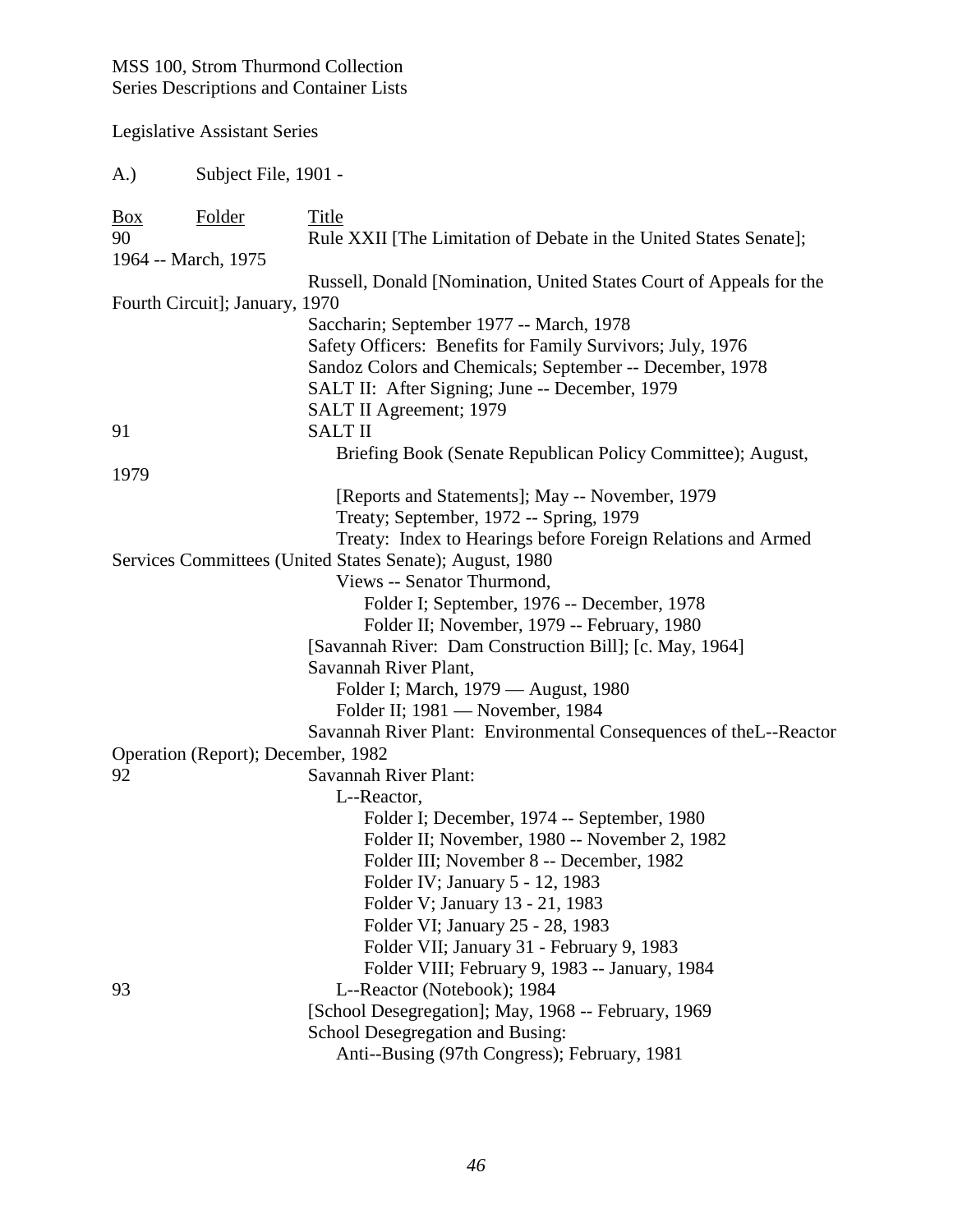| A.)              | Subject File, 1901 - |                                                                                                                                                                                                                                                                                                                                                                     |
|------------------|----------------------|---------------------------------------------------------------------------------------------------------------------------------------------------------------------------------------------------------------------------------------------------------------------------------------------------------------------------------------------------------------------|
| <b>Box</b><br>93 | Folder               | Title<br>School Desegregation and Busing, cont.<br>Cases and Analysis,<br>Folder I; March, 1968 -- October, 1980<br>Folder II; November, 1980 -- January, 1981<br>Hearings,<br>Folder I; March -- May, 1973<br>Folder II; October -- November, 1975<br>News Articles; July, 1970 -- August, 1982<br>Thurmond Statements, Legislation, Polls and Correspondence,     |
| 94               |                      | Folder I; May, 1970 -- June, 1976<br>Folder II; August, 1976 -- April, 1981<br>Thurmond -- Nixon; 1969 -- August, 1970<br>School<br>Facilities Child Care Act; June, 1984                                                                                                                                                                                           |
|                  |                      | Integration; July, 1964 -- September, 1966<br><b>Searle Laboratories:</b><br>Investigation of Drug Testing on Animals for Humans; January,<br>1976<br>Six Reports Presented to the Food and Drug Administration<br>(Obstetrics and Gynecology Advisory Committees); December,<br>1975                                                                               |
|                  |                      | Second Budget Resolution (Fiscal Year 1980); April, 1979 --1980<br>Second Supplemental Appropriations Bill (H.R. 13467); August, 1978<br>Securities and Exchange Commission (SEC); August, 1965<br>Seigler, Harold [Nomination, United States District Judgeship for<br>South Carolina]; January, 1970 -- January, 1971<br>[Selective Service]; [No Date]<br>Senate |
|                  |                      | [Debate Rules (By Senator Thurmond)]; [c. 1969]<br>Ethics: Code and Committee (Historical); January 1977-March<br>1981<br>Republican Party Caucus; September, 1982 -- September, 1983<br>[Rule 33 (Establishing a Question and Report Period in the<br>Senate)]; March, 1963                                                                                        |
| 95               |                      | Rules,<br>Folder I; January, 1946 -- April, 1977<br>Folder II; May -- October, 1977<br>Folder III; June, 1978 -- 1979<br>Changes (Ad Hoc Committee); October, 1984 -- January, 1985<br>Committee Meetings; February -- July, 1984<br>Miscellaneous; February -- October, 1983                                                                                       |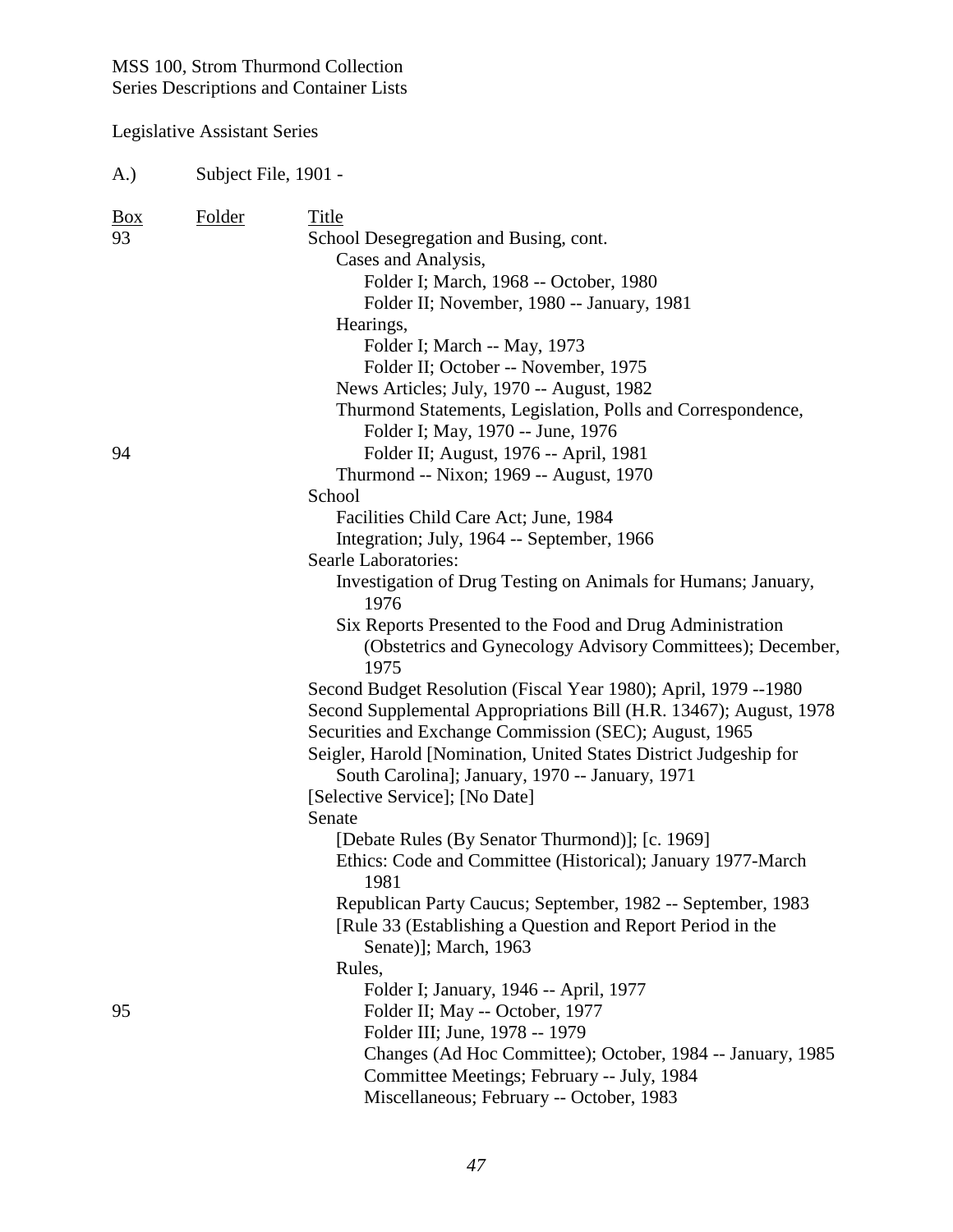| A.) | Subject File, 1901 - |                                                                                      |
|-----|----------------------|--------------------------------------------------------------------------------------|
| Box | <b>Folder</b>        | Title<br>Senate, cont.<br>Rules, cont.                                               |
| 95  |                      | Task Force; December, 1982 -- February, 1983                                         |
| 5   |                      | Salaries / Expenses; September, 1981 -- June, 1983                                   |
|     |                      | Steering Committee; September, 1976 -- April, 1979                                   |
|     |                      | Votes; August, 1959 -- May, 1974                                                     |
|     |                      | Senator's Political File; October, 1962 -- October, 1974                             |
|     |                      | Senator's Political File: [Nixon and Impeachment]; September, 1952 -<br>- July, 1974 |
| 96  |                      | Share                                                                                |
|     |                      | Drafts; September, 1979                                                              |
|     |                      | Insurance Amendment (S. 2758 / S. 2679); November, 1971                              |
|     |                      | Shellfish Bill; October, 1965 -- February, 1966                                      |
|     |                      | Siberian--European Gas Pipeline; June, 1982                                          |
|     |                      | Singletary, Clarence [Nomination, Federal District Judgeship in South                |
|     |                      | Carolina],<br>Folder I; January 6 - 21, 1971                                         |
|     |                      | Folder II; January 25 -- February 13, 1971                                           |
|     |                      | Folder III; February 16 -- May, 1971                                                 |
|     |                      | Social Security,                                                                     |
|     |                      | Folder I; December, 1972 -- June, 1981                                               |
|     |                      | Folder II; July, 1981 -- May, 1982                                                   |
|     |                      | Folder III; June, 1982 -- January, 1983                                              |
|     |                      | Blind; April -- August, 1973                                                         |
|     |                      | Disability Appeals; 1981 -- September, 1982                                          |
|     |                      | Information; March, 1971 -- July, 1973                                               |
| 97  |                      | Minimum Benefits; March -- September, 1981                                           |
|     |                      | [Tax Exemptions (Mills Bill)]; September, 1970 -- 1973                               |
|     |                      | Welfare Reform (H.R. 1) and Amendments,                                              |
|     |                      | Folder I; May -- October, 1972                                                       |
|     |                      | Folder II; 1972                                                                      |
|     |                      | Soil Erosion; April, 1974 -- October, 1978                                           |
|     |                      | Solar Energy; 1974 -- February, 1975                                                 |
|     |                      | South Africa; March -- October, 1981                                                 |
|     |                      | South Carolina                                                                       |
|     |                      | [Agriculture]; September, 1976                                                       |
|     |                      | Aquaculture,                                                                         |
|     |                      | Folder I; June, 1970 -- September, 1979                                              |
|     |                      | Folder II; March, 1980 -- May, 1981                                                  |
|     |                      | Folder III; Spring, 1981                                                             |
|     |                      | Folder IV; June, 1981 -- June, 1982                                                  |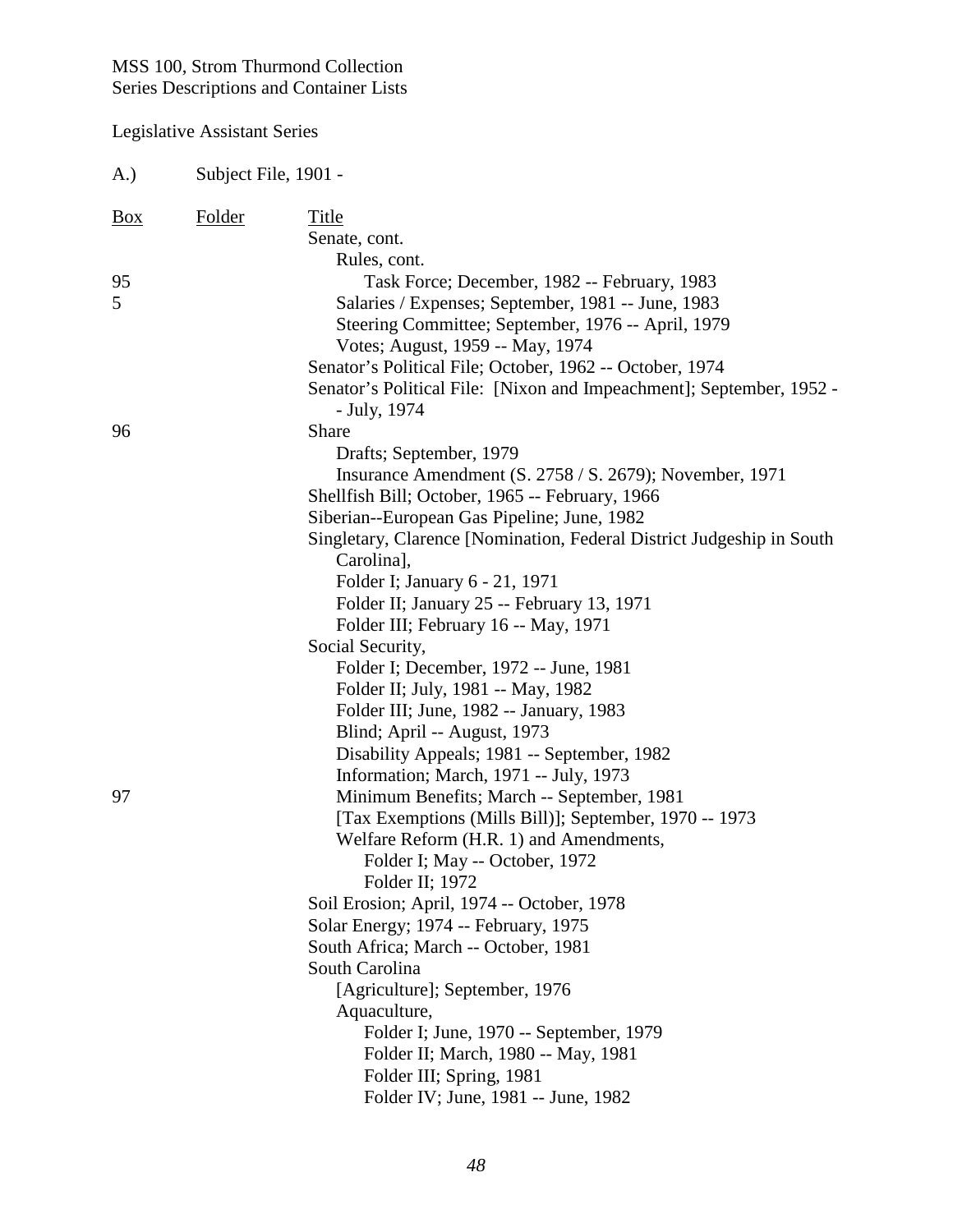| A.)            | Subject File, 1901 - |                                                                                                               |
|----------------|----------------------|---------------------------------------------------------------------------------------------------------------|
| $\frac{Box}{}$ | <b>Folder</b>        | Title                                                                                                         |
|                |                      | South Carolina, cont.                                                                                         |
|                |                      | Aquaculture, cont.                                                                                            |
| 98             |                      | Folder V; June -- August, 1982                                                                                |
|                |                      | Folder VI; September, 1982                                                                                    |
|                |                      | Folder VII; 1982 -- September, 1983                                                                           |
|                |                      | Folder VIII; October, 1983 -- October, 1984                                                                   |
|                |                      | Broadcasters Association: Membership List; March, 1984<br>Broadcasters Proposals (CATV); March -- April, 1975 |
|                |                      | Civil Defense Directors; April, 1982                                                                          |
|                |                      | Coastal Council; May, 1979 -- January, 1980                                                                   |
|                |                      | Concurrent Resolutions; February, 1968 -- April, 1979                                                         |
|                |                      | Employment Security Commission; April, 1975                                                                   |
| 99             |                      | Health: Professional Standards Review Organizations (PSRO's);                                                 |
|                |                      | February, 1970 -- April, 1982                                                                                 |
|                |                      | Health: Professional Standards Review Organizations -- Peer                                                   |
|                |                      | Review Improvement Act of 1982 (S. 2142); February, 1982 --                                                   |
|                |                      | October, 1983                                                                                                 |
|                |                      | Railroad Case Work; December, 1979 -- July, 1980                                                              |
|                |                      | [Resources Development Corporation (Volume Two)]; February,                                                   |
| 1974           |                      |                                                                                                               |
|                |                      | [School Districts]:                                                                                           |
|                |                      | Abbeville County; March, 1969 -- January, 1972                                                                |
|                |                      | Aiken County; September, 1969                                                                                 |
|                |                      | Allendale County; November, 1967 -- 1970                                                                      |
|                |                      | Anderson County; September, 1969 -- July, 1973<br>Bamberg County; April -- November, 1969                     |
|                |                      | Barnwell County; June -- November, 1970                                                                       |
|                |                      | Beaufort County; December, 1964 -- October, 1971                                                              |
|                |                      | Berkeley County,                                                                                              |
|                |                      | Folder I; March -- November, 1969                                                                             |
| 100            |                      | Folder II; March, 1970 -- April, 1972                                                                         |
|                |                      | Calhoun County; September, 1969                                                                               |
|                |                      | Charleston County; April, 1969 -- March, 1970                                                                 |
|                |                      | Charleston -- Medical College; June, 1969                                                                     |
|                |                      | Cherokee County; October, 1971                                                                                |
|                |                      | Chester County; March, 1969 -- November, 1971                                                                 |
|                |                      | Clarendon County; May, 1969 -- March, 1970                                                                    |
|                |                      | Clover County; October, 1971                                                                                  |
|                |                      | Colleton County; May, 1969 -- July, 1970                                                                      |
|                |                      | Darlington County; October, 1971                                                                              |
|                |                      | Dillon County; June, 1970 -- June, 1972                                                                       |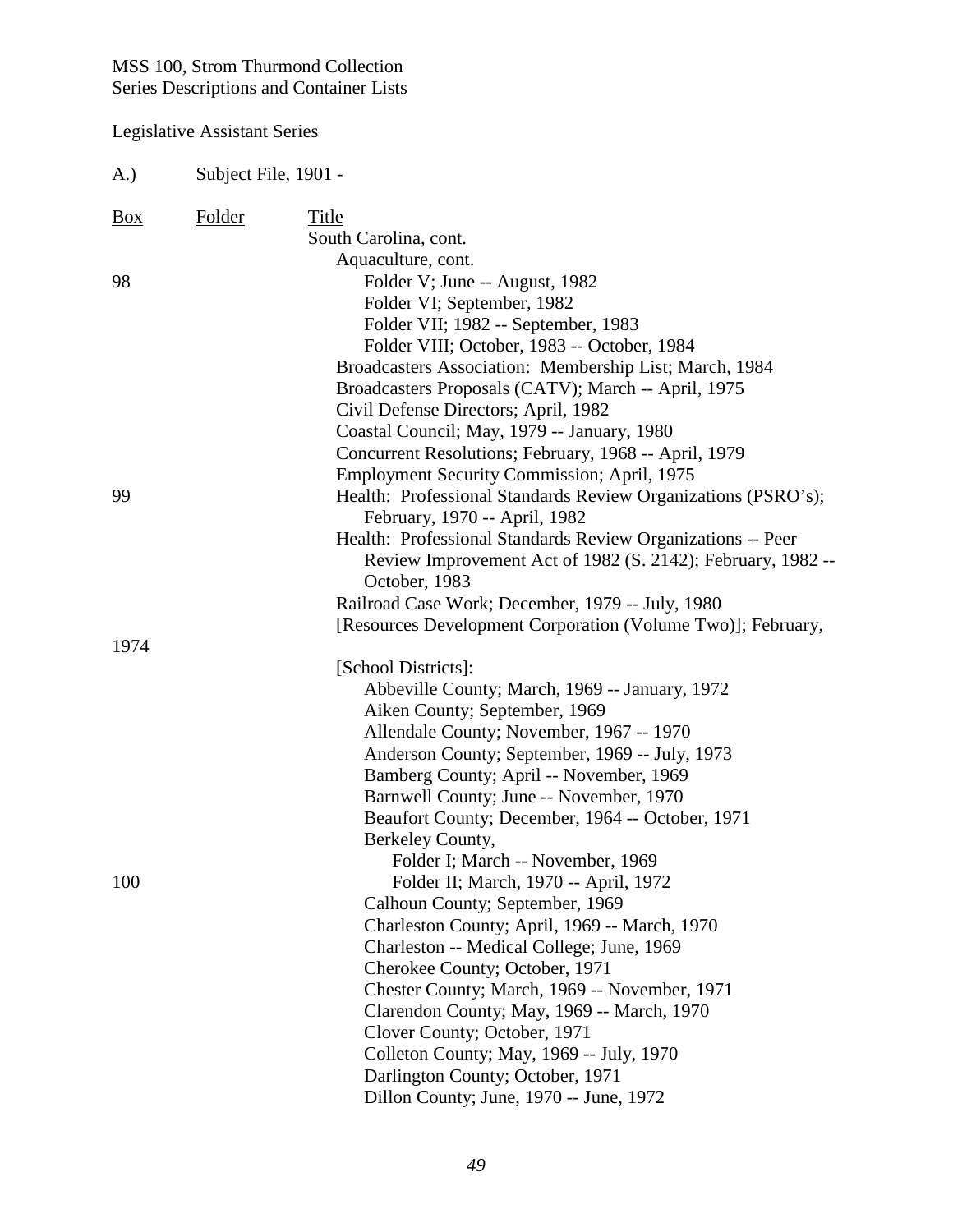| A.)        | Subject File, 1901 - |                                                                                             |
|------------|----------------------|---------------------------------------------------------------------------------------------|
| <u>Box</u> | Folder               | <b>Title</b><br>Edgefield County; December, 1969 -- December, 1971<br>South Carolina, cont. |
|            |                      | [School Districts]:                                                                         |
| 100        |                      | Florence County; May -- October, 1969                                                       |
|            |                      | <b>Florence County</b>                                                                      |
|            |                      | (District No. 1),                                                                           |
|            |                      | Folder I; April, 1968 -- July, 1970                                                         |
|            |                      | Folder II; August, 1970 -- March, 1972                                                      |
|            |                      | (District No. 3); August, 1969 -- May, 1971                                                 |
|            |                      | (District No. 4); October -- November, 1969                                                 |
|            |                      | Fort Mill (District No. 4); December, 1971                                                  |
|            |                      | Georgetown County; May, 1969                                                                |
|            |                      | Greenwood County; September, 1969 -- June, 1970                                             |
|            |                      | Hampton County; June, 1970                                                                  |
|            |                      | Holly Hill (District No. 3); December, 1971                                                 |
| 101        |                      | Horry County; February, 1969 -- March, 1970                                                 |
|            |                      | Jonesville; October, 1969                                                                   |
|            |                      | Kershaw County; February, 1969 -- March, 1971                                               |
|            |                      | Laurens County; September, 1969 -- June, 1970                                               |
|            |                      | Lee County; September, 1969                                                                 |
|            |                      | Lexington County; July, 1969 -- June, 1973                                                  |
|            |                      | Marion County; March -- August, 1969                                                        |
|            |                      | Marlboro County; October, 1971                                                              |
|            |                      | McCormick County; June, 1970<br>Newberry County; April -- July, 1969                        |
|            |                      | Newberry Schools -- Saluda; June, 1972 -- September, 1973                                   |
|            |                      | <b>Orangeburg County</b>                                                                    |
|            |                      | (District No. 1); December, 1969                                                            |
|            |                      | (District No. 2); July, 1970                                                                |
|            |                      | (District No. 3); January, 1969 -- October, 1971                                            |
|            |                      | (District No. 4); July -- August, 1969                                                      |
|            |                      | (District No. 5); September, 1969 -- January, 1972                                          |
|            |                      | Pickens County; January -- June, 1970                                                       |
|            |                      | Richland County; April, 1969 -- August, 1971                                                |
|            |                      | Sumter County; April -- May, 1973                                                           |
|            |                      | York County; February -- April, 1973                                                        |
|            |                      | [South -- East Asia Treaty Organization]; January 1966                                      |
|            |                      | South Vietnamese Orphans; April, 1975                                                       |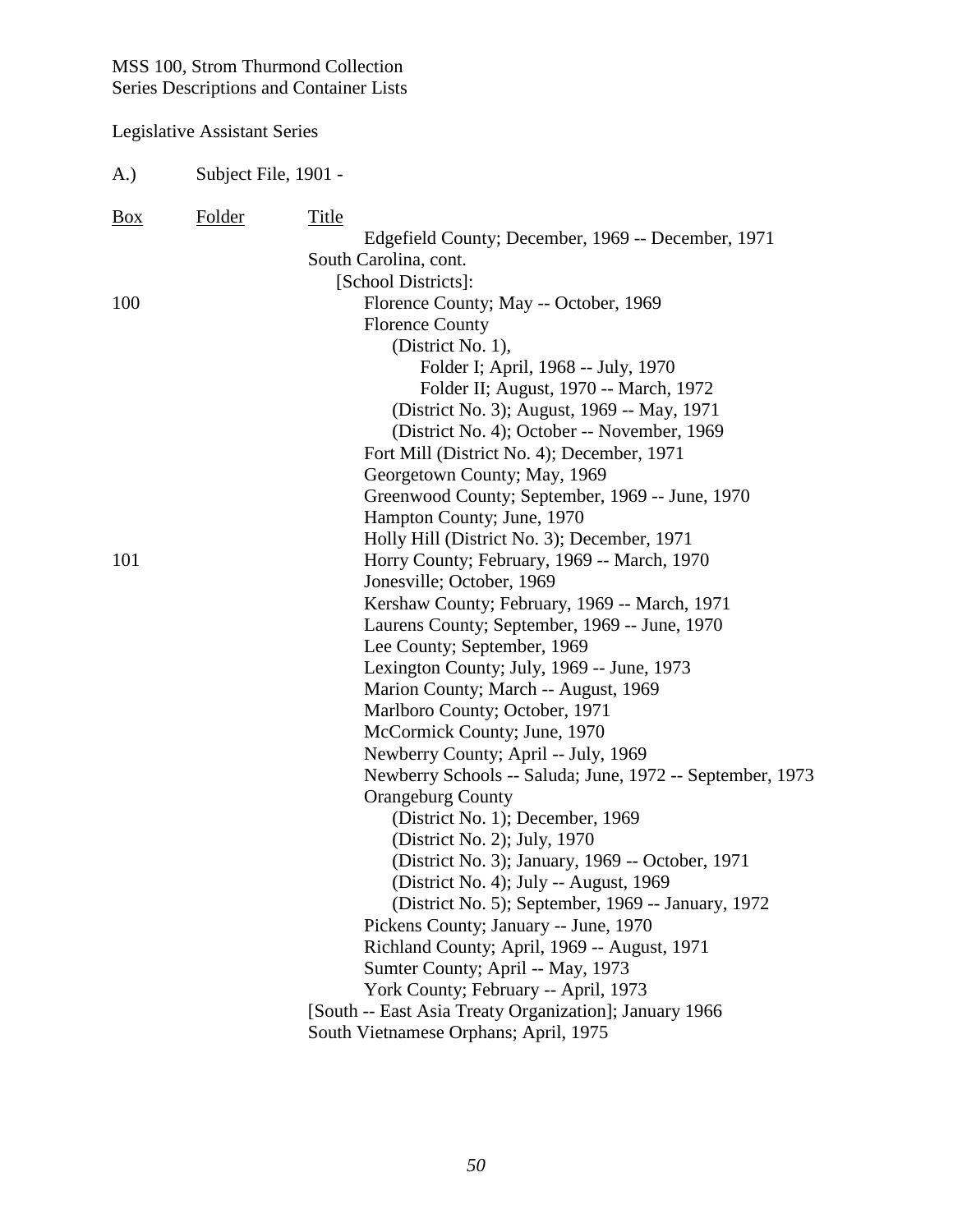| A.)               | Subject File, 1901 - |                                                                                                                                                                                                                                                                                                                                                                                                                                                                                                                                                                                                                                                                                                                                                                                                                                                                                                                                                                                                                                                                                                                                                                                                              |
|-------------------|----------------------|--------------------------------------------------------------------------------------------------------------------------------------------------------------------------------------------------------------------------------------------------------------------------------------------------------------------------------------------------------------------------------------------------------------------------------------------------------------------------------------------------------------------------------------------------------------------------------------------------------------------------------------------------------------------------------------------------------------------------------------------------------------------------------------------------------------------------------------------------------------------------------------------------------------------------------------------------------------------------------------------------------------------------------------------------------------------------------------------------------------------------------------------------------------------------------------------------------------|
| $\underline{Box}$ | <b>Folder</b>        | <b>Title</b>                                                                                                                                                                                                                                                                                                                                                                                                                                                                                                                                                                                                                                                                                                                                                                                                                                                                                                                                                                                                                                                                                                                                                                                                 |
| 102               |                      | Space:<br>Animal Research; January, 1982<br>Constituent Mail; March -- September, 1981<br>Dear Colleagues; July, 1982<br>Moon Treaty; March, 1976 -- November, 1981<br>Piedmont Advocacy for Space; May, 1981 -- June, 1982<br>Special Education; April, 1981<br>Spending Cuts; February, 1981<br><b>State Department</b><br>[Appropriations Bill for Fiscal Year 1974 (S. 1248)]; March - June,<br>1973<br>Foreign Service; November, 1968 -- February, 1969<br>State Workmen's Compensation Programs (S. 420) and<br>Longshoremen's and Harbor Workers' Compensation Act;<br>February, 1979 -- March, 1980<br>Statement:<br>"Australian Turnaround"; December, 1978 -- January, 1979<br>Big Steel's Liquidation; September, 1979 -- February, 1980<br>Clemson University Inauguration [President Bill L. Atchley]; April<br>-- June, 1980<br>Clemson University's Athletic Program; June, 1980<br>Copper, etc. (From ASARCO); November, 1979 -- January, 1980<br>Economist Henry Kaufman's American Bankers Association<br>Speech [on the United States Economy]; February, 1980<br>The Great American Credit Collapse; April -- May, 1980<br>Hugh Macaulay's Article Entitled "How Big Are The Profits?"; |
|                   |                      | December, 1979<br>Industrial Production (Sharp Fall of) and Causes of Recession;<br>May, 1980<br>[Inflation and the Federal Reserve's Policies]; August -- October,                                                                                                                                                                                                                                                                                                                                                                                                                                                                                                                                                                                                                                                                                                                                                                                                                                                                                                                                                                                                                                          |
|                   |                      | 1979<br>Inflation, Productivity and the Federal Budget; March-April, 1980<br>Illinois Brick Bill (S. 300); August -- September, 1979<br>Jimmy Carter's Misconceptions About Foreign Policy; May --<br>June, 1980<br>[President Carter's] Administration's Contribution to the Budget<br>Problem; January -- February, 1980<br>[Proposed Bentsen Amendment on Savings and the Housing<br>Industry]; July, 1981<br>South Africa and Minerals; August -- November, 1979<br>Resilient American Spirit; June, 1980                                                                                                                                                                                                                                                                                                                                                                                                                                                                                                                                                                                                                                                                                                |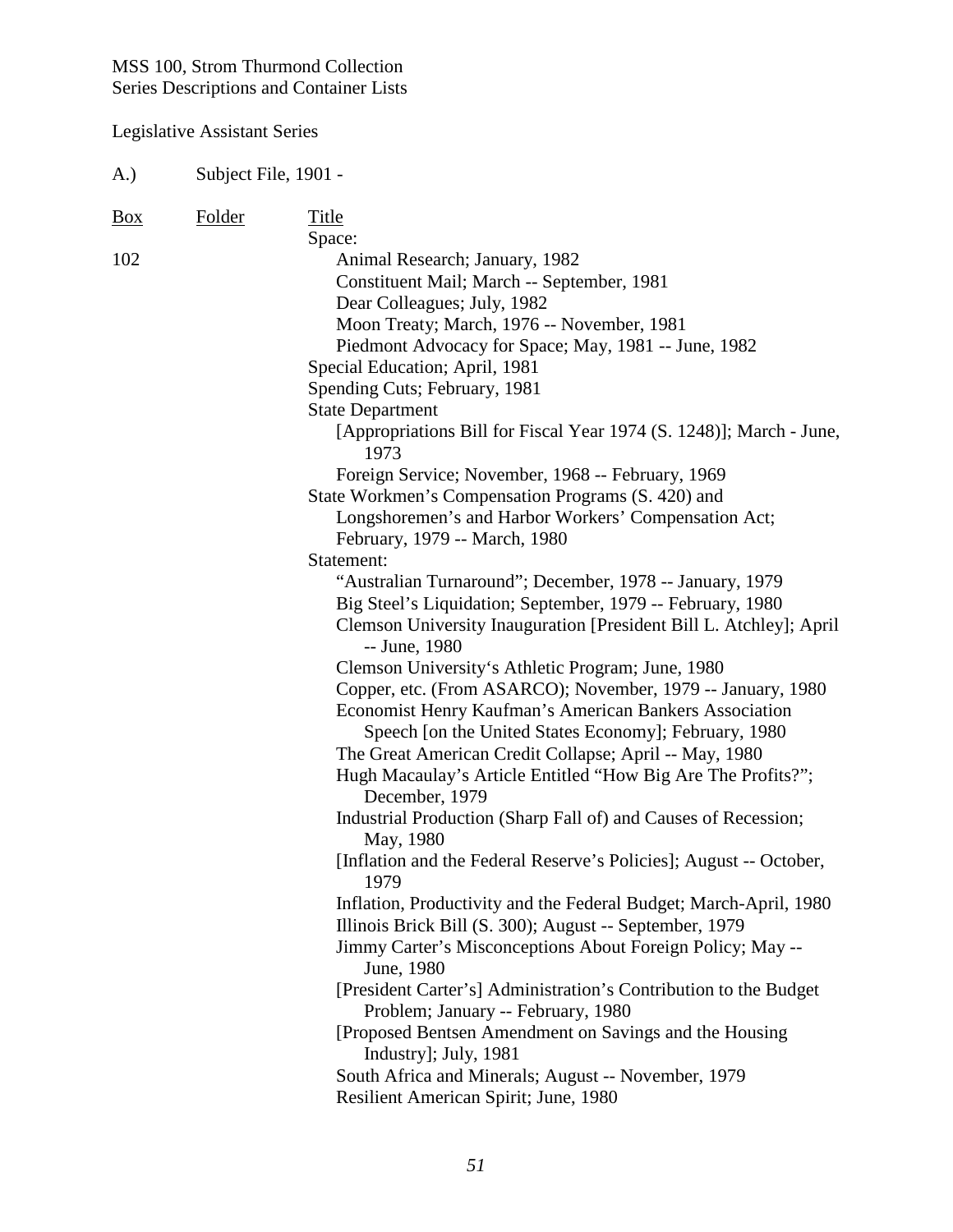| A.)        | Subject File, 1901 - |                                                                                                    |
|------------|----------------------|----------------------------------------------------------------------------------------------------|
| <u>Box</u> | <b>Folder</b>        | Title                                                                                              |
|            |                      | Statement, cont.                                                                                   |
| 102        |                      | Thomas A. Edison and Innovation; October, 1979                                                     |
|            |                      | Waste in Washington, D.C.; June, 1980                                                              |
|            |                      | <b>Statements</b>                                                                                  |
|            |                      | [by Other Individuals],                                                                            |
|            |                      | Folder I; September — October 22, 1975                                                             |
| 103        |                      | Folder II; October 23 — December 1975                                                              |
|            |                      | by Senator Thurmond on the Senate Floor; 1978 - 1980                                               |
|            |                      | State of the Union Messages; January, 1982                                                         |
|            |                      | States' Rights Campaign; April, 1976                                                               |
|            |                      | Status of Legislation and Background Information on Legislative                                    |
|            |                      | Issues,                                                                                            |
|            |                      | Folder I; February, 1980                                                                           |
|            |                      | Folder II; February, 1980                                                                          |
|            |                      | Steel Industry,                                                                                    |
|            |                      | Folder I; January, 1977 -- May, 1978                                                               |
|            |                      | Folder II; June, 1978 -- September, 1979                                                           |
|            |                      | Sterilization Regulations; January, 1978                                                           |
|            |                      | Stevens, James [Nomination, Federal District Judgeship of South<br>Carolina]; January, 1971        |
|            |                      | Stevens, John Paul [Nomination, United States Supreme Court                                        |
|            |                      | Associate Justice],                                                                                |
|            |                      | Folder I; August, 1971 -- December, 1975                                                           |
|            |                      | Folder II; December 4, 1975                                                                        |
|            |                      | Stever, H. Guyford [Nomination, Science Advisor to the President];                                 |
|            |                      | <b>August</b> , 1976                                                                               |
|            |                      | David Stockman Letters; November -- December, 1981                                                 |
|            |                      | [Stockpiling]:                                                                                     |
|            |                      | Armed Services Report; December, 1966                                                              |
|            |                      | Barter Report (Subcommittee on Stockpiling and Naval Petroleum<br>Reserves); 1962 and August, 1963 |
|            |                      | Barter Report (Subcommittee on Stockpiling and Naval Petroleum<br>Reserves); 1963                  |
|            |                      | Committee; January, 1951 -- January, 1965                                                          |
|            |                      | Correspondence and General Memos; March, 1962 -- October,<br>1965                                  |
|            |                      | <b>Stockpiling Hearings</b>                                                                        |
|            |                      | [([National Stockpile and Naval Petroleum Reserves<br>Subcommittee]); March -- April, 1962         |
|            |                      | (Executive): Disposal Legislation (Draft Bill); 1962                                               |
|            |                      | Executive Session; June 1962                                                                       |
|            |                      |                                                                                                    |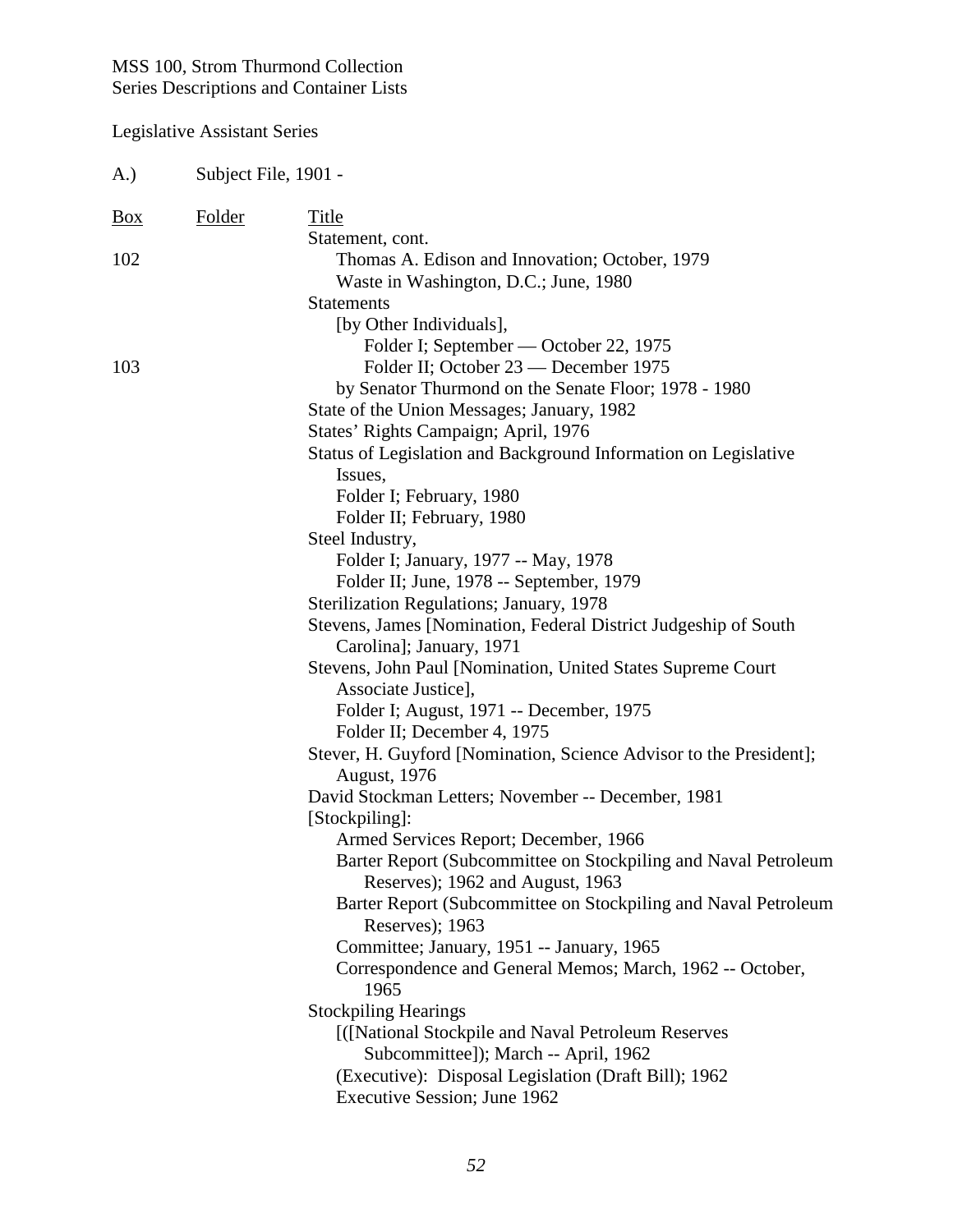| (A.)       | Subject File, 1901 - |                                                                                                                                                                                                                                                                                                                                                                                                                                                                                                                                                                                                                                                                                                                                                                                                                                                                                                                                                                                                                                                                                                                                                                                                                                                                                                                                                                                                                  |  |
|------------|----------------------|------------------------------------------------------------------------------------------------------------------------------------------------------------------------------------------------------------------------------------------------------------------------------------------------------------------------------------------------------------------------------------------------------------------------------------------------------------------------------------------------------------------------------------------------------------------------------------------------------------------------------------------------------------------------------------------------------------------------------------------------------------------------------------------------------------------------------------------------------------------------------------------------------------------------------------------------------------------------------------------------------------------------------------------------------------------------------------------------------------------------------------------------------------------------------------------------------------------------------------------------------------------------------------------------------------------------------------------------------------------------------------------------------------------|--|
| Box        | <b>Folder</b>        | Title                                                                                                                                                                                                                                                                                                                                                                                                                                                                                                                                                                                                                                                                                                                                                                                                                                                                                                                                                                                                                                                                                                                                                                                                                                                                                                                                                                                                            |  |
| 105<br>106 |                      | <b>Stockpiling Hearings</b><br>(Executive Session): [Future Program Stockpiling Investigation];<br>September 26, 1962<br>(Executive Session): [Future Program Stockpiling Investigation];<br>September 28, 1962<br>[Future of the Government Stockpile]; December, 1962<br>[General],<br>Folder I; February, 1962 -- August, 1963<br>Folder II; 1963 -- June, 1964<br>[Government's Stockpiling Program (S. 2272)]; December, 1963 --<br>January 1964<br>Miscellaneous Charts; December, 1961 -- June, 1964<br>Miscellaneous Hearings; October, 1945 -- June 1962<br>[Nickel]; August -- December, 1962<br>[Nickel Contracts with the Hanna Company<br>(Volume 7)]; October, 1962<br>(Volume 8)]; October, 1962<br>(Open): Background Papers --<br>[Aluminum]; May, 1952 -- June, 1962<br>Barter Program; August, 1954 -- July, 1962<br>[Climax Molybdenum Company]; September, 1957-May, 1962<br>[Cryolite and Climax Molybdenum Company]; June, 1962<br>Disposal Plans; May, 1954 -- June, 1962<br>Disposal Plans; September, 1959 -- June, 1962<br>Disposal Plans Requiring Congressional Approval (General<br>Services Administration); June, 1962<br>Lead and Zinc; 1952 -- June, 1962<br>(Open):<br>Nickel Contracts with the Hanna Company,<br>Folder I; January, 1952 -- January, 1953<br>Folder II; July, 1955 -- August, 1962<br>Platinum; December, 1950 --<br>November, 1953<br>Supporting Papers -- |  |
|            |                      | [Copper]; July, 1955 -- May, 1962                                                                                                                                                                                                                                                                                                                                                                                                                                                                                                                                                                                                                                                                                                                                                                                                                                                                                                                                                                                                                                                                                                                                                                                                                                                                                                                                                                                |  |
|            |                      | [Copper]; May 7 - 8, 1962<br>[Industrial Diamonds, Zinc, Lead and Smelting]; May,<br>1962<br>Tin; March, 1962                                                                                                                                                                                                                                                                                                                                                                                                                                                                                                                                                                                                                                                                                                                                                                                                                                                                                                                                                                                                                                                                                                                                                                                                                                                                                                    |  |
|            |                      | Stockpile Excess Disposition Act of 1962 (Draft Bill); July, 1962<br>[Titanium]; November 1962                                                                                                                                                                                                                                                                                                                                                                                                                                                                                                                                                                                                                                                                                                                                                                                                                                                                                                                                                                                                                                                                                                                                                                                                                                                                                                                   |  |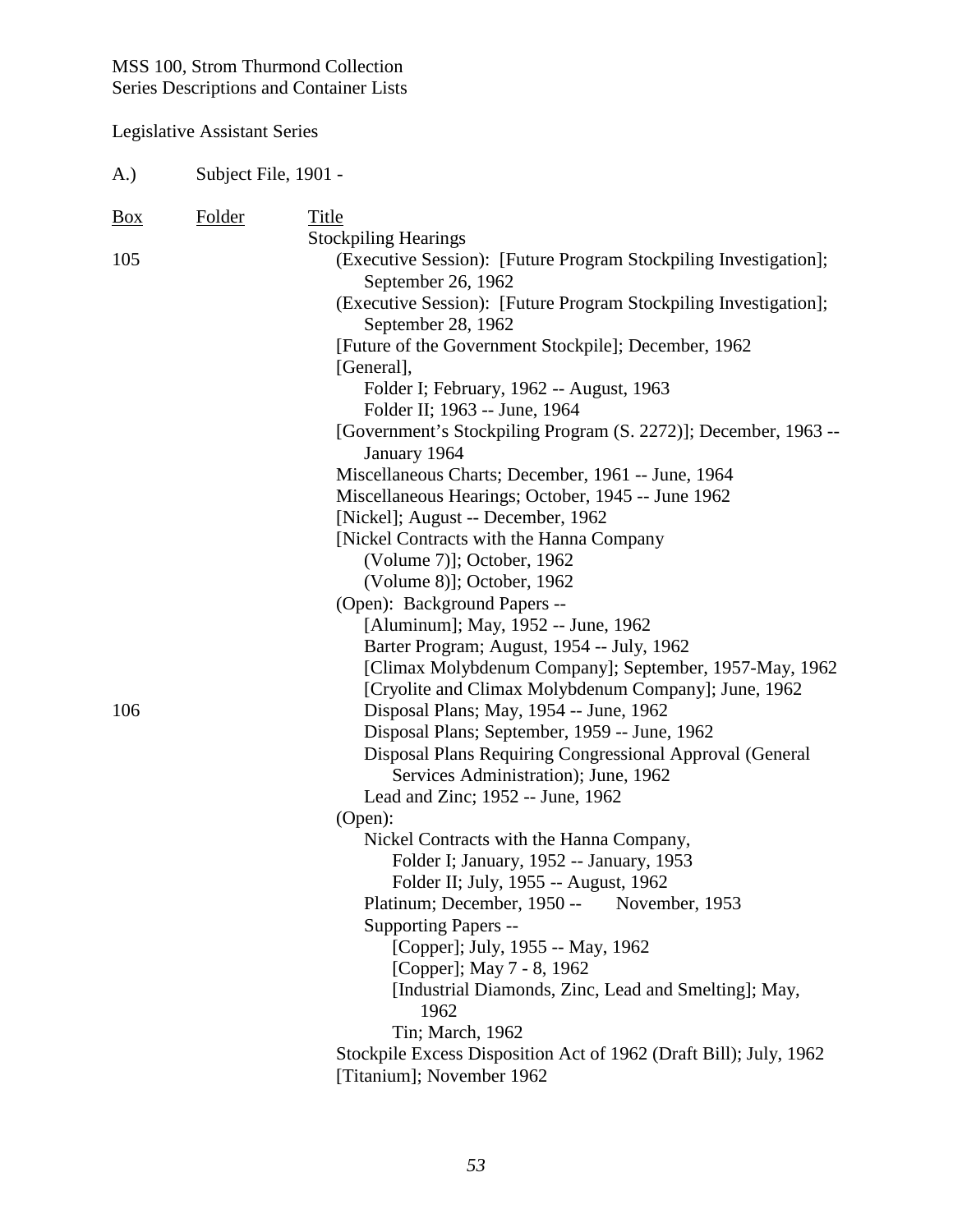| A.)        | Subject File, 1901 - |                                                                                                                                                                                                                                                                                                                                                                                                                                                                                                                                                                                                                                                                                                                 |
|------------|----------------------|-----------------------------------------------------------------------------------------------------------------------------------------------------------------------------------------------------------------------------------------------------------------------------------------------------------------------------------------------------------------------------------------------------------------------------------------------------------------------------------------------------------------------------------------------------------------------------------------------------------------------------------------------------------------------------------------------------------------|
| <u>Box</u> | Folder               | Title<br>Stockpiling, cont.                                                                                                                                                                                                                                                                                                                                                                                                                                                                                                                                                                                                                                                                                     |
| 106        |                      | [Total Cost of Inventories and Their Values]; December, 1962<br>Materials Reserve and Stockpile Act of 1964 (S. 2272);<br>September, 1963 -- 1964<br>Materials Reserve and Stockpile Act of 1964 (S. 2272) --                                                                                                                                                                                                                                                                                                                                                                                                                                                                                                   |
| 107        |                      | Amendments; 1963 -- July, 1964<br>Minority Report on Congressional Investigation of the United<br><b>States Government Stockpiling of Strategic and Critical</b><br>Material Program; May, 1963<br>Office of Emergency Planning -- Press Kit; March, 1962<br>Reports and Miscellaneous; January, 1953 -- November, 1963<br>Statements by Senator Thurmond; 1963<br>The Wah Chang Corporation Report; 1953 -- 1962<br>Strategic Arms Limitation Treaty (SALT),<br>Folder I; June -- August 1, 1972<br>Folder II; August 2 -- October, 1972<br>Strategic Arms Limitation Treaty: Moscow Agreements; May, 1972<br>Strip Mining Bills; June, 1975 -- March, 1977<br>Student<br>Financial Aid; 1980 -- January, 1985 |
| 108        |                      | Loan Consolidation; March -- June, 1984<br>Loans; [c. 1982]<br>Vote Organization; November, 1971<br>Subcommittee                                                                                                                                                                                                                                                                                                                                                                                                                                                                                                                                                                                                |
|            |                      | Assignments; March, 1969<br>Employees, Prohibitions and Rules; February, 1975<br>Summary of the Reagan Tax Cuts and the Alternatives; July, 1981<br>Sun Myung Moon and the Unification Church; April, 1973<br>Sunset Act of 1979 (S. 2); October, 1978 -- January, 1979<br>Sunshine Act; January -- November, 1975<br>Superfund: Environmental Protection Agency / South Carolina<br>Projects; July, 1982<br>Superfund Substitute; January -- November 1980<br>Supplemental Appropriations Bill for Fiscal Year<br>1979 (H.R. 4239); June, 1979<br>1982 (H.R. 6863); August, 1982<br>Supreme Court; June, 1962 -- December, 1968<br>Surface Transportation Assistance Act of 1978; October --November,<br>1978  |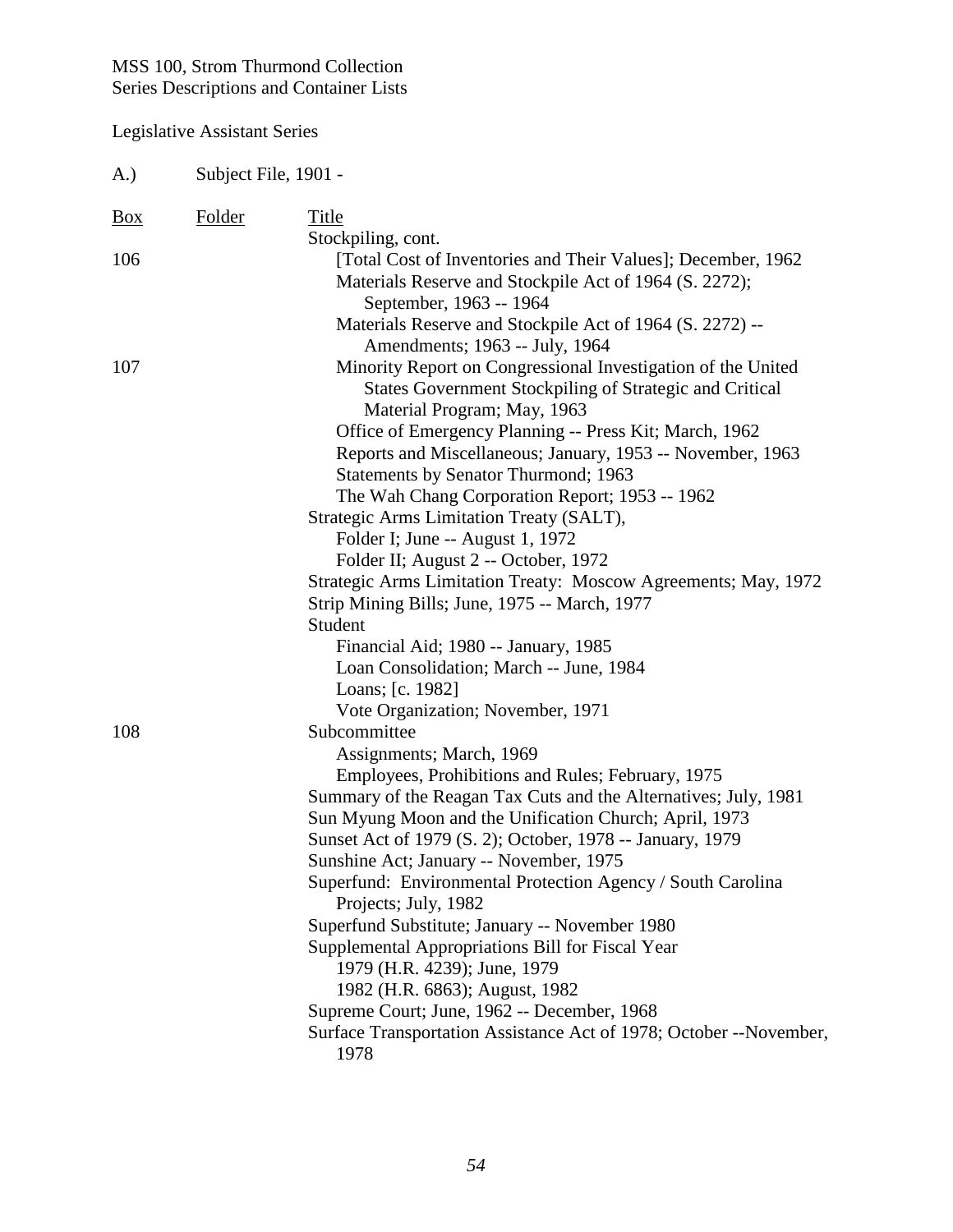| A.)                      | Subject File, 1901 - |                                                                                                                                                                           |  |
|--------------------------|----------------------|---------------------------------------------------------------------------------------------------------------------------------------------------------------------------|--|
| $\underline{Box}$<br>108 | <b>Folder</b>        | Title                                                                                                                                                                     |  |
|                          |                      | Synopsis of Testimony Presented Before the United States Senate<br>Judiciary Committee on S.B. 354 [Concerning Automobile<br>Insurance]; [No Date]                        |  |
|                          |                      | <b>Taft-Hartley Act</b>                                                                                                                                                   |  |
|                          |                      | [The Public Looks at 14 (b) and the Right to Work Issue (Study<br>Made by Opinion Research Corporation, Princeton, New<br>Jersey)]; February, 1966<br>(Section $14(b)$ ): |  |
|                          |                      | Compulsory Unionism In Its Modern Setting (by Reverend<br>Edward A. Keller); 1966                                                                                         |  |
|                          |                      | [Right to Work Issue]; October, 1965                                                                                                                                      |  |
| 109                      |                      | Taiwan: Sale of Military Planes and Parts; December, 1981 --January,<br>1982                                                                                              |  |
|                          |                      | Senator Herman Talmadge Investigation; October, 1979                                                                                                                      |  |
|                          |                      | [Tariffs: President's Authority to Enter into Trade Agreements];<br>[1955]                                                                                                |  |
|                          |                      | Tax Bills: Miscellaneous [Includes Economic Recovery Tax Act of                                                                                                           |  |
|                          |                      | 1981]; July -- August, 1981                                                                                                                                               |  |
|                          |                      | Tax-Capital Investment; December, 1979 -- March, 1981                                                                                                                     |  |
|                          |                      | Tax Cuts: Mellon / Kennedy [Bill]; June, 1982                                                                                                                             |  |
|                          |                      | [Tax Deductions for First Class Air Fare]; April, 1977                                                                                                                    |  |
|                          |                      | Tax Equity and Fiscal Responsibility Act of 1982; June --August,<br>1982                                                                                                  |  |
|                          |                      | Tax-Exempt Status: Schools; [No Date]                                                                                                                                     |  |
|                          |                      | Tax Exemptions: Private Schools -- Bob Jones University,                                                                                                                  |  |
|                          |                      | Folder I; November, 1976 -- March, 1981                                                                                                                                   |  |
|                          |                      | Folder II; May -- December, 1981                                                                                                                                          |  |
|                          |                      | Folder III; January -- February 1, 1982                                                                                                                                   |  |
|                          |                      | Folder IV; February 1 -- May, 1982                                                                                                                                        |  |
| <b>110</b>               |                      | Folder V; August, 1982 -- May, 1983                                                                                                                                       |  |
|                          |                      | Tax Indexing Amendment; June -- July, 1981                                                                                                                                |  |
|                          |                      | Tax Reform; July -- October, 1975                                                                                                                                         |  |
|                          |                      | <b>Tax Reform</b>                                                                                                                                                         |  |
|                          |                      | Act of 1976; August, 1976 -- February, 1977                                                                                                                               |  |
|                          |                      | Materials Produced by the Business Roundtable; May 1975<br>Rehabilitation Credit [To Construct the South Carolina State<br>Museum]; June -- July, 1985                    |  |
|                          |                      | Tax Sharing; December, 1966 -- November, 1967                                                                                                                             |  |
|                          |                      | Tax-Withholding: Interest and Dividends; February -- May, 1983                                                                                                            |  |
|                          |                      |                                                                                                                                                                           |  |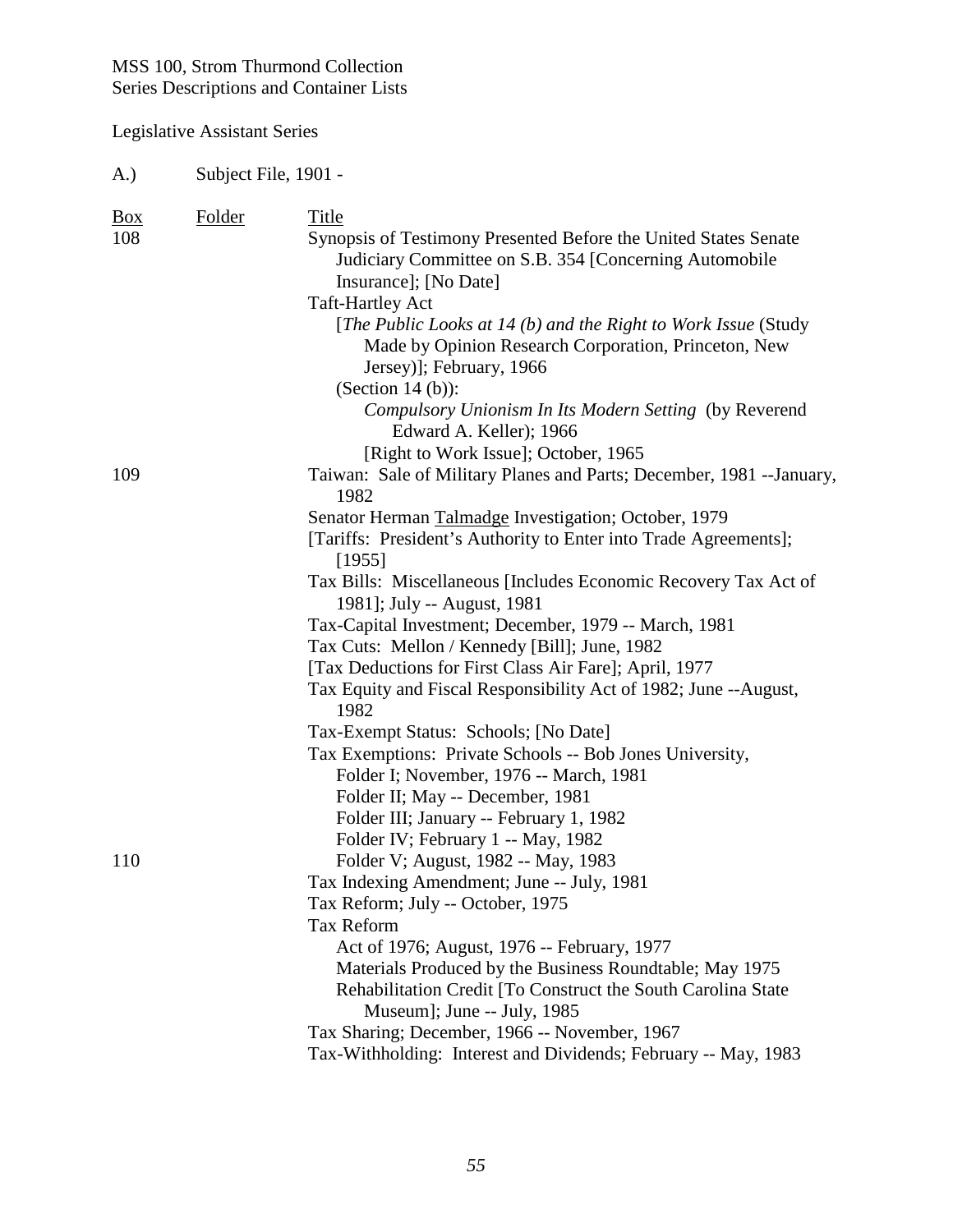#### Legislative Assistant Series

A.) Subject File, 1901 - Box Folder Title Taxes, Folder I; July, 1974 -- June, 1975 Folder II; July -- October, 1975 Taxes: Carryover Basis Provision; March, 1979 Television Opposition to Pay Television (S. Res. 251), Folder I; January -- February, 1958 Folder II; March -- August, 1958 111 in the Senate; April, 1981 -- September, 1984 Sex and Violence on Television, Folder I; March, 1975 -- Fall, 1977 Folder II; November, 1977 -- January, 1979 Terrorism; January, 1975 -- May, 1981 Textbook by Richard Walker: *Democracy and Communism in World Affairs* , Folder I; January, 1961 -- August 6, 1963 Folder II; August 7 - 31, 1963 Folder III; September, 1963 -- August, 1965 Textile Companies; December, 1969 -- January, 1970 Legislation; June, 1970 Legislation: Trade Laws; June, 1968 -- December, 1969 Publications; December, 1969 112 Publications: Newspaper Clippings; January, 1969 -- March, 1970 News Releases; December, 1969 -- June, 1970 Textiles, Folder I; August, 1961 -- February, 1970 Folder II; c. 1970 — August, 1982 Textiles: Administration; May, 1969 — May, 1970 Application of Textile Industry for Investigation Concerning Imports of Textiles and Textile Manufactures; July 31, 1961 China; March, 1970 Correspondence; August, 1969 — July, 1970 Correspondence -- American Textile Manufacturers Institute; January — May, 1970 Japan; July, 1969 — August, 1970 Multifiber Arrangement; September, 1980 — December, 1982 113 [Senator Ernest Hollings of South Carolina]; March-April, 1970 South Korea; July, 1969 — June, 1970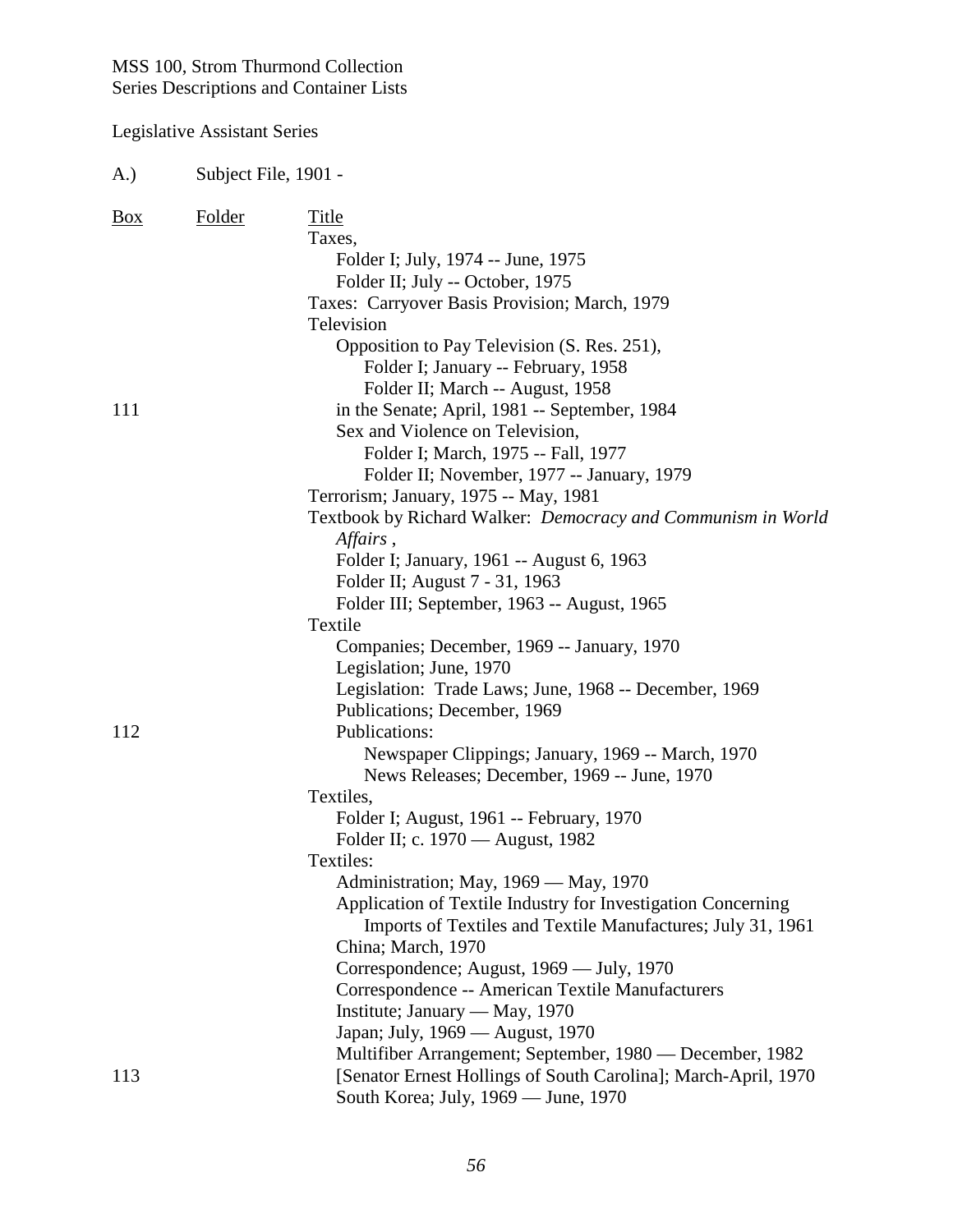| A.)            | Subject File, 1901 - |                                                                                                                                                                                                                                                                                                                                                                                                                                                                                   |
|----------------|----------------------|-----------------------------------------------------------------------------------------------------------------------------------------------------------------------------------------------------------------------------------------------------------------------------------------------------------------------------------------------------------------------------------------------------------------------------------------------------------------------------------|
| $\frac{Box}{}$ | <b>Folder</b>        | Title<br>Textiles, cont.                                                                                                                                                                                                                                                                                                                                                                                                                                                          |
| 113            |                      | Statistics; January, 1969 — August, 1970<br>Statistics --<br>American Apparel Manufacturers Association; May, 1970<br>Computerized Import Study; c. 1970<br>Report of the Task Force on Nonrubber Footwear; June, 1970<br>Thank-yous -- Legislative [Correspondence]; February - December,<br>1972<br>Thornburgh, Richard L. [United States Attorney, Department of<br>Justice]; October, 1971 — June, 1975<br>Thurmond<br>Nominations / Appointments; January, 1980 -- May, 1982 |
|                |                      | Positions,<br>Folder I; 1977 — 1978<br>Folder II; January, 1981 — 1985                                                                                                                                                                                                                                                                                                                                                                                                            |
| 114            |                      | Positions:<br>Issue Booklet; May, 1978<br>Senate Service; January, 1975 - 1985<br>Positions / Statements; January, 1980 - 1985<br>Trip Report:<br>Army Units (NATO) in Europe; December, 1980-April, 1981                                                                                                                                                                                                                                                                         |
|                |                      | [Military Installations in Nebraska, Texas and California];<br>April, 1979<br>Patrick Air Force Base, Florida; February, 1981<br>Voting Records; 1984<br>Tickets to Space Shuttle Landing; March, 1982                                                                                                                                                                                                                                                                            |
|                |                      | Time / Ports Issues: Amtrak Railroads -- Carolina Line<br>(Washington, D.C. -- Cincinnati -- Chicago); November -<br>December, 1981<br>Tobacco; January, 1972 — August, 1976                                                                                                                                                                                                                                                                                                      |
|                |                      | Trade; June — August, 1973<br>Trade<br>Act of 1970 (H.R. 18970 and H.R. 16920); August-September,<br>1970<br>Expansion Bill (H.R. 11970); June — September, 1962<br>[Transportation Bills (S. 1061, S. 1062 and S. 1063)],<br>Folder I; July, 1962 -- October, 1963<br>Folder II; February -- June, 1964                                                                                                                                                                          |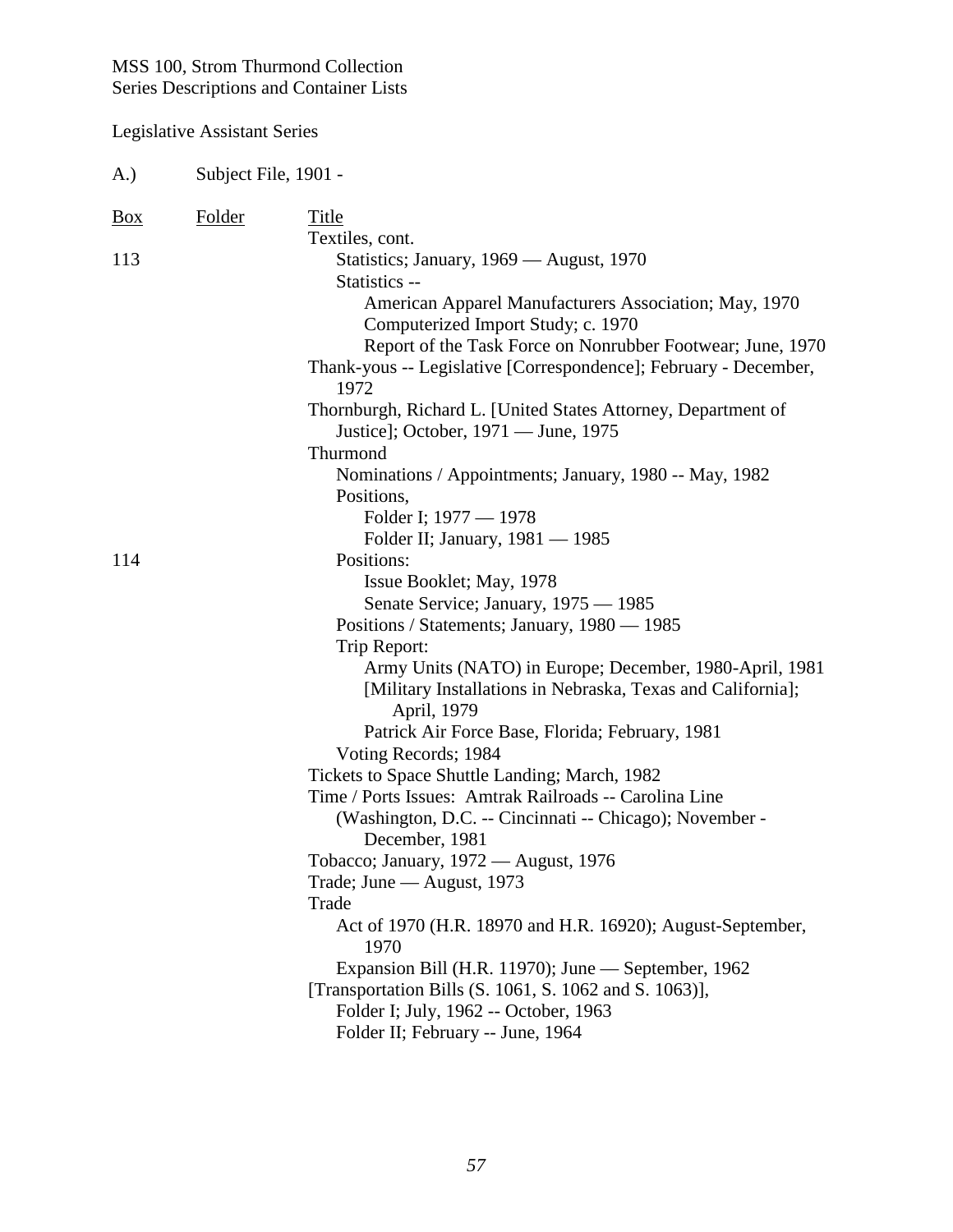| A.)               | Subject File, 1901 - |                                                                                                                                                                                                                                                                                                                   |
|-------------------|----------------------|-------------------------------------------------------------------------------------------------------------------------------------------------------------------------------------------------------------------------------------------------------------------------------------------------------------------|
| <u>Box</u><br>115 | <b>Folder</b>        | Title<br>[Transportation Bills:]<br>[Freight Car Charges (S. 1063)]; 1961 -- August, 1964<br>[Freight Forwarders to Buy and Control Motor Carriers and Water<br>Carriers (S. 684)]; February -- June, 1963<br>[Improving the National Transportation System (S. 2796)]; March<br>-- July, 1964<br>Transportation: |
|                   |                      | Correspondence,<br>Folder I; January, 1982 — December 9, 1982<br>Folder II; December 9, 1982 - January, 1983<br>Gas Tax; December, 1982 — March, 1983<br>Heavy Vehicle Highway Use Tax; January -- March, 1983<br>Michelin Tire Tax Issue; January — February, 1983                                               |
|                   |                      | Nickel-a-Gallon Gas Tax; May 1982 —<br>January, 1983<br>Surface Transportation Act of 1982 (H.R. 6211); December, 1982<br>Thurmond Amendments; December, 1982<br>["Who are the Air Cargo Specialists"]; April, 1964                                                                                               |
|                   |                      | Treasury and Postal Service Appropriations Bill for Fiscal Year 1980;<br>August — September, 1979                                                                                                                                                                                                                 |
| 116               |                      | Treasury, Postal Service and General Government Appropriations Bill<br>for Fiscal Year 1981 (H.R. 7583); June, 1978 — November, 1980<br>Trilateral Commission; January, 1977 — March, 1980                                                                                                                        |
|                   |                      | Tris; June, 1981 — October, 1982<br>Truck Unloading Fees (S. 3922); May, 1958 — 1959<br>Tuition Tax Credits,                                                                                                                                                                                                      |
|                   |                      | Folder I; January, 1973 — April, 1978<br>Folder II; May -- August 9, 1978                                                                                                                                                                                                                                         |
|                   |                      | Folder III; August 10, 1978 — December, 1980<br>Folder IV; March, 1981 — November, 1983<br>Tuition Tax Credits: [Different Viewpoints]; September, 1977 —<br>July, 1978                                                                                                                                           |
|                   |                      | Twentieth Century-Fox Movietonews Gift to University of South                                                                                                                                                                                                                                                     |
| 117               |                      | Carolina; July, 1980 — 1983<br>Unemployment; January, 1975 — July, 1985<br>Unemployment<br>Compensation; July, 1975 — 1976<br>Compensation Offset (H.R. 5507); September, 1976-February,<br>1982                                                                                                                  |
|                   |                      | Uniform Science and Technology Research and Development<br>Utilization Act; June, 1982<br>Union Dues; January, 1977 — May, 1984                                                                                                                                                                                   |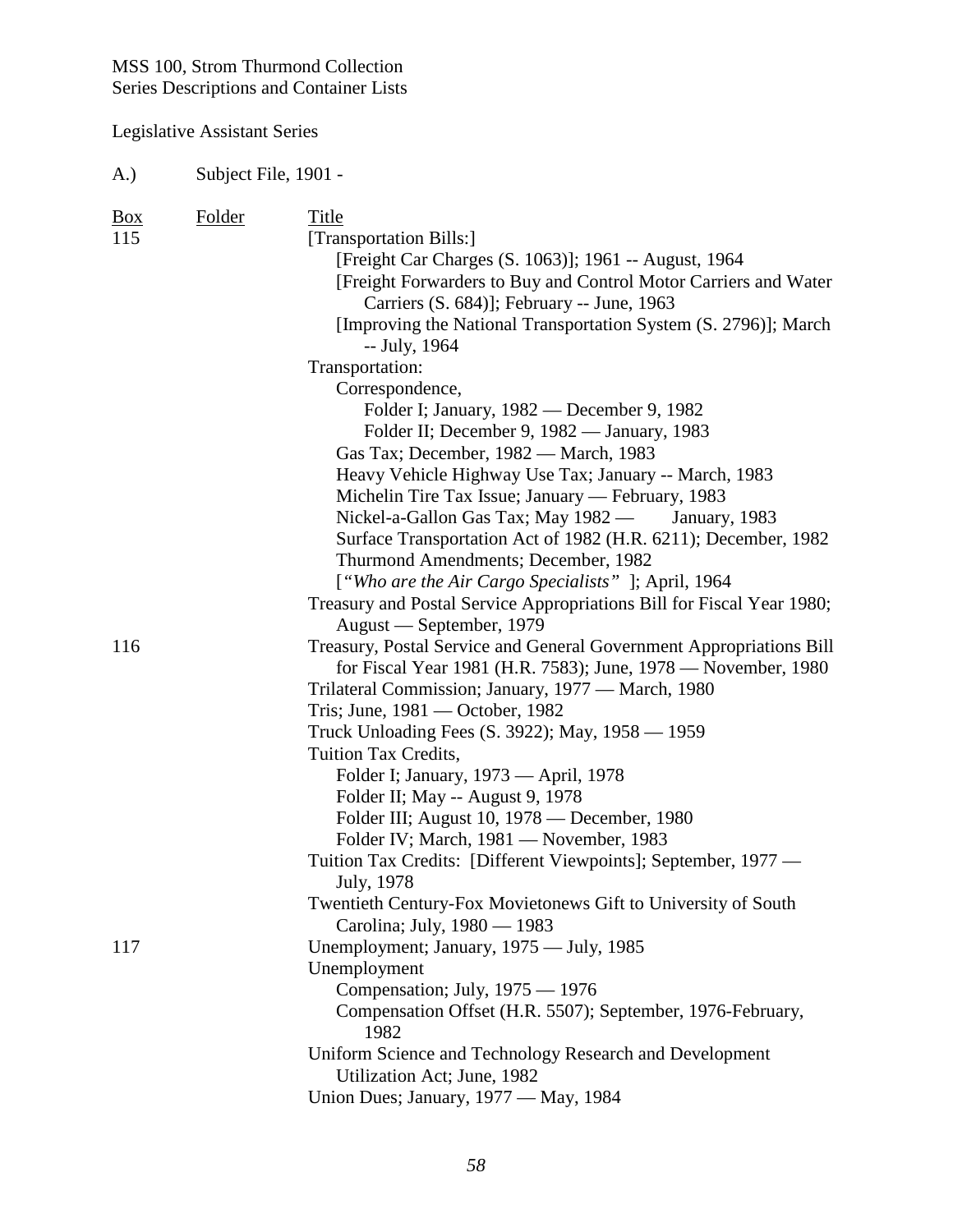#### Legislative Assistant Series

A.) Subject File, 1901 - Box Folder Title 117 Union Hearings; September, 1976 — July, 1977 Unionization Articles; December, 1975 — November, 1977 of the Armed Forces (S. 3079); 1975 — May, 1977 Unions; 1980 — September, 1981 Unions: Fifty Mile Rule; January — March, 1981 Professional Air Traffic Controllers Organization (PATCO); July, 1981 — April, 1982 United Nations; December, 1967 — April, 1976 118 United States Attorney (Assistant) [Nominations], A - W; December, 1968 — August, 1970 [States Census Bill]; [1968] International Trade Commission: *Factors Affecting World Petroleum Prices to 1985*; September, 1977 Soviet Relations; September, 1981 Steel / Import Restrictions; April, 1982 Universal Voter Registration, Folder I; February, 1973 — May 5, 1977 Folder II; May 6, 1977 — March, 1978 [Urban Mass Transportation]; March, 1963 Urban Mass Transportation Act: Repeal of Section 13 (c); June, 1964 — August, 1982 Values Classification, Folder I; September, 1973 — September, 1979 Folder II; October, 1979 — February, 1980 119 Folder III; March — April, 1980 Van de Water, John [Nomination, Chairman of National Labor Relations Board]; June, 1981 Veterans; 1970 — April, 1982 Veterans' Affairs Committee Legislation; February, 1972 Legislation — Series of Bills; February, 1972 Victims Bill of Rights; June, 1982 of Crime Act of 1979; January, 1978 — January, 1979 Vietnam; 1962 — March, 1977 Vinson—Trammell Act; September, 1978 — September, 1981 Virgil C. Summer Nuclear Plant (Fairfield County, S.C.); April, 1979 — September, 1981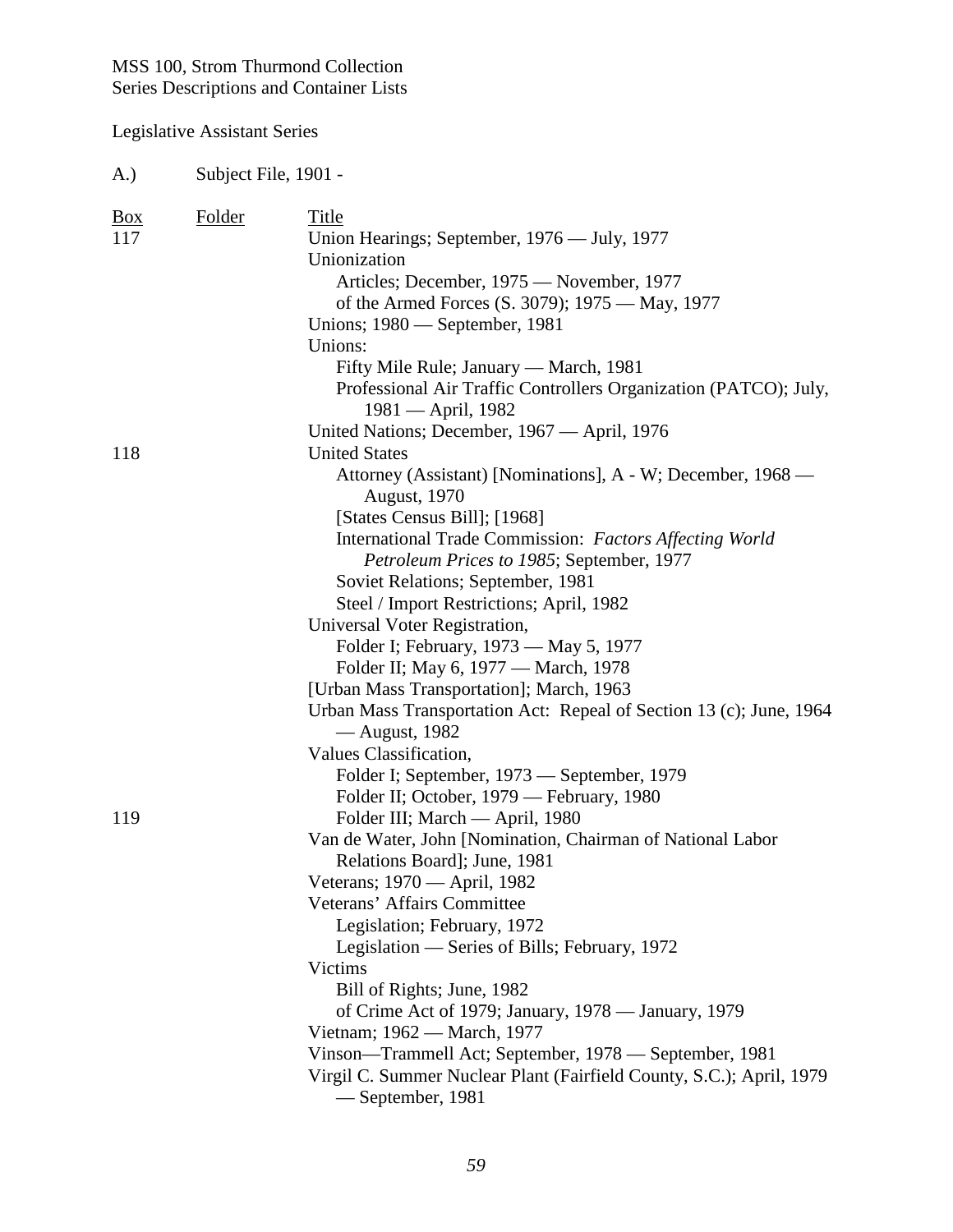Legislative Assistant Series

A.) Subject File, 1901 -

| <b>Box</b> | <b>Folder</b> | Title                                                           |
|------------|---------------|-----------------------------------------------------------------|
| 119        |               | Vocational Education; January, 1980 — October, 1982             |
| 120        |               | <b>Vocational Education Act</b>                                 |
|            |               | (S. 2757); March, 1975 — March, 1976                            |
|            |               | Reauthorization,                                                |
|            |               | Folder I; May 1983 — March 6, 1984                              |
|            |               | Folder II; March 8 — September, 1984                            |
|            |               | Folder III; 1984                                                |
|            |               | Volunteer Army / No Draft; February, 1971 — July, 1973          |
|            |               | Voter Registration (Blacks); July, 1982                         |
|            |               | <b>Voting Records:</b>                                          |
|            |               | AFL-CIO — General Unions; 1973 -- September, 1984               |
|            |               | Americans For Constitutional Action (ACA); 1974 -- 1983         |
|            |               | Byrne Business Consulting; June, 1980                           |
|            |               | Conservative Caucus; August, 1980 — 1984                        |
| 121        |               | Consumer Federation of America; September, 1974-October, 1984   |
|            |               | Miscellaneous                                                   |
|            |               |                                                                 |
|            |               | Agencies / Groups,                                              |
|            |               | Folder I; October, 1971 - 1981                                  |
|            |               | Folder II; 1981 — October, 1984                                 |
|            |               | Republican and Conservative Groups; May, 1975 -1984             |
|            |               | National Association of Realtors; June, 1980 — 1982             |
|            |               | Newspapers / Magazines; January, 1981 — July, 1984              |
|            |               | United States Chamber of Commerce; May, 1978-February, 1984     |
|            |               | Voting Record "Network"; July, 1979 - July, 1983                |
|            |               | Voting Rights Act,                                              |
|            |               | Folder I; August, 1965 — April, 1982                            |
|            |               | Folder II; May — June, 1982                                     |
|            |               | War Risk Insurance Act (H.R. 5930); July — August, 1982         |
|            |               | Water                                                           |
|            |               | and Sewer Bill (H.R. 3298); February — April, 1973              |
|            |               | Flouridation; May, 1975 - July, 1981                            |
|            |               | Resources Legislation (S. 703); January, 1980                   |
| 122        |               | Watergate; May, 1973 — August, 1974                             |
|            |               | Watson, Albert [Nomination, Federal District Judgeship of South |
|            |               | Carolina],                                                      |
|            |               | Folder I; January — April, 1971                                 |
|            |               | Folder II; May — June, 1971                                     |
|            |               | WDIX Radio Station (Orangeburg, S.C.); December, 1969 -         |
|            |               | September, 1970                                                 |
|            |               | Welfare; June, 1971 - July, 1982                                |
|            |               | Welfare Reform; December, 1976 — June, 1978                     |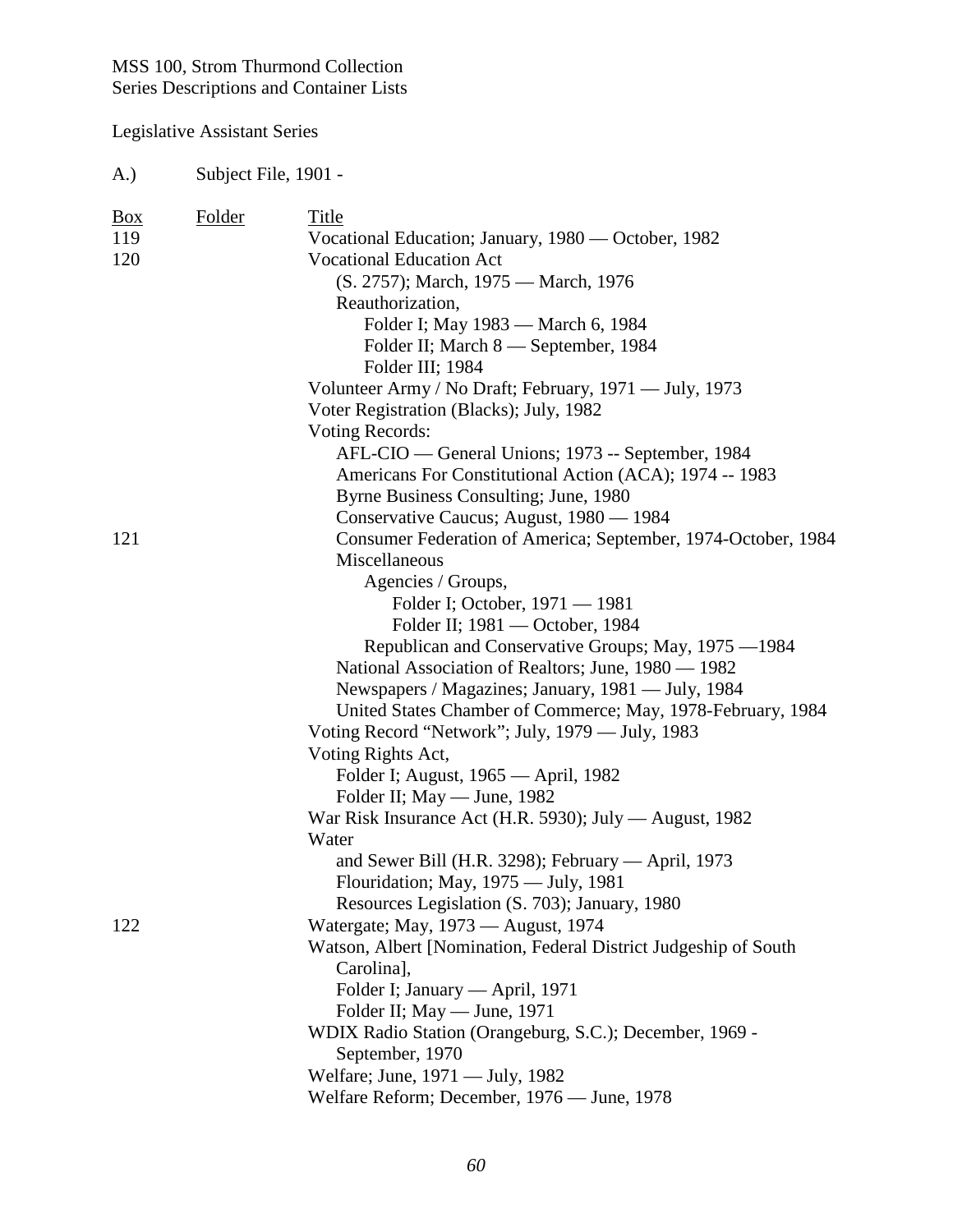Legislative Assistant Series

A.) Subject File, 1901 -

| $\underline{Box}$ | Folder | Title                                                             |
|-------------------|--------|-------------------------------------------------------------------|
| 122               |        | Westmoreland, William C. [United States Army General]; June, 1982 |
|                   |        | [Wheat and Feed Grain Programs: Their Effects on the Commodity    |
|                   |        | Credit Corporation Expenditures]; February, 1963                  |
|                   |        | Wheat Tax on Bakers; January, 1973                                |
|                   |        | [Wilderness Legislation]; February, 1963                          |
|                   |        | Wiretapping Abuses; June — August, 1974                           |
|                   |        | Women in Public Service; August, 1971                             |
| 123               |        | X-Ray Weapons (DOD); August, 1982                                 |
|                   |        | Youth Education and Employment Initiative Act; April, 1980        |
|                   |        | Youth Minimum Wage; March, 1981 — April, 1982                     |
|                   |        | Youth Minimum Wage:                                               |
|                   |        | [Bills Thurmond Co-sponsored (S. 348 and S. 430)]; January, 1981  |
|                   |        | - December, 1982                                                  |
|                   |        | National Restaurant Association's Study on the Loss of the Tip    |
|                   |        | Credit and the Twenty-Five Percent Increase in the Minimum        |
|                   |        | Wage in California; March — May, 1977                             |
|                   |        | Report of the Minimum Wage Study Commission (Volume One);         |
|                   |        | May, 1981                                                         |
|                   |        | [Youth Offenders]; February — October, 1973                       |
|                   |        |                                                                   |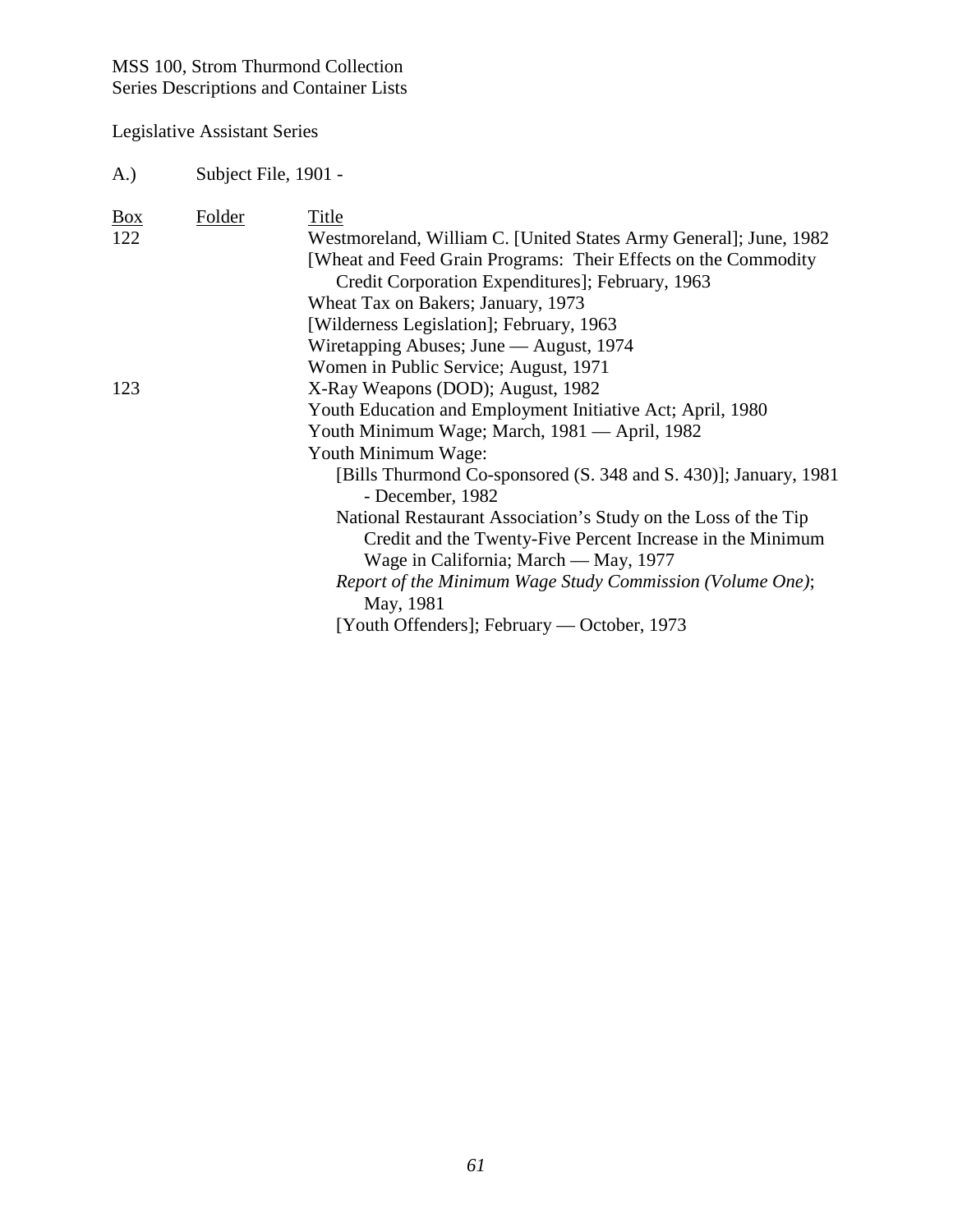| B.) | Speech Material, 1943 - |
|-----|-------------------------|
|-----|-------------------------|

| $\frac{Box}{angle}$ | Folder | Title                                                                 |
|---------------------|--------|-----------------------------------------------------------------------|
| 123                 |        | Administrative Conference Act; April, 1972                            |
|                     |        | Aging: Service Accomplishments; July, 1965 — September, 1980          |
|                     |        | Agricultural; September, 1971 — May, 1976                             |
|                     |        | Agriculture,                                                          |
|                     |        | Folder I; February, 1960 — February, 1973                             |
|                     |        | Folder II; March, 1973 - September, 1981                              |
| 124                 |        | Agriculture and Consumer Protection Act of 1973,                      |
|                     |        | Folder I; December, 1970 — March, 1973                                |
|                     |        | Folder II; April — June, 1973                                         |
|                     |        | Air Cargo Bill (S. 1821); March, 1972                                 |
|                     |        | Alaskan Pipeline; February, 1971 — June, 1973                         |
|                     |        | Alcohol; 1968 — June, 1977                                            |
|                     |        | Alcohol Bill [To Require Health Warnings on Labels of Bottles of      |
|                     |        | Alcoholic Beverages] (S. 1540); April, 1971 —September, 1973          |
|                     |        | Alcoholic Beverages; January, 1972                                    |
|                     |        | Americanism; September, 1955 — October, 1976                          |
|                     |        | Americans for Constitutional Action; [No Date]                        |
|                     |        | Amicus Curiae Brief: Charlotte Busing; April, 1967-September, 1970    |
|                     |        | Anderson Daily Mail [Editorials]; April - May, 1970                   |
|                     |        | Animal Experimentation; September — October, 1973                     |
|                     |        | Antitrust; September, 1970 -- July, 1973                              |
|                     |        | Antitrust: Oil; June — September, 1970                                |
|                     |        | Armed Forces — Defense; July, 1971 — September, 1972                  |
|                     |        | [Asian Development Bank]; March, 1966                                 |
|                     |        | Atomic Energy Commission,                                             |
|                     |        | Folder I; October, 1970 — January, 1971                               |
| 125                 |        | Folder II; April, 1971 -- May, 1972                                   |
|                     |        | Folder III; July, 1972 — January, 1973                                |
|                     |        | Aviation (S. 1739); August — September, 1973                          |
|                     |        | Baruch, Bernard M. [Financier and Statesman]; October, 1952           |
|                     |        | Blacks; 1965 - 1981                                                   |
|                     |        | Bradley, Morrah [States Senator, South Carolina]; April - May, 1966   |
|                     |        | Brunson Corporation Claim Against Food and Drug Administration;       |
|                     |        | September, 1964 — October, 1971                                       |
|                     |        | Buckley, Senator James F.: Statement on the Social Security Bill; [No |
|                     |        | Date]                                                                 |
|                     |        | Budget; April, 1962 — 1973                                            |
|                     |        | Budget: Fiscal Year 1982; January — February, 1971                    |
|                     |        | Budget Reform (S. 1541); December, 1973 — March, 1974                 |
|                     |        | Business, Commerce and Trade; August, 1969 — May, 1972                |
|                     |        | Busing: April, 1972                                                   |
|                     |        |                                                                       |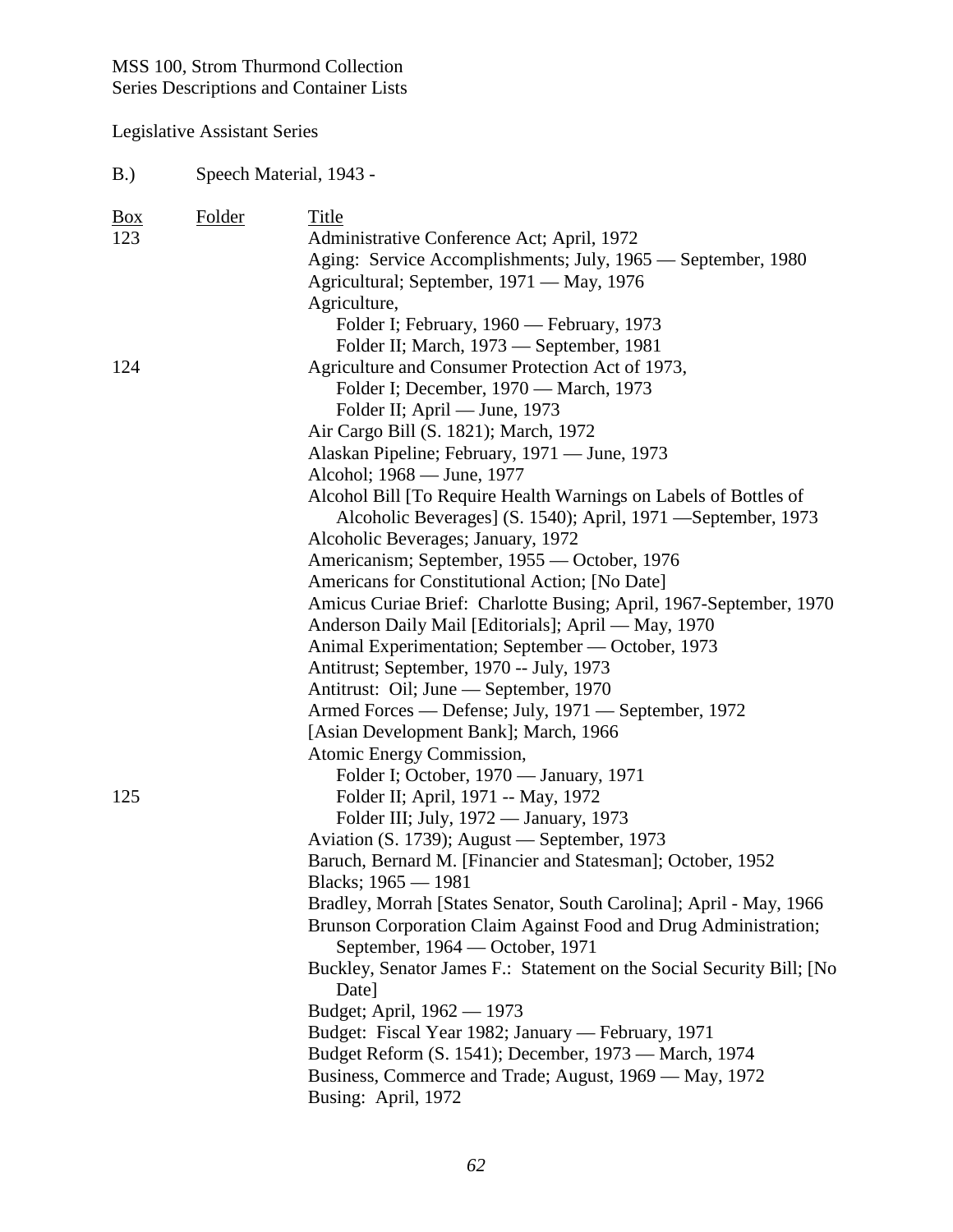| B.)                 | Speech Material, 1943 -      |                                                                     |
|---------------------|------------------------------|---------------------------------------------------------------------|
| $\frac{Box}{angle}$ | <b>Folder</b>                | <b>Title</b>                                                        |
| 125                 |                              | Butler, Paul [National Chairman of the Democratic Party]; December, |
|                     | $1958$ — September, 1959     |                                                                     |
|                     |                              | Cable Television Copyright Law (S. 543),                            |
|                     |                              | Folder I; April — December, 1969                                    |
| 126                 |                              | Folder II; March - May, 1970                                        |
|                     |                              | Calhoun, John C.; September, 1958                                   |
|                     |                              | Campaign Funding (S. 3044); 1972 — March, 1974                      |
|                     |                              | Campaign Funding (S. 3044): Federal—State Election Law Survey;      |
| October, 1973       |                              |                                                                     |
|                     |                              | Children (Care, Abuse, etc.); December, 1971 — October, 1973        |
|                     |                              | Civil Aeronautics Board (CAB); July, 1963                           |
|                     |                              | Civil Rights; September, 1962 — August, 1975                        |
|                     |                              | Civil Rights                                                        |
|                     |                              | Address; August, 1959                                               |
|                     |                              | [Address on the Jury Trial Amendment to the Civil Rights Bill       |
|                     | (H.R. 7152)]; April 28, 1964 |                                                                     |
|                     |                              | and Farm Extensions; September, 1971 — January, 1973                |
| 127                 |                              | and Responsibilities; June, 1970 — May, 1972                        |
|                     |                              | [Statement Concerning the Civil Rights Bill (H.R. 7152)]; [1964]    |
|                     |                              | [Statements Concerning the Civil Rights Bill (H.R. 7152)]; [1964]   |
|                     |                              | Commencement Addresses; 1964 -- July, 1973                          |
|                     |                              | Common Situs Picketing Bills (S. 2643); February -- June, 1960      |
|                     |                              | Communism; January, 1961 — May, 1983                                |
|                     |                              | Congressional Record Inserts 1963; February -- December, 1963       |
|                     |                              | <b>Congressional Record Inserts</b>                                 |
|                     |                              | 1964; May -- October, 1964                                          |
|                     |                              | 1965; January -- July, 1965                                         |
|                     |                              | 1966; January -- October, 1966                                      |
|                     |                              | 1967; January -- September, 1967<br>1969; January -- December, 1969 |
|                     |                              | 1973; October -- December, 1973                                     |
|                     |                              | 1974; January -- December, 1974                                     |
|                     |                              | 1975; January -- December, 1975                                     |
|                     |                              | 1976; January -- October, 1976                                      |
|                     |                              | 1977; January -- December, 1977                                     |
|                     |                              | 1978; January -- October, 1978                                      |
|                     |                              | 1979; January -- April, 1979                                        |
| 128                 |                              | Conservation: Big Thicket National Preserve (Texas); October, 1973  |
|                     |                              | Conservatism; September, 1965 — June, 1972                          |
|                     |                              | Constitution; July, 1956                                            |
|                     |                              |                                                                     |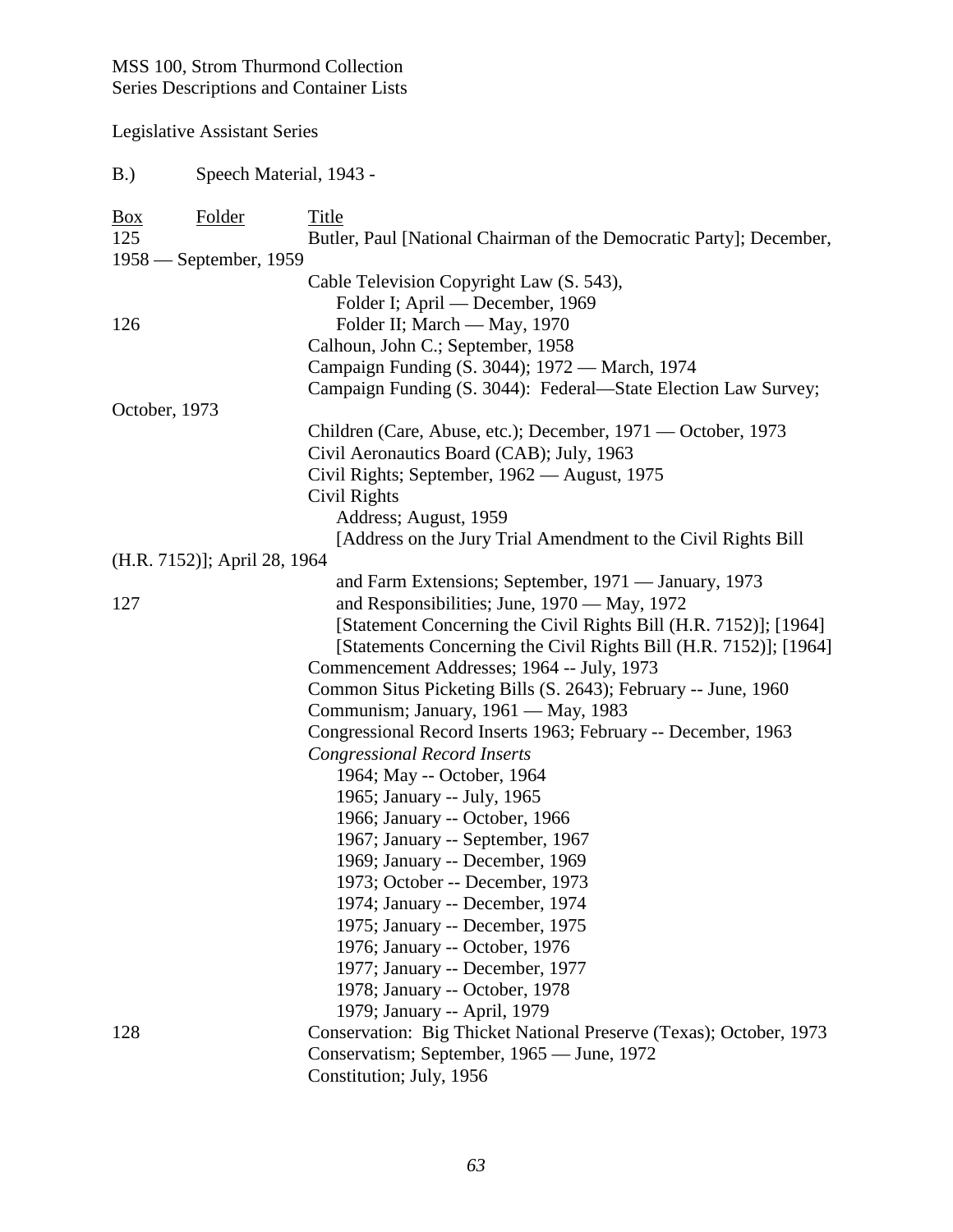# Legislative Assistant Series

#### B.) Speech Material, 1943 -

| $\frac{Box}{angle}$ | Folder | Title                                                                                                              |
|---------------------|--------|--------------------------------------------------------------------------------------------------------------------|
| 128                 |        | Courts and the Judicial Branch (General, U.S. Supreme Court, Lower<br>Federal Courts); October, 1968 — April, 1972 |
|                     |        | Crime; 1963 — June, 1982                                                                                           |
|                     |        | Cuba; May, 1976                                                                                                    |
|                     |        | [Dairy Legislation: The Proxmire Class I Base Bill (S. 1915)];                                                     |
|                     |        | August, 1963 -- May, 1967                                                                                          |
|                     |        | Defense,                                                                                                           |
|                     |        | Folder I; March, 1960 — July, 1977                                                                                 |
|                     |        | Folder II; April, 1978 — January, 1982                                                                             |
|                     |        | Defense: National Defense Transportation Association; February --<br>March, 1971                                   |
|                     |        | Democrats; 1964 -- November, 1969                                                                                  |
|                     |        | Dirksen Amendment [Proposal for a Constitutional Prayer                                                            |
|                     |        | Amendment]; June -- August, 1966                                                                                   |
|                     |        | Dock Strike; February -- March, 1972                                                                               |
|                     |        | Drug Abuse: Combination Drugs; April, 1971 -- September, 1972                                                      |
|                     |        | Drugs,                                                                                                             |
|                     |        | Folder I; December, 1969 -- March 28, 1973                                                                         |
| 129                 |        | Folder II; March 29, 1973                                                                                          |
|                     |        | Folder III; 1973 -- April, 1983                                                                                    |
|                     |        | Eastland, James [United States Senator from Mississippi]; September,<br>1958                                       |
|                     |        | Economic Stabilization Act of 1973; January -- March, 1973                                                         |
|                     |        | Economy,                                                                                                           |
|                     |        | Folder I; 1962 -- November, 1971                                                                                   |
|                     |        | Folder II; February, 1972 -- September, 1980                                                                       |
|                     |        | Economy, Budget, and Defense; May -- September, 1980                                                               |
|                     |        | Edgefield: School Desegregation Plan 1970; December, 1969 --<br><b>August</b> , 1970                               |
|                     |        | Education,                                                                                                         |
|                     |        | Folder I; February, 1964 -- November, 1971                                                                         |
|                     |        | Folder II; February, 1972 -- May, 1982                                                                             |
| 130                 |        | Education: Survey of 100 Largest Districts; December, 1969 -- June,<br>1970                                        |
|                     |        | Elections / Voting; 1953 -- 1966                                                                                   |
|                     |        | <b>Electoral College</b>                                                                                           |
|                     |        | Reform; June, 1957 -- February, 1973                                                                               |
|                     |        | Reform Proposals; July, 1968                                                                                       |
|                     |        | Energy; August, 1966 -- August, 1978                                                                               |
|                     |        | Environment; January, 1971 -- October, 1980                                                                        |
|                     |        |                                                                                                                    |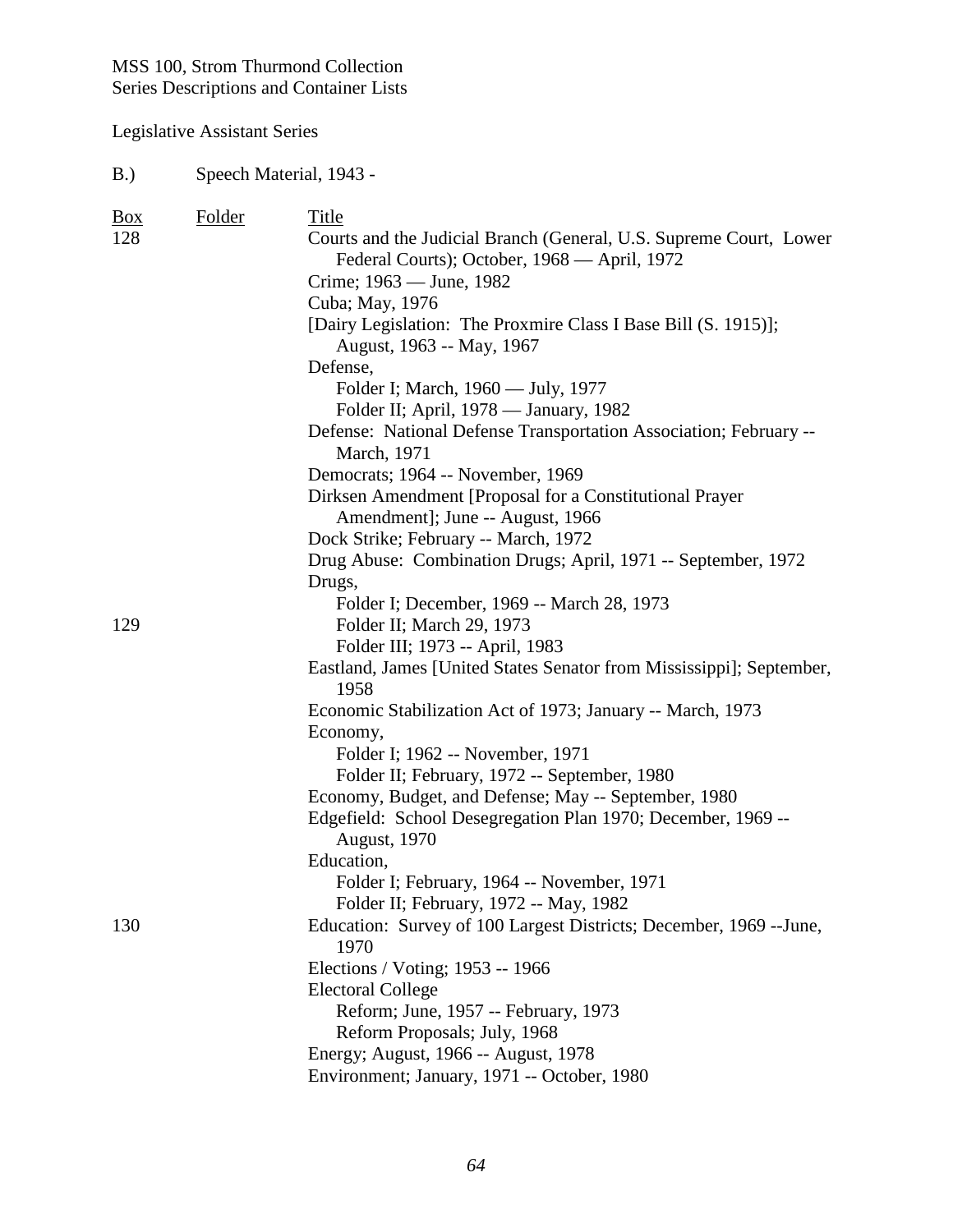| B.)               | Speech Material, 1943 - |                                                                                                                |  |
|-------------------|-------------------------|----------------------------------------------------------------------------------------------------------------|--|
| <u>Box</u><br>130 | <b>Folder</b>           | Title<br>Environment: Pollution,<br>Folder I; 1970 -- [June, 1971]                                             |  |
| 131               |                         | Folder II; [July, 1971] -- September, 1972<br>Equal Employment Opportunities Enforcement Act of 1971           |  |
|                   |                         | [Statement]; February, 1972                                                                                    |  |
|                   |                         | Fair Trade; July, 1962 -- January, 1967<br>Fair Trade:                                                         |  |
|                   |                         | East -- West Trade; 1956 -- May, 1968                                                                          |  |
|                   |                         | Tobacco; June, 1968 -- November, 1969                                                                          |  |
|                   |                         | Truth-in-Packaging Legislation; March -- July, 1965                                                            |  |
|                   |                         | Families; June, 1980                                                                                           |  |
|                   |                         | Federal                                                                                                        |  |
|                   |                         | Communications Commission (FCC); July, 1963 -- May, 1964<br>Government Power; September 1963 -- February, 1964 |  |
|                   |                         | Home Loan Bank Board; May, 1972                                                                                |  |
|                   |                         | Power Commission (FPC); May, 1964 -- February , 1965                                                           |  |
|                   |                         | Finance; July, 1971 -- August, 1972                                                                            |  |
|                   |                         | Ford Foundation and the Fund for the Republic; 1955                                                            |  |
|                   |                         | Foreign                                                                                                        |  |
|                   |                         | Aid; April -- June, 1967                                                                                       |  |
|                   |                         | Policy; 1964 -- September, 1980                                                                                |  |
|                   |                         | Policy: National Commitment; [No Date]                                                                         |  |
|                   |                         | Relations / Foreign Aid; November, 1957 - 1980<br>Relations:                                                   |  |
|                   |                         | Bahamas; August, 1962                                                                                          |  |
|                   |                         | Communist China; [No Date]                                                                                     |  |
|                   |                         | France; April -- May, 1960                                                                                     |  |
|                   |                         | Ghana; July, 1964 -- July, 1965                                                                                |  |
|                   |                         | Haiti; March -- April, 1963                                                                                    |  |
| 132               |                         | India; July, 1963                                                                                              |  |
|                   |                         | Indonesia; June, 1963                                                                                          |  |
|                   |                         | Italy; 1967                                                                                                    |  |
|                   |                         | Japan; June -- July, 1957                                                                                      |  |
|                   |                         | Kashmir; August -- September, 1965                                                                             |  |
|                   |                         | Katanga; August, 1962 -- October, 1963                                                                         |  |
|                   |                         | Latin America; August, 1960 — March, 1966                                                                      |  |
|                   |                         | Malaysia; June, 1964 — November, 1965                                                                          |  |
|                   |                         | Middle East; February, 1957 — June, 1967                                                                       |  |
|                   |                         | NATO; January — April, 1967                                                                                    |  |
|                   |                         | Okinawa; 1965                                                                                                  |  |
|                   |                         | Panama Canal; March, 1963 — January, 1966                                                                      |  |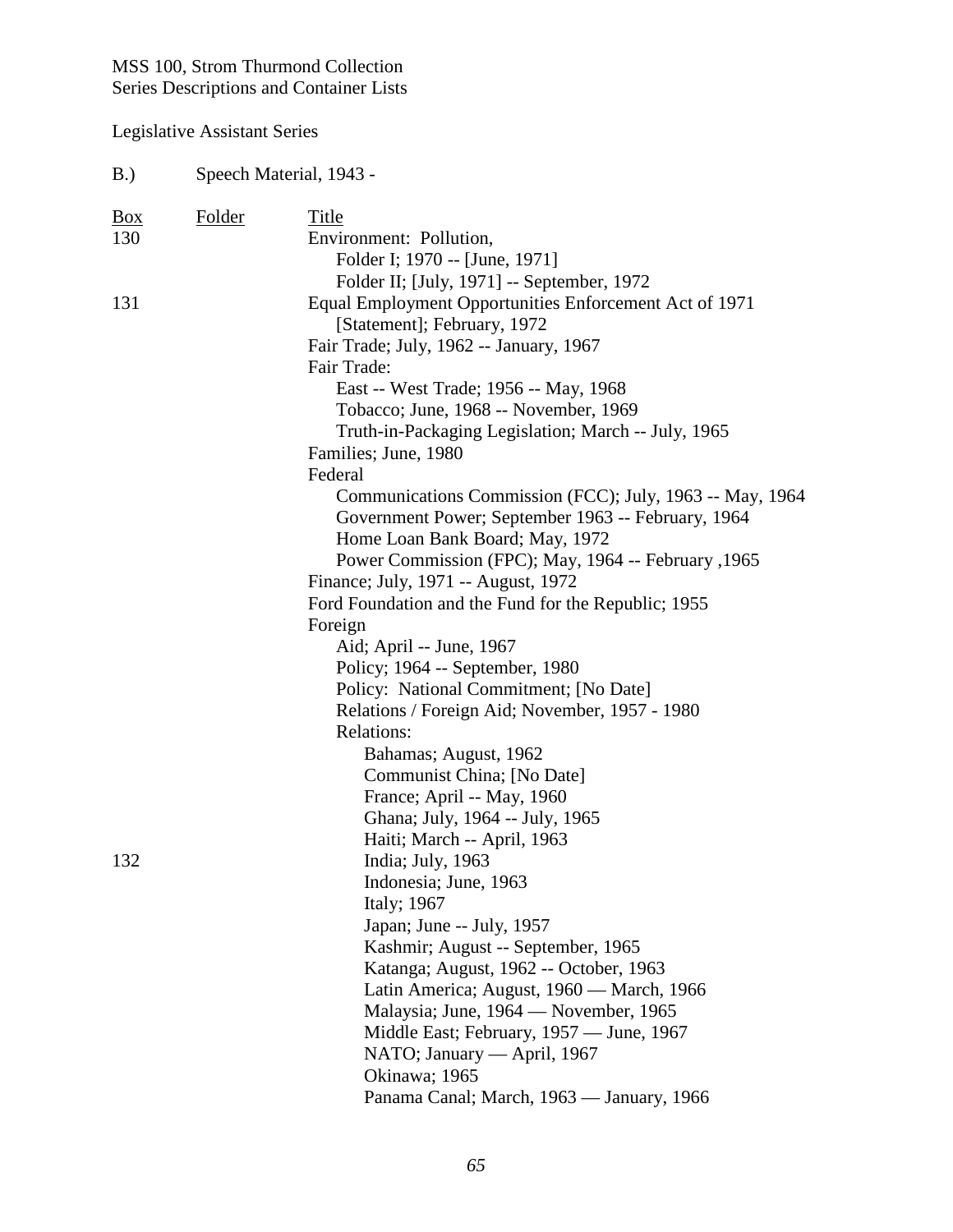| B.)<br>Speech Material, 1943 - |               |                                                                                                                     |
|--------------------------------|---------------|---------------------------------------------------------------------------------------------------------------------|
| $\frac{Box}{}$                 | <b>Folder</b> | Title                                                                                                               |
|                                |               | Foreign                                                                                                             |
|                                |               | Relations, cont.                                                                                                    |
| 132                            |               | Rhodesia; March, 1966 — June, 1967                                                                                  |
|                                |               | Soviet Union; October, 1954 — June, 1959                                                                            |
|                                |               | Vietnam; February, 1958 — May, 1967                                                                                 |
|                                |               | Yugoslavia; August, 1965                                                                                            |
|                                |               | Fourteenth Amendment [of the United States Constitution];                                                           |
|                                |               | September, 1957 - 1970                                                                                              |
|                                |               | Freedom Sunday and Freedom Week (S.J. Res. 110); September, 1965                                                    |
|                                |               | Free                                                                                                                |
|                                |               | Enterprise; 1976                                                                                                    |
|                                |               | Enterprise Speech (Draft); November, 1976                                                                           |
|                                |               | Society Association; August — October, 1965                                                                         |
|                                |               | General                                                                                                             |
|                                |               | Accounting Office (GAO); March, 1966                                                                                |
|                                |               | Agreement on Tariffs and Trade; September, 1973                                                                     |
| 133                            |               | [Information]; August, 1949 — November, 1982                                                                        |
|                                |               | Government                                                                                                          |
|                                |               | General; September, 1954 — September, 1967                                                                          |
|                                |               | General -- The Southeastern Assembly: "Goals for Americans";                                                        |
|                                |               | July, 1961                                                                                                          |
|                                |               | Governmental Departments: General Departments,                                                                      |
|                                |               | Folder I; December, 1970                                                                                            |
|                                |               | Folder II; February — March, 1971                                                                                   |
|                                |               | Guidelines for Cold War Victory (Draft); [No Date]                                                                  |
|                                |               | Health,                                                                                                             |
|                                |               | Folder I; April, 1960 — March 23, 1973                                                                              |
|                                |               | Folder II; March 27, 1973 - May, 1978                                                                               |
| 134                            |               | Health: Alcohol; October, 1955 — August, 1960                                                                       |
|                                |               | Health and Welfare: Pollution; April - June, 1972<br>[Health, Education and Welfare: Manhattan Board of Education]; |
|                                |               | May, 1970                                                                                                           |
|                                |               | Health Insurance; [1960]                                                                                            |
|                                |               | History: Confederacy [Address by James F. Byrnes at the Charleston                                                  |
|                                |               | Confederate Centennial]; April, 1961                                                                                |
|                                |               | Hoover Commission; November, 1963                                                                                   |
|                                |               | Housing; December, 1980                                                                                             |
|                                |               | Human; [No Date]                                                                                                    |
|                                |               | Immigration; February, 1965 — May, 1978                                                                             |
|                                |               | Index [to Various Subjects]; [c. 1965]                                                                              |
|                                |               | Industry; November, 1958 — May, 1982                                                                                |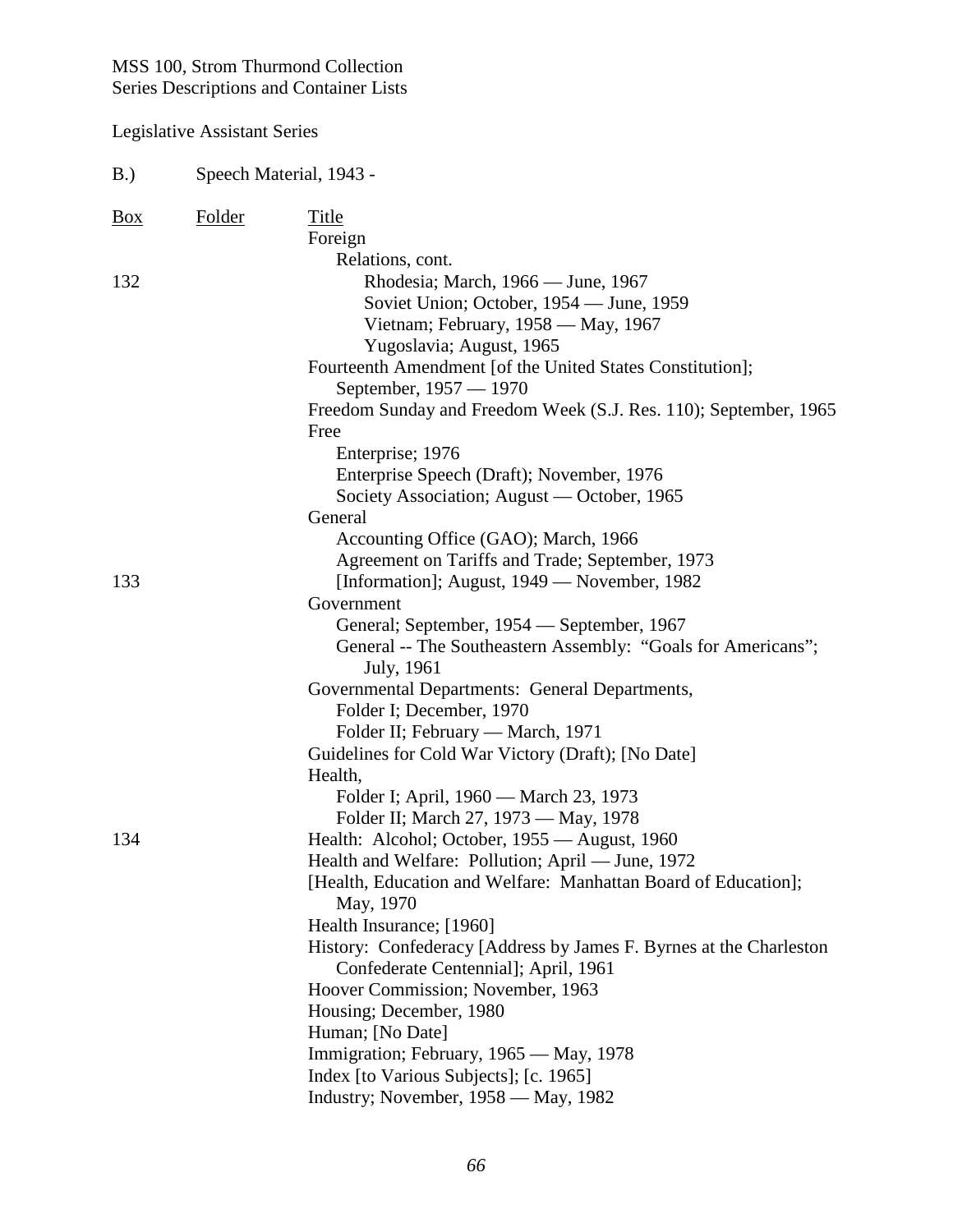Legislative Assistant Series

#### B.) Speech Material, 1943 -

| $\underline{Box}$ | Folder | Title                                                                |
|-------------------|--------|----------------------------------------------------------------------|
| 134               |        | Information -- "Rewriting History in School Books"; [No Date]        |
|                   |        | Internal Security; August, 1975 — April, 1978                        |
|                   |        | Interstate Commerce Commission (ICC); July, 1963 - March, 1966       |
|                   |        | Investment Tax Credit Repeal; February, 1964 — October, 1966         |
|                   |        | Jews in the Soviet Union; October — November, 1971                   |
|                   |        | Jurisprudence; October, 1963                                         |
|                   |        | Kennedy Administration; June, 1968 — April, 1983                     |
|                   |        | Labor; June, 1958 — September, 1976                                  |
|                   |        | Labor -- National Labor Relations Board:                             |
|                   |        | Cases; July - October, 1963                                          |
|                   |        | Daniel Construction Company (Case); 1963                             |
|                   |        | Darlington Manufacturing Company (Case); 1963                        |
|                   |        | Land Use Policy and Planning Assistance Act (S. 268); June, 1973     |
|                   |        | Law Day; April — May, 1972                                           |
|                   |        | Leadership; April, 1961                                              |
|                   |        | Legal; December, 1972 — July, 1980                                   |
|                   |        | Legal Assistance Information; July, 1974 — August, 1975              |
|                   |        | Lincoln, Abraham; [No Date]                                          |
|                   |        | Lyles, Bissett, Garlisle and Wolfe / Federal Housing Administration; |
|                   |        | May, 1970 — July, 1971                                               |
| 135               |        | Manpower Reform; September, 1973                                     |
|                   |        | Marijuana Hearings,                                                  |
|                   |        | Folder I; May 3 - 16, 1974                                           |
|                   |        | Folder II; May 20, 1974                                              |
|                   |        | McGovern, George; August — October, 1972                             |
|                   |        | McGovern Manual (Republican National Committee); 1972                |
|                   |        | Military Installations (South Carolina); 1977                        |
|                   |        | Minimum Wage; 1971 -- July, 1973                                     |
|                   |        | Minimum Wage Bill of 1965; October, 1965 -- September, 1966          |
|                   |        | Minority Business Enterprise; February, 1970 -- October, 1971        |
|                   |        | Miscellaneous; June, 1954 -- April, 1981                             |
|                   |        | MONDAY Letters and ANSWER DESK Bulletins (1972 Campaign);            |
|                   |        | July -- October, 1972                                                |
| 136               |        | Muzzling of the Military; January -- March, 1962                     |
|                   |        | National Council of Churches; 1963 -- October, 1967                  |
|                   |        | National Gas Bill; 1955 -- April, 1963                               |
|                   |        | News Management; January, 1963                                       |
|                   |        | Nixon, Richard M.,                                                   |
|                   |        | Folder I; April, 1956 -- July, 1972                                  |
|                   |        | Folder II; August -- September 25, 1972                              |
|                   |        | Folder III; September 27, 1972 -- June, 1973                         |
|                   |        |                                                                      |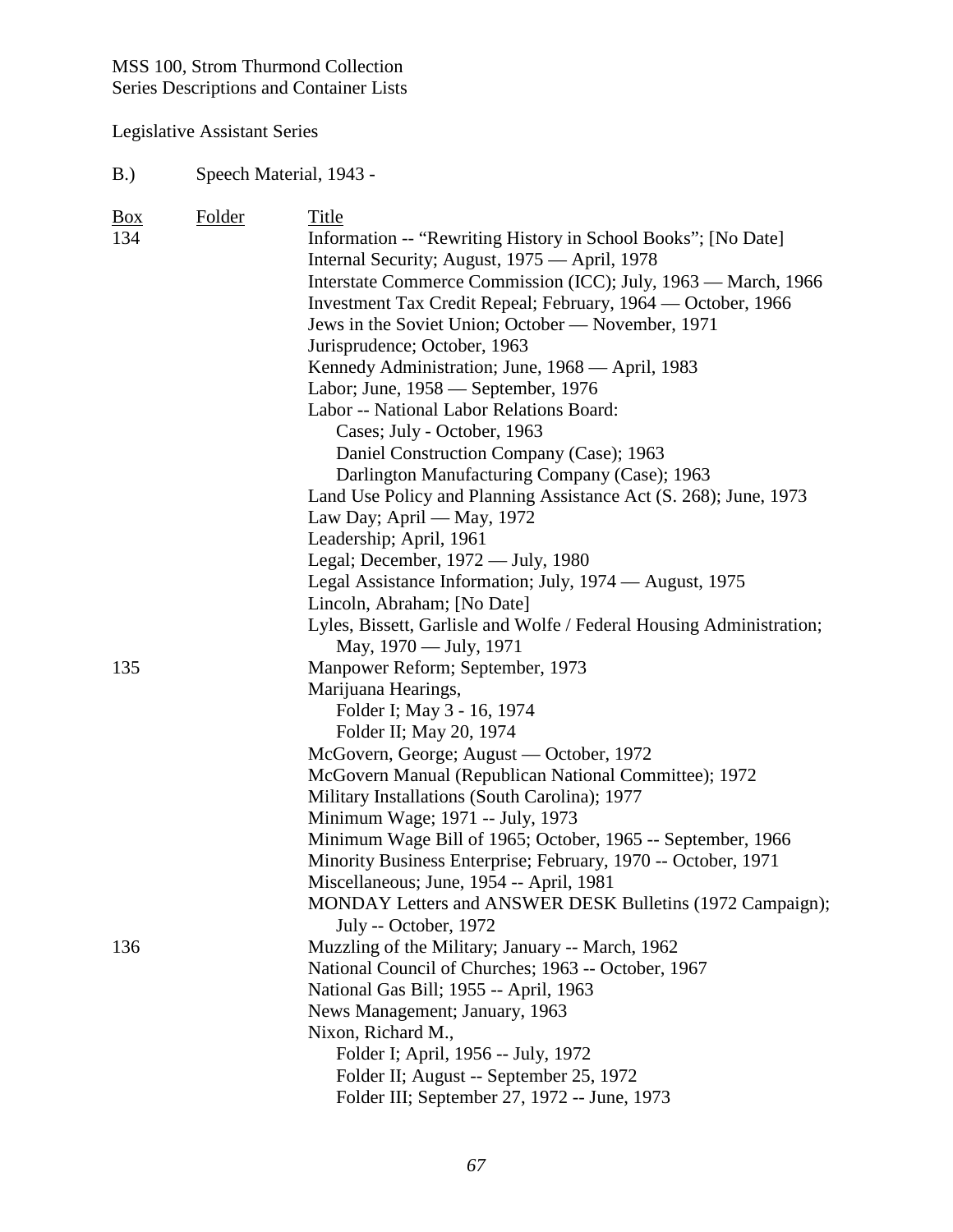B.) Speech Material, 1943 -

| <b>Box</b> | Folder | Title                                                                |
|------------|--------|----------------------------------------------------------------------|
| 136        |        | Nuclear; August, 1952 -- May, 1978                                   |
|            |        | Nuclear                                                              |
|            |        | Medicine: Transportation -- Position Paper; July, 1973               |
|            |        | Power Information; February, 1976 -- February, 1977                  |
|            |        | Test Ban Treaty; June — September, 1963                              |
|            |        | Obscenity; August -- November, 1976                                  |
|            |        | Occupational Safety and Health Administration; February-March,       |
|            |        | 1972                                                                 |
|            |        | Outlines,                                                            |
|            |        | Folder I; March, 1972 -- 1982                                        |
| 137        |        | Folder II; [No Dates]                                                |
|            |        | Panama Canal; 1967 -- April, 1978                                    |
|            |        | Party Platforms; October, 1964 -- February, 1967                     |
|            |        | Pay Board Correspondence; August, 1971 -- August, 1972               |
|            |        | Pending Drug Abuse Legislation; June, 1971                           |
|            |        | Permit Applications; May -- August, 1974                             |
|            |        | Personalities; July, 1969 -- January, 1972                           |
|            |        | Petroleum                                                            |
|            |        | Antitrust; January, 1975 -- October, 1976                            |
|            |        | Divestiture Hearings (Antitrust and Monopoly                         |
|            |        | Subcommittee / Judiciary Committee),                                 |
|            |        | Folder I; January -- October 29, 1975                                |
|            |        | Folder II; October 29 - 31, 1975                                     |
| 138        |        | Folder III; November, 1975                                           |
|            |        | Platforms; 1955 -- June, 1976                                        |
|            |        | Police; March, 1971 -- April, 1972                                   |
|            |        | Pornography; August 1969 -- January, 1979                            |
|            |        | Pornography Legislative Proposals; February, 1973                    |
|            |        | [Postal Rate Adjustments (S. 411), Extension of]; April -- May, 1974 |
|            |        | Poverty,                                                             |
|            |        | Folder I; June, 1964 -- September, 1966                              |
|            |        | Folder II; 1966 -- May, 1967                                         |
|            |        | Folder III; August, 1967 -- March, 1968                              |
|            |        | Poverty:                                                             |
|            |        | Appalachia; June, 1964 -- January, 1965                              |
|            |        | Leaflets -- Offices of Economic Opportunities; May, 1965 --          |
|            |        | September, 1967                                                      |
|            |        | Republican Poverty Memo; March -- June, 1966                         |
| 139        |        | Power; September, 1956 -- August, 1967                               |
|            |        | Power: Rural Electrification Administration (REA); May, 1955 --      |
|            |        | March, 1967                                                          |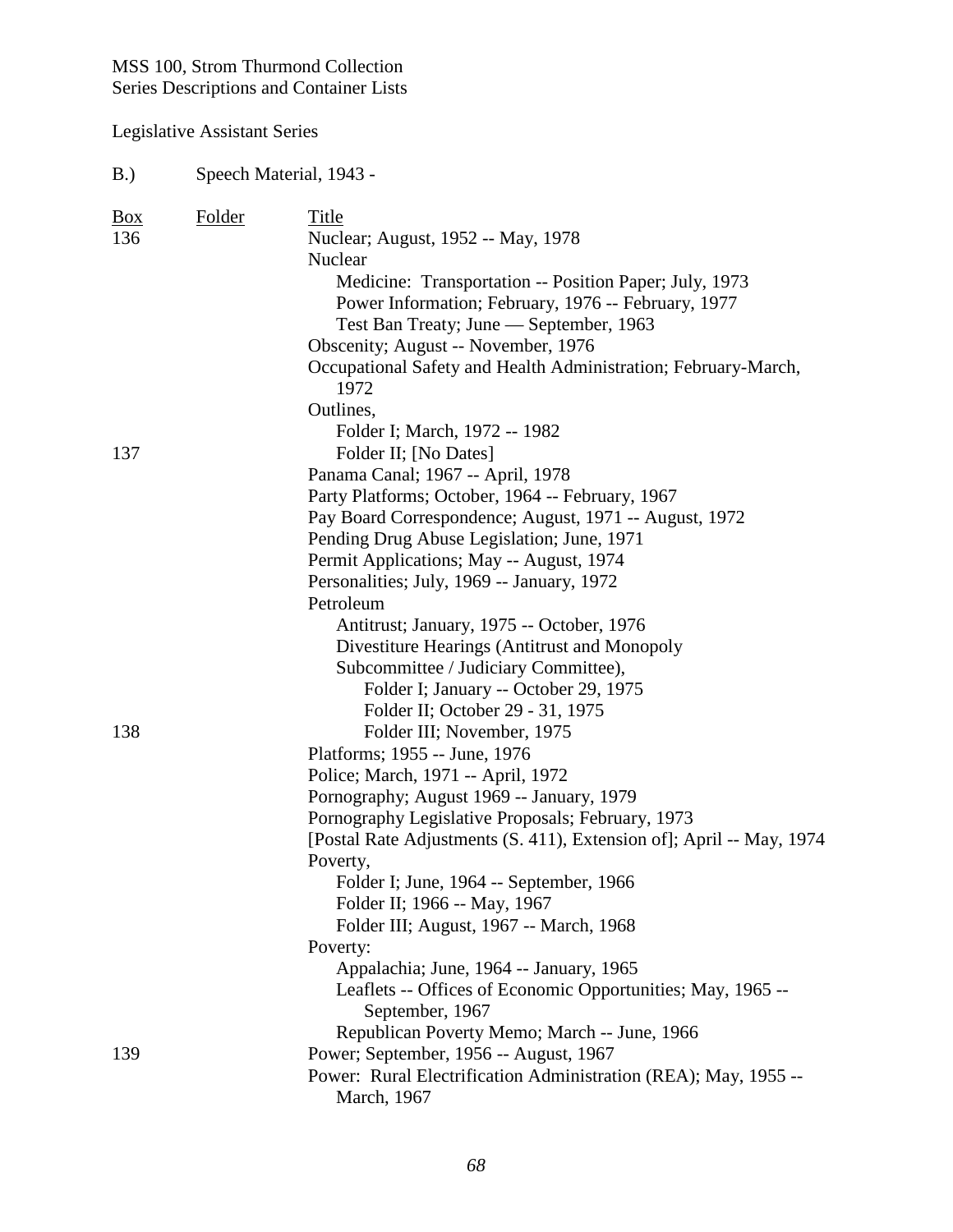Legislative Assistant Series

#### B.) Speech Material, 1943 -

| $\frac{Box}{angle}$ | Folder | Title                                                                                    |
|---------------------|--------|------------------------------------------------------------------------------------------|
| 139                 |        | Power: Tennessee Valley Authority (TVA); [No Date]                                       |
|                     |        | Prayer Amendment; September, 1971 -- July, 1973                                          |
|                     |        | Prayer Amendment: Selected Materials; October, 1971                                      |
|                     |        | Presidential Addresses; August, 1980                                                     |
|                     |        | 1955 / 1964 / 1966 Presidential Campaign; November, 1958 -- January,<br>1965             |
|                     |        | 1984 Presidential Campaign; June, 1964 -- October, 1983                                  |
|                     |        | Presidential Inability; January, 1965                                                    |
|                     |        | Presidential Inability and Vice Presidential Vacancies, Analysis of                      |
|                     |        | Study of (U.S. Senate Subcommittee on Constitutional                                     |
|                     |        | Amendments); 1963 -- August, 1964                                                        |
|                     |        | 1968 Presidential Race; July -- November, 1968                                           |
|                     |        | 1976 Presidential Race; May, 1976 -- September, 1980                                     |
|                     |        | Presidential Succession; November, 1956 -- August, 1964                                  |
|                     |        | Press Summary; May, 1967                                                                 |
|                     |        | Prisoners of War [Vietnam]: Speech; August, 1967 -- July, 1970                           |
|                     |        | Professions: Lawyers; March, 1956                                                        |
|                     |        | Prohibition of Military Surveillance (S. 2318); July, 1973                               |
|                     |        | Public Figures: General (A -- Y); February 1958 -- October, 1983                         |
|                     |        | Public Figures:                                                                          |
|                     |        | Sherman Adams; June — September, 1958                                                    |
|                     |        | Holmes Alexander [Newspaper Columnist]; February-March, 1965                             |
|                     |        | George Ball [United States Ambassador to the United Nations];<br>July, 1968              |
|                     |        | Charles E. Bohlen [Nomination, United States Ambassador to<br>France]; September, 1962   |
|                     |        | Edward Brooke [United States Senator from Massachusetts];                                |
|                     |        | December, 1967                                                                           |
|                     |        | Edmund G. "Pat" Brown [Governor of California]; October --<br>November, 1958             |
|                     |        | Stokely Carmichael [Black Activist]; December, 1967                                      |
|                     |        | Paul Corbin [Special Assistant to National Democratic Chairman                           |
|                     |        | John M. Bailey]; September, 1961                                                         |
|                     |        | Thomas J. Dodd [United States Senator from Connecticut]; March,<br>1967                  |
|                     |        | William J. Bryan Dorn [United States Congressman from South                              |
|                     |        | Carolina]; December, 1958 — February, 1967                                               |
|                     |        | William Fulbright [United States Senator from Arkansas]; October,<br>$1961 -$ June, 1962 |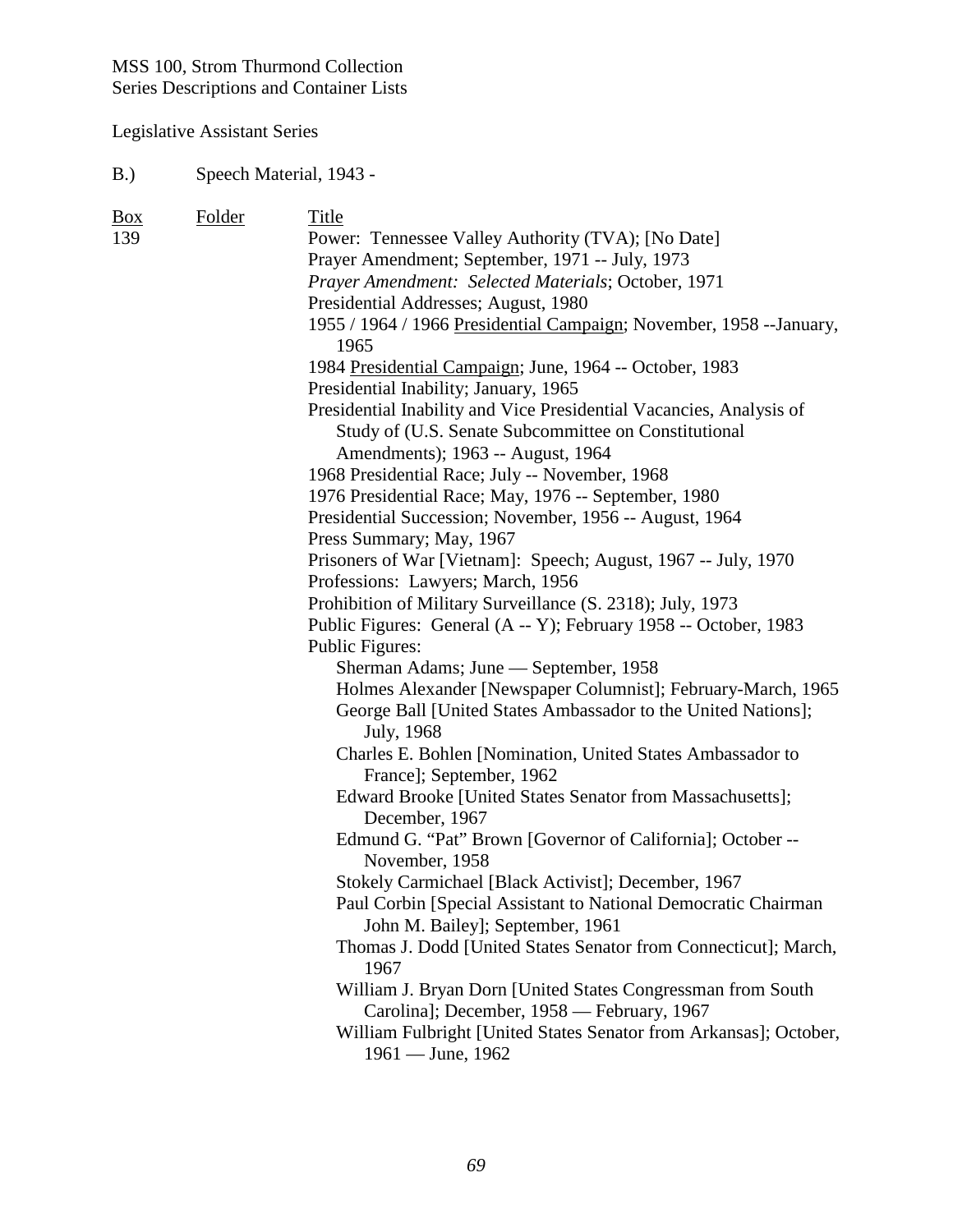| B.)            | Speech Material, 1943 - |                                                                                                                                                                                                                                                                                                                                                                                                                                                                                                                                                                                                                                                                                                                                                                                                                                                                                                                                                                                                                                                                                                                                                                                                                                                                                                                               |  |
|----------------|-------------------------|-------------------------------------------------------------------------------------------------------------------------------------------------------------------------------------------------------------------------------------------------------------------------------------------------------------------------------------------------------------------------------------------------------------------------------------------------------------------------------------------------------------------------------------------------------------------------------------------------------------------------------------------------------------------------------------------------------------------------------------------------------------------------------------------------------------------------------------------------------------------------------------------------------------------------------------------------------------------------------------------------------------------------------------------------------------------------------------------------------------------------------------------------------------------------------------------------------------------------------------------------------------------------------------------------------------------------------|--|
| $\frac{Box}{}$ | Folder                  | Title                                                                                                                                                                                                                                                                                                                                                                                                                                                                                                                                                                                                                                                                                                                                                                                                                                                                                                                                                                                                                                                                                                                                                                                                                                                                                                                         |  |
| 140            |                         | Public Figures, cont.<br>John Gardner [Secretary of Health, Education and Welfare];<br>February, 1967<br>Arthur Goldberg [United States Ambassador to the United                                                                                                                                                                                                                                                                                                                                                                                                                                                                                                                                                                                                                                                                                                                                                                                                                                                                                                                                                                                                                                                                                                                                                              |  |
|                |                         | Nations]; February, 1967<br>Barry Goldwater [United States Senator from Arizona and 1964<br>Republican Presidential Candidate]; November, 1958 — June,<br>1964<br>Billy Graham [United States Evangelist]; January, 1958<br>Averell Harrison [Governor of New York]; September, 1957 -<br>September, 1958<br>Robert W. Hemphill [United States Congressman from South                                                                                                                                                                                                                                                                                                                                                                                                                                                                                                                                                                                                                                                                                                                                                                                                                                                                                                                                                         |  |
|                |                         | Carolina]; 1962 — March, 1963<br>Ernest Hollings [United States Senator from South Carolina];<br>December, 1958 — March, 1968<br>J. Edgar Hoover [Director of the Federal Bureau of Investigation];<br>December, 1961 — December, 1964<br>Hubert Humphrey [United States Senator from Minnesota];<br>October, 1957 — July, 1961<br>Ed Hunter [Author and Head of Anti-Communist Liaison]; April,<br>1962 — January, 1967<br>Lyndon Johnson [United States Senator from Texas and 36th<br>President of the United States]; July, 1957 -- October, 1966<br>Olin D. Johnston [United States Senator from South Carolina];<br>May, 1957 -- August, 1963<br>William C. Johnston [Brother of Senator Olin D. Johnston and<br>Mayor of Anderson, South Carolina]; March, 1963<br>Nicholas Katzenbach [Deputy Attorney General]; May, 1962 --<br>September 1966<br>Estes Kefauver [United States Senator from Tennessee]; February,<br>1956 -- May, 1959<br>John F. Kennedy [United States Senator from Massachusetts and<br>35th President of the United States]; November, 1956 -- July,<br>1963<br>Robert F. Kennedy [United States Attorney General and United<br>States Senator from New York (Brother of John F. Kennedy)];<br>May, 1961 -- February, 1967<br>Martin Luther King, Jr. [Civil--Rights Leader]; November, 1960 -- |  |
|                |                         | May, 1968<br>William F. Knowland [United States Senator from California];<br>August, 1957 -- June, 1958                                                                                                                                                                                                                                                                                                                                                                                                                                                                                                                                                                                                                                                                                                                                                                                                                                                                                                                                                                                                                                                                                                                                                                                                                       |  |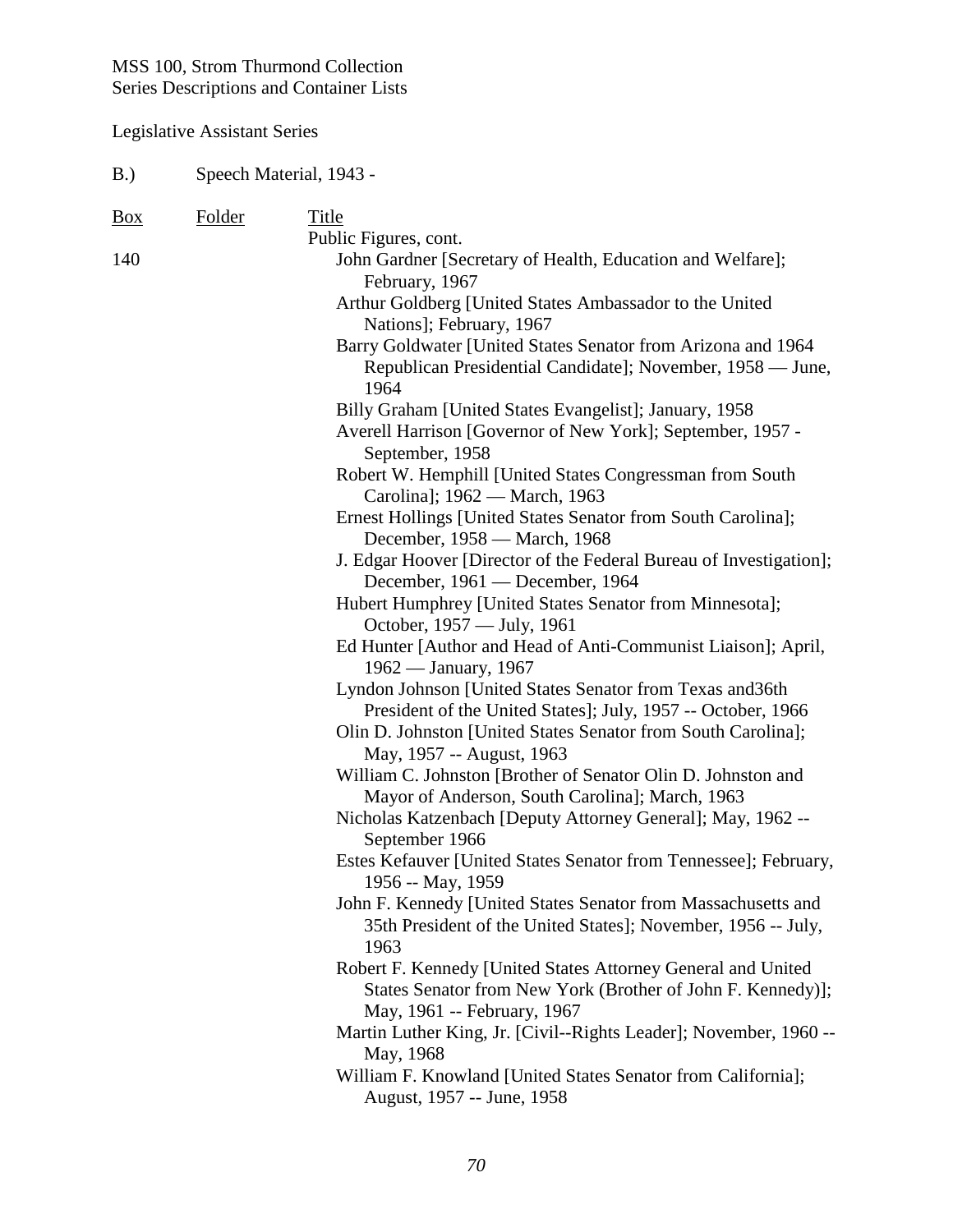B.) Speech Material, 1943 -

| Box | Folder | Title                                                                                                                                         |
|-----|--------|-----------------------------------------------------------------------------------------------------------------------------------------------|
|     |        | Public Figures, cont.                                                                                                                         |
| 140 |        | Labor Leaders; March -- November 1959                                                                                                         |
|     |        | David L. Lawrence [Governor of Pennsylvania]; August, 1959                                                                                    |
|     |        | John L. McClellan [United States Senator from Arkansas]; August,                                                                              |
|     |        | 1959                                                                                                                                          |
|     |        | Robert McNair [Governor of South Carolina]; April, 1967                                                                                       |
|     |        | Robert McNamara [Secretary of Defense]; April, 1963 --March,<br>1967                                                                          |
|     |        | Wayne Morse [United States Senator from Oregon]; August, 1958<br>-- September, 1962                                                           |
|     |        | Richard Nixon [37th President of the United States]; September,<br>1960 -- March, 1965                                                        |
|     |        | Dr. J. Robert Oppenheimer [Atomic Scientist]; April, 1963                                                                                     |
|     |        | Drew Pearson [Newspaper Columnist]; July, 1943 -- April, 1967                                                                                 |
|     |        | Thomas Pope [South Carolina's Democratic Party Chairman];<br>December, 1958                                                                   |
|     |        | Adam Clayton Powell [United States Congressman from New                                                                                       |
|     |        | York]; January, 1956 -- September, 1966                                                                                                       |
|     |        | Walter Philip Reuther [President of the United Auto Workers                                                                                   |
|     |        | Union]; August, 1955 -- July, 1959                                                                                                            |
|     |        | Nelson Rockefeller [Governor of New York]; February, 1963 --                                                                                  |
|     |        | November, 1966                                                                                                                                |
|     |        | William P. Rogers [United States Attorney General]; January --                                                                                |
|     |        | February, 1958                                                                                                                                |
|     |        | George Romney [Governor of Michigan]; February -- March, 1967                                                                                 |
|     |        | Eleanor Roosevelt [United States Diplomat, Author and Lecturer<br>(Wife of President Franklin D. Roosevelt)]; December, 1957 --<br>July, 1958 |
|     |        | James Roosevelt [United States Congressman from California (Son                                                                               |
|     |        | of President Franklin D. Roosevelt)]; May, 1958 -- March,<br>1959                                                                             |
|     |        | Richard Russell [United States Senator from Georgia]; August,<br>1957 -- May, 1964                                                            |
|     |        | Dan Smoot [Political Writer]; December 1957 -- December, 1961                                                                                 |
|     |        | John Sparkman [United States Senator from Alabama]; February --<br>July, 1958                                                                 |
|     |        | Adlai Stevenson [Governor of Illinois, Presidential Candidate 1952                                                                            |
|     |        | and 1956]; November, 1955 -- June, 1957                                                                                                       |
| 141 |        | Lewis Strauss [Secretary of Commerce],                                                                                                        |
|     |        | Folder I; May, 1946 — May, 1949                                                                                                               |
|     |        | Folder II; June, 1959                                                                                                                         |
|     |        |                                                                                                                                               |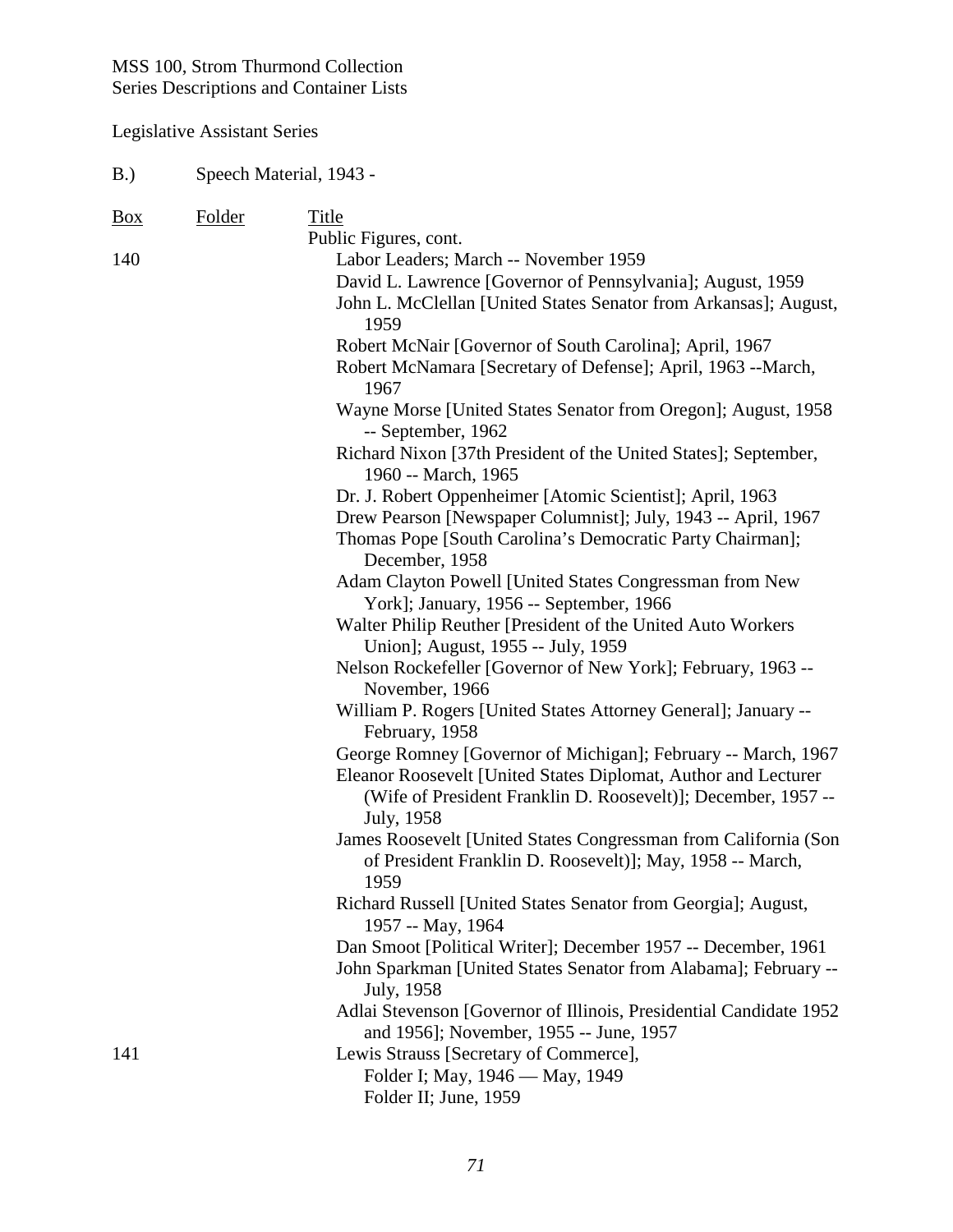| B.)               | Speech Material, 1943 - |                                                                                                                                     |  |
|-------------------|-------------------------|-------------------------------------------------------------------------------------------------------------------------------------|--|
| $\underline{Box}$ | <b>Folder</b>           | Title                                                                                                                               |  |
| 141               |                         | Public Figures, cont.<br>Stuart Symington [United States Senator from Missouri]; July,<br>1959                                      |  |
|                   |                         | Herman Talmadge [United States Senator from Georgia];<br>February, 1958 -- December, 1960                                           |  |
|                   |                         | George Bell Timmerman, Jr. [Governor of South Carolina];<br>January, 1955 -- January, 1958                                          |  |
|                   |                         | Pierre-Elliott Trudeau [Prime Minister of Canada]; July, 1968                                                                       |  |
|                   |                         | Harry S. Truman [33rd President of the United States]; [No Date]                                                                    |  |
|                   |                         | Paul Voronaeff [Political Activist]; July, 1967 -- February, 1968<br>Earl Warren [Chief Justice of the United States SupremeCourt]; |  |
|                   |                         | July, 1957 -- April, 1967                                                                                                           |  |
|                   |                         | Albert Watson [United States House of Representative, South                                                                         |  |
|                   |                         | Carolina]; October, 1964<br>General W.C. Westmoreland [United States Army]; April, 1967                                             |  |
|                   |                         | Wilson White [United States Assistant Attorney General in Charge                                                                    |  |
|                   |                         | of Civil Rights]; February -- August, 1958                                                                                          |  |
|                   |                         | Public Safety Officers Benefits; May, 1974                                                                                          |  |
|                   |                         | Race Relations; February, 1961 -- November, 1963                                                                                    |  |
|                   |                         | Radio Commentaries; May -- July, 1971                                                                                               |  |
|                   |                         | Railroad                                                                                                                            |  |
|                   |                         | Crossings (Greenwood, South Carolina); December, 1971                                                                               |  |
|                   |                         | Strike Legislation; June, 1967                                                                                                      |  |
|                   |                         | Red China; Spring -- November, 1971                                                                                                 |  |
|                   |                         | Red Cross; September, 1973                                                                                                          |  |
|                   |                         | Religion,                                                                                                                           |  |
|                   |                         | Folder I; February, 1945 — May, 1960                                                                                                |  |
| 142               |                         | Folder II; February, 1961 - August, 1966                                                                                            |  |
|                   |                         | Folder III; August, 1967 — February, 1976                                                                                           |  |
|                   |                         | Folder IV; May, 1977 — January, 1983                                                                                                |  |
|                   |                         | Replies from Library of Congress [Concerning] Environmental                                                                         |  |
|                   |                         | Agencies; February, 1970 - April, 1971                                                                                              |  |
|                   |                         | Republican Material,                                                                                                                |  |
|                   |                         | Folder I; August, 1968 — July, 1971                                                                                                 |  |
|                   |                         | Folder II; August, 1971 — August, 1972                                                                                              |  |
|                   |                         | Republicans; August, 1958 — April, 1982<br>Reserves; November, 1971                                                                 |  |
|                   |                         | Retail Automotive Career Development Institute; August, 1972                                                                        |  |
|                   |                         | Retired Federal Employees; June — July, 1971                                                                                        |  |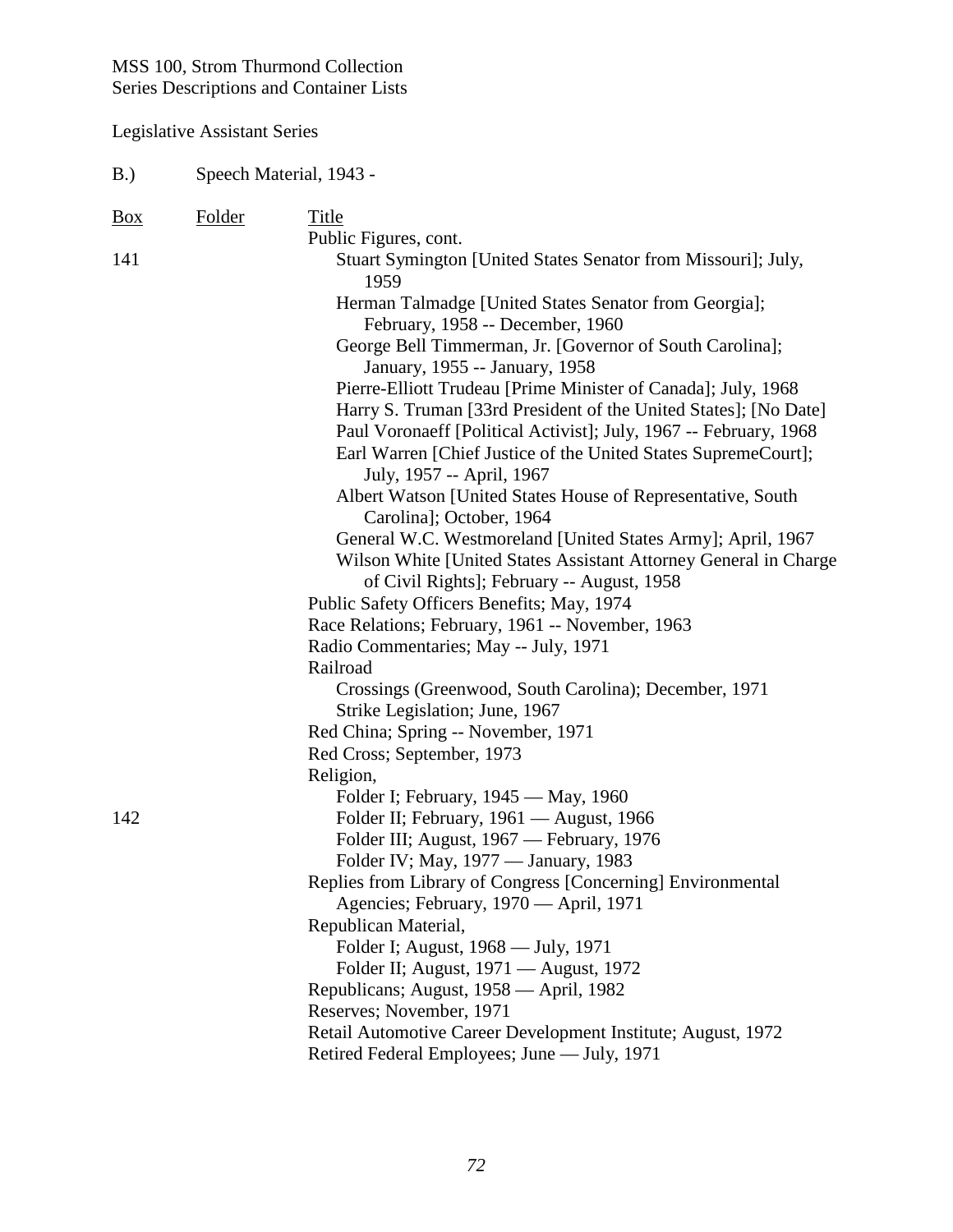| B.)                        | Speech Material, 1943 - |                                                                                                                                                                                                                                                                                                                                                                                                                                                                                                                                                                                                               |  |
|----------------------------|-------------------------|---------------------------------------------------------------------------------------------------------------------------------------------------------------------------------------------------------------------------------------------------------------------------------------------------------------------------------------------------------------------------------------------------------------------------------------------------------------------------------------------------------------------------------------------------------------------------------------------------------------|--|
| $\frac{Box}{angle}$<br>143 | <b>Folder</b>           | Title<br>Right-to-Work,<br>Folder I; August, 1955 — August, 1958<br>Folder II; 1960 — June 24, 1965<br>Folder III; June 25, 1965 — February, 1966<br>Folder IV; April, 1966 — June, 1968<br>Right-to-Work:<br>Out-of-State Editorials; January, 1958 - June, 1967<br>Right-to-Work: South Carolina Editorials; January, 1965 - February,                                                                                                                                                                                                                                                                      |  |
| 144                        |                         | 1966<br>Rule 22 --<br>Filibustering [Debating],<br>Folder I; February, 1963 -- March, 1971<br>Folder II; [No Dates]<br>Procedure of Motions; November, 1958<br>Rural Electrification Administration; May -- June, 1972<br>Russell Dam; May -- July, 1977<br>SALT [Strategic Arms Limitations Treaty]; 1969 -- August, 1975<br>School<br>Integration: Amendment 14 to the Constitution<br>[Address],<br>Folder I; April, 1960<br>Folder II; April, 1960<br>Prayers; July, 1962 -- February, 1967<br>Schools,<br>Folder I; January, 1970 -- March 18, 1972                                                      |  |
| 145                        |                         | Folder II; March 24, 1972<br>Schools: Busing; June, 1970 -- August, 1972<br>Segregation; August, 1957 -- January, 1968<br>Race Relations,<br>Folder I; February, 1947 -- July, 1962<br>Folder II; March, 1963 -- October, 1964<br>Race Relations --<br>Girard College; October, 1956 -- April, 1966<br>Little Rock; November, 1957 -- July, 1958<br>New York; April, 1958<br>Ralph Stell vs. Savannah -- Chatham County Board of<br>Education; February, 1963<br>Washington, D.C.; May, 1961 -- March, 1963<br>Selective Service,<br>Folder I; 1968 -- April, 1971<br>Folder II; May, 1971 -- September, 1972 |  |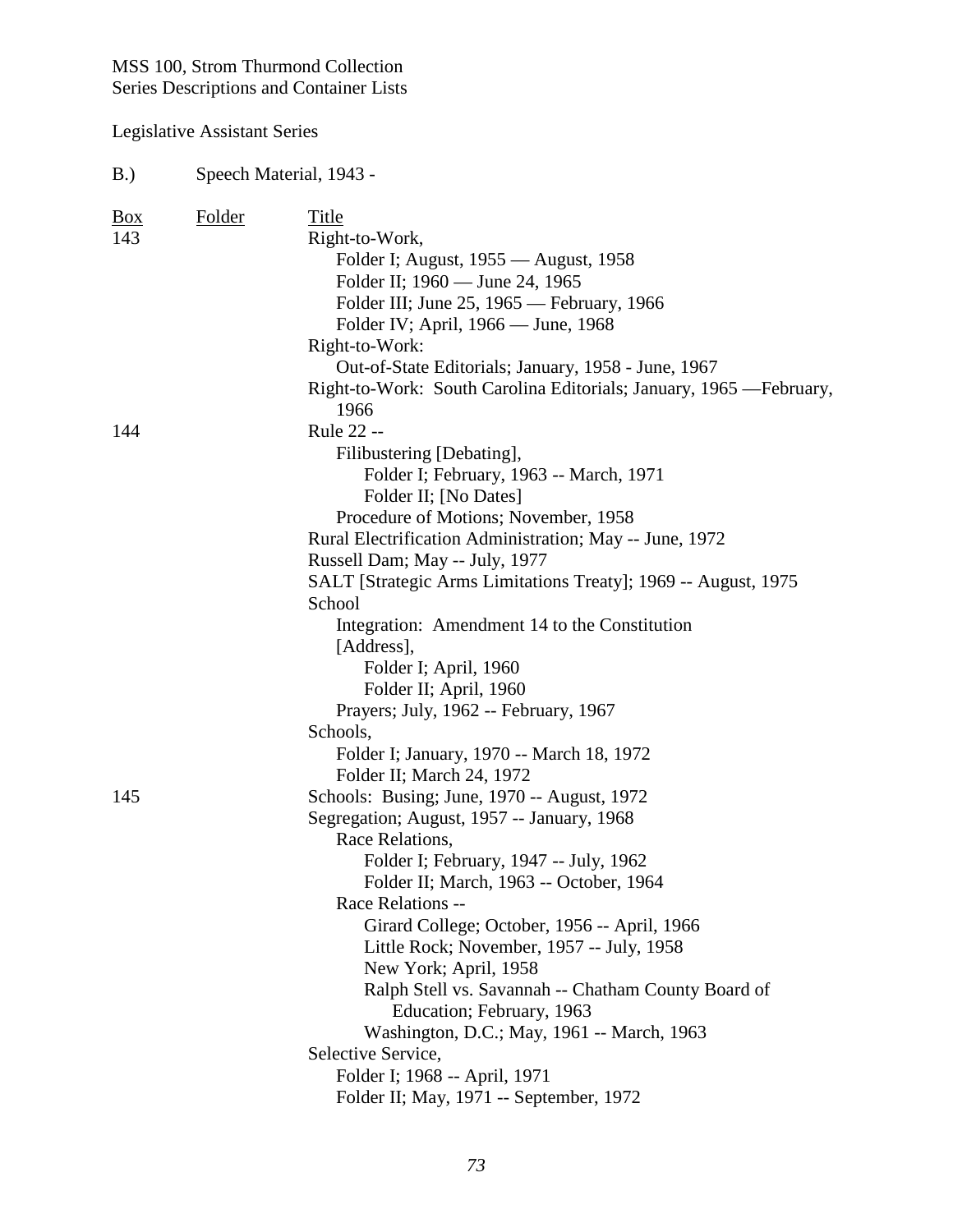# Legislative Assistant Series

# B.) Speech Material, 1943 -

| <b>Box</b> | Folder | Title                                                                |
|------------|--------|----------------------------------------------------------------------|
| 146        |        | Senate: General; April, 1963                                         |
|            |        | [Calvin J. Smith vs. E.L. Cord] (Several Affidavits / Lyndol Young); |
|            |        | June, 1964 — April, 1966                                             |
|            |        | Socialism:                                                           |
|            |        | Medicine,                                                            |
|            |        | Folder I; June, 1962 — October, 1964                                 |
|            |        | Folder II; January — October, 1965                                   |
|            |        | Welfare State; June, 1951 — September, 1962                          |
|            |        | Social Security; April, 1957 — June, 1973                            |
|            |        | Social Security Amendments of 1974 (H.R. 17045); July-August, 1975   |
|            |        | Sons of the American Revolution; [No Dates]                          |
|            |        | The South; December, 1955 - February, 1960                           |
|            |        | South Carolina; March 1971                                           |
|            |        | South Carolina                                                       |
|            |        | Charleston Harbor; June, 1961 — April, 1966                          |
|            |        | Education — Manpower Development and Training Act of 1962;           |
|            |        | October, 1965                                                        |
|            |        | Energy Management Office; August, 1975                               |
|            |        | General; March, 1957 — January, 1968                                 |
| 147        |        | Hartwell Dam; December, 1956                                         |
|            |        | Industry; July, 1965 — March, 1967                                   |
|            |        | Military; March, 1958 — October, 1967                                |
|            |        | Republican Party; March, 1966                                        |
|            |        | Soviet Union: Internal Information; August, 1963 — October, 1964     |
|            |        | Special Prosecutor; October - November, 1973                         |
|            |        | Speech                                                               |
|            |        | Cards; July, 1980 -- June, 1985                                      |
|            |        | Easley Chamber of Commerce (April 20, 1979); January -- April,       |
|            |        | 1979                                                                 |
|            |        | Hypocrisy; July, 1973 -- May, 1974                                   |
|            |        | Index,                                                               |
|            |        | Folder I; 1979 -- 1982                                               |
|            |        | Folder II; 1979 -- 1982                                              |
| 148        |        | Material,                                                            |
|            |        | Folder I; October, 1978 -- April, 1980                               |
|            |        | Folder II; May -- December, 1980                                     |
|            |        | Folder III; February, 1981 -- March, 1982                            |
|            |        | Outlines,                                                            |
|            |        | Folder I; March, 1957 -- August, 1978                                |
|            |        | Folder II; September, 1978                                           |
|            |        | [Speeches]; January, 1973 -- June, 1977                              |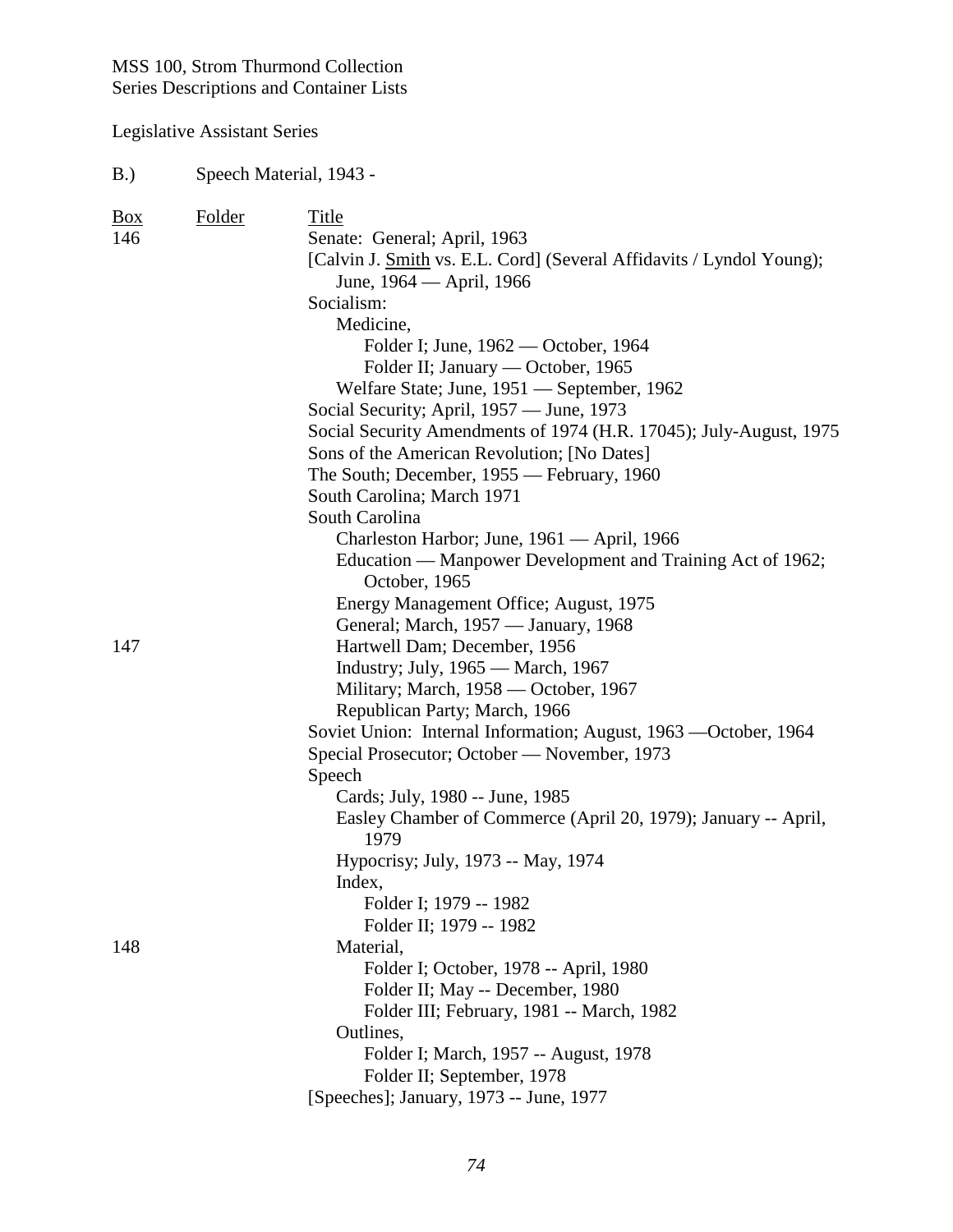| B.)                        | Speech Material, 1943 - |                                                                                                                                                                                                                                                                                                                                                                                                                                                                                                                                                                                                                                        |  |
|----------------------------|-------------------------|----------------------------------------------------------------------------------------------------------------------------------------------------------------------------------------------------------------------------------------------------------------------------------------------------------------------------------------------------------------------------------------------------------------------------------------------------------------------------------------------------------------------------------------------------------------------------------------------------------------------------------------|--|
| $\frac{Box}{angle}$<br>148 | Folder                  | Title<br>Speeches: Miscellaneous,<br>Folder I; May, 1962 -- September, 1973<br>Folder II; October, 1973 -- August, 1980                                                                                                                                                                                                                                                                                                                                                                                                                                                                                                                |  |
| 149                        |                         | State of South Carolina vs. Nicholas deB. Katzenbach, Attorney<br>General of the United States (Supreme Court); 1965<br>Supersonic Transport Program; July, 1970 -- March, 1971<br>Supreme Court,<br>Folder I; May, 1954 -- June, 1957<br>Folder II; July, 1957 -- December, 1958<br>Folder III; January, 1959 -- June, 1967<br>Supreme Court<br>Decisions; May, 1956 -- December, 1967<br>Prayer Case; July, 1962 -- August, 1966<br>Taft-Hartley (Right-to-Work): Section 14(b) —<br>[National Freedom of Employment Committee]; January, 1967<br>[National Right To Work Committee: Information and<br>Figures]; March - July, 1965 |  |
| 150                        |                         | Speeches; October, 1965<br>Speeches; January, 1966<br>Tariffs; March 1956 — April 1965<br>Taxes; February 1973<br>Tax Theories; 1968 — January 1973<br>Textile Speech Material,<br>Folder I; February, 1968 — June, 1970<br>Folder II; July — December, 1970<br>Folder III; January, 1971 — February, 1972<br>Textiles,<br>Folder I; June, 1967 — July, 1971                                                                                                                                                                                                                                                                           |  |
| 151                        |                         | Folder II; August — November, 1971<br>Folder III; January, 1972 — December, 1979<br>Textiles:<br>Military Textiles—Will the Defense Department Have to Procure<br>from Abroad? October, 1971<br>Senator Thurmond's Statements; December, 1969 --April, 1972<br>Speech Material,<br>Folder I; May, 1966 — February, 1970<br>Folder II; March — April, 1970<br>Folder III; May — June, 1970<br>Folder IV; c. 1970<br>Textiles and Trade; May, 1958 — June, 1961                                                                                                                                                                          |  |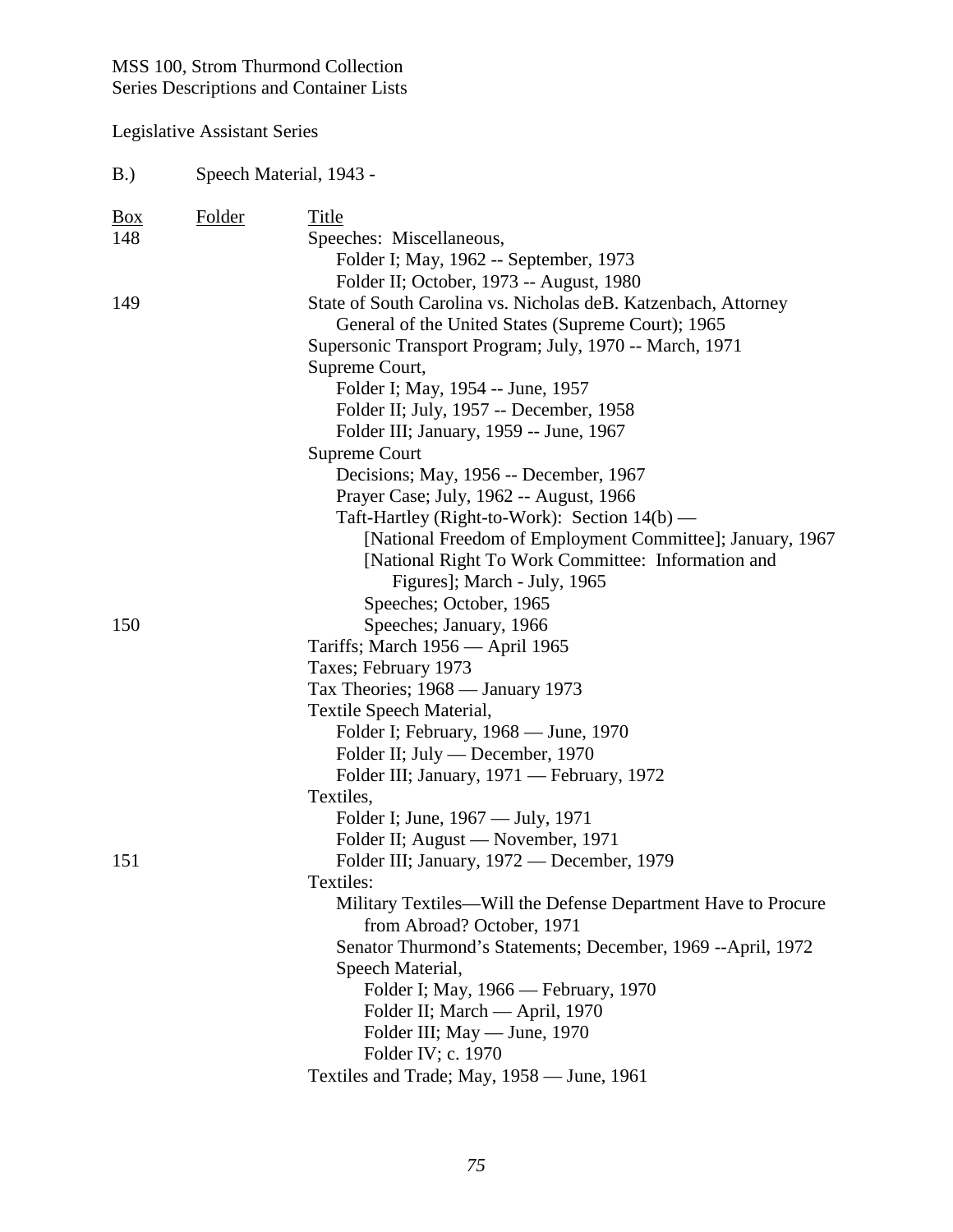| B.) | Speech Material, 1943 - |
|-----|-------------------------|
|-----|-------------------------|

| $\underline{Box}$ | Folder | Title                                                                              |
|-------------------|--------|------------------------------------------------------------------------------------|
| 152               |        | Textiles and Trade: Application for Investigation of Textile Imports;<br>May, 1961 |
|                   |        | Thurmond: General and Resolutions On; March, 1955 - May, 1961                      |
|                   |        | Tobacco; 1976                                                                      |
|                   |        | Tourism; February, 1979 — May, 1981                                                |
|                   |        | Trade,                                                                             |
|                   |        | Folder I; March, 1962 — June, 1968                                                 |
|                   |        | Folder II; July, 1968                                                              |
|                   |        | Trade                                                                              |
|                   |        | Oil Import Controls; August, 1967 — October, 1967                                  |
|                   |        | Organic Dye Industry; July — August, 1964                                          |
|                   |        | with Communist Countries; May, 1967                                                |
|                   |        | with Communist Countries: Soviet Oil Offensive; March, 1962-                       |
|                   |        | 1966                                                                               |
|                   |        | Transportation:                                                                    |
|                   |        | Coal Slurry; April, 1962                                                           |
|                   |        | Department of Transportation; May, 1966                                            |
|                   |        | Fiscal Year 1972 Budget; January, 1971                                             |
|                   |        | Mass Transportation,                                                               |
|                   |        | Folder I; September, 1962 — December, 1965                                         |
|                   |        | Folder II; March, 1966 — March, 1968                                               |
|                   |        | Railroad Mergers; August, 1963 - November, 1967                                    |
| 153               |        | Trotters Shoals Dam Project; February, 1962 — August, 1965                         |
|                   |        | Unemployment; 1950 - March, 1961                                                   |
|                   |        | <b>United Nations,</b>                                                             |
|                   |        | Folder I; July, 1955 — Decembe, r 1962                                             |
|                   |        | Folder II; March, 1963 — August 20, 1964                                           |
|                   |        | Folder III; August 25, 1964                                                        |
|                   |        | Folder IV; September, 1964 — October, 1971                                         |
|                   |        | United World Federalist; February, 1966                                            |
|                   |        | <b>Urban Affairs:</b>                                                              |
|                   |        | Housing — General; April, 1949 — July, 1960                                        |
|                   |        | Housing Material; 1960 — August, 1962                                              |
| 154               |        | Housing — [Public Housing Fact Book]; [1955]                                       |
|                   |        | Urban Renewal; January, 1963 - October, 1966                                       |
|                   |        | Veterans; 1976 — May, 1980                                                         |
|                   |        | Veterans Administration; May, 1959 — July, 1965                                    |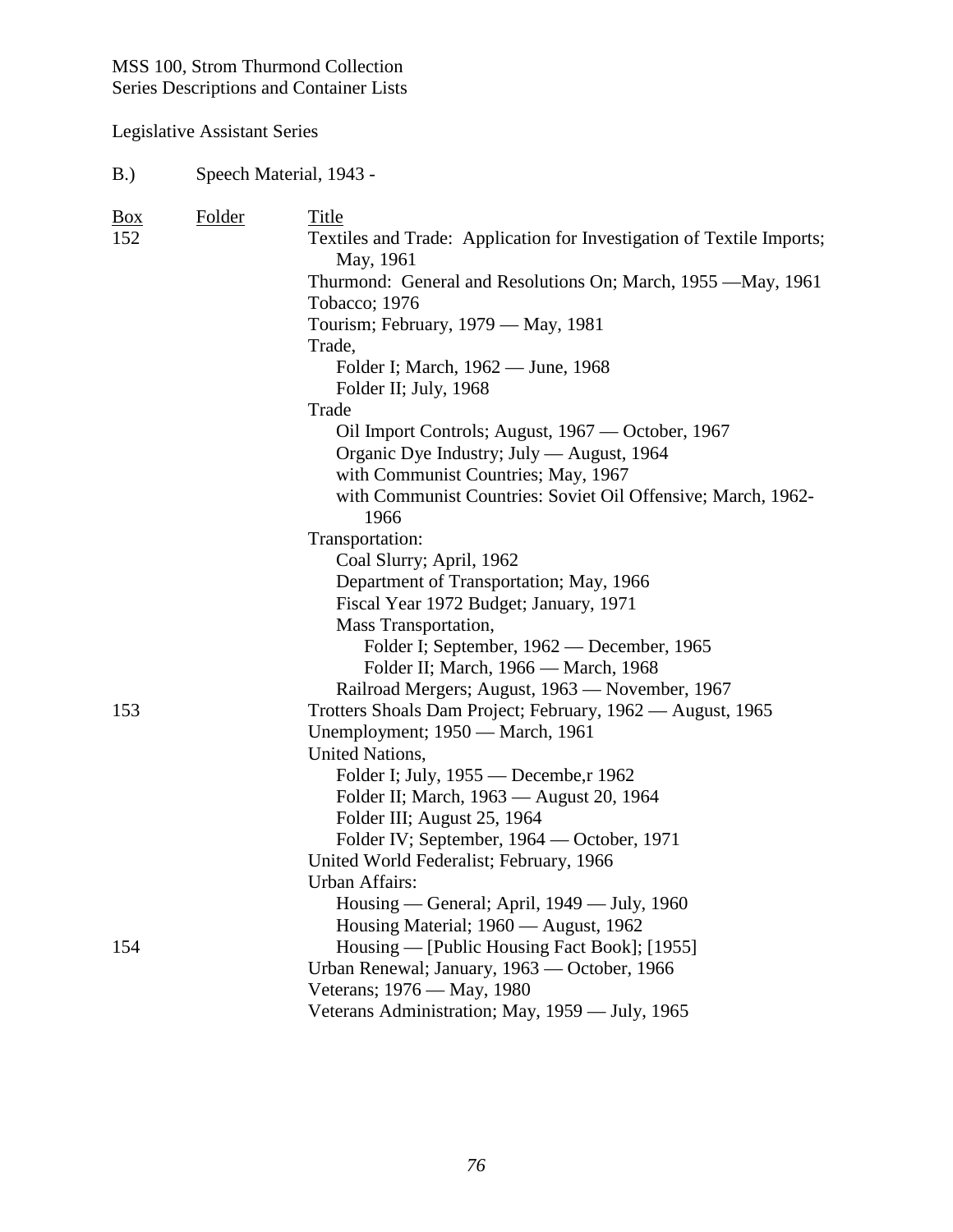| B.)                        | Speech Material, 1943 - |                                                                                                                                                                                                                                                                                                                                                                                                                              |  |
|----------------------------|-------------------------|------------------------------------------------------------------------------------------------------------------------------------------------------------------------------------------------------------------------------------------------------------------------------------------------------------------------------------------------------------------------------------------------------------------------------|--|
| $\frac{Box}{angle}$<br>154 | <b>Folder</b>           | Title<br>Veterans' Affairs:<br>[Committee on Veterans' Affairs Meeting Concerning Extending<br>Certain Powers of the Administrator of Veterans' Affairs];<br>July, 1971<br>[Government Group Insurance Coverage and Cadets and<br>Midshipmen of the Military Academies]; January, 1972<br>Vietnam,<br>Folder I; July, 1963 — May, 1964<br>Folder II; June, 1964 — November, 1965<br>Folder III; December, 1965 — April, 1971 |  |
| 155                        |                         | Vietnam and Indochina (The War): Demonstrations (Pro/Con) and<br>Protests; March, 1970 — January, 1973<br><b>Voting</b> ; 1966<br>War Powers; [No Dates]<br>Washington, George; [No Date]<br>Weekly Notice of the United States Senate Republican Policy<br>Committee; April — May, 1974<br>Welfare; May, 1961 — January, 1972<br>Wheat Exports: Facts; 1973<br>Workmen's Compensation; October, 1970 — May, 1972            |  |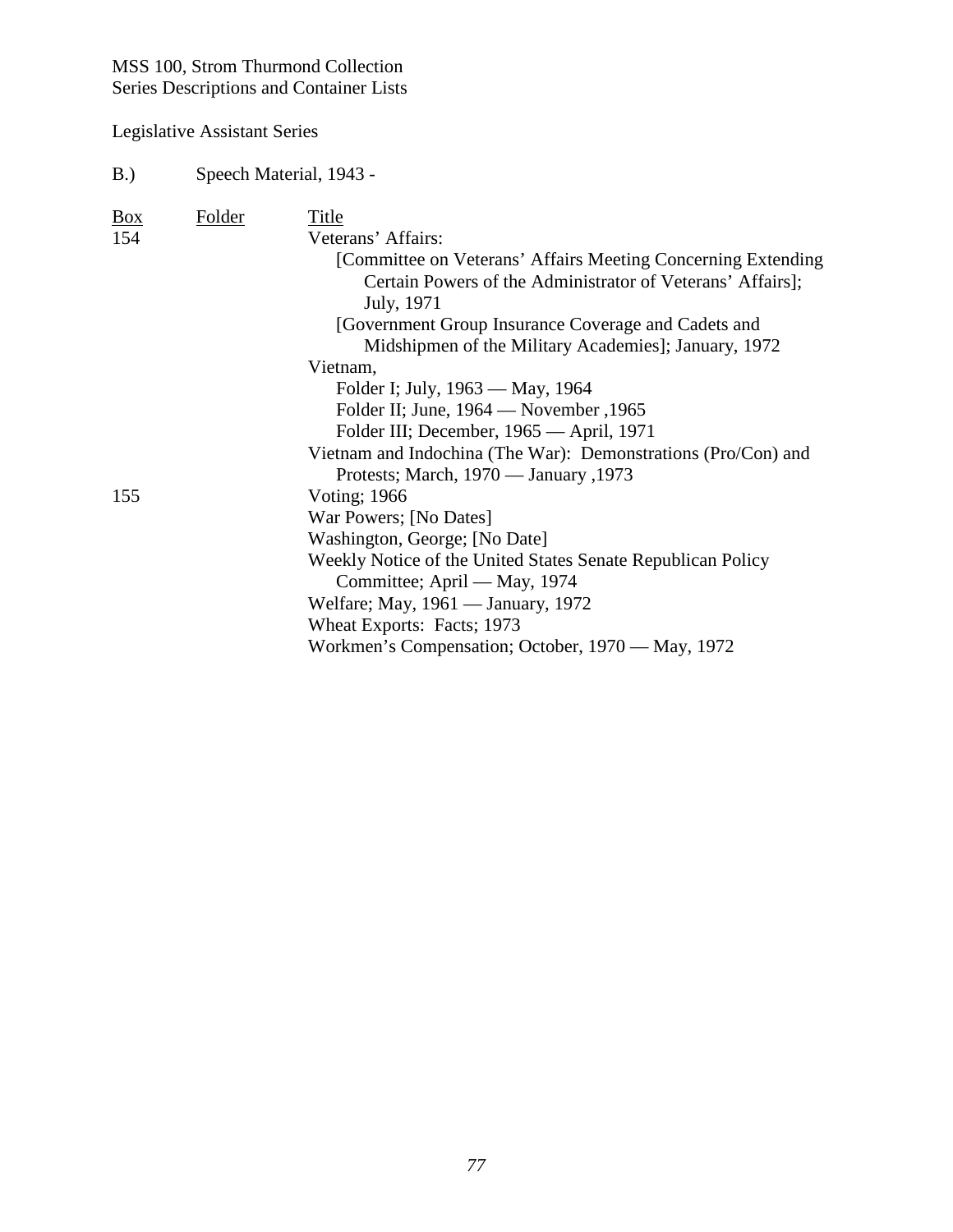| $C$ .)     |        | Voting Records, 1955 -                                        |
|------------|--------|---------------------------------------------------------------|
| <b>Box</b> | Folder | Title                                                         |
| 155        |        | Category Record Vote Book,                                    |
|            |        | Folder I; 1973 - 1974                                         |
|            |        | Folder II; 1973 - 1974                                        |
|            |        | Folder III; 1973 - 1974                                       |
|            |        | Congressional Quarterly Almanac,                              |
|            |        | Folder I; 1961 - 1963                                         |
|            |        | Folder II; 1964                                               |
| 156        |        | Correspondence: Bills Sponsored and Cosponsored,              |
|            |        | Folder I; December, 1964 -- January, 1965                     |
|            |        | Folder II; February -- April, 1965                            |
|            |        | Folder III; May -- December, 1965                             |
|            |        | Folder IV; January -- March, 1966                             |
|            |        | Folder V; April -- May, 1966                                  |
|            |        | Folder VI; June -- October, 1966                              |
|            |        | Folder VII; February -- October, 1967                         |
| 157        |        | Folder VIII; January, 1968 -- June, 1976                      |
|            |        | Legislation Cosponsored,                                      |
|            |        | (87th Congress, 1st Session); January, 1960 -- June, 1962     |
|            |        | (88th Congress, 1st Session); February -- December, 1963      |
|            |        | (89th Congress, 1st Session); February -- October, 1965       |
|            |        | (90th Congress, 1st Session); July -- September, 1967         |
|            |        | (91st Congress, 1st Session); January -- December, 1969       |
|            |        | (91st Congress, 2nd Session); January -- December, 1970       |
|            |        | (92nd Congress, 1st Session),                                 |
|            |        | Folder I; January -- June, 1971                               |
|            |        | Folder II; January -- December, 1971                          |
|            |        | (92nd Congress, 2nd Session); April, 1971 -- October, 1972    |
| 158        |        | (93rd Congress, 1st Session),                                 |
|            |        | Folder I; January -- March, 1973                              |
|            |        | Folder II; January, 1973 -- December, 1974                    |
|            |        | (94th Congress, 1st Session),                                 |
|            |        | Folder I; January -- June, 1975                               |
|            |        | Folder II; January -- December, 1975                          |
|            |        | (95th Congress, 1st Session),                                 |
|            |        | Folder I; January -- July, 1977                               |
|            |        | Folder II; January -- December, 1977                          |
|            |        | (95th Congress, 2nd Session); April, 1977 -- August, 1978     |
| 159        |        | (87th Congress, 1st Session); February, 1961 -- October, 1962 |
|            |        | (88th Congress, 1st Session); 1963                            |
|            |        | (89th Congress, 1st Session); January, 1965 -- August, 1966   |
|            |        | (90th Congress, 1st Session); 1967                            |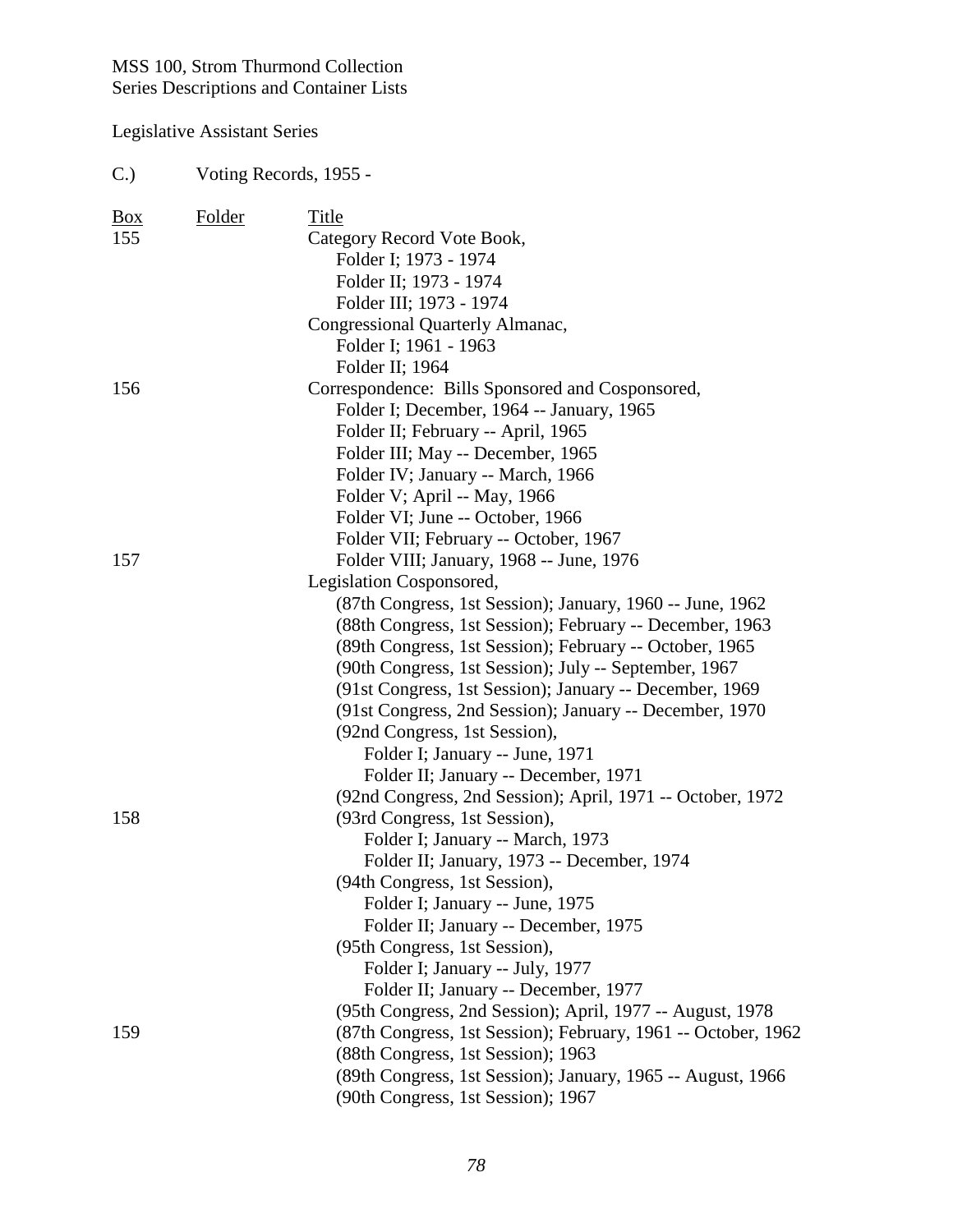| C. | Voting Records, 1955 - |  |
|----|------------------------|--|
|    |                        |  |

| <b>Box</b> | Folder | Title                                                                       |
|------------|--------|-----------------------------------------------------------------------------|
|            |        | Legislation Cosponsored, cont.                                              |
| 159        |        | (91st Congress, 1st Session); February -- September, 1969                   |
|            |        | (91st Congress, 2nd Session); March -- November, 1970                       |
|            |        | (92nd Congress, 1st Session); January -- December, 1971                     |
|            |        | (92nd Congress, 2nd Session); January -- October, 1972                      |
|            |        | (94th Congress, 1st Session); January -- December, 1975                     |
|            |        | (94th Congress, 2nd Session); January -- September, 1976                    |
|            |        | (94th Congress, 2nd Session); January -- December, 1976                     |
|            |        | (95th Congress, 1st Session); January -- December, 1977                     |
|            |        | (95th Congress, 2nd Session); January -- October, 1978                      |
|            |        | Voice Vote Report; 1979                                                     |
|            |        | Voting Participation Records; July, 1973 -- December, 1975                  |
|            |        | <b>Voting Record Analysis</b>                                               |
|            |        | (88th Congress, 1st Session),                                               |
|            |        | Folder I [Numbers 1 - 60]; 1963                                             |
|            |        | Folder II [Numbers 61 - 139]; 1963                                          |
| 160        |        | Folder III [Numbers 140 - 229]; 1963                                        |
|            |        | (89th Congress, 1st Session),                                               |
|            |        | Folder I [Numbers 1 - 99]; 1965                                             |
|            |        | Folder II [Numbers 100 - 199]; 1965                                         |
|            |        | Folder III [Numbers 200 - 259]; 1965                                        |
|            |        | (89th Congress, 2nd Session),                                               |
|            |        | Folder I [Numbers 260 - 319]; 1966                                          |
|            |        | Folder II [Numbers 320 - 419]; 1966                                         |
| 161        |        | Folder III [Numbers 420 - 497]; 1966                                        |
|            |        | (91st Congress, 1st Session),                                               |
|            |        | Folder I [Numbers 1 - 51]; 1969                                             |
|            |        | Folder II [Numbers 60 - 159]; 1969                                          |
|            |        | Folder III [Numbers 160 - 245]; 1969                                        |
|            |        | (91st Congress, 2nd Session),                                               |
|            |        | Folder I [Numbers 246 - 319; 1970                                           |
| 162        |        | Folder II [Numbers 320 - 419]; 1970                                         |
|            |        | Folder III [Numbers 420 - 509]; 1970<br>Folder IV [Numbers 510 - 599]; 1970 |
|            |        | Folder V [Numbers 600 - 667]; 1970                                          |
|            |        | (92nd Congress, 1st Session),                                               |
|            |        | Folder I [Numbers 1 - 99]; 1971                                             |
|            |        | Folder II [Numbers 100 - 199]; 1971                                         |
|            |        | Folder III [Numbers 200 - 299]; 1971                                        |
|            |        | Folder IV [Numbers 300 - 423]; 1971                                         |
|            |        |                                                                             |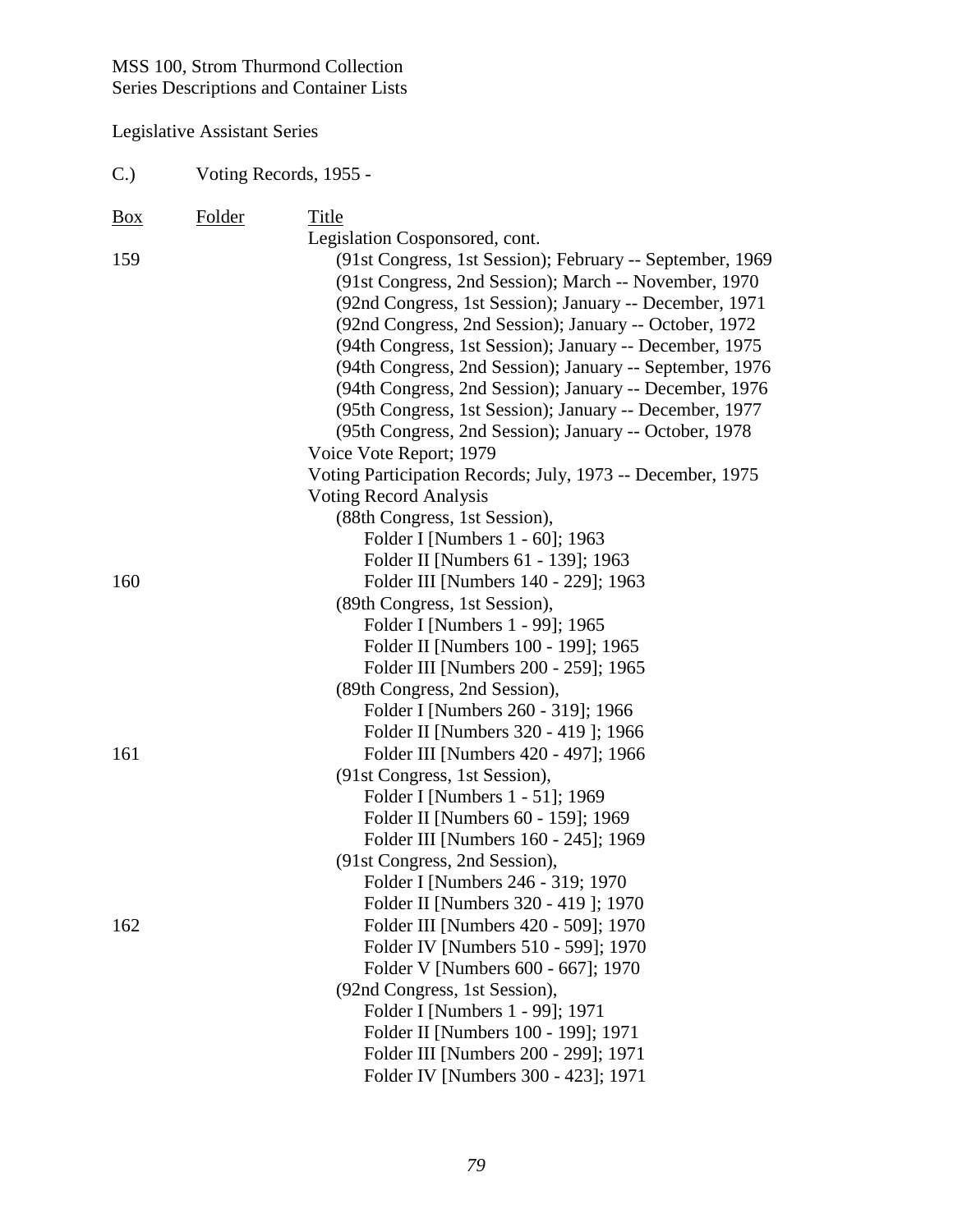| $C$ .)     | Voting Records, 1955 - |                                                                     |
|------------|------------------------|---------------------------------------------------------------------|
| <u>Box</u> | Folder                 | Title                                                               |
|            |                        | Voting Record Analysis, cont.                                       |
| 163        |                        | (92nd Congress, 2nd Session),                                       |
|            |                        | Folder I [Numbers 424 - 510]; 1972                                  |
|            |                        | Folder II [Numbers 511 - 610]; 1972                                 |
|            |                        | Folder III [Numbers 611 - 710]; 1972                                |
|            |                        | Folder IV [Numbers 711 - 810]; 1972                                 |
|            |                        | Folder V [Numbers 811 - 899]; 1972                                  |
|            |                        | Folder VI [Numbers 900 - 955]; 1972                                 |
|            |                        | (93rd Congress, 1st Session),                                       |
|            |                        | Folder I [Numbers 1 - 89]; 1973                                     |
| 164        |                        | Folder II [Numbers 90 - 199]; 1973                                  |
|            |                        | Folder III [Numbers 200 - 299]; 1973                                |
|            |                        | Folder IV [Numbers 300 - 399]; 1973                                 |
|            |                        | Folder V [Numbers 400 - 499]; 1973                                  |
|            |                        | Folder VI [Numbers 500 - 594]; 1973                                 |
|            |                        | (93rd Congress, 2nd Session),                                       |
|            |                        | Folder I [Numbers 1 - 79]; 1974                                     |
| 165        |                        | Folder II [Numbers 80 - 179]; 1974                                  |
|            |                        | Folder III [Numbers 180 - 269]; 1974                                |
|            |                        | (93rd Congress, 2nd Session),                                       |
|            |                        | Folder IV [Numbers 270 - 369]; 1974                                 |
|            |                        | Folder V [Numbers 370 - 469]; 1974                                  |
|            |                        | Folder VI [Numbers 470 - 544]; 1974                                 |
|            |                        | (94th Congress, 2nd Session),<br>Folder I [Numbers 302 - 399]; 1976 |
| 166        |                        | Folder II [Numbers 400 - 499]; 1976                                 |
|            |                        | Folder III [Numbers 500 - 599]; 1976                                |
|            |                        | Folder IV [Numbers 600 - 700]; 1976                                 |
|            |                        | (95th Congress, 1st Session),                                       |
|            |                        | Folder I [Numbers 1 - 99]; 1977                                     |
|            |                        | Folder II [Numbers 100 - 189]; 1977                                 |
|            |                        | Folder III [Numbers 190 - 289]; 1977                                |
|            |                        | Folder IV [Numbers 290 - 533]; 1977                                 |
| 167        |                        | (95th Congress, 2nd Session),                                       |
|            |                        | Folder I [Numbers 1 - 79]; 1978                                     |
|            |                        | Folder II [Numbers 80 - 161]; 1978                                  |
|            |                        | Folder III [Numbers 162 - 259]; 1978                                |
|            |                        | Folder IV [Numbers 260 - 359]; 1978                                 |
|            |                        | Folder V [Numbers 360 - 459]; 1978                                  |
|            |                        | Folder VI [Numbers 460 - 520]; 1978                                 |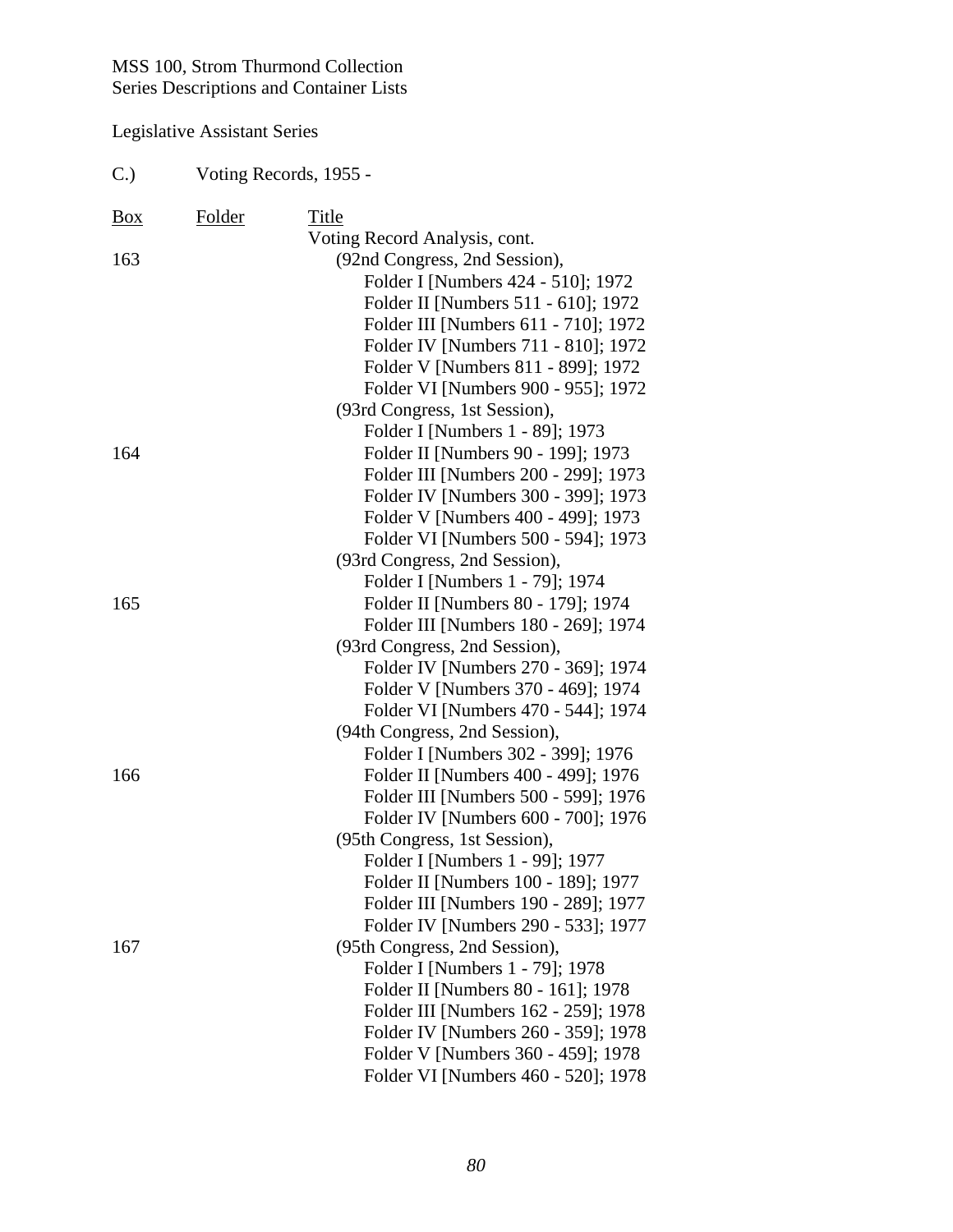| $C$ .)         | Voting Records, 1955 - |                                                                    |  |
|----------------|------------------------|--------------------------------------------------------------------|--|
| $\frac{Box}{}$ | <b>Folder</b>          | Title                                                              |  |
|                |                        | Voting Record Analysis, cont.                                      |  |
| 167            |                        | (96th Congress, 1st Session); 1979                                 |  |
| 168            |                        | Voting Record and Index                                            |  |
|                |                        | (85th Congress, 2nd Session),                                      |  |
|                |                        | Folder I [Pages 1 - 115]; 1958                                     |  |
|                |                        | Folder II [Pages 116 - 236]; 1959                                  |  |
|                |                        | (86th Congress, 1st Session),                                      |  |
|                |                        | Folder I [Pages 1 - 125]; 1959                                     |  |
|                |                        | Folder II [Pages 126 - 227]; 1959<br>(87th Congress, 2nd Session), |  |
|                |                        | Folder I [Numbers 1 - 75]; 1962                                    |  |
|                |                        | Folder II [Numbers 76 - 144]; 1962                                 |  |
| 169            |                        | Folder III [Numbers 145 - 227]; 1962                               |  |
|                |                        | (88th Congress, 1st Session),                                      |  |
|                |                        | Folder I [Numbers 1 - 69]; 1963                                    |  |
|                |                        | Folder II [Numbers 70 - 119]; 1963                                 |  |
|                |                        | Folder III [Numbers 120 - 175]; 1963                               |  |
|                |                        | Folder IV [Numbers 176 - 229]; 1963                                |  |
|                |                        | (88th Congress, 2nd Session),                                      |  |
|                |                        | Folder I [Numbers 1 - 79]; 1964                                    |  |
|                |                        | Folder II [Numbers 80 - 199]; 1964                                 |  |
| 170            |                        | Folder III [Numbers 200 - 312]; 1964                               |  |
|                |                        | [Voting Record Schedule]                                           |  |
|                |                        | [1977]; January -- December, 1977                                  |  |
|                |                        | [1978]; January -- December, 1978                                  |  |
|                |                        | Voting Record by Subject                                           |  |
|                |                        | (92nd Congress, 1st Session),                                      |  |
|                |                        | Folder I [A - M]; 1971                                             |  |
|                |                        | Folder II [P - Y; Replacement Sheets]; 1971                        |  |
|                |                        | (92nd Congress, 2nd Session); 1972                                 |  |
|                |                        | (93rd Congress, 1st Session); 1973                                 |  |
| 171            |                        | Voting Record by Subject (Cosponsored),                            |  |
|                |                        | Folder I; 1955 - 1970                                              |  |
|                |                        | Folder II; 1971 - 1974                                             |  |
|                |                        | Folder III; 1975 - 1976                                            |  |
|                |                        | Voting Record by Subject for the Years                             |  |
|                |                        | 1955 - 1956                                                        |  |
|                |                        | 1967 - 1970,                                                       |  |
|                |                        | Folder I $[A - G]$                                                 |  |
|                |                        | Folder II [H - W]                                                  |  |